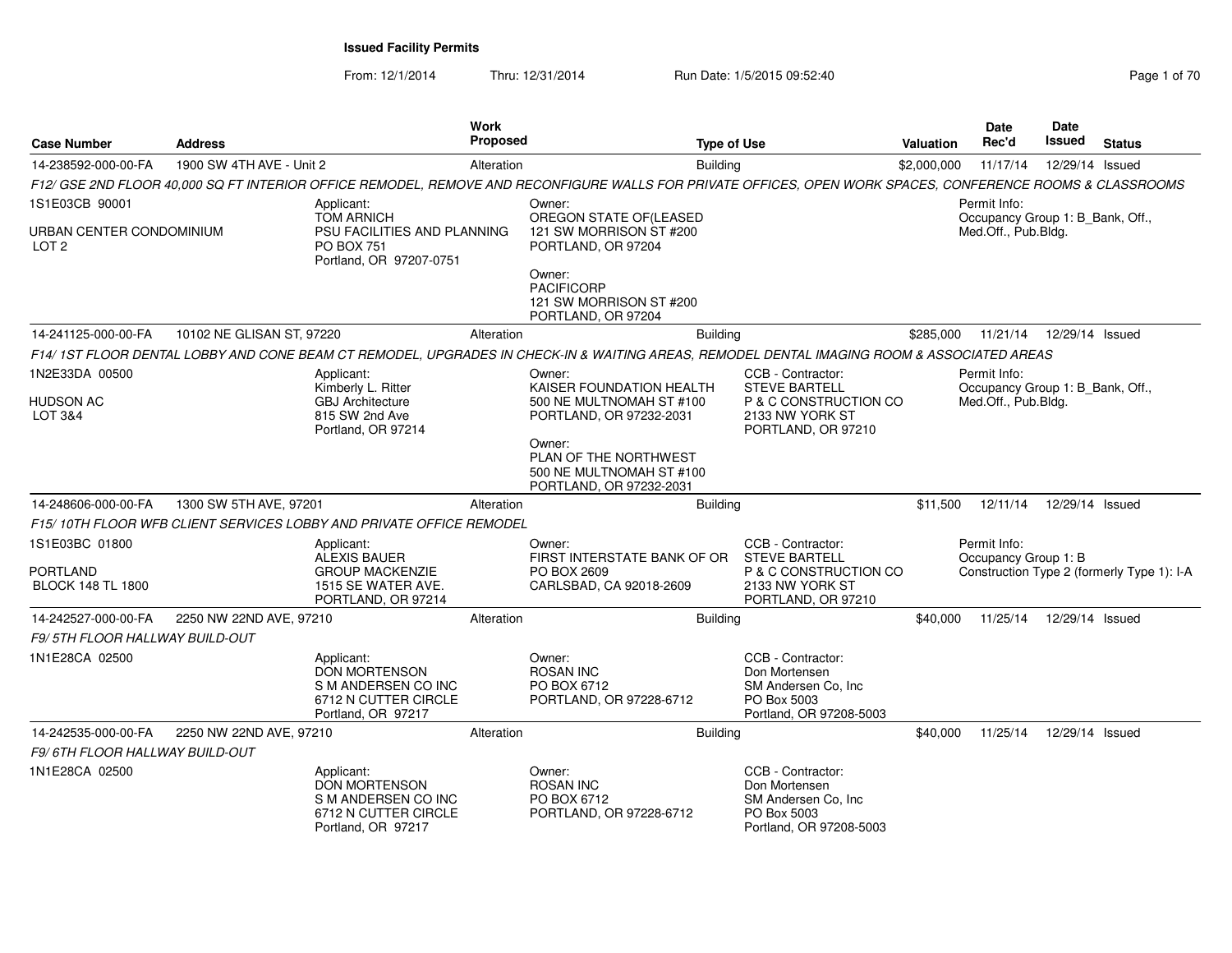| <b>Case Number</b>                                                                       | <b>Address</b>          |                                                                                                         | <b>Work</b><br><b>Proposed</b> |                                                                                                                                                           | <b>Type of Use</b> |                                                                                                              | <b>Valuation</b> | Date<br>Rec'd                                                           | <b>Date</b><br>Issued | <b>Status</b> |
|------------------------------------------------------------------------------------------|-------------------------|---------------------------------------------------------------------------------------------------------|--------------------------------|-----------------------------------------------------------------------------------------------------------------------------------------------------------|--------------------|--------------------------------------------------------------------------------------------------------------|------------------|-------------------------------------------------------------------------|-----------------------|---------------|
| 14-242517-000-00-FA                                                                      | 2250 NW 22ND AVE, 97210 |                                                                                                         | Alteration                     |                                                                                                                                                           | <b>Building</b>    |                                                                                                              | \$40,000         | 11/25/14                                                                | 12/29/14 Issued       |               |
| F9/4TH FLOOR HALLWAY BUILD-OUT                                                           |                         |                                                                                                         |                                |                                                                                                                                                           |                    |                                                                                                              |                  |                                                                         |                       |               |
| 1N1E28CA 02500                                                                           |                         | Applicant:<br><b>DON MORTENSON</b><br>S M ANDERSEN CO INC<br>6712 N CUTTER CIRCLE<br>Portland, OR 97217 |                                | Owner:<br><b>ROSAN INC</b><br>PO BOX 6712<br>PORTLAND, OR 97228-6712                                                                                      |                    | CCB - Contractor:<br>Don Mortensen<br>SM Andersen Co, Inc.<br>PO Box 5003<br>Portland, OR 97208-5003         |                  |                                                                         |                       |               |
| 14-242487-000-00-FA                                                                      | 2250 NW 22ND AVE, 97210 |                                                                                                         | Alteration                     |                                                                                                                                                           | <b>Building</b>    |                                                                                                              | \$40,000         | 11/25/14                                                                | 12/29/14 Issued       |               |
| F9/2ND FLOOR HALLWAY BUILD-OUT                                                           |                         |                                                                                                         |                                |                                                                                                                                                           |                    |                                                                                                              |                  |                                                                         |                       |               |
| 1N1E28CA 02500                                                                           |                         | Applicant:<br>DON MORTENSON<br>S M ANDERSEN CO INC<br>6712 N CUTTER CIRCLE<br>Portland, OR 97217        |                                | Owner:<br><b>ROSAN INC</b><br>PO BOX 6712<br>PORTLAND, OR 97228-6712                                                                                      |                    | CCB - Contractor:<br>Don Mortensen<br>SM Andersen Co, Inc<br>PO Box 5003<br>Portland, OR 97208-5003          |                  |                                                                         |                       |               |
| 14-242503-000-00-FA                                                                      | 2250 NW 22ND AVE, 97210 |                                                                                                         | Alteration                     |                                                                                                                                                           | <b>Building</b>    |                                                                                                              | \$40,000         | 11/25/14                                                                | 12/29/14 Issued       |               |
| F9/3RD FLOOR HALLWAY BUILD-OUT                                                           |                         |                                                                                                         |                                |                                                                                                                                                           |                    |                                                                                                              |                  |                                                                         |                       |               |
| 1N1E28CA 02500                                                                           |                         | Applicant:<br><b>DON MORTENSON</b><br>S M ANDERSEN CO INC<br>6712 N CUTTER CIRCLE<br>Portland, OR 97217 |                                | Owner:<br><b>ROSAN INC</b><br>PO BOX 6712<br>PORTLAND, OR 97228-6712                                                                                      |                    | CCB - Contractor:<br>Don Mortensen<br>SM Andersen Co, Inc.<br>PO Box 5003<br>Portland, OR 97208-5003         |                  |                                                                         |                       |               |
| 14-240005-000-00-FA                                                                      | 101 SW MAIN ST, 97204   |                                                                                                         | Alteration                     |                                                                                                                                                           | Building           |                                                                                                              | \$750,000        | 11/19/14                                                                | 12/29/14 Issued       |               |
|                                                                                          |                         |                                                                                                         |                                | F11/ GSA PARTIAL 16TH & FULL 17TH FLOORS OFFICE REMODEL, NEW WALLS FOR PRIVATE OFFICES, CONFERENCE ROOMS, RECEPTION AREA AND OPEN AREA AND BREAK ROOM     |                    |                                                                                                              |                  |                                                                         |                       |               |
| 1S1E03BD 00300<br><b>PORTLAND</b><br>BLOCK 11<br><b>LOT 1-4</b><br>LOT 5-8 EXC PT IN STS |                         | Applicant:<br>Anne Rogness<br>ZGF<br>1223 S.W. Washington,#200<br>Portland, OR 97205                    |                                | Owner:<br><b>KBSH ONE MAIN PLACE LLC</b><br>14850 QUORUM DR #500<br>DALLAS, TX 75254<br>Owner:<br><b>DUFF</b><br>14850 QUORUM DR #500<br>DALLAS, TX 75254 |                    | CCB - Contractor:<br><b>HOWARD S WRIGHT</b><br><b>CONSTRUCTORS LP</b><br>P. O. BOX 3764<br>SEATTLE, WA 98124 |                  | Permit Info:<br>Occupancy Group 1: B_Bank, Off.,<br>Med.Off., Pub.Bldg. |                       |               |
|                                                                                          |                         |                                                                                                         |                                | Owner:<br>PHELPS LLC<br>14850 QUORUM DR #500<br>DALLAS, TX 75254                                                                                          |                    |                                                                                                              |                  |                                                                         |                       |               |
| 13-116936-REV-01-FA                                                                      | 216 NE KNOTT ST         |                                                                                                         | Alteration                     |                                                                                                                                                           | Building           |                                                                                                              | \$               | 11/26/14                                                                | 12/29/14 Issued       |               |
| F18/ REVISION TO CLARIFY ALTERNATE DELETIONS                                             |                         |                                                                                                         |                                |                                                                                                                                                           |                    |                                                                                                              |                  |                                                                         |                       |               |
| 1N1E27AD 17201                                                                           |                         | Applicant:<br><b>GREG HOCKERT</b>                                                                       |                                | Owner:<br>MULTNOMAH COUNTY(LIBRARY                                                                                                                        |                    |                                                                                                              |                  |                                                                         |                       |               |
| <b>ALBINA</b><br>BLOCK 16<br>LOT 5-7                                                     |                         | MULTNOMAH COUNTY<br>401 N. Dixon St.<br>Portland, OR 97227                                              |                                | <b>ADMIN</b><br>401 N DIXON ST<br>PORTLAND, OR 97227-1865                                                                                                 |                    |                                                                                                              |                  |                                                                         |                       |               |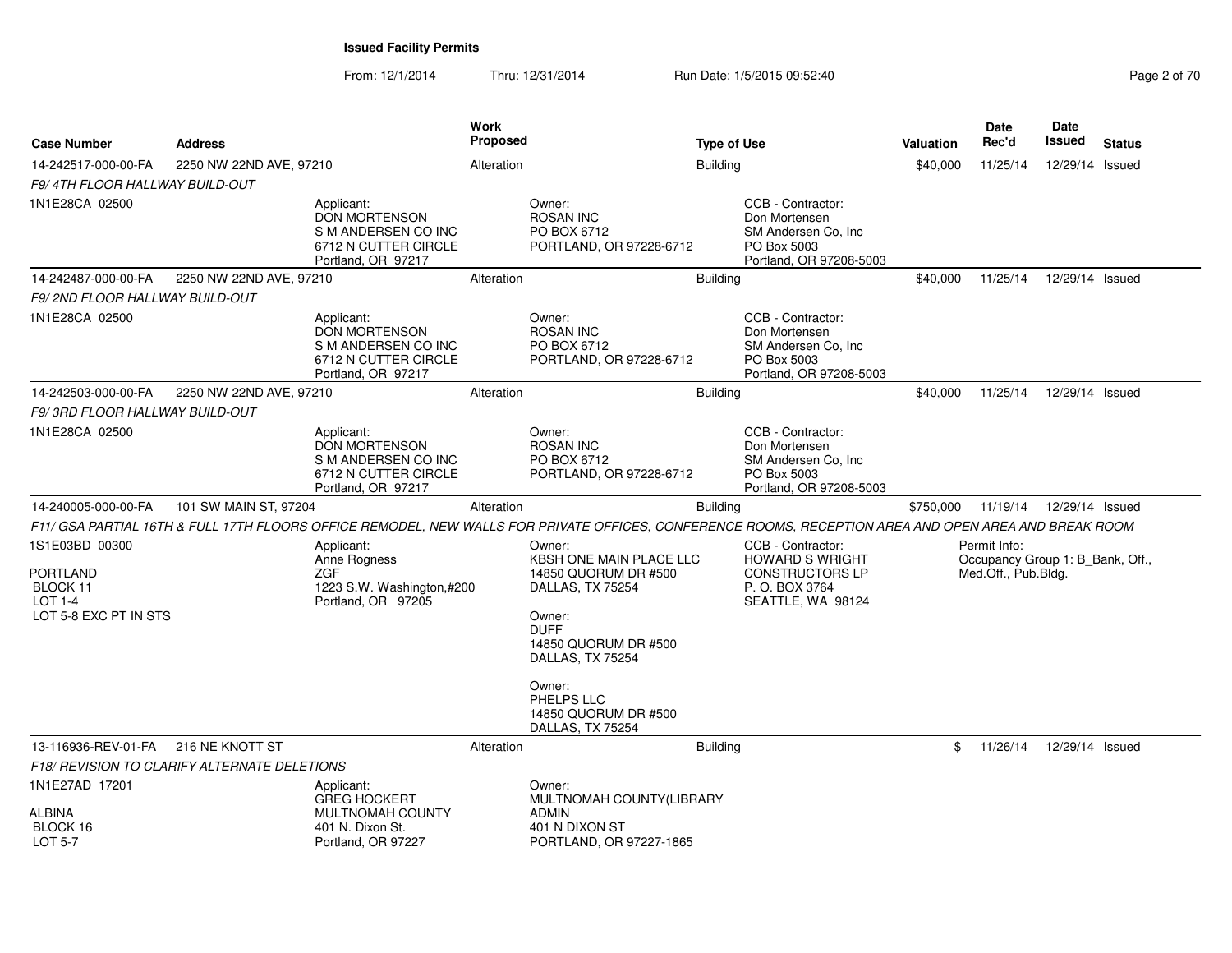From: 12/1/2014Thru: 12/31/2014 **Run Date: 1/5/2015 09:52:40** Page 3 of 70.

| <b>Case Number</b>                                                                                | <b>Address</b>                                                  |                                                                                                                   | Work<br>Proposed | <b>Type of Use</b>                                                                                                                                                               |                                                                                                                  | Valuation | <b>Date</b><br>Rec'd                         | Date<br><b>Issued</b> | <b>Status</b>                              |
|---------------------------------------------------------------------------------------------------|-----------------------------------------------------------------|-------------------------------------------------------------------------------------------------------------------|------------------|----------------------------------------------------------------------------------------------------------------------------------------------------------------------------------|------------------------------------------------------------------------------------------------------------------|-----------|----------------------------------------------|-----------------------|--------------------------------------------|
| 14-242341-000-00-FA                                                                               | 830 NE 47TH AVE, 97213                                          |                                                                                                                   | Alteration       | <b>Building</b>                                                                                                                                                                  |                                                                                                                  | \$23,852  | 11/25/14                                     | 12/29/14 Issued       |                                            |
|                                                                                                   | B1/ CHILDS CENTER ARJO PATIENT SHOWER LIFT INSTALLATION         |                                                                                                                   |                  |                                                                                                                                                                                  |                                                                                                                  |           |                                              |                       |                                            |
| 1N2E31BD 04200                                                                                    |                                                                 | Applicant:<br>RICHARD SCOGIN<br><b>PROVIDENCE</b><br>4805 NE GLISAN<br>PORTLAND, OR 97213                         |                  | Owner:<br>PROVIDENCE HEALTH<br>4400 NE HALSEY ST BLDG 2 #190<br>PORTLAND, OR 97213-1545<br>Owner:<br>SERVICES-OREGON<br>4400 NE HALSEY ST BLDG 2 #190<br>PORTLAND, OR 97213-1545 | CCB - Contractor:<br>MICHAEL L BROWN<br>M BROWN INDUSTRIES LLC<br>16631 S RACHEL CT<br>OREGON CITY, OR 97045     |           |                                              |                       |                                            |
| 14-242962-000-00-FA                                                                               | 421 SW OAK ST, 97204                                            |                                                                                                                   | Alteration       | <b>Building</b>                                                                                                                                                                  |                                                                                                                  | \$97,650  | 11/26/14                                     | 12/29/14 Issued       |                                            |
|                                                                                                   |                                                                 |                                                                                                                   |                  | F9/ BUILDING EXTERIOR UPGRADES, NEW CLEAR ANODIZED ENTRY DOORS LOCATED ON THE 4TH, 5TH & OAK STREET SIDES OF BUILDING                                                            |                                                                                                                  |           |                                              |                       |                                            |
| 1N1E34CD 03000<br><b>PORTLAND</b><br><b>BLOCK 66 LOT 1&amp;2</b><br>7&8                           |                                                                 | Applicant:<br><b>RAY GLUR</b><br><b>GBD ARCHITECTS</b><br>1120 NW COUCH, #300<br>PORTLAND, OR 97209               |                  | Owner:<br><b>G&amp;I VII LINCOLN BUILDING LP</b><br>220 E 42ND ST 27TH FL<br>NEW YORK, NY 10017-5819                                                                             | CCB - Contractor:<br><b>RUSSELL CONSTRUCTION INC</b><br>20915 SW 105TH AVE<br>TUALATIN OR 97062                  |           |                                              |                       |                                            |
| 14-235353-000-00-FA                                                                               | 1040 NW 22ND AVE, 97210                                         |                                                                                                                   | Alteration       | <b>Building</b>                                                                                                                                                                  |                                                                                                                  | \$21,000  | 11/6/14                                      | 12/30/14 Issued       |                                            |
|                                                                                                   | <b>B1/ SUITE 308 REMODEL FOR PAIN MANAGEMENT EDUCATION ROOM</b> |                                                                                                                   |                  |                                                                                                                                                                                  |                                                                                                                  |           |                                              |                       |                                            |
| 1N1E33BA 03600<br><b>COUCHS ADD</b><br>BLOCK 301<br>LOT 15-18                                     |                                                                 | Applicant:<br><b>GARY FRYE</b><br><b>LEGACY HEALTH SYSTEM</b><br>1919 NW LOVEJOY<br>PORTLAND OR 97209             |                  | Owner:<br><b>GOOD SAMARITAN HOSPITAL &amp;</b><br><b>MEDICAL CENTER</b><br>1919 NW LOVEJOY ST<br>PORTLAND, OR 97209                                                              | CCB - Contractor:<br><b>SHAWN L DAVIS</b><br>AMERICAN ACOUSTICS<br>13313 NE 176TH CIR<br>BATTLE GROUND, WA 98604 |           | Permit Info:<br>Occupancy Group 1: B         |                       | Construction Type 2 (formerly Type 1): I-B |
| 14-243602-000-00-FA                                                                               | 1233 NW 12TH AVE, 97209                                         |                                                                                                                   | Alteration       | <b>Building</b>                                                                                                                                                                  |                                                                                                                  | \$160,200 | 12/1/14                                      | 12/30/14 Issued       |                                            |
|                                                                                                   |                                                                 |                                                                                                                   |                  | F9/1ST FLOOR BODYBUILDING.COM NEW TENANT WITH CONFERENCE ROOM, BREAK ROOM, SERVER ROOM AND OPEN WORK AREA                                                                        |                                                                                                                  |           |                                              |                       |                                            |
| 1N1E33AA 01700<br><b>COUCHS ADD</b><br>BLOCK 215<br>LOT 1-8                                       |                                                                 | Applicant:<br><b>MATT FITZGERALD</b><br><b>GBD ARCHITECTS</b><br>1120 NW COUCH ST. SUITE 300<br>PORTLAND OR 97209 |                  | Owner:<br>12TH & NORTHRUP LLC<br>1215 4TH AVE #600<br>SEATTLE, WA 98161-1084                                                                                                     | CCB - Contractor:<br><b>RUSSELL CONSTRUCTION INC</b><br>20915 SW 105TH AVE<br>TUALATIN OR 97062                  |           |                                              |                       |                                            |
| 14-246913-000-00-FA                                                                               | 5050 NE HOYT ST, 97213                                          |                                                                                                                   | Alteration       | <b>Building</b>                                                                                                                                                                  |                                                                                                                  | \$159,000 | 12/8/14                                      | 12/30/14 Issued       |                                            |
|                                                                                                   |                                                                 |                                                                                                                   |                  | F3/ SUITE 203, TI; REMOVE WALLS, INFILL DOORS, CABINETRY, ADD NEW WALLS DOORS FOR EXAM ROOMS, OFFICE, BREAKROOM, SHRINK WAITING AREA, REMODEL RECEPTION W/SLIDING                |                                                                                                                  |           |                                              |                       |                                            |
| 1N2E31BD 03800<br><b>CENTER ADD</b><br>BLOCK 3<br>LOT 1-7 INC PT VAC ST<br>LOT 20-26 EXC PT IN ST | 190                                                             | Applicant:<br><b>JOE WEBB</b><br>PROVIDENCE HEALTH<br>4400 NE HALSEY, BLDG 2, SUITE<br>PORTLAND, OR 97213         |                  | Owner:<br>PROVIDENCE HEALTH<br>4400 NE HALSEY ST BLDG 2 #190<br>PORTLAND, OR 97213-1545<br>Owner:<br>SERVICES-OREGON<br>4400 NE HALSEY ST BLDG 2 #190<br>PORTLAND, OR 97213-1545 | CCB - Contractor:<br>IN LINE COMMERCIAL CONST<br><b>PO BOX 5837</b><br>ALOHA, OR 97006                           |           | Permit Info:<br>Occupancy Group 1: B<br>I-FR |                       | Construction Type 2 (formerly Type 1):     |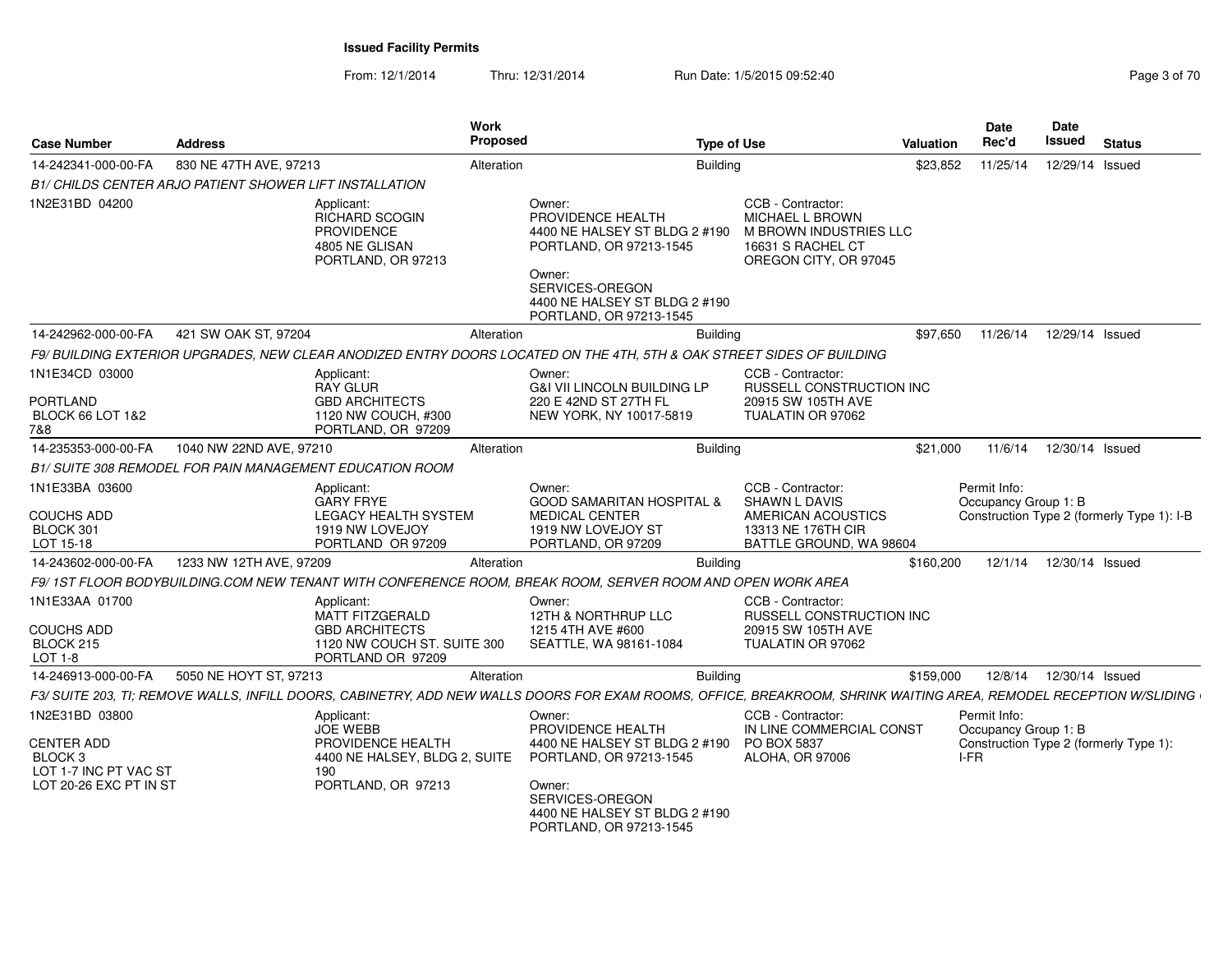| <b>Case Number</b>                                        | <b>Address</b>                         | Work<br><b>Proposed</b>                                                                                                                                        | Type of Use                                                                                                                                                                    |                                                                                                                            | Valuation | <b>Date</b><br>Rec'd                                                    | Date<br>Issued  | <b>Status</b>                               |
|-----------------------------------------------------------|----------------------------------------|----------------------------------------------------------------------------------------------------------------------------------------------------------------|--------------------------------------------------------------------------------------------------------------------------------------------------------------------------------|----------------------------------------------------------------------------------------------------------------------------|-----------|-------------------------------------------------------------------------|-----------------|---------------------------------------------|
| 14-246862-000-00-FA                                       | 5050 NE HOYT ST, 97213                 | Alteration                                                                                                                                                     | <b>Building</b>                                                                                                                                                                |                                                                                                                            | \$390,216 | 12/8/14                                                                 |                 | 12/30/14 Issued                             |
|                                                           |                                        | F7/ SUITE 445; OREGON EYE SPECIALIES TI, REMOVE WALLS, DOORS, FLOORING, CABINETRY, RECONFIGURE FOR TEMPORARY RECEPTION AREA WHILE PERMANENT LOCATION UNDER CON |                                                                                                                                                                                |                                                                                                                            |           |                                                                         |                 |                                             |
| 1N2E31BD 03800<br><b>CENTER ADD</b><br>BLOCK <sub>3</sub> |                                        | Applicant:<br><b>Rick Sanders</b><br>Providence Health & Services<br>4400 NE Halsey St #190                                                                    | Owner:<br>PROVIDENCE HEALTH<br>4400 NE HALSEY ST BLDG 2 #190<br>PORTLAND, OR 97213-1545                                                                                        | CCB - Contractor:<br>LEASE CRUTCHER LEWIS CORP<br>921 SW WASHINGTON #150<br>PORTLAND, OR 972050000                         |           | Permit Info:<br>Occupancy Group 1: B<br>I-FR                            |                 | Construction Type 2 (formerly Type 1):      |
| LOT 1-7 INC PT VAC ST<br>LOT 20-26 EXC PT IN ST           |                                        | Portland, OR 97213                                                                                                                                             | Owner:<br>SERVICES-OREGON<br>4400 NE HALSEY ST BLDG 2 #190<br>PORTLAND, OR 97213-1545                                                                                          |                                                                                                                            |           |                                                                         |                 |                                             |
| 14-251831-000-00-FA                                       | 610 SW ALDER ST, 97205                 | Alteration                                                                                                                                                     | <b>Building</b>                                                                                                                                                                |                                                                                                                            | \$96,523  | 12/19/14                                                                | 12/30/14 Issued |                                             |
|                                                           |                                        | B1/5D CONTRACTORS, STE 220 - TENANT IMPROVEMENT, NEW WALLS, LIGHTING, CABINETS, FLOORING, CARPET, PAINT AND DOORS                                              |                                                                                                                                                                                |                                                                                                                            |           |                                                                         |                 |                                             |
| 1N1E34CC 08000<br>PORTLAND<br>TL 8000 LOT 1-3 BLOCK 178   |                                        | Applicant:<br>CHRISTINA BOND<br>5d CONTRACTORS<br>610 SW ALDER ST. SUITE 210<br>PORTLAND, OR 97205                                                             | Owner:<br>RALPH SCHLESINGER COMPANY<br><b>LLC</b><br>610 SW ALDER ST #1221<br>PORTLAND, OR 97205-3613                                                                          | CCB - Contractor:<br>5D CONTRACTORS LLC<br>PO BOX 416<br>CORBETT, OR 97019                                                 |           | Permit Info:<br>Occupancy Group 1: B_Bank, Off.,<br>Med.Off., Pub.Bldg. |                 |                                             |
| 14-251192-000-00-FA                                       | 12570 NE MARX ST, 97230                | Alteration                                                                                                                                                     | <b>Building</b>                                                                                                                                                                |                                                                                                                            | \$49.400  | 12/18/14                                                                | 12/30/14 Issued |                                             |
|                                                           |                                        | F13/LANDLORD CHANGES TO UNOCCUPIED SPACE, RELOCATED AND UPGRADE RESTROOMS, RECONFIGURE OFFICE SPACE                                                            |                                                                                                                                                                                |                                                                                                                            |           |                                                                         |                 |                                             |
| 1N2E23BC 00400                                            |                                        | Applicant:<br>Ryan McGuire<br>Pacific Realty Associates, LP<br>(PacTrust)<br>15350 SW Sequoia Parkway, Ste. 30<br>Portland, OR 97224                           | Owner:<br>PACIFIC REALTY ASSOCIATES<br>15350 SW SEQUOIA PKWY #300<br>TIGARD, OR 97224-7175<br>Owner:<br>LTD PARTNERSHIP<br>15350 SW SEQUOIA PKWY #300<br>TIGARD, OR 97224-7175 | CCB - Contractor:<br>PACIFIC REALTY ASSOCIATES LP<br>15350 SW SEQUOIA PARKWAY<br><b>SUITE 300</b><br>TIGARD, OR 97774-7172 |           |                                                                         |                 |                                             |
| 14-254113-000-00-FA                                       | 1120 SW 3RD AVE - Unit 1               | Alteration                                                                                                                                                     | <b>Building</b>                                                                                                                                                                |                                                                                                                            | \$40,000  | 12/29/14                                                                | 12/30/14 Final  |                                             |
|                                                           |                                        | B1/ REPLACE HOT WATERLINE PROJECT - REMOVE AND REPLACE ACCESS PANELS AS NEEDED **NO PLANS**                                                                    |                                                                                                                                                                                |                                                                                                                            |           |                                                                         |                 |                                             |
| 1S1E03BD 90001                                            |                                        | Applicant:<br><b>BARON ADAMS</b>                                                                                                                               | Owner:<br><b>MULTNOMAH COUNTY</b>                                                                                                                                              | CCB - Contractor:<br><b>HAL DONKIN</b>                                                                                     |           | Permit Info:<br>Occupancy Group 1: B                                    |                 |                                             |
| THE JUSTICE CENTER<br>A CONDOMINIUM<br>LOT <sub>1</sub>   |                                        | 2000 SE HANNA HARVESTER DR<br>MILWAUKIE, OR 97222                                                                                                              | 401 N DIXON ST<br>PORTLAND, OR 97227                                                                                                                                           | DONKIN CONSTRUCTION CO<br>12153 SE FLAVEL ST<br>PORTLAND, OR 972665956                                                     |           | I-FR                                                                    |                 | Construction Type 2 (formerly Type 1):      |
| 14-114486-DFS-01-FA                                       | 12000 SW 49TH AVE, 97219               | Alteration                                                                                                                                                     | <b>Building</b>                                                                                                                                                                |                                                                                                                            | \$38,100  | 11/3/14                                                                 | 12/1/14 Final   |                                             |
|                                                           | B2/ DFS O1 FOR ATTACHMENT OF EQUIPMENT |                                                                                                                                                                |                                                                                                                                                                                |                                                                                                                            |           |                                                                         |                 |                                             |
| 1S1E31D 00200                                             |                                        | Applicant:<br><b>FATIMA RUIZ VILLATORO</b><br><b>HOWARD S WRIGHT</b><br>425 NW 10TH AVE, STE 200<br>PORTLAND, OR 97209                                         | Owner:<br>PORTLAND COMMUNITY<br><b>COLLEGE DIST</b><br>PO BOX 19000<br>PORTLAND, OR 97280-0990                                                                                 | CCB - Contractor:<br><b>HOWARD S WRIGHT</b><br><b>CONSTRUCTORS LP</b><br>P. O. BOX 3764<br>SEATTLE, WA 98124               |           | Permit Info:<br>Occupancy Group 1: B_Bank, Off.,<br>Med.Off., Pub.Bldg. |                 | Construction Type 2 (formerly Type 1): II-B |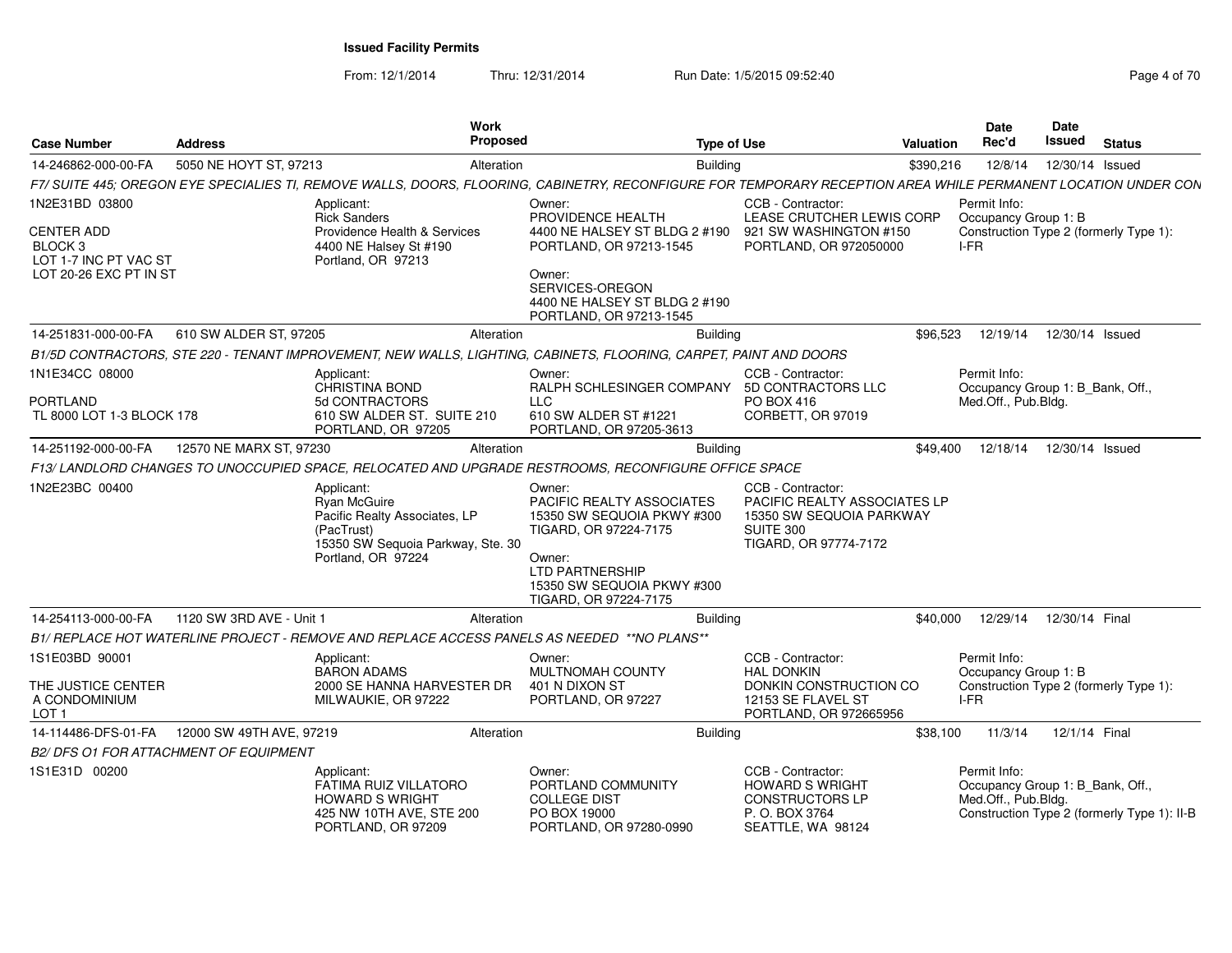|                                                                                                                          |                                    | <b>Work</b>                                                                                                             |                                                                                                                                                                     |                                                                                                                                      |             | <b>Date</b>                                                             | Date          |                                            |
|--------------------------------------------------------------------------------------------------------------------------|------------------------------------|-------------------------------------------------------------------------------------------------------------------------|---------------------------------------------------------------------------------------------------------------------------------------------------------------------|--------------------------------------------------------------------------------------------------------------------------------------|-------------|-------------------------------------------------------------------------|---------------|--------------------------------------------|
| <b>Case Number</b>                                                                                                       | <b>Address</b>                     | <b>Proposed</b>                                                                                                         | <b>Type of Use</b>                                                                                                                                                  |                                                                                                                                      | Valuation   | Rec'd                                                                   | Issued        | <b>Status</b>                              |
| 14-193028-DFS-01-FA                                                                                                      |                                    | 3181 SW SAM JACKSON PARK RD - Bldg BSC, 9 Alteration                                                                    | <b>Building</b>                                                                                                                                                     |                                                                                                                                      |             | 10/29/14<br>\$                                                          |               | 12/1/14 Issued                             |
|                                                                                                                          |                                    | F8/ DFS FOR BOLTED, NOT WELDED, STEEL STAIRS FOR COOLING TOWER                                                          |                                                                                                                                                                     |                                                                                                                                      |             |                                                                         |               |                                            |
| 1S1E09 00200                                                                                                             |                                    | Applicant:<br><b>JOHN MCMICHAEL</b><br><b>INTERFACE ENGINEERING</b><br>100 SW MAIN ST, SUITE 1600<br>PORTLAND, OR 97204 | Owner:<br>OREGON STATE OF<br>3181 SW SAM JACKSON PARK RD<br>PORTLAND, OR 97239                                                                                      | CCB - Contractor:<br><b>THOMAS SMITH</b><br>HOFFMAN CONSTRUCTION CO<br>OF OREGON<br>805 SW BROADWAY SUITE 2100<br>PORTLAND, OR 97205 |             | Permit Info:<br>Occupancy Group 1: B                                    |               | Construction Type 2 (formerly Type 1): I-B |
| 14-231194-000-00-FA                                                                                                      | 3181 SW SAM JACKSON PARK RD, 97201 | Alteration                                                                                                              | <b>Building</b>                                                                                                                                                     |                                                                                                                                      | \$72,000    | 10/28/14                                                                |               | 12/1/14 Issued                             |
|                                                                                                                          |                                    | F2/ 6TH FLOOR: INSTALLATION/RELOCATION OF SNORKEL EXHAUST SYSTEM. PATCH. PAINT. ELEC. PLBG                              |                                                                                                                                                                     |                                                                                                                                      |             |                                                                         |               |                                            |
| 1S1E09 00600<br>SECTION 09 1S 1E<br>TL 600 14.19 ACRES                                                                   |                                    | Applicant:<br><b>JEROME KEYES</b><br>OHSU<br>3181 SW SAM JACKSON PARK<br>RD.<br>PORTLAND, OR 97239                      | Owner:<br>OREGON STATE OF (MEDICAL<br><b>DEPT</b><br>3181 SW SAM JACKSON PARK RD PORTLAND, OR 97236<br>PORTLAND, OR 97239                                           | CCB - Contractor:<br>SCHAFFRAN CONSTRUCTION INC<br>16916 SE FRANKLIN                                                                 |             |                                                                         |               |                                            |
| 14-231338-000-00-FA                                                                                                      | 828 SW 1ST AVE, 97204              | Alteration                                                                                                              | <b>Building</b>                                                                                                                                                     |                                                                                                                                      | \$100       | 10/28/14                                                                | 12/2/14 Final |                                            |
|                                                                                                                          |                                    | B1/ OCCUPANCY EVALUATION FOR CLUB SESSO 1ST FLOOR AND MEZZANINE LEVELS                                                  |                                                                                                                                                                     |                                                                                                                                      |             |                                                                         |               |                                            |
| 1S1E03BA 01900                                                                                                           |                                    | Applicant:<br>TOM CARROLLO                                                                                              | Owner:<br><b>FOUNTAIN VILLAGE</b>                                                                                                                                   |                                                                                                                                      |             |                                                                         |               |                                            |
| PORTLAND                                                                                                                 |                                    | BEARDSLEY BLDG DEVELOPMENT DEVELOPMENT                                                                                  |                                                                                                                                                                     |                                                                                                                                      |             |                                                                         |               |                                            |
| <b>BLOCK 4</b><br>N 46' OF LOT 6                                                                                         |                                    | 115 SW ASH ST STE 500<br>PORTLAND OR 97204                                                                              | 115 SW ASH ST #500<br>PORTLAND, OR 97204-3575                                                                                                                       |                                                                                                                                      |             |                                                                         |               |                                            |
| 14-233287-000-00-FA                                                                                                      | 7000 NE AIRPORT WAY, 97218         | Alteration                                                                                                              | <b>Building</b>                                                                                                                                                     |                                                                                                                                      | \$1,300,000 | 11/3/14                                                                 |               | 12/2/14 Issued                             |
|                                                                                                                          |                                    |                                                                                                                         | F2/ FULL SERVICE RESTAURANT WITH BAR, DINING, DEMO INTERIOR OF SPACE, ADD SEPARATION WALLS, INTERIOR STOREFRONT, RECEPTION, FLOORING, SUSPENDED CEILING, FULL KITCI |                                                                                                                                      |             |                                                                         |               |                                            |
| 1N2E08B 00400<br>SECTION 08 1N 2E<br>TL 400 7.39 ACRES<br><b>TERMINAL BLDG</b><br>NONTAXABLE<br>SEE TAXABLE SUB ACCOUNTS |                                    | Applicant:<br><b>BRADLEY SHANKS</b><br><b>SKYLAB ARCHITECTURE</b><br>413 SW 13TH<br>PORTLAND, OR 97205                  | Owner:<br>PORT OF PORTLAND<br>PO BOX 3529<br>PORTLAND, OR 97208-3529                                                                                                | CCB - Contractor:<br>R & H CONSTRUCTION<br><b>1530 SW TAYLOR STREET</b><br>PORTLAND, OR 97205                                        |             | Permit Info:<br>Occupancy Group 1: A-2                                  |               | Construction Type 2 (formerly Type 1): I-A |
| 14-238814-000-00-FA                                                                                                      | 319 SW WASHINGTON ST, 97204        | Alteration                                                                                                              | <b>Building</b>                                                                                                                                                     |                                                                                                                                      | \$12,609    | 11/17/14                                                                |               | 12/2/14 Under Inspection                   |
|                                                                                                                          |                                    |                                                                                                                         | B1/ SUITE 902; TENANT EXPANSION, REMOVE WALLS, NEW DOORS WITH GLASS INSERTS, BUTT GLAZE CLERESTORY GLASS, ELECTRIC, CARPET, PAINT                                   |                                                                                                                                      |             |                                                                         |               |                                            |
| 1N1E34CD 07800                                                                                                           |                                    | Applicant:<br>CHRISTINA BOND<br>5d CONTRACTORS<br>610 SW ALDER ST. SUITE 210<br>PORTLAND, OR 97205                      | Owner:<br>THREE NINETEEN WASHINGTON<br>LLC<br>PO BOX 416<br>MANCHESTER, VT 05254                                                                                    | CCB - Contractor:<br>5D CONTRACTORS LLC<br>PO BOX 416<br>CORBETT, OR 97019                                                           |             | Permit Info:<br>Occupancy Group 1: B Bank, Off.,<br>Med.Off., Pub.Bldg. |               |                                            |
| 14-238863-000-00-FA                                                                                                      | 319 SW WASHINGTON ST, 97204        | Alteration                                                                                                              | <b>Building</b>                                                                                                                                                     |                                                                                                                                      | \$9,856     | 11/17/14                                                                |               | 12/2/14 Under Inspection                   |
|                                                                                                                          |                                    | B1/ SUITE 909; SPEC SPACE, INFILL EXISTING DOOR, ADD DOOR WITH GLASS INSERT, ELEC, PAINT, CARPET                        |                                                                                                                                                                     |                                                                                                                                      |             |                                                                         |               |                                            |
| 1N1E34CD 07800                                                                                                           |                                    | Applicant:<br><b>CHRISTINA BOND</b><br>5d CONTRACTORS<br>610 SW ALDER ST. SUITE 210<br>PORTLAND, OR 97205               | Owner:<br>THREE NINETEEN WASHINGTON<br>LLC<br>PO BOX 416<br>MANCHESTER. VT 05254                                                                                    | CCB - Contractor:<br>5D CONTRACTORS LLC<br>PO BOX 416<br>CORBETT, OR 97019                                                           |             | Permit Info:<br>Occupancy Group 1: B Bank, Off.,<br>Med.Off., Pub.Bldg. |               |                                            |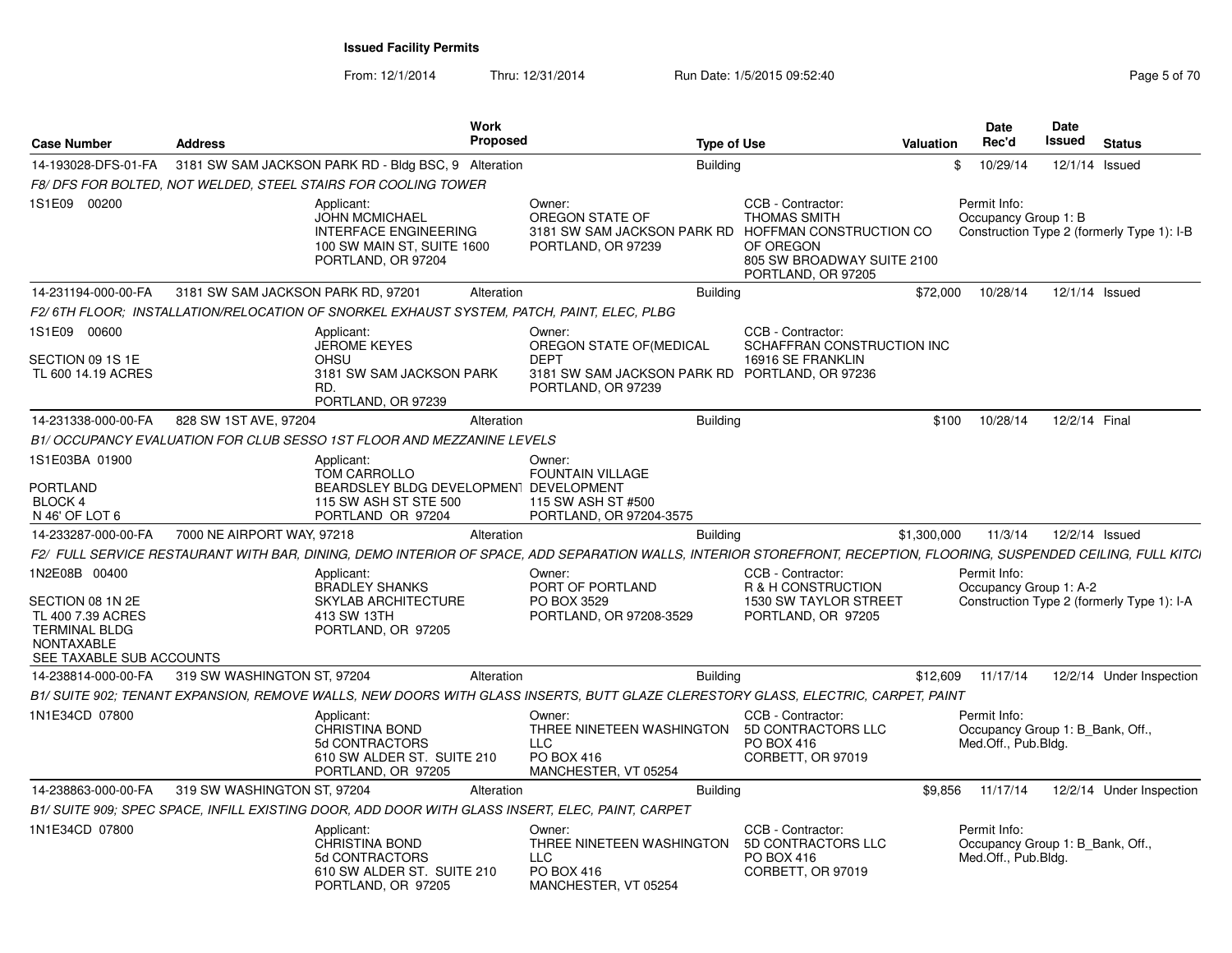| <b>Case Number</b>                                                    | <b>Address</b>             |                                                                                                                       | Work<br>Proposed |                                                                                         | <b>Type of Use</b>                                                                                                                                                 | Valuation   | <b>Date</b><br>Rec'd                                    | <b>Date</b><br>Issued | <b>Status</b>                                |
|-----------------------------------------------------------------------|----------------------------|-----------------------------------------------------------------------------------------------------------------------|------------------|-----------------------------------------------------------------------------------------|--------------------------------------------------------------------------------------------------------------------------------------------------------------------|-------------|---------------------------------------------------------|-----------------------|----------------------------------------------|
| 14-212204-000-00-FA                                                   | 2525 SW 1ST AVE, 97201     |                                                                                                                       | Alteration       | <b>Building</b>                                                                         |                                                                                                                                                                    | \$5.817.877 | 9/12/14                                                 |                       | 12/4/14 Under Inspection                     |
|                                                                       |                            |                                                                                                                       |                  |                                                                                         | F12/ADP PORTLAND - AGILE INTERIOR DEMO AND COMPLETE REMODEL OF APX 80,000 SQ FT ON FLOORS 3 & 4. REMODEL TO TAKE PLACE IN 4 PHASES (2 FLOORS AND EAST & WEST WINGS |             |                                                         |                       |                                              |
| 1S1E10BB 00900                                                        |                            | Applicant:                                                                                                            | Owner:           |                                                                                         | CCB - Contractor:                                                                                                                                                  |             | Permit Info:                                            |                       |                                              |
|                                                                       |                            | <b>RYAN WALDRON</b><br>3333 RIVERWOOD PKWY<br><b>ALANTA, GA 30339</b>                                                 |                  | <b>KBS ADP PLAZA LLC</b><br>2715 SW 3RD AVE<br>PORTLAND, OR 97201                       | HOLDER CONSTRUCTION GROUP Occupancy Group 1: B Bank, Off.,<br><b>LLC</b><br>3333 RIVERWOOD PWKY STE 400                                                            |             | Med.Off., Pub.Blda.                                     |                       |                                              |
| 14-239337-000-00-FA                                                   | 5441 SW MACADAM AVE, 97201 |                                                                                                                       | Alteration       | <b>Building</b>                                                                         | ATLANTA, GA 30339                                                                                                                                                  | \$5.000     | 11/18/14                                                | 12/4/14 Final         |                                              |
|                                                                       |                            |                                                                                                                       |                  |                                                                                         | B1/ SUITE 305: TI: ADD DEMISING WALL, REMOVE PARTITION WALLS, RECONFIGURE SPACE, REMOVE WINDOW AND REPLACE WITH DOOR, CARPET, PAINT                                |             |                                                         |                       |                                              |
| 1S1E15BD 01400                                                        |                            | Applicant:                                                                                                            | Owner:           |                                                                                         | CCB - Contractor:                                                                                                                                                  |             | Permit Info:                                            |                       |                                              |
|                                                                       |                            | DAVID BROWN<br><b>MELVIN MARK COMPANIES</b><br>111 SW COLUMBIA, STE 1380<br>PORTLAND OR 97201                         |                  | <b>BAILEY BUILDING GROUP LLC</b><br>111 SW COLUMBIA ST #1380<br>PORTLAND, OR 97201-5845 | MELVIN MARK CONSTRUCTION C(Occupancy Group 1: B Bank, Off.,<br>111 SW COLUMBIA ST STE 1380<br>PORTLAND, OR 972015873                                               |             | Med.Off., Pub.Blda.                                     |                       |                                              |
| 14-238081-000-00-FA                                                   | 7000 NE AIRPORT WAY, 97218 |                                                                                                                       | Alteration       | <b>Building</b>                                                                         |                                                                                                                                                                    | \$586,000   | 11/14/14                                                | 12/4/14 Issued        |                                              |
|                                                                       |                            |                                                                                                                       |                  |                                                                                         | FF1/ PHASE ONE. POST SECURITY CONCESSIONS: FIRE RATED PENETRATIONS.FLOORS. WALLS FOR TENANT CONCESSIONS. ELECTRICAL. GAS. AND WASTE UTILITY MODS                   |             |                                                         |                       |                                              |
| 1N2E08B 00400                                                         |                            | Applicant:<br>MIKE COYLE                                                                                              | Owner:           | PORT OF PORTLAND                                                                        | CCB - Contractor:<br><b>ERIC HOFFMAN</b>                                                                                                                           |             |                                                         |                       |                                              |
| SECTION 08 1N 2E                                                      |                            | <b>FASTER PERMITS</b>                                                                                                 | PO BOX 3529      |                                                                                         | HOFFMAN CONSTRUCTION                                                                                                                                               |             |                                                         |                       |                                              |
| TL 400 7.39 ACRES                                                     |                            | 14334 NW EAGLERIDGE LANE                                                                                              |                  | PORTLAND, OR 97208-3529                                                                 | 805 SW BROADWAY STE 2100                                                                                                                                           |             |                                                         |                       |                                              |
| <b>TERMINAL BLDG</b><br><b>NONTAXABLE</b>                             |                            | PORTLAND, OR 97229                                                                                                    |                  |                                                                                         | PORTLAND, OR 97205                                                                                                                                                 |             |                                                         |                       |                                              |
| SEE TAXABLE SUB ACCOUNTS                                              |                            |                                                                                                                       |                  |                                                                                         |                                                                                                                                                                    |             |                                                         |                       |                                              |
| 14-240674-000-00-FA                                                   | 123 NE 3RD AVE, 97232      |                                                                                                                       | Alteration       | <b>Building</b>                                                                         |                                                                                                                                                                    | \$116,550   | 11/20/14                                                | 12/4/14 Final         |                                              |
|                                                                       |                            | F5/ SUITE 004:TI: NEW WALLS AND DOORS FOR OFFICES, CONFERENCE ROOM, BREAKROOM, OPEN OFFICE SPACE, CEILING, ELEC, PLBG |                  |                                                                                         |                                                                                                                                                                    |             |                                                         |                       |                                              |
| 1N1E34DA 02800                                                        |                            | Applicant:                                                                                                            | Owner:           |                                                                                         | CCB - Contractor:                                                                                                                                                  |             | Permit Info:                                            |                       |                                              |
| <b>EAST PORTLAND</b>                                                  |                            | <b>JENNIFER DZIENIS</b><br><b>WORKS PARTNERSHIP</b>                                                                   |                  | 1001 SE WATER AVE #120                                                                  | BRIDGEHEAD DEVELOPMENT LLC BNK CONSTRUCTION INC<br>45 82nd dr. ste 53b                                                                                             |             | Occupancy Group 1: B_Bank, Off.,<br>Med.Off., Pub.Blda. |                       |                                              |
| BLOCK 68                                                              |                            | <b>ARCHITECTURE</b>                                                                                                   |                  | PORTLAND, OR 97214-2147                                                                 | gladstone, or 97027                                                                                                                                                |             |                                                         |                       | Construction Type 2 (formerly Type 1): III-A |
| INC PT VAC ST LOT 1&8                                                 |                            | 524 E BURNSIDE ST #320                                                                                                |                  |                                                                                         |                                                                                                                                                                    |             |                                                         |                       |                                              |
| LOT 2&3&6&7                                                           |                            | PORTLAND, OR 97214                                                                                                    |                  |                                                                                         |                                                                                                                                                                    |             |                                                         |                       |                                              |
| INC PT VAC ST LOT 4&5: HISTORIC<br>PROPERTY; POTENTIAL ADDITIONAL TAX |                            |                                                                                                                       |                  |                                                                                         |                                                                                                                                                                    |             |                                                         |                       |                                              |
|                                                                       |                            |                                                                                                                       | Alteration       | <b>Building</b>                                                                         |                                                                                                                                                                    | \$104,469   | 11/10/14                                                |                       | 12/4/14 Under Inspection                     |
|                                                                       |                            |                                                                                                                       |                  |                                                                                         | F1/ SUITE 750; REMOVE DEMISING WALL, REMOVE PARTITION WALLS, RECONFIGURE FOR INTERIOR OPEN OFFICE SPACE, NEW WALLS TO CREATE PERIMETER OFFICES, CONFERENCE ROOI    |             |                                                         |                       |                                              |
| 1S1E03BD 01800                                                        |                            | Applicant:                                                                                                            | Owner:           |                                                                                         | CCB - Contractor:                                                                                                                                                  |             | Permit Info:                                            |                       |                                              |
|                                                                       |                            | <b>LAUREN ROHDE</b>                                                                                                   |                  | <b>UMPQUA PLAZA LLC</b>                                                                 | <b>HOWARD S WRIGHT</b>                                                                                                                                             |             | Occupancy Group 1: B                                    |                       |                                              |
| <b>PORTLAND</b>                                                       |                            | <b>MCKENZIE</b>                                                                                                       |                  | 555 CALIFORNIA ST 49TH FL                                                               | <b>CONSTRUCTORS LP</b>                                                                                                                                             |             |                                                         |                       | Construction Type 2 (formerly Type 1): I-B   |
| BLOCK 114                                                             |                            | 1515 SE WATER AVE. #100                                                                                               |                  | SAN FRANCISCO, CA 94104                                                                 | P. O. BOX 3764                                                                                                                                                     |             |                                                         |                       |                                              |
| LOT 1-8                                                               |                            | PORTLAND, OR 97214                                                                                                    |                  |                                                                                         | SEATTLE, WA 98124                                                                                                                                                  |             |                                                         |                       |                                              |
| 14-243555-000-00-FA                                                   | 1015 NW 22ND AVE, 97210    |                                                                                                                       | Alteration       | Building                                                                                |                                                                                                                                                                    | \$65,000    | 12/1/14                                                 |                       | 12/4/14 Under Inspection                     |
|                                                                       |                            | F9/ GSH - KERN POD A REMODEL. ADD ICU PATIENT TOILET ROOM AND PATIENT TOILET/SHOWER ROOM                              |                  |                                                                                         |                                                                                                                                                                    |             |                                                         |                       |                                              |
| 1N1E33BA 07800                                                        |                            | Applicant:                                                                                                            | Owner:           |                                                                                         | CCB - Contractor:                                                                                                                                                  |             | Permit Info:                                            |                       |                                              |
| COUCHS ADD                                                            |                            | <b>SCOTT TARRANT</b><br>ZGF ARCHITECTS, LLP                                                                           |                  | <b>GOOD SAMARITAN HOSPITAL</b><br>1919 NW LOVEJOY ST                                    | IN LINE COMMERCIAL CONST<br>PO BOX 5837                                                                                                                            |             | Occupancy Group 1: I-2 Hospital                         |                       | Construction Type 2 (formerly Type 1): I-A   |
| <b>TL 7800 BLOCK 304</b>                                              |                            | 1223 SW WASHINGTON ST SUITE                                                                                           |                  | PORTLAND, OR 97209                                                                      | <b>ALOHA, OR 97006</b>                                                                                                                                             |             |                                                         |                       |                                              |
|                                                                       |                            | 200                                                                                                                   |                  |                                                                                         |                                                                                                                                                                    |             |                                                         |                       |                                              |
|                                                                       |                            | PORTLAND, OR 97204                                                                                                    |                  |                                                                                         |                                                                                                                                                                    |             |                                                         |                       |                                              |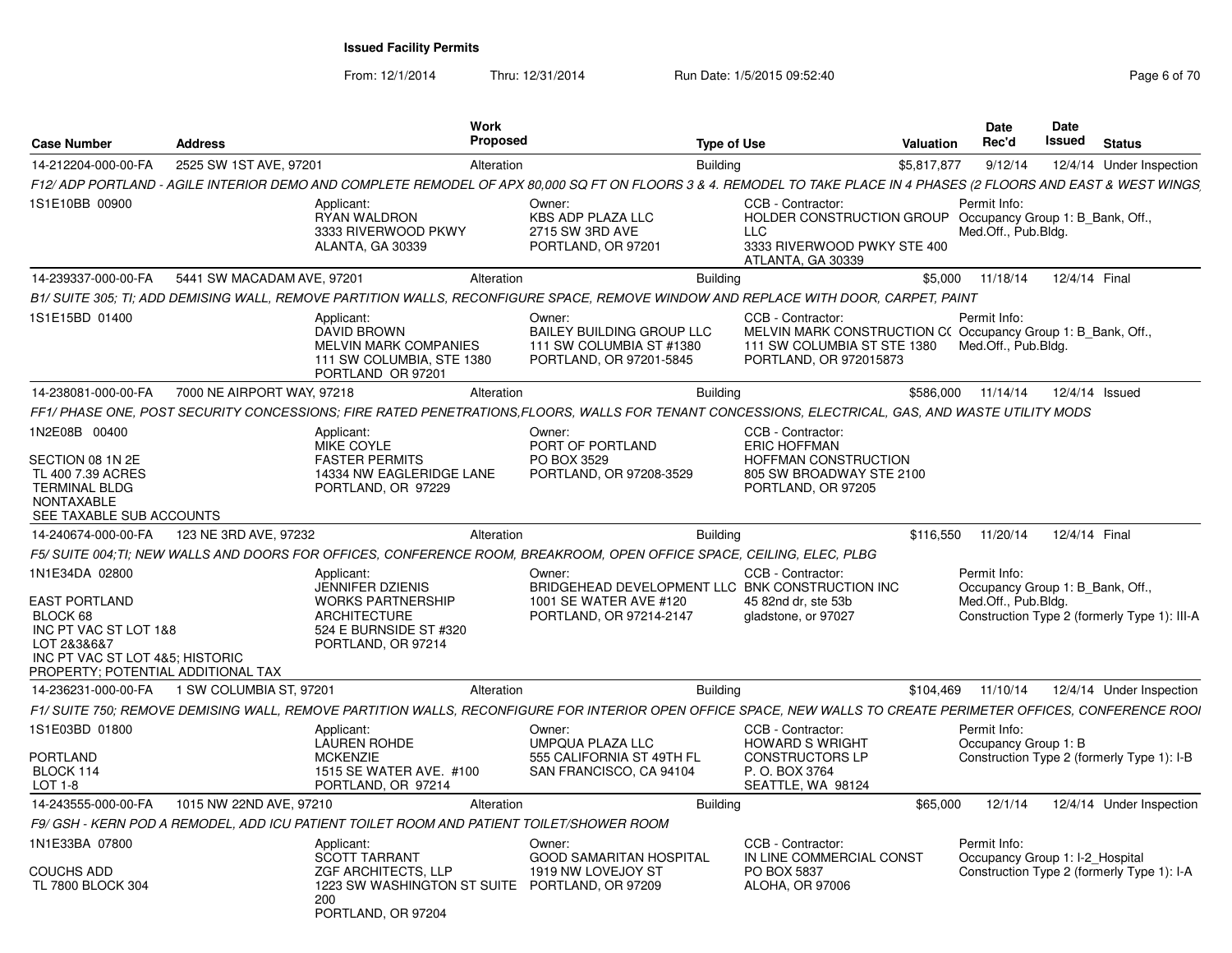| <b>Case Number</b>                                                                                             | <b>Address</b>                            |                                                                                                                   | <b>Work</b><br>Proposed |                                                                                                                                                                        | <b>Type of Use</b>                                                                                              | Valuation | <b>Date</b><br>Rec'd                   | Date<br>Issued |               | <b>Status</b>                               |
|----------------------------------------------------------------------------------------------------------------|-------------------------------------------|-------------------------------------------------------------------------------------------------------------------|-------------------------|------------------------------------------------------------------------------------------------------------------------------------------------------------------------|-----------------------------------------------------------------------------------------------------------------|-----------|----------------------------------------|----------------|---------------|---------------------------------------------|
| 14-239127-000-00-FA                                                                                            | 5100 SW MACADAM AVE, 97201                |                                                                                                                   | Alteration              | <b>Building</b>                                                                                                                                                        |                                                                                                                 | \$19,140  | 11/18/14                               |                |               | 12/4/14 Issued                              |
|                                                                                                                |                                           |                                                                                                                   |                         | F13/ 1ST FLOOR SUITE 160 HAN LEGAL 1.413 SQ FT TENANT REMODEL. NEW WALLS FOR PRIVATE OFFICES. CONFERENCE ROOM AND RECEPTION DESK                                       |                                                                                                                 |           |                                        |                |               |                                             |
| 1S1E15BD 00200                                                                                                 |                                           | Applicant:<br>DONN STURDIVANT                                                                                     |                         | Owner:<br><b>SRI EIGHT RIVERSIDE LLC</b>                                                                                                                               | CCB - Contractor:<br><b>RUSSELL CONSTRUCTION INC.</b>                                                           |           | Permit Info:<br>Occupancy Group 1: B   |                |               |                                             |
| SECTION 15 1S 1E<br>TRACT TL 200<br><b>ACRES 1.80</b>                                                          |                                           | 20915 SW 105TH<br>TUALATIN OR 97062                                                                               |                         | 235 MONTGOMERY ST 14TH FLR<br>SAN FRANCISCO, CA 94104                                                                                                                  | 20915 SW 105TH AVE<br>TUALATIN OR 97062                                                                         |           |                                        |                |               | Construction Type 2 (formerly Type 1): II-A |
| 14-224688-000-00-FA                                                                                            | 8101 SE DIVISION ST                       |                                                                                                                   | Alteration              | <b>Building</b>                                                                                                                                                        |                                                                                                                 | \$70,000  | 10/13/14                               |                |               | 12/4/14 Under Inspection                    |
|                                                                                                                |                                           |                                                                                                                   |                         | B2/ LEASE SPACE 107 - NEW CAFE TENANT IN PCC SE CAMPUS LIBRARY SEE 14-230157-FA FOR SHELL PERMIT                                                                       |                                                                                                                 |           |                                        |                |               |                                             |
| 1S2E05DD 00300A1                                                                                               |                                           | Applicant:<br>K MICHAEL KINGERY<br>1300 NE 68TH AVE, #12<br>PORTLAND, OR 97213                                    |                         |                                                                                                                                                                        | CCB - Contractor:<br><b>GREEN GABLES DESIGN &amp;</b><br>RESTORATION, INC.<br>PO BOX 4264<br>PORTLAND, OR 97208 |           |                                        |                |               |                                             |
| 14-239930-000-00-FA                                                                                            |                                           | 3181 SW SAM JACKSON PARK RD - Bldg OHS, 9 Alteration                                                              |                         | <b>Building</b>                                                                                                                                                        |                                                                                                                 | \$543,359 | 11/19/14                               |                |               | 12/4/14 Issued                              |
|                                                                                                                |                                           |                                                                                                                   |                         | F9/ HOSPITAL 'B' WING FLRS 5& 7/ RENOVATION OF ELEVATOR LOBBY - FINISHES. MECHANICAL AND ELECTRICAL. SEE 14-216503FA FOR 6TH FLOOR LOBBY RENOVATION                    |                                                                                                                 |           |                                        |                |               |                                             |
| 1S1E09 00200                                                                                                   |                                           | Applicant:<br><b>ALLISON TITUS</b><br>PORTLAND, OR 97205                                                          |                         | Owner:<br>OREGON STATE OF<br>621 SW MORRISON ST. SUITE 200 3181 SW SAM JACKSON PARK RD<br>PORTLAND, OR 97239                                                           |                                                                                                                 |           | Permit Info:<br>Occupancy Group 1: I-2 |                |               | Construction Type 2 (formerly Type 1): I-A  |
| 14-231839-000-00-FA                                                                                            | 7000 NE AIRPORT WAY, 97218                |                                                                                                                   | Alteration              | <b>Building</b>                                                                                                                                                        |                                                                                                                 | \$900,000 | 10/29/14                               |                |               | 12/5/14 Issued                              |
|                                                                                                                |                                           |                                                                                                                   |                         | F11/ HENRY'S TAVERN CONCOURSE "C" SPACE C2192 & C1172 FOR STORAGE, NEW 3334 SQ FT RESTAURANT AND BAR WITH KEG DISPLAY & COOLER AND KITCHEN ***STANDARD FEE FOR BLL     |                                                                                                                 |           |                                        |                |               |                                             |
| 1N2E08B 00400                                                                                                  |                                           | Applicant:<br><b>LAUREN GREEN</b>                                                                                 |                         | Owner:<br>PORT OF PORTLAND                                                                                                                                             | CCB - Contractor:<br>R & H CONSTRUCTION                                                                         |           | Permit Info:<br>Occupancy Group 1: A-2 |                |               |                                             |
| SECTION 08 1N 2E<br>TL 400 7.39 ACRES<br><b>TERMINAL BLDG</b><br><b>NONTAXABLE</b><br>SEE TAXABLE SUB ACCOUNTS |                                           | <b>BAR NAPKIN PRODUCTIONS</b><br>2828 N. CENTRAL AVE STE 1300<br>PHOENIX. AZ 85004                                |                         | PO BOX 3529<br>PORTLAND, OR 97208-3529                                                                                                                                 | 1530 SW TAYLOR STREET<br>PORTLAND, OR 97205                                                                     |           |                                        |                |               | Construction Type 2 (formerly Type 1): I-A  |
| 14-237805-000-00-FA                                                                                            | 4805 NE GLISAN ST, 97213                  |                                                                                                                   | Alteration              | <b>Building</b>                                                                                                                                                        |                                                                                                                 | \$212,369 | 11/14/14                               |                |               | 12/5/14 Issued                              |
|                                                                                                                |                                           |                                                                                                                   |                         | F7/ R-5 STAIR EXIT PASSAGE. PENETRATE WALL. CREATE EXIT PASSAGE FOR AN EXISTING STAIRWELL. NEW CONC STEPS. GUARDRAIL. SIDEWALK. REMOVE EXTERIOR STOREFRONT. CANOI      |                                                                                                                 |           |                                        |                |               |                                             |
| 1N2E31BD 04100                                                                                                 |                                           | Applicant:                                                                                                        |                         | Owner:                                                                                                                                                                 | CCB - Contractor:                                                                                               |           |                                        |                |               |                                             |
| SECTION 31 1N 2E<br>TL 4100 9.54 ACRES                                                                         |                                           | <b>Garth Didlick</b><br>Providence Real Estate &<br>Construction<br>4805 NE Glisan<br>Portland, OR 97213          |                         | PROVIDENCE HEALTH<br>4400 NE HALSEY ST BLDG 2 #190<br>PORTLAND, OR 97213-1545<br>Owner:<br>SERVICES-OREGON<br>4400 NE HALSEY ST BLDG 2 #190<br>PORTLAND, OR 97213-1545 | <b>Chris Copeland</b><br>ANDERSEN CONSTRUCTION<br><b>COMPANY</b><br>PO BOX 6712<br>PORTLAND, OR 97228-6712      |           |                                        |                |               |                                             |
|                                                                                                                | 14-186126-DFS-01-FA 851 SW 6TH AVE, 97205 |                                                                                                                   | Alteration              | <b>Building</b>                                                                                                                                                        |                                                                                                                 |           | 12/8/14<br>\$                          |                | 12/8/14 Final |                                             |
| <b>B2/ DFS FOR COMCHECK</b>                                                                                    |                                           |                                                                                                                   |                         |                                                                                                                                                                        |                                                                                                                 |           |                                        |                |               |                                             |
| 1S1E03BB 02100                                                                                                 |                                           | Applicant:<br><b>MATT FITZGERALD</b><br><b>GBD ARCHITECTS INC</b><br>1120 NW Couch St. #300<br>Portland, OR 97209 |                         | Owner:<br>SFI 811 SW 6TH AVENUE LLC<br>260 CALIFORNIA ST STE 300<br>SAN FRANCISCO, CA 94111                                                                            | CCB - Contractor:<br>LEASE CRUTCHER LEWIS CORP<br>921 SW WASHINGTON #150<br>PORTLAND, OR 972050000              |           | Permit Info:<br>Occupancy Group 1: B   |                |               | Construction Type 2 (formerly Type 1): I-A  |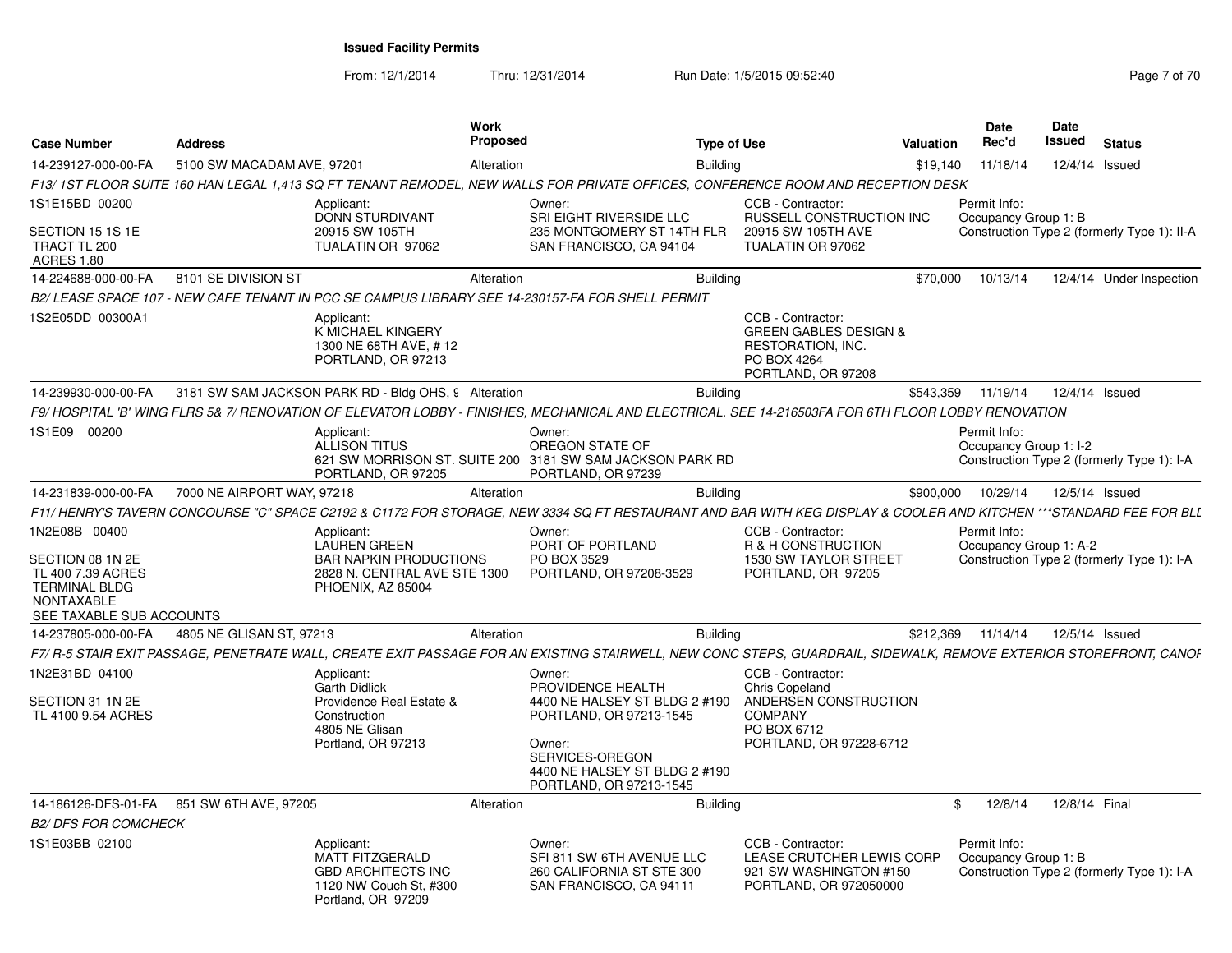| <b>Case Number</b>                                                          | <b>Address</b>            | <b>Work</b><br>Proposed                                                                                                                                           |                                                                                                                                                   | <b>Type of Use</b> |                                                                                                               | <b>Valuation</b> | <b>Date</b><br>Rec'd                                                    | Date<br>Issued | <b>Status</b>                               |
|-----------------------------------------------------------------------------|---------------------------|-------------------------------------------------------------------------------------------------------------------------------------------------------------------|---------------------------------------------------------------------------------------------------------------------------------------------------|--------------------|---------------------------------------------------------------------------------------------------------------|------------------|-------------------------------------------------------------------------|----------------|---------------------------------------------|
| 14-246448-000-00-FA                                                         | 121 SW SALMON ST, 97204   | Alteration                                                                                                                                                        |                                                                                                                                                   | <b>Building</b>    |                                                                                                               | \$62,707         | 12/8/14                                                                 | 12/9/14        | Under Inspection                            |
| B2/ SUITE 1350, NEW CEILING, 2X4 ACT                                        |                           |                                                                                                                                                                   |                                                                                                                                                   |                    |                                                                                                               |                  |                                                                         |                |                                             |
| 1S1E03BA 02100                                                              |                           | Applicant:<br><b>IRIS BOULWARE</b><br><b>HOWARD S. WRIGHT</b><br>425 NW 10TH AVE STE 200<br>PORTLAND, OR 97204                                                    | Owner:<br><b>IEH PORTLAND LLC</b><br>1WTC0510-CORPORATE TAX<br>DEPT 121 SW SALMO<br>PORTLAND, OR 97204                                            |                    | CCB - Contractor:<br><b>HOWARD S WRIGHT</b><br><b>CONSTRUCTORS LP</b><br>P.O. BOX 3764<br>SEATTLE, WA 98124   |                  | Permit Info:<br>Occupancy Group 1: B                                    |                | Construction Type 2 (formerly Type 1): I-A  |
| 14-240088-000-00-FA                                                         |                           | 3181 SW SAM JACKSON PARK RD - Bldg MAC, 9 Alteration                                                                                                              |                                                                                                                                                   | <b>Building</b>    |                                                                                                               | \$199,093        | 11/19/14                                                                | 12/9/14 Issued |                                             |
|                                                                             |                           | F12/ MAC 3RD FLOOR CTS REMODEL, OFFICE REMODEL AND UPGRADE FINISHES, A/V EQUIPMENT AND FIRE HORNS/STROBES                                                         |                                                                                                                                                   |                    |                                                                                                               |                  |                                                                         |                |                                             |
| 1S1E09 00200                                                                |                           | Applicant:<br><b>JEROME KEYES</b><br>OHSU<br>3181 SW SAM JACKSON PARK<br>RD.<br>PORTLAND, OR 97239                                                                | Owner:<br>OREGON STATE OF<br>3181 SW SAM JACKSON PARK RD<br>PORTLAND, OR 97239                                                                    |                    | CCB - Contractor:<br><b>SKANSKA USA</b><br>222 SW Columbia St., Suite 300<br>Portland, OR 97201               |                  | Permit Info:<br>Occupancy Group 1: B                                    |                | Construction Type 2 (formerly Type 1): I-B  |
| 14-240701-000-00-FA                                                         | 1800 SW 1ST AVE, 97201    | Alteration                                                                                                                                                        |                                                                                                                                                   | <b>Building</b>    |                                                                                                               | \$100,000        | 11/20/14                                                                |                | 12/9/14 Under Inspection                    |
|                                                                             |                           | F5/ SUITE 180, BLUE HARBOR; TI, REMOVE WALLS, DOORS, RECONFIGURE BACK FOR MULTIPLE SMALL OFFICES, DOORS, RELITES, BREAKROOM, REMOVE PORTION OF WALL FOR LONG HALI |                                                                                                                                                   |                    |                                                                                                               |                  |                                                                         |                |                                             |
| 1S1E03CB 00100                                                              |                           | Applicant:                                                                                                                                                        | Owner:                                                                                                                                            |                    | CCB - Contractor:                                                                                             |                  | Permit Info:                                                            |                |                                             |
| SOUTH AUDITORIUM ADD<br>BLOCK I TL 100                                      |                           | <b>NATALIE HUTLEY</b><br>ELEMENT 8 DESIGN LLC<br>6251 SW CANYON COURT<br>PORTLAND, OR 97221                                                                       | HARRISON SQUARE LLC<br>1800 SW 1ST AVE #600<br>PORTLAND, OR 97201-5356                                                                            |                    | OMNI INTERIORS INC<br>PO BOX 28172<br>PORTLAND, OR 97228                                                      |                  | Occupancy Group 1: B                                                    |                | Construction Type 2 (formerly Type 1): II-A |
| 14-239894-000-00-FA                                                         | 1331 NW LOVEJOY ST, 97209 | Alteration                                                                                                                                                        |                                                                                                                                                   | <b>Building</b>    |                                                                                                               | \$58,068         | 11/19/14                                                                | 12/9/14 Issued |                                             |
|                                                                             |                           | F16/BARGAIN STORAGE SUITE 755/EXISTING TENANT EXPANDING OFFICE INTO ADJACENT VACANT SUITE                                                                         |                                                                                                                                                   |                    |                                                                                                               |                  |                                                                         |                |                                             |
| 1N1E33AA 03700                                                              |                           | Applicant:<br><b>DARCIE MCCONNAHA</b><br><b>LRS ARCHITECTS INC</b><br>720 NW DAVIS SU 300<br>PORTLAND OR 97209                                                    | Owner:<br>MARPARK BLOCK ONE LLC<br>1136 NW HOYT ST #200<br>PORTLAND, OR 97209-3097                                                                |                    | CCB - Contractor:<br>RUSSELL CONSTRUCTION INC<br>20915 SW 105TH AVE<br>TUALATIN OR 97062                      |                  | Permit Info:<br>Occupancy Group 1: B Bank, Off.,<br>Med.Off., Pub.Bldg. |                |                                             |
| 14-232195-000-00-FA                                                         | 26 SW SALMON ST, 97204    | Alteration                                                                                                                                                        |                                                                                                                                                   | <b>Building</b>    |                                                                                                               | \$24,000         | 10/30/14                                                                | 12/9/14 Final  |                                             |
| B2/ BRIDGE LEVEL/ ADD TWO MEETING/ HUDDLE ROOMS                             |                           |                                                                                                                                                                   |                                                                                                                                                   |                    |                                                                                                               |                  |                                                                         |                |                                             |
| 1S1E03BD 00200<br>PORTLAND<br>BLOCK 6<br>LOT 1-8                            |                           | Applicant:<br><b>ALFRED BRAN</b><br><b>REIMERS &amp; JOLIVETTE</b><br>2344 NW 24TH AVE<br>PORTLAND, OR 97210                                                      | Owner:<br>IEH PORTLAND LLC<br>1WTC0510-CORPORATE TAX<br>DEPT 121 SW SALMO<br>PORTLAND, OR 97204                                                   |                    | CCB - Contractor:<br><b>MARK BECKIUS</b><br>REIMERS & JOLIVETTE INC<br>2344 NW 24TH AVE<br>Portland, OR 97210 |                  |                                                                         |                |                                             |
| 14-242371-000-00-FA                                                         | 4310 NE KILLINGSWORTH ST  | Alteration                                                                                                                                                        |                                                                                                                                                   | <b>Building</b>    |                                                                                                               | \$19,000         | 11/25/14                                                                |                | 12/9/14 Under Inspection                    |
|                                                                             |                           | B1/ DEPAUL YOUTH DISPENSARIES INTERIOR REMODEL OF SUPERVISOR STATIONS AND LOUNGE                                                                                  |                                                                                                                                                   |                    |                                                                                                               |                  |                                                                         |                |                                             |
| 1N2E19BB 04001<br><b>JORBADE</b><br>BLOCK <sub>2</sub><br>LOT <sub>13</sub> |                           | Applicant:<br><b>KEVIN SAXTON</b><br><b>KASA ARCHITECTS</b><br>4119 NE CESAR E CHAVEZ BLVD<br>PORTLAND, OR 97211                                                  | Owner:<br>DE PAUL TREATMENT<br>P O BOX 3007<br>PORTLAND, OR 97208-3007<br>Owner:<br><b>CENTERS INC</b><br>P O BOX 3007<br>PORTLAND, OR 97208-3007 |                    | CCB - Contractor:<br>JAEGER AND ERWERT<br><b>CONTRACTOR</b><br>601 S MCLOUGHLIN BLVD<br>OREGON CITY, OR 97045 |                  | Permit Info:<br>General                                                 |                | Occupancy Group 1: A-3_Assembly -           |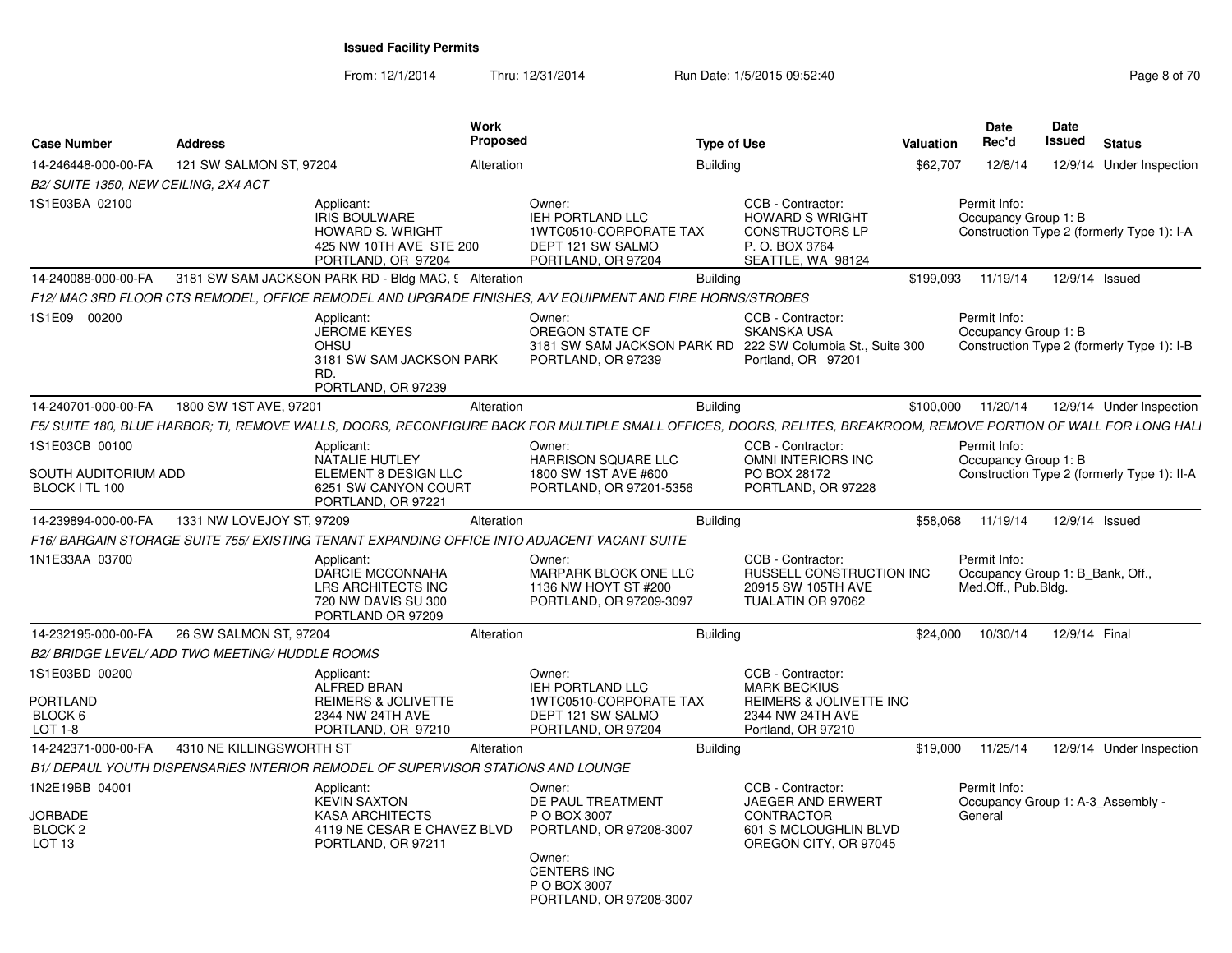| <b>Case Number</b>                                                                           | <b>Address</b>                                       |                                                                                                                      | Work<br>Proposed |                                                                                                                                                                   | <b>Type of Use</b> |                                                                                                                                   | <b>Valuation</b> | <b>Date</b><br>Rec'd                 | Date<br><b>Issued</b> | <b>Status</b>                                                                   |
|----------------------------------------------------------------------------------------------|------------------------------------------------------|----------------------------------------------------------------------------------------------------------------------|------------------|-------------------------------------------------------------------------------------------------------------------------------------------------------------------|--------------------|-----------------------------------------------------------------------------------------------------------------------------------|------------------|--------------------------------------|-----------------------|---------------------------------------------------------------------------------|
| 14-211916-REV-01-FA                                                                          | 1849 SW SALMON ST, 97205                             |                                                                                                                      | Alteration       |                                                                                                                                                                   | <b>Building</b>    |                                                                                                                                   |                  | \$<br>11/21/14                       |                       | 12/11/14 Issued                                                                 |
|                                                                                              |                                                      |                                                                                                                      |                  | B1/MEMBER SERVICES CENTER "CONCIERGE" OFFICE REMODEL - REVISION TO REDUCE SCOPE OF WORK, ADD WALLS FOR ALCOVE AREA ONLY                                           |                    |                                                                                                                                   |                  |                                      |                       |                                                                                 |
| 1N1E33DC 05800<br>SECTION 33 1N 1E<br>TL 5800 2.82 ACRES                                     |                                                      | Applicant:<br><b>BARRY DEISTER</b><br><b>DECA</b><br>935 SE ALDER ST<br>PORTLAND, OR 97214                           |                  | Owner:<br><b>MULTNOMAH AMATEUR</b><br><b>ATHLETIC CLUB</b><br>1849 SW SALMON ST<br>PORTLAND, OR 97205-1726                                                        |                    | CCB - Contractor:<br><b>BREMIK CONSTRUCTION</b><br>1026 SE STARK ST<br>PORTLAND, OR 97214                                         |                  | Permit Info:<br>General              |                       | Occupancy Group 1: A-3_Assembly -<br>Construction Type 2 (formerly Type 1): I-A |
| 14-106274-REV-02-FA                                                                          | 2421 SE 11TH AVE, 97214                              |                                                                                                                      | Alteration       |                                                                                                                                                                   | <b>Building</b>    |                                                                                                                                   |                  | \$<br>11/21/14                       |                       | 12/11/14 Issued                                                                 |
|                                                                                              |                                                      |                                                                                                                      |                  | B2/ SUITE 4; RESTROOM PLACEMENT (07/24/14 FCD - Separate permit required for occupancy and Planning and Zoning Approval)                                          |                    |                                                                                                                                   |                  |                                      |                       |                                                                                 |
| 1S1E02CD 09200                                                                               |                                                      | Applicant:<br>Leann Raschke<br>2505 SE 11TH AVE<br>PORTLAND, OR 97202                                                |                  | Owner:<br><b>JAMES R ALLAN</b><br>2770 NW IMPERIAL TER<br>PORTLAND, OR 97210-3316<br>Owner:<br>MARILYN M ALLAN<br>2770 NW IMPERIAL TER<br>PORTLAND, OR 97210-3316 |                    | CCB - Contractor:<br><b>DOYLE PETERSON</b><br><b>SUPERIOR QUALITY</b><br><b>CONSTRUCTION CO</b><br>PO BOX 9291<br>BROOKS OR 97305 |                  | Permit Info:<br>Factory, Mod.Hazard  |                       | Occupancy Group 1: F-1 Industrial Plant -                                       |
| 14-245980-000-00-FA                                                                          | 1001 SW 5TH AVE, 97204                               |                                                                                                                      | Alteration       |                                                                                                                                                                   | <b>Building</b>    |                                                                                                                                   | \$21,950         | 12/5/14                              |                       | 12/11/14 Under Inspection                                                       |
|                                                                                              | F13/ SUITE 1100 REGUS NEW WALLS FOR PRIVATE OFFICES  |                                                                                                                      |                  |                                                                                                                                                                   |                    |                                                                                                                                   |                  |                                      |                       |                                                                                 |
| 1S1E03BB 00800<br><b>PORTLAND</b><br>BLOCK 169<br><b>LOT 1-8</b><br>SEE R246278 (R667717341) |                                                      | Applicant:<br>DONN STURDIVANT<br>20915 SW 105TH<br>TUALATIN OR 97062                                                 |                  | Owner:<br>OR-CONGRESS CENTER LP<br>235 MONTGOMERY ST 16TH<br><b>FLOOR</b><br>SAN FRANCISCO, CA 94104-3104                                                         |                    | CCB - Contractor:<br><b>RUSSELL CONSTRUCTION INC</b><br>20915 SW 105TH AVE<br>TUALATIN OR 97062                                   |                  | Permit Info:<br>Occupancy Group 1: B |                       | Construction Type 2 (formerly Type 1): I-A                                      |
| 14-207972-DFS-01-FA                                                                          | 700 NE MULTNOMAH ST                                  |                                                                                                                      | Alteration       |                                                                                                                                                                   | <b>Building</b>    |                                                                                                                                   |                  | 11/24/14<br>\$                       |                       | 12/11/14 Issued                                                                 |
|                                                                                              |                                                      | F11/16TH FLOOR WOMEN'S HEALTHCARE ASSOCIATES CLINIC - DFS-01 FOR SUSPENDED CEILING                                   |                  |                                                                                                                                                                   |                    |                                                                                                                                   |                  |                                      |                       |                                                                                 |
| 1N1E35BB 02601<br>LLOYD BLOCKS<br>LOT <sub>1</sub>                                           |                                                      | Applicant:<br><b>CHRISTY LOEW</b><br><b>FORTIS CONSTRUCTION</b><br>1705 SW TAYLOR ST SUITE 200<br>PORTLAND, OR 97205 |                  | Owner:<br>AAT LLOYD DISTRICT LLC<br>11455 EL CAMINO REAL #200<br>SAN DIEGO, CA 92130-2047                                                                         |                    | CCB - Contractor:<br><b>FORTIS CONSTRUCTION</b><br>1705 SW TAYLOR ST SUITE 200<br>PORTLAND, OR 97205                              |                  | Permit Info:<br>Med.Off., Pub.Bldg.  |                       | Occupancy Group 1: B_Bank, Off.,                                                |
| 14-240889-000-00-FA                                                                          | 520 SW YAMHILL ST, 97204                             |                                                                                                                      | Alteration       |                                                                                                                                                                   | <b>Building</b>    |                                                                                                                                   | \$1,000          | 11/21/14                             |                       | 12/11/14 Under Inspection                                                       |
|                                                                                              | B2/ BASEMENT; EXPAND ELECTRICAL ROOM, ADD WALL, DOOR |                                                                                                                      |                  |                                                                                                                                                                   |                    |                                                                                                                                   |                  |                                      |                       |                                                                                 |
| 1S1E03BB 01200<br><b>PORTLAND</b><br>BLOCK 171<br>LOT 1&8<br>N 1/2 OF LOT 2&7                |                                                      | Applicant:<br><b>DAN YOUNG</b><br>OREGON BUSINESS<br><b>ARCHITECTURE</b><br>PO BOX 80301<br>PORTLAND, OR 97280       |                  | Owner:<br>PAC-HILL LIMITED PARTNERSHIP<br>520 SW YAMHILL ST RF GDN #8<br>PORTLAND, OR 97204                                                                       |                    | CCB - Contractor:<br>5D CONTRACTORS LLC<br>PO BOX 416<br>CORBETT, OR 97019                                                        |                  | Permit Info:<br>Occupancy Group 1: B |                       | Construction Type 2 (formerly Type 1): I-A                                      |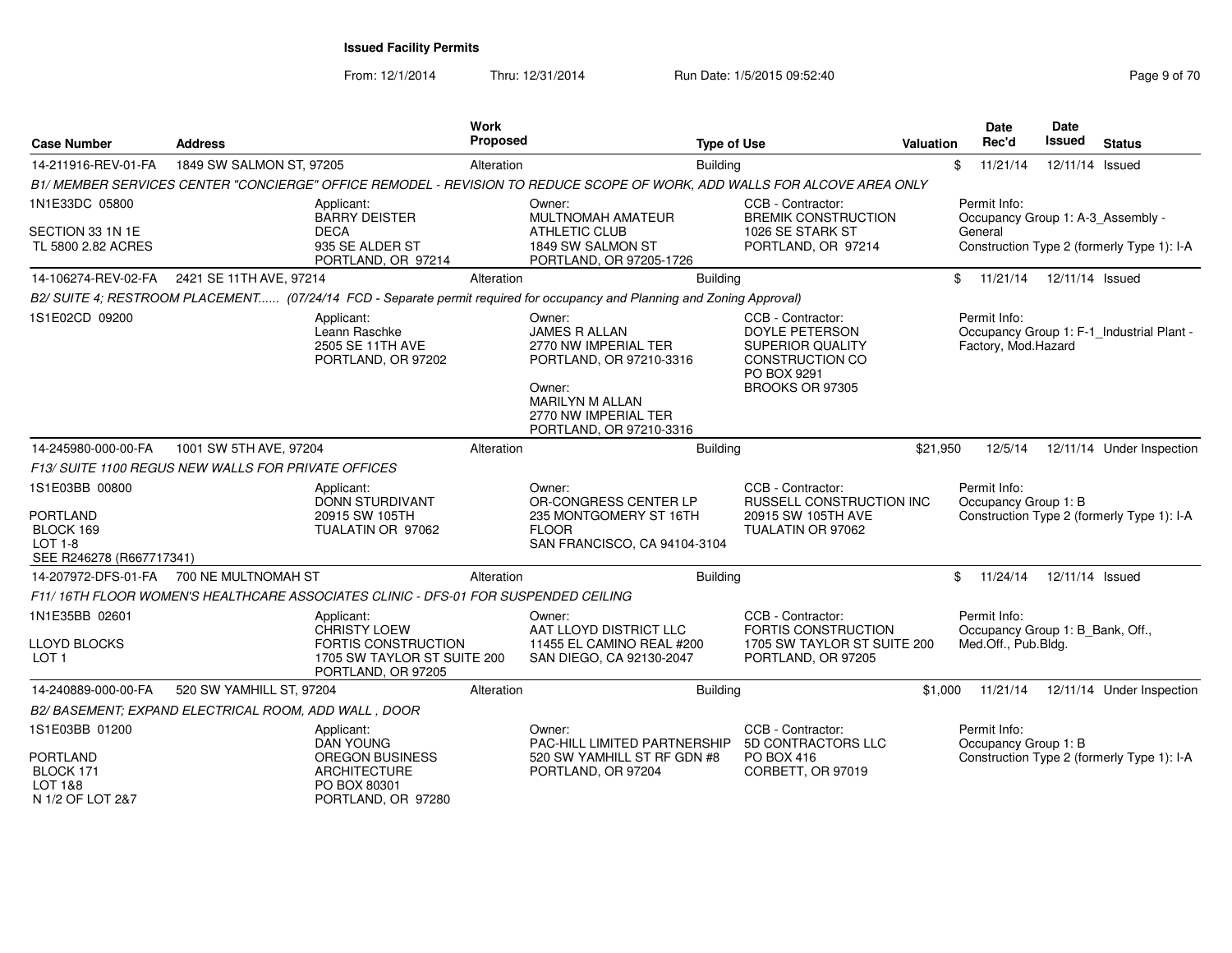From: 12/1/2014

Thru: 12/31/2014 Run Date: 1/5/2015 09:52:40

| <b>Case Number</b>                                         | <b>Address</b>               | Work<br><b>Proposed</b>                                                                                     | <b>Type of Use</b>                                                                                                                                            | Valuation                                                                                 | <b>Date</b><br>Rec'd                                                    | Date<br>Issued  | <b>Status</b>                                                                   |
|------------------------------------------------------------|------------------------------|-------------------------------------------------------------------------------------------------------------|---------------------------------------------------------------------------------------------------------------------------------------------------------------|-------------------------------------------------------------------------------------------|-------------------------------------------------------------------------|-----------------|---------------------------------------------------------------------------------|
| 14-244477-000-00-FA                                        | 5319 SW WESTGATE DR, 97221   | Alteration                                                                                                  | Building                                                                                                                                                      |                                                                                           | \$6,000<br>12/3/14                                                      | 12/11/14 Final  |                                                                                 |
|                                                            |                              | B1/ SUITE 215 PETERSON STRUCTURAL ENGINEERS ADD WALLS FOR 2 PRIVATE OFFICE'S                                |                                                                                                                                                               |                                                                                           |                                                                         |                 |                                                                                 |
| 1S1E06DB 03400                                             | Applicant:                   | <b>MARK WOLFE</b>                                                                                           | Owner:<br>WESTON INVESTMENT CO LLC                                                                                                                            |                                                                                           | Permit Info:<br>Occupancy Group 1: B                                    |                 |                                                                                 |
| SECTION 06 1S 1E<br>TL 3400 4.72 ACRES                     |                              | AMERICAN PROPERTY<br><b>MANAGEMENT</b><br>2510 NE MULTNOMAH<br>PORTLAND OR 97232                            | 2154 NE BROADWAY #200<br>PORTLAND, OR 97232-1561                                                                                                              |                                                                                           |                                                                         |                 | Construction Type 2 (formerly Type 1): II-N                                     |
| 14-242804-000-00-FA                                        | 9320 SW BARBUR BLVD, 97219   | Alteration                                                                                                  | <b>Building</b>                                                                                                                                               | \$15,000                                                                                  | 11/26/14                                                                | 12/11/14 Issued |                                                                                 |
|                                                            |                              | B1/ SUITE 202 POWER ENGINEERS ADD 2ND SHOWER AND 2 LAV'S TO EXISTING SHOWER ROOM                            |                                                                                                                                                               |                                                                                           |                                                                         |                 |                                                                                 |
| 1S1E29AC 00600                                             | Applicant:                   |                                                                                                             | Owner:                                                                                                                                                        |                                                                                           | Permit Info:                                                            |                 |                                                                                 |
| <b>WERLOCK</b><br>LOT 2-6&A TL 600                         |                              | <b>MARK WOLFE</b><br><b>AMERICAN PROPERTY</b><br><b>MANAGEMENT</b><br>2154 NE BROADWAY<br>PORTLAND OR 97212 | WESTON INVESTMENT CO LLC<br>2154 NE BROADWAY #200<br>PORTLAND, OR 97232-1561                                                                                  |                                                                                           | Occupancy Group 1: B                                                    |                 | Construction Type 2 (formerly Type 1): III-B                                    |
| 14-244467-000-00-FA                                        | 11826 NE GLISAN ST, 97220    | Alteration                                                                                                  | <b>Building</b>                                                                                                                                               |                                                                                           | \$8,500<br>12/3/14                                                      |                 | 12/11/14 Issued                                                                 |
|                                                            |                              | B1/ GLISAN STATION STRIP CENTER DEMO OFFICE NON STRUCTURAL WALLS FOR FUTURE REMODEL                         |                                                                                                                                                               |                                                                                           |                                                                         |                 |                                                                                 |
| 1N2E34DA 00107                                             | Applicant:                   |                                                                                                             | Owner:                                                                                                                                                        |                                                                                           |                                                                         |                 |                                                                                 |
| <b>GLISAN STREET STATION</b><br>LOT <sub>4</sub>           |                              | <b>MARK WOLFE</b><br>AMERICAN PROPERTY<br><b>MANAGEMENT</b><br>2510 NE MULTNOMAH<br>PORTLAND OR 97232       | <b>WESTON INVESTMENT CO</b><br>2154 NE BROADWAY ST #200<br>PORTLAND, OR 97232                                                                                 |                                                                                           |                                                                         |                 |                                                                                 |
| 14-226584-000-00-FA                                        | 319 SW WASHINGTON ST, 97204  | Alteration                                                                                                  | <b>Building</b>                                                                                                                                               | \$570,000                                                                                 | 10/16/14                                                                | 12/11/14 Issued |                                                                                 |
|                                                            |                              |                                                                                                             | F17/ COMPLETE BUILD-OUT OF MEZZANINE & 2ND FLOOR FOR NEW TENANT - NEW PRIVATE AND OPEN OFFICES, RESTROOMS, BREAKROOM/ PANTRY, RECEPTION, MEETING ROOMS, GAMER |                                                                                           |                                                                         |                 |                                                                                 |
| 1N1E34CD 07800                                             | Applicant:<br>914            | <b>JAMIE HICKS</b><br><b>BAINBRIDGE DESIGN</b><br>319 SW WASHINGTON ST., STE<br>PORTLAND, OR 97204          | Owner:<br>THREE NINETEEN WASHINGTON<br>LLC.<br>PO BOX 416<br>MANCHESTER, VT 05254                                                                             | CCB - Contractor:<br>SWINERTON BUILDERS INC<br>260 TOWNSEND ST<br>SAN FRANCISCO, CA 94107 | Permit Info:<br>Occupancy Group 1: B_Bank, Off.,<br>Med.Off., Pub.Bldg. |                 |                                                                                 |
| 14-241552-000-00-FA                                        | 3704 N INTERSTATE AVE, 97227 | Alteration                                                                                                  | <b>Building</b>                                                                                                                                               | \$419,000                                                                                 | 11/24/14                                                                | 12/11/14 Issued |                                                                                 |
|                                                            |                              |                                                                                                             | F3/ MODIFICATIONS TO 1ST AND 2ND FLOORS TO ACCOMMODATE HVAC UPGRADES, REMOVE CEILINGS, INTERIOR WINDOW, STRUCTURAL SUPPORT, HVAC EQUIPMENT, ELEC, PLBG, ETC   |                                                                                           |                                                                         |                 |                                                                                 |
| 1N1E22CC 11100                                             | Applicant:                   |                                                                                                             | Owner:                                                                                                                                                        | CCB - Contractor:                                                                         | Permit Info:                                                            |                 |                                                                                 |
| <b>MULTNOMAH</b><br>BLOCK 30<br>INC PT VAC ALLEY LOT 14&16 |                              | <b>DANIEL CARLSON</b><br>1498 SE TECH CENTER PLACE<br>PORTLAND, OR 98683                                    | KAISER FOUNDATION HEALTH<br>500 NE MULTNOMAH ST #100<br>PORTLAND, OR 97232-2031                                                                               | TOTAL MECHANICAL INC<br>1498 SE TECH CENTER PLACE<br><b>STE 180</b><br>VANCOUVER WA 98683 | General                                                                 |                 | Occupancy Group 1: A-3 Assembly -<br>Construction Type 2 (formerly Type 1): V-B |
|                                                            |                              |                                                                                                             | Owner:<br>PLAN OF THE NORTHWEST<br>500 NE MULTNOMAH ST #100<br>PORTLAND, OR 97232-2031                                                                        |                                                                                           |                                                                         |                 |                                                                                 |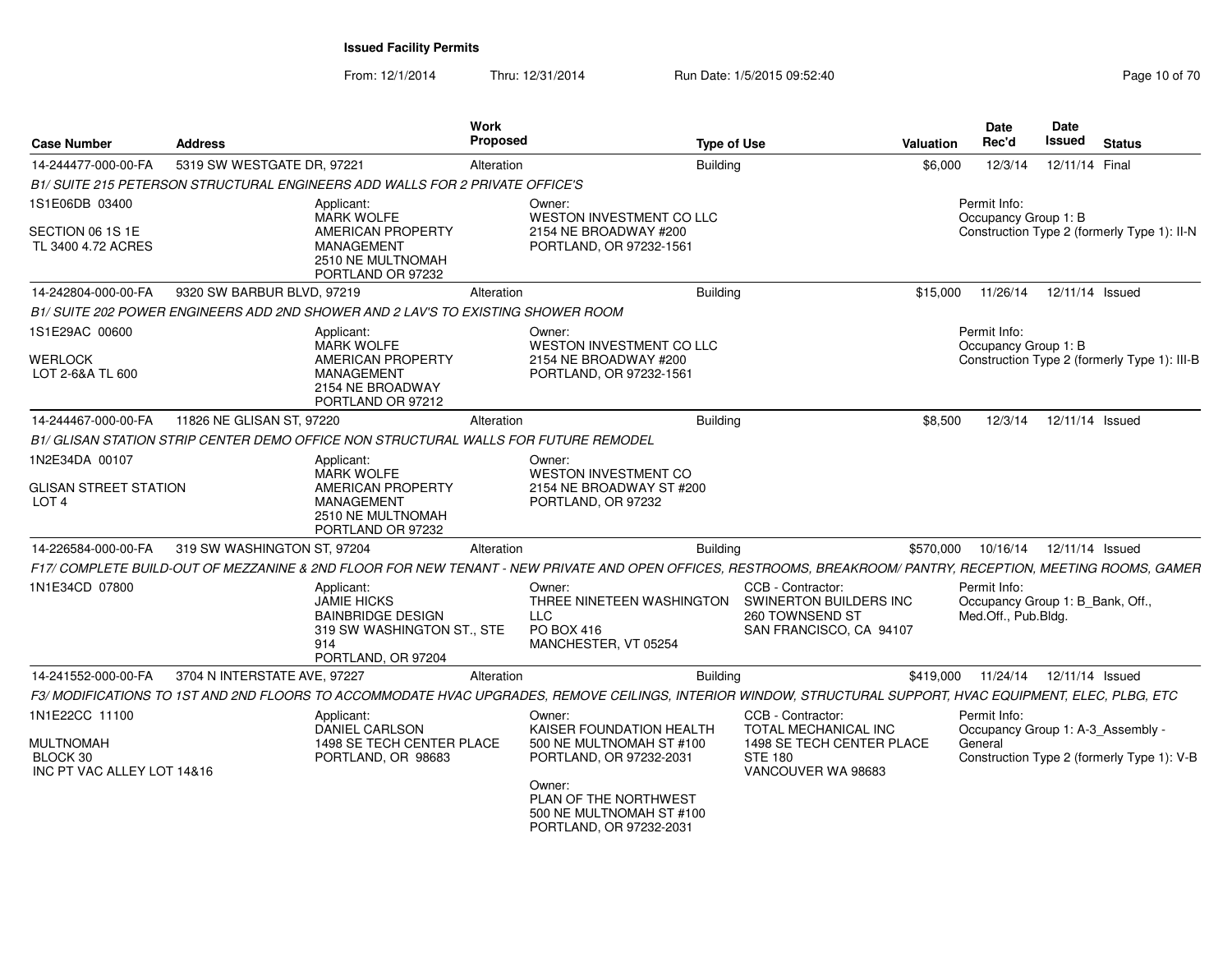From: 12/1/2014

Thru: 12/31/2014 Run Date: 1/5/2015 09:52:40

| <b>Case Number</b>                                                      | <b>Address</b>           | <b>Work</b><br><b>Proposed</b>                                                                                | <b>Type of Use</b>                                                                                                                                                     |                                                                                                           | <b>Valuation</b> | <b>Date</b><br>Rec'd                                                    | Date<br>Issued  | <b>Status</b>                                |
|-------------------------------------------------------------------------|--------------------------|---------------------------------------------------------------------------------------------------------------|------------------------------------------------------------------------------------------------------------------------------------------------------------------------|-----------------------------------------------------------------------------------------------------------|------------------|-------------------------------------------------------------------------|-----------------|----------------------------------------------|
| 14-241722-000-00-FA                                                     | 601 SW 2ND AVE, 97204    | Alteration                                                                                                    | <b>Building</b>                                                                                                                                                        |                                                                                                           | \$227,770        | 11/24/14                                                                |                 | 12/12/14 Under Inspection                    |
|                                                                         |                          |                                                                                                               | F3/ 9TH FLOOR. S SIDE: REMOVE ALL WALLS. DOORS. CABINETRY. FLOORING. RECONFIGURE FOR TWO TRAINING ROOMS. CLERESTORY WINDOW WALL. ONE CONFERENCE ROOM. COPY RO          |                                                                                                           |                  |                                                                         |                 |                                              |
| 1S1E03BA 05000<br>PORTLAND<br>BLOCK 20                                  |                          | Applicant:<br>Tony Silvestrini<br><b>LANGLEY INVESTMENT</b><br>PROPERTIES, INC.                               | Owner:<br>MORRISON STREET CF LLC<br>1211 SW 5TH AVE #2230<br>PORTLAND, OR 97204                                                                                        | CCB - Contractor:<br><b>LANGLEY INVESTMENT</b><br>PROPERTIES INC<br>825 NE MULTNOMAH ST STE 1275          |                  | Permit Info:<br>Occupancy Group 1: B Bank, Off.,<br>Med.Off., Pub.Bldg. |                 |                                              |
| LOT 1-4 EXC PT IN ST & LOT 5-8                                          |                          | 1211 SW Fifth Avenue, Suite L-17<br>Portland, OR 97204-3735                                                   |                                                                                                                                                                        | PORTLAND, OR 97232                                                                                        |                  |                                                                         |                 |                                              |
| 14-233363-000-00-FA                                                     | 421 SW OAK ST, 97204     | Alteration                                                                                                    | Building                                                                                                                                                               |                                                                                                           | \$165,000        | 11/3/14                                                                 | 12/12/14 Issued |                                              |
|                                                                         |                          | F14/ ADD 3 NEW STEEL AND GLASS CANOPIES TO THE EXTERIOR OF BUILDING                                           |                                                                                                                                                                        |                                                                                                           |                  |                                                                         |                 |                                              |
| 1N1E34CD 03000<br><b>PORTLAND</b><br><b>BLOCK 66 LOT 1&amp;2</b><br>7&8 |                          | Applicant:<br>Craig Davis<br><b>GBD Architects</b><br>1120 NW COUCH ST. #300<br>PORTLAND OR 97209             | Owner:<br><b>G&amp;I VII LINCOLN BUILDING LP</b><br>220 E 42ND ST 27TH FL<br>NEW YORK, NY 10017-5819                                                                   | CCB - Contractor:<br>RUSSELL CONSTRUCTION INC<br>20915 SW 105TH AVE<br>TUALATIN OR 97062                  |                  |                                                                         |                 |                                              |
| 14-242963-000-00-FA                                                     | 921 SW 6TH AVE, 97205    | Alteration                                                                                                    | <b>Building</b>                                                                                                                                                        |                                                                                                           | \$385,000        | 11/26/14                                                                |                 | 12/12/14 Under Inspection                    |
|                                                                         |                          |                                                                                                               | F18/ BISTRO 921, 1ST FLOOR; RESTAURANT RENOVATION, DEMO EXISTING, CEILING, FLOORING, CABINETS, PANELING, KITCHEN LINE, DINING AREA, BAR, RECONFIGURE FOR NEW DINING LA |                                                                                                           |                  |                                                                         |                 |                                              |
| 1S1E03BB 02300<br><b>PORTLAND</b><br>BLOCK 181<br><b>LOT 1-8</b>        |                          | Applicant:<br>DAVID MCLAUGHLIN<br>SITEWORKS DESIGN/BUILD<br>1255 NW 9TH AVE #17<br>PORTLAND, OR 97209         | Owner:<br><b>WALTON PORTLAND HOLDINGS</b><br>900 N MICHIGAN AVE #1900<br>CHICAGO, IL 60611<br>Owner:<br>VI LLC<br>900 N MICHIGAN AVE #1900<br>CHICAGO, IL 60611        | CCB - Contractor:<br>JEAN PIERRE VEILLET<br><b>SITEWORKS INC</b><br>1255 NW 9TH #17<br>PORTLAND, OR 97209 |                  | Permit Info:<br>Occupancy Group 1: R-1                                  |                 | Construction Type 2 (formerly Type 1): I-A   |
| 14-239197-000-00-FA                                                     | 4805 NE GLISAN ST, 97213 | Alteration                                                                                                    | <b>Building</b>                                                                                                                                                        |                                                                                                           | \$171,000        | 11/18/14                                                                | 12/12/14 Issued |                                              |
|                                                                         |                          | F13/ PPMC 6E & M DROP CEILING REPLACEMENT FOR MENTAL HEALTH ARENA                                             |                                                                                                                                                                        |                                                                                                           |                  |                                                                         |                 |                                              |
| 1N2E31BD 04100                                                          |                          | Applicant:<br><b>JOE WEBB</b>                                                                                 | Owner:<br>PROVIDENCE HEALTH                                                                                                                                            | CCB - Contractor:<br>Chris Copeland                                                                       |                  | Permit Info:<br>Occupancy Group 1: 11.1                                 |                 |                                              |
| SECTION 31 1N 2E<br>TL 4100 9.54 ACRES                                  |                          | PROVIDENCE HEALTH<br>4400 NE Halsey, Suite #160<br>PORTLAND, OR 97213                                         | 4400 NE HALSEY ST BLDG 2 #190<br>PORTLAND, OR 97213-1545<br>Owner:<br>SERVICES-OREGON<br>4400 NE HALSEY ST BLDG 2 #190<br>PORTLAND, OR 97213-1545                      | ANDERSEN CONSTRUCTION<br><b>COMPANY</b><br>PO BOX 6712<br>PORTLAND, OR 97228-6712                         |                  | I-FR                                                                    |                 | Construction Type 2 (formerly Type 1):       |
| 14-229958-000-00-FA                                                     | 838 SW 1ST AVE, 97204    | Alteration                                                                                                    | <b>Building</b>                                                                                                                                                        |                                                                                                           | \$275,000        | 10/24/14                                                                | 12/12/14 Issued |                                              |
|                                                                         |                          |                                                                                                               | F12/ LEVEL 00 & LEVEL 1/ REMOVE WALLS, FINISHES AND FIXTURES ON LEVEL 00. REBUILD FOR NEW TENANT INCLUDING RESTROOMS, SHOWER, FITNESS, BIKE, COFFEE AND CONFERENCE     |                                                                                                           |                  |                                                                         |                 |                                              |
| 1S1E03BA 02000                                                          |                          | Applicant:<br>LINDSEY HENDRICKS<br><b>GBD ARCHITECTS</b><br>1120 NW COUCH ST, SUITE 300<br>PORTLAND, OR 97209 | Owner:<br><b>MFH DAYTON LLC</b><br>838 SW 1ST AVE #210<br>PORTLAND, OR 97204                                                                                           | CCB - Contractor:<br>LORENTZ BRUUN CO INC<br>3611 SE 20TH ST, STE 300<br>PORTLAND OR 97202                |                  | Permit Info:<br>Occupancy Group 1: B_Bank, Off.,<br>Med.Off., Pub.Bldg. |                 | Construction Type 2 (formerly Type 1): III-A |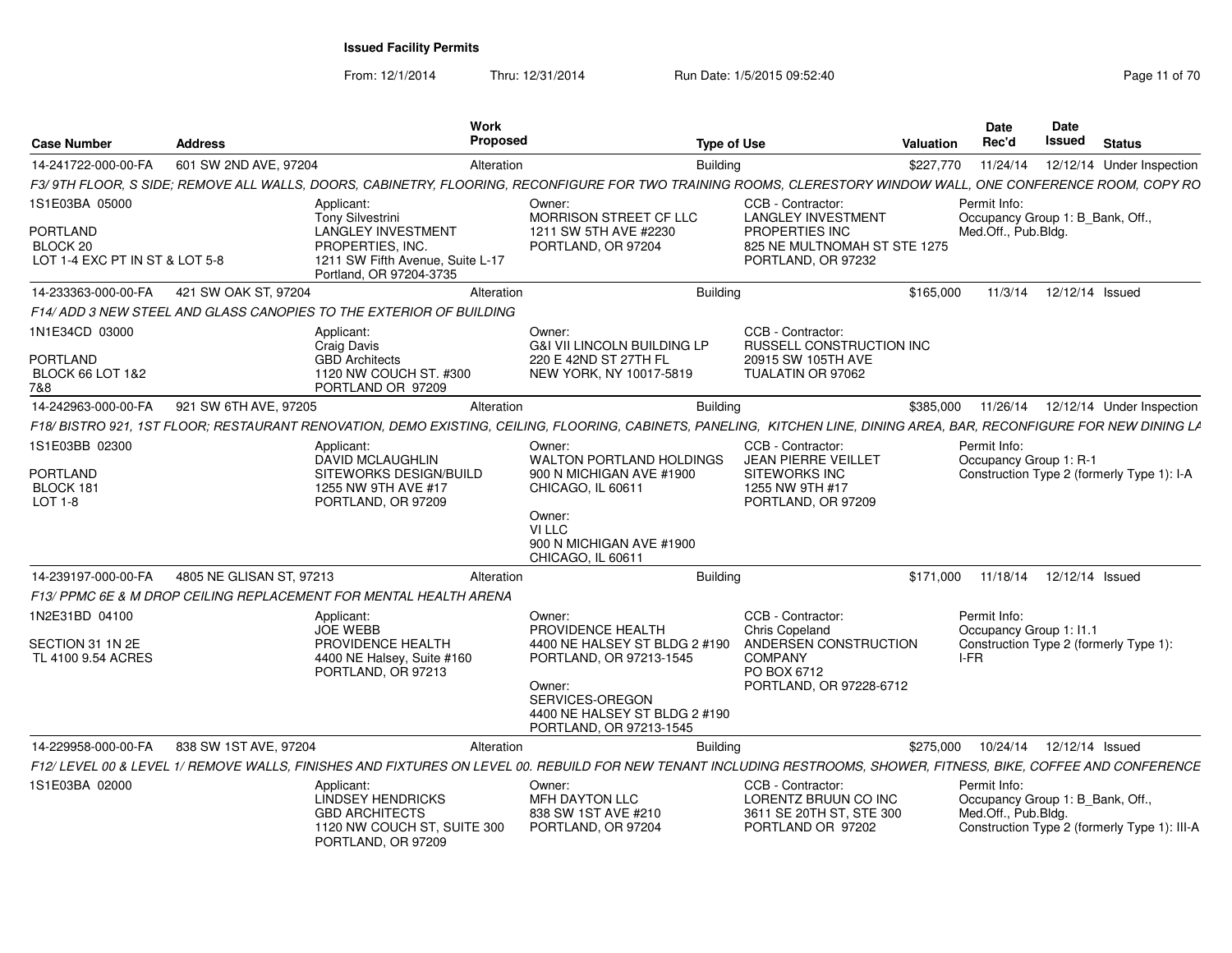| <b>Case Number</b>                                                                                                              | <b>Address</b>                                 | Work<br><b>Proposed</b>                                                                                                                                  |                                                                                                                                                                                     | <b>Type of Use</b>                                                                                             | Valuation | <b>Date</b><br>Rec'd                                                    | <b>Date</b><br>Issued | <b>Status</b>                              |
|---------------------------------------------------------------------------------------------------------------------------------|------------------------------------------------|----------------------------------------------------------------------------------------------------------------------------------------------------------|-------------------------------------------------------------------------------------------------------------------------------------------------------------------------------------|----------------------------------------------------------------------------------------------------------------|-----------|-------------------------------------------------------------------------|-----------------------|--------------------------------------------|
| 14-182424-000-00-FA                                                                                                             | 555 SW OAK ST                                  | Alteration                                                                                                                                               |                                                                                                                                                                                     | <b>Building</b>                                                                                                | \$115,000 | 7/10/14                                                                 | 12/15/14 Issued       |                                            |
|                                                                                                                                 |                                                | F2/ REMODEL EXISTING CAFE, REMOVE LOW WALL, NEW CABINETRY, CASEWORK, FLOORING, CEILING, DOOR PENETRATIONS, EXPANDED SEATING AREA, ELEC, PLBG, PAINT, ETC |                                                                                                                                                                                     |                                                                                                                |           |                                                                         |                       |                                            |
| 1N1E34CD 80000                                                                                                                  |                                                | Applicant:<br><b>BEN FRY</b>                                                                                                                             | Owner:<br>ASSOCIATION OF UNIT OWNERS                                                                                                                                                | CCB - Contractor:<br>Kevin Moisan                                                                              |           |                                                                         |                       |                                            |
| ONE ELEVEN TOWER CONDOMINIUM<br><b>GENERAL COMMON ELEMENTS</b>                                                                  |                                                | HOLST ARCHITECTURE<br>110 SE 8TH<br>PORTLAND, OR 97214                                                                                                   | OF<br>ONE ELEVEN TOWER<br>CONDOMINIUM 111 SW 5TH<br>PORTLAND, OR 97204                                                                                                              | <b>WESTERN CONSTRUCTION</b><br><b>SERVICES</b><br>2300 EAST THIRD LOOP #110<br>VANCOUVER, WA 98661             |           |                                                                         |                       |                                            |
| 14-246138-000-00-FA                                                                                                             | 7000 NE AIRPORT WAY, 97218                     | Alteration                                                                                                                                               |                                                                                                                                                                                     | <b>Building</b>                                                                                                | \$25,000  | 12/5/14                                                                 | 12/16/14 Issued       |                                            |
|                                                                                                                                 |                                                | B1/ SOUTH LOBBY ENPLANING LEVEL - CUCKOO CLOCK ART SCULPTURE WITH A STRUCTURAL BASE                                                                      |                                                                                                                                                                                     |                                                                                                                |           |                                                                         |                       |                                            |
| 1N2E08B 00400<br>SECTION 08 1N 2E<br>TL 400 7.39 ACRES<br><b>TERMINAL BLDG</b><br><b>NONTAXABLE</b><br>SEE TAXABLE SUB ACCOUNTS |                                                | Applicant:<br>ROB HUMPHREY<br><b>FASTER PERMITS</b><br>14334 NW EAGLERIDGE LANE<br>PORTLAND, OR 97229                                                    | Owner:<br>PORT OF PORTLAND<br>PO BOX 3529<br>PORTLAND, OR 97208-3529                                                                                                                | CCB - Contractor:<br>COR CONSTRUCTION INC<br>1058 SW Arnold St.<br>Portland, OR 97219                          |           |                                                                         |                       |                                            |
| 14-217390-DFS-02-FA                                                                                                             | 450 N GRAHAM ST, 97227                         | Alteration                                                                                                                                               |                                                                                                                                                                                     | Building                                                                                                       |           | \$<br>12/1/14                                                           | 12/16/14 Issued       |                                            |
|                                                                                                                                 |                                                | B1/ADULT AND PEDIATRIC ORTHOPEDIC CLINIC - DFS-02 FOR SEISMIC BRACING FOR MECHANICAL EQUIPMENT                                                           |                                                                                                                                                                                     |                                                                                                                |           |                                                                         |                       |                                            |
| 1N1E27AC 02500<br>EVANS ADD<br><b>BLOCK 2</b><br>LOT 10&11&15-18 TL 2500                                                        |                                                | Applicant:<br>John Downing<br><b>Total Mechanical</b><br>1498 SE TechCenter PI, #180<br>Vancouver, WA 98683                                              | Owner:<br><b>EMANUEL HOSPITAL</b><br>2801 N GANTENBEIN AVE<br>PORTLAND, OR 97227-1623                                                                                               | CCB - Contractor:<br>TOTAL MECHANICAL INC<br>1498 SE TECH CENTER PLACE<br><b>STE 180</b><br>VANCOUVER WA 98683 |           | Permit Info:<br>Occupancy Group 1: B Bank, Off.,<br>Med.Off., Pub.Bldg. |                       | Construction Type 2 (formerly Type 1): V-B |
|                                                                                                                                 | 14-133943-DFS-01-FA 500 NE MULTNOMAH ST, 97232 | Alteration                                                                                                                                               |                                                                                                                                                                                     | Building                                                                                                       |           | \$<br>12/5/14                                                           | 12/16/14 Issued       |                                            |
|                                                                                                                                 |                                                | B1/1ST FLOOR TI; AREA A&B, DFS-01 FOR METAL PANEL CEILING SEISMIC BRACING                                                                                |                                                                                                                                                                                     |                                                                                                                |           |                                                                         |                       |                                            |
| 1N1E35BB 02400<br>HOLLADAYS ADD<br>BLOCK 73&80 TL 2400                                                                          |                                                | Applicant:<br>MIKE REYNOLDS<br><b>HOWARD S WRIGHT</b><br><b>CONSTRUCTORS LP</b><br>425 NE 10TH AVE<br>PORTLAND, OR 97209                                 | Owner:<br>KAISER FOUNDATION HEALTH<br>500 NE MULTNOMAH ST #100<br>PORTLAND, OR 97232-2031<br>Owner:<br>PLAN OF THE NORTHWEST<br>500 NE MULTNOMAH ST #100<br>PORTLAND, OR 97232-2031 | CCB - Contractor:<br><b>HOWARD S WRIGHT</b><br><b>CONSTRUCTORS LP</b><br>P. O. BOX 3764<br>SEATTLE, WA 98124   |           |                                                                         |                       |                                            |
| 14-248567-000-00-FA                                                                                                             |                                                | 3181 SW SAM JACKSON PARK RD - Bldg BSC, 9 Alteration                                                                                                     |                                                                                                                                                                                     | <b>Building</b>                                                                                                | \$16,000  | 12/11/14                                                                | 12/16/14 Final        |                                            |
|                                                                                                                                 |                                                | B2/2ND FLOOR, DEMO AND RELOCATE WALL ADJACENT TO MOPEK BODY RACK, NEW FLOOR MOUNTED STEEL GUARDRAIL                                                      |                                                                                                                                                                                     |                                                                                                                |           |                                                                         |                       |                                            |
| 1S1E09 00200                                                                                                                    |                                                | Applicant:<br><b>BRIAN HJELTE</b><br><b>WATERLEAF ARCHITECTURE</b><br>419 SW 11TH AVE - STE 200<br>PORTLAND, OR 97205                                    | Owner:<br>OREGON STATE OF<br>3181 SW SAM JACKSON PARK RD HOFFMAN CONSTRUCTION CO<br>PORTLAND, OR 97239                                                                              | CCB - Contractor:<br><b>THOMAS SMITH</b><br>OF OREGON<br>805 SW BROADWAY SUITE 2100<br>PORTLAND, OR 97205      |           | Permit Info:<br>Occupancy Group 1: B                                    |                       | Construction Type 2 (formerly Type 1): I-B |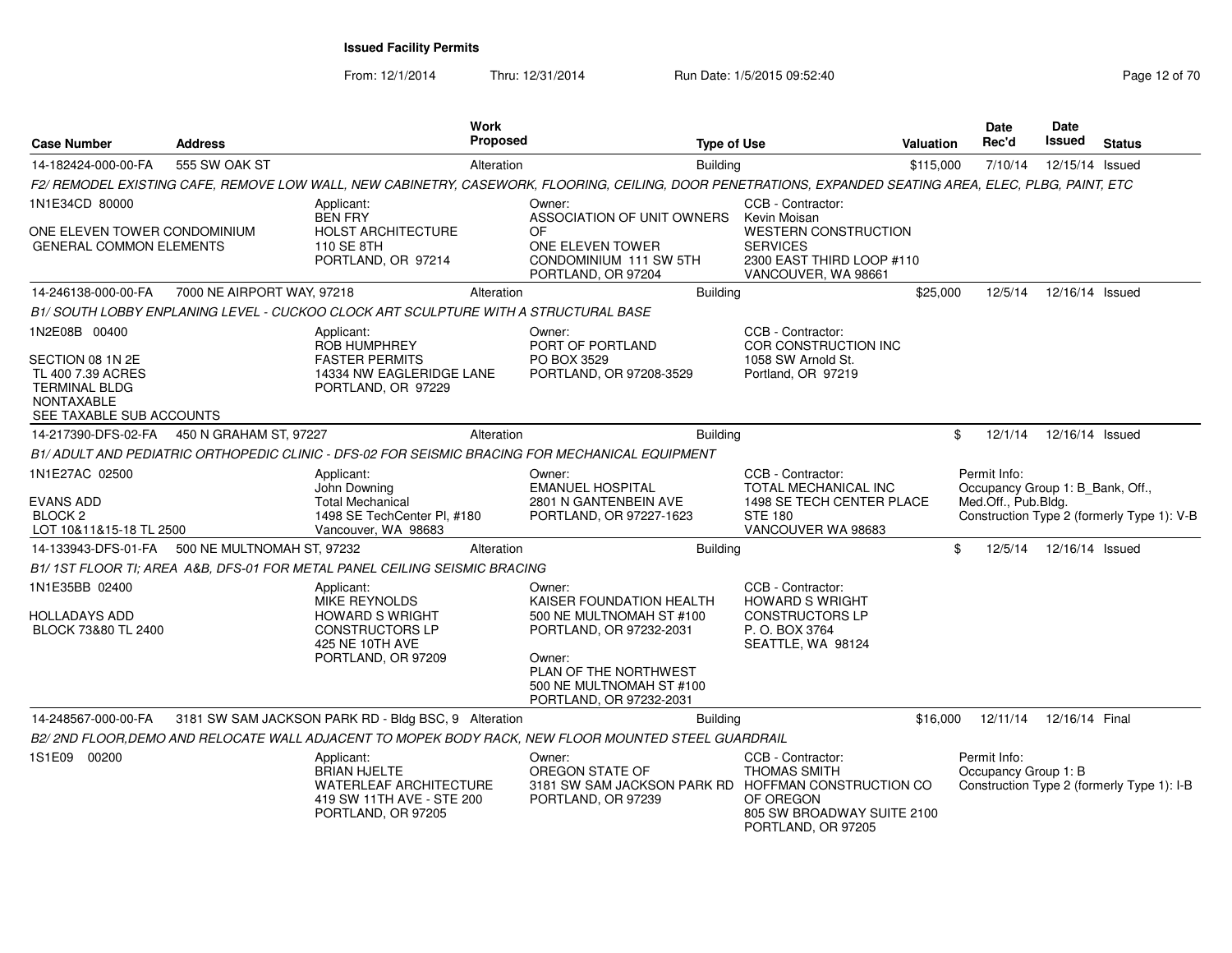From: 12/1/2014

Thru: 12/31/2014 Run Date: 1/5/2015 09:52:40

| <b>Case Number</b>                                                                                                              | <b>Address</b>                                |                                                                                                                    | Work<br><b>Proposed</b> |                                                                                                                                                                           | <b>Type of Use</b> |                                                                                                                                                                                 | <b>Valuation</b> | Date<br>Rec'd                                                           | <b>Date</b><br><b>Issued</b> | <b>Status</b>                              |
|---------------------------------------------------------------------------------------------------------------------------------|-----------------------------------------------|--------------------------------------------------------------------------------------------------------------------|-------------------------|---------------------------------------------------------------------------------------------------------------------------------------------------------------------------|--------------------|---------------------------------------------------------------------------------------------------------------------------------------------------------------------------------|------------------|-------------------------------------------------------------------------|------------------------------|--------------------------------------------|
| 14-246729-000-00-FA                                                                                                             | 2525 SW 1ST AVE, 97201                        |                                                                                                                    | Alteration              |                                                                                                                                                                           | <b>Building</b>    |                                                                                                                                                                                 | \$250,000        | 12/8/14                                                                 |                              | 12/16/14 Issued                            |
|                                                                                                                                 |                                               |                                                                                                                    |                         | INTERIOR ONLY: F2/ 1ST FLOOR. TI SUITE 125: REMOVE WALL. CREATE LARGE CONFERENCE ROOM/BREAKROOM. INFILL DOORS IN PUBLIC CORRIDOR. ADD DOORS. RELITES FOR MULTIPLE (       |                    |                                                                                                                                                                                 |                  |                                                                         |                              |                                            |
| 1S1E10BB 00900                                                                                                                  |                                               | Applicant:<br>Anne Rogness<br>ZGF<br>1223 S.W. Washington,#200<br>Portland, OR 97205                               |                         | Owner:<br><b>KBS ADP PLAZA LLC</b><br>2715 SW 3RD AVE<br>PORTLAND, OR 97201                                                                                               |                    | <b>Primary Contractor:</b><br><b>TO BID</b>                                                                                                                                     |                  | Permit Info:<br>Occupancy Group 1: B Bank, Off.,<br>Med.Off., Pub.Bldg. |                              |                                            |
| 14-231086-000-00-FA                                                                                                             | 7000 NE AIRPORT WAY, 97218                    |                                                                                                                    | Alteration              |                                                                                                                                                                           | <b>Building</b>    |                                                                                                                                                                                 | \$300,000        | 10/28/14                                                                |                              | 12/16/14 Issued                            |
|                                                                                                                                 |                                               |                                                                                                                    |                         | F2/SPACE # C2152; RETAIL TENANT, SHEETROCK, CEILING, FLOORING, FEATURE WALLS, CIRCULAR DISPLAY COUNTER W/DOOR, DISPLAY CABINETS, ELEC, FINISHES,ETC.+++++++++++++++++++++ |                    |                                                                                                                                                                                 |                  |                                                                         |                              |                                            |
| 1N2E08B 00400<br>SECTION 08 1N 2E<br>TL 400 7.39 ACRES<br><b>TERMINAL BLDG</b><br><b>NONTAXABLE</b><br>SEE TAXABLE SUB ACCOUNTS |                                               | Applicant:<br><b>WAYNE CHANG</b><br>LAMI GRUBB ARCHITECTS. LP<br>100 EAST SWISSVALE AVENUE<br>PITTSBURGH, PA 15218 |                         | Owner:<br>PORT OF PORTLAND<br>PO BOX 3529<br>PORTLAND, OR 97208-3529                                                                                                      |                    | CCB - Contractor:<br>Kevin Moisan<br><b>WESTERN CONSTRUCTION</b><br><b>SERVICES</b><br>2300 EAST THIRD LOOP #110<br>VANCOUVER, WA 98661<br>Primary Contractor:<br><b>TO BID</b> |                  | Permit Info:<br>Occupancy Group 1: A-2                                  |                              | Construction Type 2 (formerly Type 1): I-A |
|                                                                                                                                 | 14-193967-REV-01-FA   1122 SW STARK ST, 97205 |                                                                                                                    | Alteration              |                                                                                                                                                                           | <b>Building</b>    |                                                                                                                                                                                 |                  | 12/5/14<br>\$                                                           |                              | 12/17/14 Issued                            |
|                                                                                                                                 |                                               |                                                                                                                    |                         | F9/ REVISION TO DELETE FUTURE ELEVATOR SPACE, USE AS OFFICE SPACE, CEILING, ELEC,,,,,,,,,,,,,***NOTE OSSC siesmic upgrade under permit 14-156055-FA***                    |                    |                                                                                                                                                                                 |                  |                                                                         |                              |                                            |
| 1N1E33DD 01900<br><b>PORTLAND</b><br>BLOCK 255<br>N 40' OF LOT 7<br>LOT <sub>8</sub>                                            |                                               | Applicant:<br>ROBERT HAYDEN<br>YBA ARCHITECTS<br>123 NW 2ND AVE #204<br>PORTLAND, OR 97232                         |                         | Owner:<br>1122 STARK INVESTMENT LLC<br>2455 NW MARSHALL ST #1<br>PORTLAND, OR 97210                                                                                       |                    | CCB - Contractor:<br>TJ NISBET CONSTRUCTION INC<br>PO BOX 40<br>CLACKAMAS, OR 97015                                                                                             |                  | Permit Info:<br>Occupancy Group 1: B Bank, Off.,<br>Med.Off., Pub.Bldg. |                              |                                            |
| 14-238135-000-00-FA                                                                                                             | 121 SW SALMON ST, 97204                       |                                                                                                                    | Alteration              |                                                                                                                                                                           | <b>Building</b>    |                                                                                                                                                                                 | \$860,000        | 11/14/14                                                                |                              | 12/17/14 Issued                            |
|                                                                                                                                 |                                               |                                                                                                                    |                         | F7/3RD FLOOR FULL REMODEL; REMOVE ALL PARTITION WALLS, DOORS, RECONFIGURE FOR CONFERENCE ROOMS, BREAKROOM, HUDDLE ROOMS, DOORS, RELITES, GLASS WALLS, CLERE               |                    |                                                                                                                                                                                 |                  |                                                                         |                              |                                            |
| 1S1E03BA 02100                                                                                                                  |                                               | Applicant:<br><b>Alfred Bran</b><br>121 SW SALMON<br>Portland, OR 97204                                            |                         | Owner:<br>IEH PORTLAND LLC<br>1WTC0510-CORPORATE TAX<br>DEPT 121 SW SALMO<br>PORTLAND, OR 97204                                                                           |                    | CCB - Contractor:<br><b>MARK BECKIUS</b><br>REIMERS & JOLIVETTE INC<br>2344 NW 24TH AVE<br>Portland, OR 97210                                                                   |                  | Permit Info:<br>Occupancy Group 1: B                                    |                              | Construction Type 2 (formerly Type 1): I-A |
| 14-242246-000-00-FA                                                                                                             | 10280 NE CASCADES PKY, 97220                  |                                                                                                                    | Alteration              |                                                                                                                                                                           | Building           |                                                                                                                                                                                 | \$280,000        | 11/25/14                                                                |                              | 12/17/14 Issued                            |
|                                                                                                                                 |                                               | F11/ IKEA KITCHEN DEPARTMENT DISPLAY RECONFIGURATION & REMODEL                                                     |                         |                                                                                                                                                                           |                    |                                                                                                                                                                                 |                  |                                                                         |                              |                                            |
| 1N2E15 00100                                                                                                                    |                                               | Applicant:<br><b>SETH MCCOY</b><br><b>IKEA</b><br>10280 NE CASCADES PKWY<br>PORTLAND, OR 97220                     |                         | Owner:<br>PORT OF PORTLAND<br>PO BOX 3529<br>PORTLAND, OR 97208-3529                                                                                                      |                    | CCB - Contractor:<br>THE KITCHEN HELPERS INC<br>4345 NE 125TH PL #244<br>PORTLAND, OR 97230                                                                                     |                  |                                                                         |                              |                                            |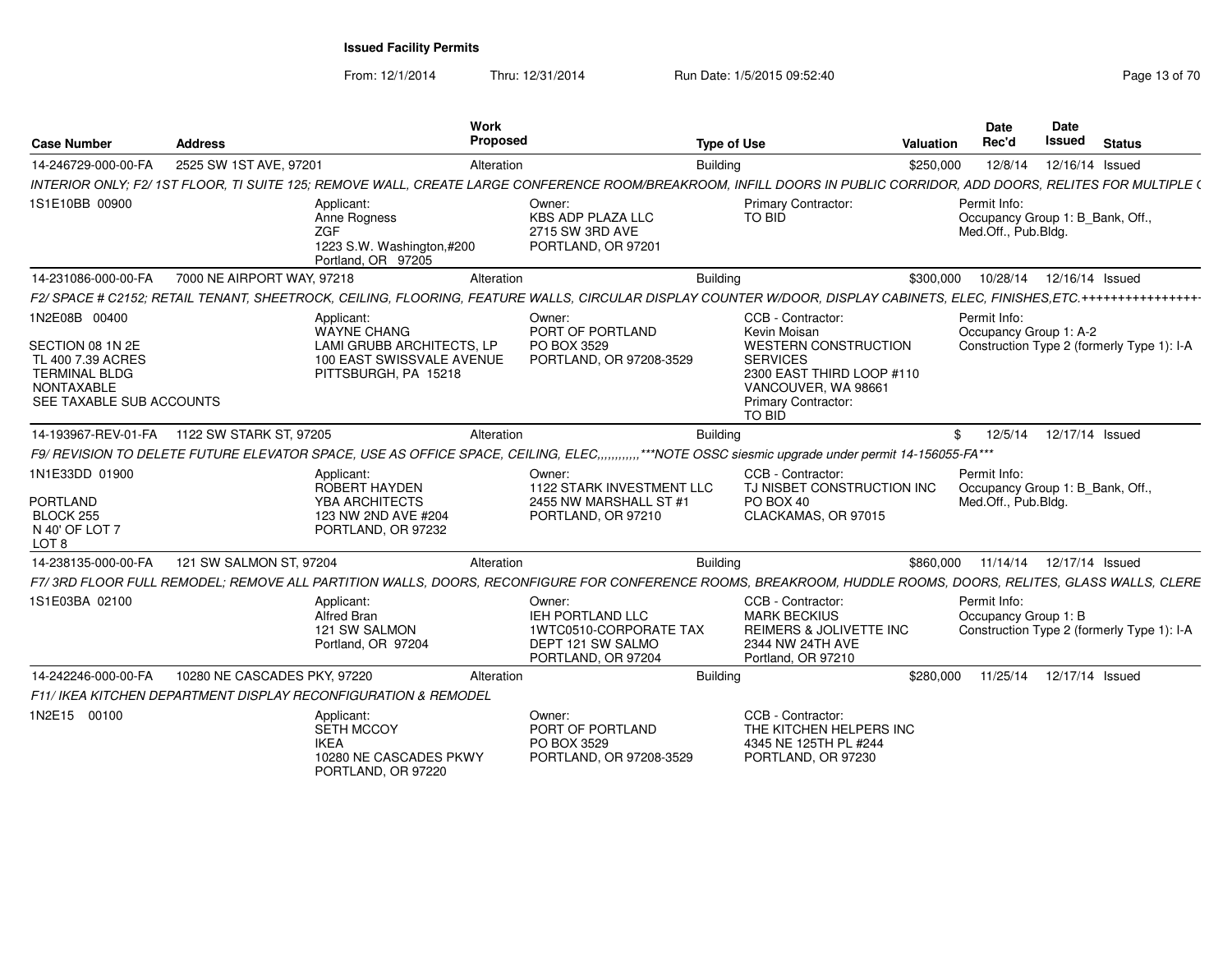|                                                                                                                                 |                            | Work<br>Proposed                                                                                                    |                                                                                                                                                                             |                                                                                                                   |           | <b>Date</b><br>Rec'd                                                    | Date<br><b>Issued</b> |                                            |
|---------------------------------------------------------------------------------------------------------------------------------|----------------------------|---------------------------------------------------------------------------------------------------------------------|-----------------------------------------------------------------------------------------------------------------------------------------------------------------------------|-------------------------------------------------------------------------------------------------------------------|-----------|-------------------------------------------------------------------------|-----------------------|--------------------------------------------|
| <b>Case Number</b>                                                                                                              | <b>Address</b>             |                                                                                                                     |                                                                                                                                                                             | <b>Type of Use</b>                                                                                                | Valuation |                                                                         |                       | <b>Status</b>                              |
| 14-235483-000-00-FA                                                                                                             | 12239 NE MARX ST, 97230    | Alteration                                                                                                          | <b>Building</b>                                                                                                                                                             |                                                                                                                   | \$12,300  | 11/7/14                                                                 | 12/17/14 Issued       |                                            |
|                                                                                                                                 |                            |                                                                                                                     | B1/ PBP SOUTH PTR #141 - FRS TEAM - NEW TENANT IN EXISTING SPACE WITH NO BUILDING CHANGES. HAS PLUMBING AND ELECTRICAL WORK                                                 |                                                                                                                   |           |                                                                         |                       |                                            |
| 1N2E23BB 01300                                                                                                                  |                            | Applicant:<br>Ryan McGuire                                                                                          | Owner:<br>PACIFIC REALTY ASSOCIATES                                                                                                                                         |                                                                                                                   |           |                                                                         |                       |                                            |
| PACIFIC BUSINESS PARK<br>LOT 8&9&10 TL 1300                                                                                     |                            | Pacific Realty Associates, LP<br>(PacTrust)<br>15350 SW Sequoia Parkway, Ste. 30<br>Portland, OR 97224              | 15350 SW SEQUOIA PKWY #300<br>TIGARD, OR 97224-7175<br>Owner:<br><b>LTD PARTNERSHIP</b><br>15350 SW SEQUOIA PKWY #300                                                       |                                                                                                                   |           |                                                                         |                       |                                            |
|                                                                                                                                 |                            |                                                                                                                     | TIGARD, OR 97224-7175                                                                                                                                                       |                                                                                                                   |           |                                                                         |                       |                                            |
| 14-211227-000-00-FA                                                                                                             | 1926 W BURNSIDE            | Alteration                                                                                                          | Building                                                                                                                                                                    |                                                                                                                   | \$100,000 | 9/11/14                                                                 |                       | 12/18/14 Under Inspection                  |
|                                                                                                                                 |                            |                                                                                                                     | F4/ MU V TRANING TI FOR NEW TENANT: DEMO INTERIOR WALLS AND ADD NEW WALLS TO CREATE TRAINING AREA. BARRE STUDIO, WOMENS LOCKER ROOM, MENS LOCKER ROOM, AND LOL              |                                                                                                                   |           |                                                                         |                       |                                            |
| 1N1E33DC 70000                                                                                                                  |                            | Applicant:<br><b>REAL ST PIENC</b><br>FOREST CONTRACTING<br>27018 233RD PL SE<br>MAPLE VALLEY, WA 98038             | Owner:<br><b>ASSOCIATION OF UNIT OWNERS</b><br>1120 NW COUCH ST #600<br>PORTLAND, OR 97209<br>Owner:<br>OF CIVIC CONDOMINIUM<br>1120 NW COUCH ST #600<br>PORTLAND, OR 97209 | CCB - Contractor<br>FOREST CONTRACTING INC A<br>CORP OF WASHINGTON<br>27018 233RD PL SE<br>MAPLE VALLEY, WA 98038 |           | Permit Info:<br>Occupancy Group 1: B Bank, Off.,<br>Med.Off., Pub.Bldg. |                       | Construction Type 2 (formerly Type 1): V-A |
| 14-246537-000-00-FA                                                                                                             | 7000 NE AIRPORT WAY, 97218 | Alteration                                                                                                          | <b>Building</b>                                                                                                                                                             |                                                                                                                   | \$53,825  | 12/8/14                                                                 | 12/18/14 Issued       |                                            |
| F2/ SPACE C2160; CAFE YUMM; TEMPORARY MALWAL AND KIOSK                                                                          |                            |                                                                                                                     |                                                                                                                                                                             |                                                                                                                   |           |                                                                         |                       |                                            |
| 1N2E08B 00400<br>SECTION 08 1N 2E<br>TL 400 7.39 ACRES<br><b>TERMINAL BLDG</b><br><b>NONTAXABLE</b><br>SEE TAXABLE SUB ACCOUNTS |                            | Applicant:<br>ED GERDES<br>BEAU DELICIOUS! INTERNATIONA PO BOX 3529<br>456 CHARNELTON ST<br><b>EUGENE, OR 97401</b> | Owner:<br>PORT OF PORTLAND<br>PORTLAND, OR 97208-3529                                                                                                                       | CCB - Contractor:<br><b>ESSEX GENERAL</b><br><b>CONSTRUCTION INC</b><br>4284 W 7TH AVE<br>EUGENE OR 97239         |           | Permit Info:<br>Occupancy Group 1: A-2                                  |                       | Construction Type 2 (formerly Type 1): I-A |
| 14-223281-000-00-FA                                                                                                             | 1040 NW 22ND AVE, 97210    | Alteration                                                                                                          | <b>Building</b>                                                                                                                                                             |                                                                                                                   | \$300,000 | 10/8/14                                                                 |                       | 12/18/14 Under Inspection                  |
|                                                                                                                                 |                            |                                                                                                                     | F3/ CARDIOLOGY, SUITE 660; REMODEL, REMOVE SELECTED WALLS, DOORS, RECONFIGURE FOR MULTIPLE OFFICES, EXAM ROOMS, DOORS, RELITES, RECEPTION AREA, SLIDING GLASS PAI           |                                                                                                                   |           |                                                                         |                       |                                            |
| 1N1E33BA 03600<br><b>COUCHS ADD</b><br>BLOCK 301<br>LOT 15-18                                                                   |                            | Applicant:<br>MEG UEHARA<br><b>ZGF ARCHITECTS</b><br>1223 SW WASHINGTON STE 200<br>PORTLAND, OR 97205               | Owner:<br><b>GOOD SAMARITAN HOSPITAL &amp;</b><br><b>MEDICAL CENTER</b><br>1919 NW LOVEJOY ST<br>PORTLAND, OR 97209                                                         | CCB - Contractor:<br>IN LINE COMMERCIAL CONST<br>PO BOX 5837<br>ALOHA, OR 97006                                   |           | Permit Info:<br>Occupancy Group 1: B                                    |                       | Construction Type 2 (formerly Type 1): I-B |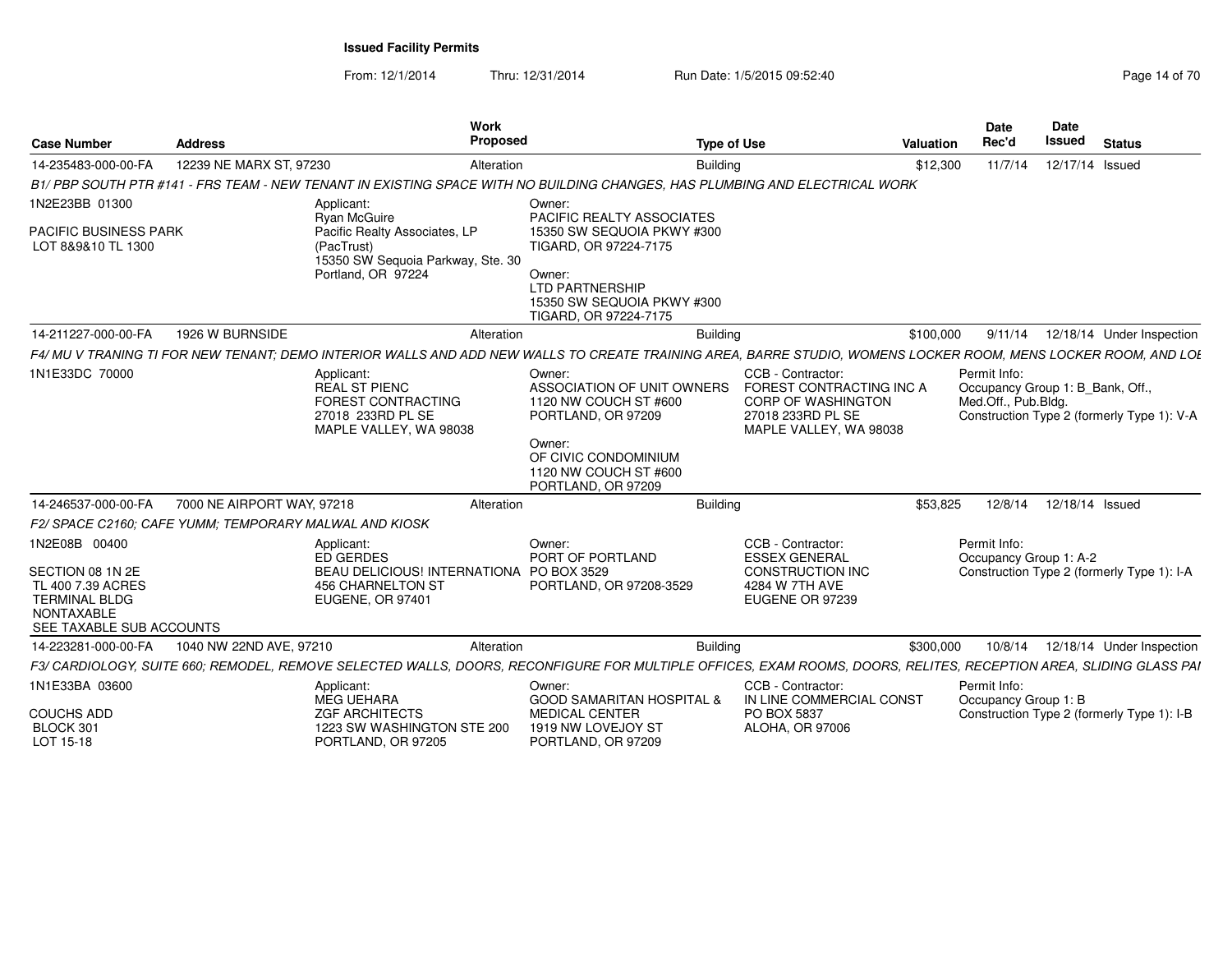| <b>Case Number</b>                                                                | <b>Address</b>                                   |                                                                                                           | <b>Work</b><br>Proposed | <b>Type of Use</b>                                                                                                                                                |                                                                                                      | <b>Valuation</b> | <b>Date</b><br>Rec'd                   | Date<br>Issued<br><b>Status</b>                                                                                |
|-----------------------------------------------------------------------------------|--------------------------------------------------|-----------------------------------------------------------------------------------------------------------|-------------------------|-------------------------------------------------------------------------------------------------------------------------------------------------------------------|------------------------------------------------------------------------------------------------------|------------------|----------------------------------------|----------------------------------------------------------------------------------------------------------------|
| 14-227736-REV-01-FA                                                               | 3147 SW SAM JACKSON PARK RD, 97201               |                                                                                                           | Alteration              | <b>Building</b>                                                                                                                                                   |                                                                                                      | \$               | 12/15/14                               | 12/18/14 Issued                                                                                                |
|                                                                                   |                                                  | B1/2ND FLOOR/ROOM 250.92/ REV-01 REVISED STRUCTURAL MOUNTING FOR MICROSCOPE                               |                         |                                                                                                                                                                   |                                                                                                      |                  |                                        |                                                                                                                |
| 1S1E09AD 00100<br>SECTION 09 1S 1E<br>TL 100 0.65 ACRES<br><b>LAND &amp; IMPS</b> |                                                  | Applicant:<br><b>JEROME KEYES</b><br><b>OHSU</b><br>3181 SW SAM JACKSON PARK<br>RD.                       |                         | Owner:<br>OREGON STATE OF(LEASED<br>3181 SW SAM JACKSON PARK RD<br>PORTLAND, OR 97239                                                                             | CCB - Contractor:<br>SCHAFFRAN CONSTRUCTION INC<br>16916 SE FRANKLIN<br>PORTLAND, OR 97236           |                  | Permit Info:<br>Occupancy Group 1: B   | Construction Type 2 (formerly Type 1): I-B                                                                     |
| SEE R327835 (R991091601) FOR IMPS AND<br>AIR SPACE                                |                                                  | PORTLAND, OR 97239                                                                                        |                         | Owner:<br><b>BRIM OHSU</b><br>3181 SW SAM JACKSON PARK RD<br>PORTLAND, OR 97239                                                                                   |                                                                                                      |                  |                                        |                                                                                                                |
|                                                                                   |                                                  |                                                                                                           |                         | Owner:<br>MAIL STOP PP E<br>3181 SW SAM JACKSON PARK RD<br>PORTLAND, OR 97239                                                                                     |                                                                                                      |                  |                                        |                                                                                                                |
| 14-248511-000-00-FA                                                               | 2201 NE LLOYD BLVD, 97232                        |                                                                                                           | Alteration              | <b>Building</b>                                                                                                                                                   |                                                                                                      | \$3,500          |                                        | 12/11/14  12/19/14  Issued                                                                                     |
|                                                                                   |                                                  | B1/ SPACE 2265 LLOYD LEARNING CENTER KITCHEN REMODEL **BID ESTIMATE** (no electrical on plan)             |                         |                                                                                                                                                                   |                                                                                                      |                  |                                        |                                                                                                                |
| 1N1E35BA 00101                                                                    |                                                  | Applicant:<br><b>JOHN NIGGLEY</b><br>PACIFICORP<br>825 NE MULTNOMAH<br>PORTLAND, OR 97232                 |                         | Owner:<br>CAPREF LLOYD CENTER LLC<br>2201 LLOYD CENTER<br>PORTLAND, OR 97232-1315                                                                                 | CCB - Contractor:<br>SD DEACON CORP OF OREGON<br>901 NE GLISAN ST STE 100<br>PORTLAND OR 97232       |                  | Permit Info:<br>Station                | Occupancy Group 1: M Store, Service<br>Construction Type 2 (formerly Type 1): II-A                             |
| 14-244018-000-00-FA                                                               | 1120 NW COUCH ST, 97209                          |                                                                                                           | Alteration              | <b>Building</b>                                                                                                                                                   |                                                                                                      | \$3,200,000      |                                        | 12/2/14  12/19/14  Issued                                                                                      |
|                                                                                   |                                                  |                                                                                                           |                         | F18/ FLOORS 7 THROUGH 10; TI, REMOVE MOST PARTITIONS, DOORS, CABINETRY, FLOORING, CEILING, ALL FLOORS, RECONFIGURE FOR MULTIPLE OFFICES, CONFERENCE ROOMS, BREAKR |                                                                                                      |                  |                                        |                                                                                                                |
| 1N1E33DA 04900                                                                    |                                                  | Applicant:<br><b>KEVIN KELLY</b><br><b>FORTIS CONSTRUCTION</b><br>1705 SW TAYLOR ST<br>PORTLAND, OR 97209 |                         | Owner:<br>MEPT BREWERY BLOCK 2 LLC<br>PO BOX 320099<br>ALEXANDRIA, VA 22320-0156                                                                                  | CCB - Contractor:<br><b>FORTIS CONSTRUCTION</b><br>1705 SW TAYLOR ST SUITE 200<br>PORTLAND, OR 97205 |                  | Permit Info:<br>Med.Off., Pub.Bldg.    | Occupancy Group 1: B_Bank, Off.,                                                                               |
| 14-237434-000-00-FA                                                               |                                                  | 3181 SW SAM JACKSON PARK RD - Bldg OHS, 9 Alteration                                                      |                         | <b>Building</b>                                                                                                                                                   |                                                                                                      | \$263,000        |                                        | 11/13/14  12/22/14  Issued                                                                                     |
|                                                                                   |                                                  | F15/DOOR REPLACEMENT FOR FISCAL YEAR 2015 ON FLOORS 1, 11, 13 & 14                                        |                         |                                                                                                                                                                   |                                                                                                      |                  |                                        |                                                                                                                |
| 1S1E09 00200                                                                      |                                                  | Applicant:<br><b>STEVE SCHWAEBER</b><br>PKA ARCHITECTS<br>6969 SW HAMPTON ST<br>PORTLAND, OR 97239        |                         | Owner:<br>OREGON STATE OF<br>3181 SW SAM JACKSON PARK RD<br>PORTLAND, OR 97239                                                                                    | CCB - Contractor:<br>SKANSKA USA<br>222 SW Columbia St., Suite 300<br>Portland, OR 97201             |                  | Permit Info:<br>Occupancy Group 1: I-2 | Construction Type 2 (formerly Type 1): I-A                                                                     |
| 14-244186-000-00-FA                                                               | 15311 NE AIRPORT WAY, 97230                      |                                                                                                           | Alteration              | Building                                                                                                                                                          |                                                                                                      | \$38,000         |                                        | 12/2/14  12/22/14  Issued                                                                                      |
|                                                                                   | F11/4PX TENANT ADD 2 NEW ADA COMPLIANT RESTROOMS |                                                                                                           |                         |                                                                                                                                                                   |                                                                                                      |                  |                                        |                                                                                                                |
| 1N2E24 01400                                                                      |                                                  | Applicant:<br>Dale Poppe<br>Group Mackenzie<br>1515 SE Water Ave. #100<br>Portland, OR 97214              |                         | Owner:<br>PROLOGIS TLF (PORTLAND) LLC<br>851 SW 6TH AVE #1200<br>PORTLAND, OR 97204                                                                               | CCB - Contractor:<br>VANOSDEL CONSTRUCTION<br>PO BOX 1057<br>BATTLEGROUND, WA 98604                  |                  | Permit Info:                           | Occupancy Group 1: S-1_Storage -<br>Moderate Hazard, Warehouse<br>Construction Type 2 (formerly Type 1): III-B |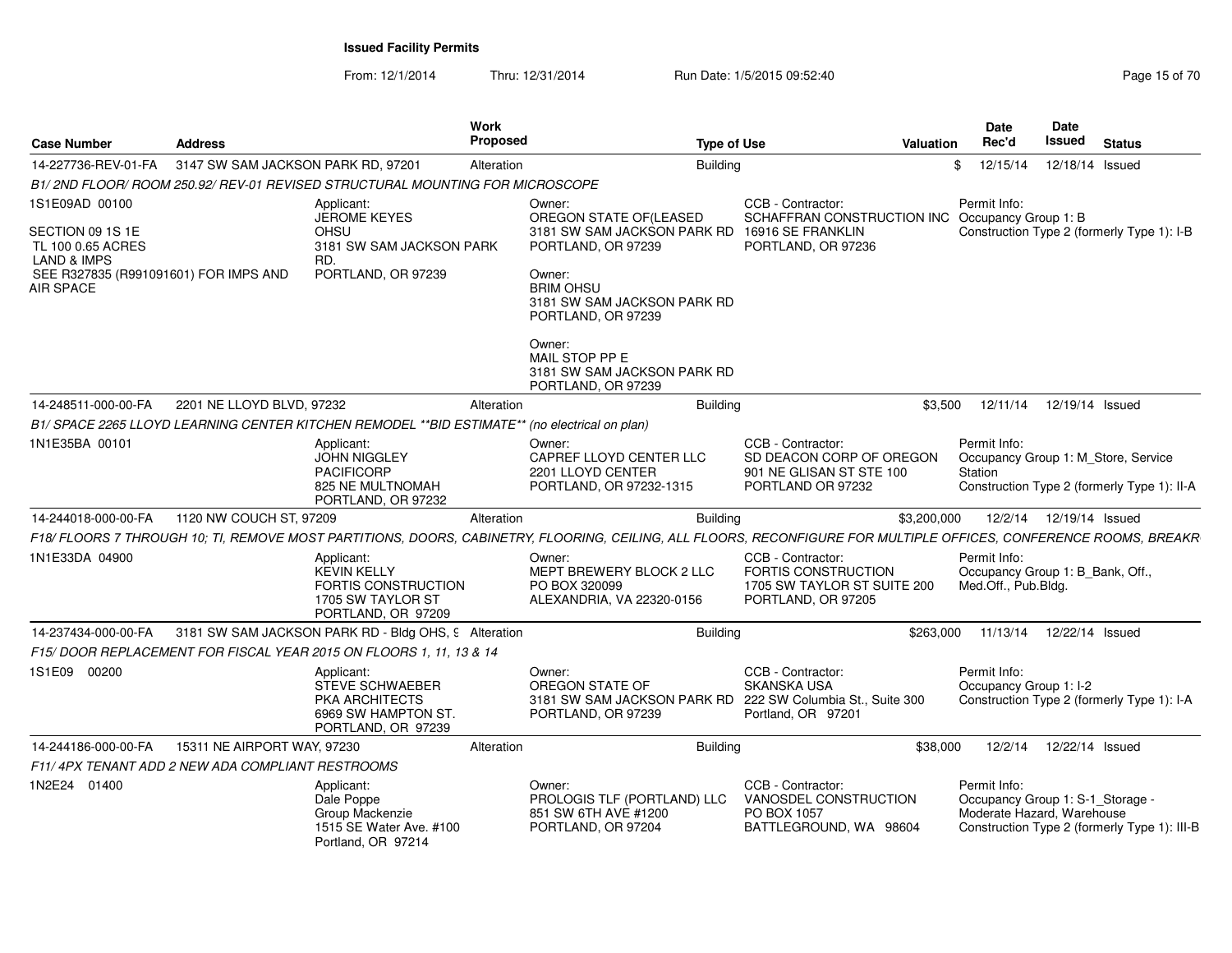From: 12/1/2014

Thru: 12/31/2014 Run Date: 1/5/2015 09:52:40

| <b>Case Number</b>                                       | <b>Address</b>                     | Work<br>Proposed                                                                                                                                                    |                                                                                                        | <b>Type of Use</b> |                                                                                                                                                                  | <b>Valuation</b> | <b>Date</b><br>Rec'd                 | Date<br>Issued  | <b>Status</b>                              |
|----------------------------------------------------------|------------------------------------|---------------------------------------------------------------------------------------------------------------------------------------------------------------------|--------------------------------------------------------------------------------------------------------|--------------------|------------------------------------------------------------------------------------------------------------------------------------------------------------------|------------------|--------------------------------------|-----------------|--------------------------------------------|
| 14-241921-000-00-FA                                      | 2250 NW 22ND AVE, 97210            | Alteration                                                                                                                                                          |                                                                                                        | <b>Building</b>    |                                                                                                                                                                  | \$218,000        | 11/24/14                             | 12/22/14 Issued |                                            |
|                                                          |                                    | F12/ 6TH FLOOR THINK FICTION FIRST TIME TENANT 8,082 SQ REMODEL, NEW WALLS TO DIVIDE THE SPACE, MEETING ROOMS, PHOTO LAB & FABRICATION AREAS AND BREAK ROOM         |                                                                                                        |                    |                                                                                                                                                                  |                  |                                      |                 |                                            |
| 1N1E28CA 02500                                           |                                    | Applicant:<br><b>DON MORTENSON</b><br>S M ANDERSEN CO INC<br>6712 N CUTTER CIRCLE<br>Portland, OR 97217                                                             |                                                                                                        |                    |                                                                                                                                                                  |                  |                                      |                 |                                            |
| 14-250797-000-00-FA                                      | 3251 SW SAM JACKSON PARK RD, 97201 | Alteration                                                                                                                                                          |                                                                                                        | <b>Building</b>    |                                                                                                                                                                  | \$105,000        | 12/17/14                             | 12/22/14 Issued |                                            |
|                                                          |                                    | F18/12TH FLOOR - MODIFICATIONS TO EXISTING ROOM TO CREATE NEW ITG CLOSET - MODIFICATIONS TO MECHANICAL, CEILING AND ELECTRICAL WORK                                 |                                                                                                        |                    |                                                                                                                                                                  |                  |                                      |                 |                                            |
| 1S1E09AC 03700<br>SECTION 09 1S 1E<br>TL 3700 0.07 ACRES |                                    | Applicant:<br><b>JEROME KEYES</b><br>OHSU<br>3181 SW Sam Jackson Park Rd<br>PORTLAND, OR 97239                                                                      | Owner:<br>OREGON STATE OF<br>3181 SW SAM JACKSON PARK RD 16916 SE FRANKLIN<br>PORTLAND, OR 97239       |                    | CCB - Contractor:<br>SCHAFFRAN CONSTRUCTION INC Occupancy Group 1: 11.1<br>PORTLAND, OR 97236                                                                    |                  | Permit Info:<br>I-FR                 |                 | Construction Type 2 (formerly Type 1):     |
| 14-244805-000-00-FA                                      | 1800 SW 1ST AVE, 97201             | Alteration                                                                                                                                                          |                                                                                                        | Building           |                                                                                                                                                                  | \$300.000        | 12/3/14                              | 12/22/14 Issued |                                            |
|                                                          |                                    | F11/ SUITE 500, TI, TENANT EXPANSION, REMOVE WALLS, DOORS, RECONFIGURE FOR MULTIPLE OFFICES, CONFERENCE ROOM, LARGE OPEN OFFICE AREA, CEILING, FLOORING, ELEC, PLBC |                                                                                                        |                    |                                                                                                                                                                  |                  |                                      |                 |                                            |
| 1S1E03CB 00100<br>SOUTH AUDITORIUM ADD<br>BLOCK I TL 100 |                                    | Applicant:<br><b>NATALIE HUTLEY</b><br>ELEMENT 8 DESIGN LLC<br>6251 SW CANYON COURT<br>PORTLAND, OR 97221                                                           | Owner:<br>HARRISON SQUARE LLC<br>1800 SW 1ST AVE #600<br>PORTLAND, OR 97201-5356                       |                    | CCB - Contractor:<br><b>OMNI INTERIORS INC</b><br>PO BOX 28172<br>PORTLAND, OR 97228                                                                             |                  | Permit Info:<br>Occupancy Group 1: B |                 | Construction Type 2 (formerly Type 1): I-A |
| 14-193028-DFS-02-FA                                      |                                    | 3181 SW SAM JACKSON PARK RD - Bldg BSC, 9 Alteration                                                                                                                |                                                                                                        | Building           |                                                                                                                                                                  | \$               | 12/15/14                             | 12/22/14 Issued |                                            |
|                                                          |                                    | B1/ NORTH CAMPUS UTILITY PLANS UPGRADE (PHASE 3) CHILLER REPLACEMENT - DFS-02 FOR SEISMIC ANCHOR FOR PIPING                                                         |                                                                                                        |                    |                                                                                                                                                                  |                  |                                      |                 |                                            |
| 1S1E09 00200                                             |                                    | Applicant:<br><b>JEHOSHUA FAJARDO</b><br><b>HOFFMAN CONSTRUCTION</b><br>805 SW BROADWAY SUITE 2100<br>PORTLAND, OR 97205                                            | Owner:<br>OREGON STATE OF<br>PORTLAND, OR 97239                                                        |                    | CCB - Contractor:<br><b>THOMAS SMITH</b><br>3181 SW SAM JACKSON PARK RD HOFFMAN CONSTRUCTION CO<br>OF OREGON<br>805 SW BROADWAY SUITE 2100<br>PORTLAND, OR 97205 |                  | Permit Info:<br>Occupancy Group 1: B |                 | Construction Type 2 (formerly Type 1): I-B |
| 14-248022-000-00-FA                                      | 121 SW SALMON ST, 97204            | Alteration                                                                                                                                                          |                                                                                                        | <b>Building</b>    |                                                                                                                                                                  | \$55,000         | 12/10/14                             | 12/23/14 Issued |                                            |
|                                                          |                                    | F13/13TH FLOOR NW CORNER REMOVE AND ADD NEW WALLS FOR HUDDLE ROOMS                                                                                                  |                                                                                                        |                    |                                                                                                                                                                  |                  |                                      |                 |                                            |
| 1S1E03BA 02100                                           |                                    | Applicant:<br><b>Alfred Bran</b><br>121 SW SALMON<br>Portland, OR 97204                                                                                             | Owner:<br><b>IEH PORTLAND LLC</b><br>1WTC0510-CORPORATE TAX<br>DEPT 121 SW SALMO<br>PORTLAND, OR 97204 |                    | CCB - Contractor:<br><b>MARK BECKIUS</b><br>REIMERS & JOLIVETTE INC<br>2344 NW 24TH AVE<br>Portland, OR 97210                                                    |                  | Permit Info:<br>Occupancy Group 1: B |                 | Construction Type 2 (formerly Type 1): I-A |
| 14-243372-000-00-FA                                      | 100 SW MARKET ST, 97201            | Alteration                                                                                                                                                          |                                                                                                        | Electrical         |                                                                                                                                                                  | \$               | 12/1/14                              | 12/1/14 Issued  |                                            |
| 2ND & 3RD FLOORS ECOVA TI - HVAC controls                |                                    |                                                                                                                                                                     |                                                                                                        |                    |                                                                                                                                                                  |                  |                                      |                 |                                            |
| 1S1E03CB 00700<br>SOUTH AUDITORIUM ADD                   |                                    | Applicant:<br>MCKINSTRY CO LLC<br>16970 NE MASON ST, SUITE 100                                                                                                      | Owner:<br><b>CSHV FIRST AND MARKET LLC</b><br>1420 FIFTH AVE #2020                                     |                    |                                                                                                                                                                  |                  |                                      |                 |                                            |
| <b>BLOCK A</b><br>LOT 2 TL 700                           |                                    | PORTLAND OR 97230-7398                                                                                                                                              | SEATTLE, WA 98101-2337                                                                                 |                    |                                                                                                                                                                  |                  |                                      |                 |                                            |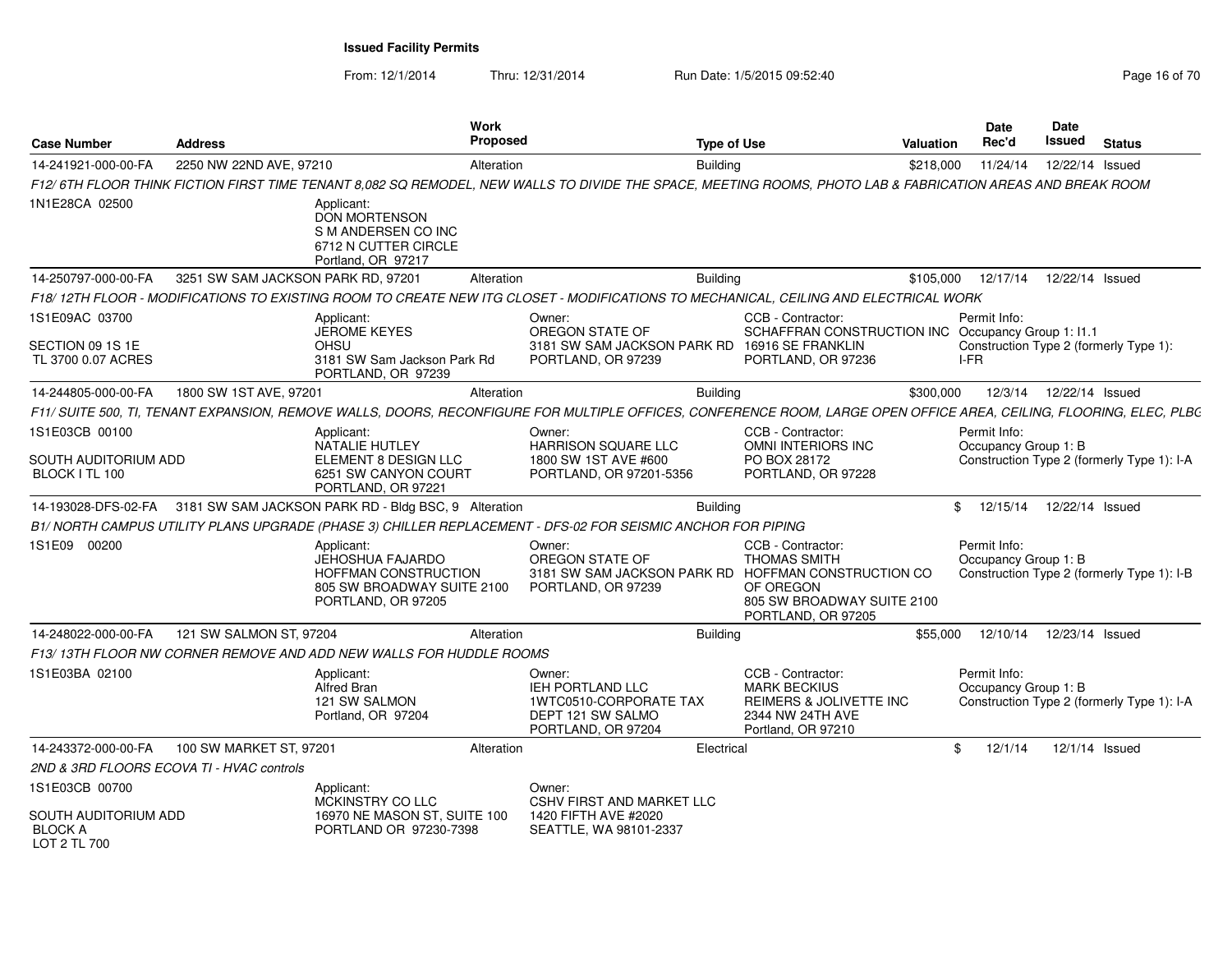| <b>Case Number</b>                                                                                         | <b>Address</b>               | <b>Work</b><br><b>Proposed</b>                                                                                                                         |                                                                                                                                                                                     | <b>Type of Use</b>                                          | <b>Valuation</b>       | Date<br>Rec'd                                                           | Date<br>Issued | <b>Status</b>                                                                        |
|------------------------------------------------------------------------------------------------------------|------------------------------|--------------------------------------------------------------------------------------------------------------------------------------------------------|-------------------------------------------------------------------------------------------------------------------------------------------------------------------------------------|-------------------------------------------------------------|------------------------|-------------------------------------------------------------------------|----------------|--------------------------------------------------------------------------------------|
| 14-243375-000-00-FA                                                                                        | 614 SW 11TH AVE, 97205       | Alteration                                                                                                                                             |                                                                                                                                                                                     | Electrical                                                  |                        | \$<br>12/1/14                                                           | 12/1/14 Final  |                                                                                      |
|                                                                                                            |                              | pwr - ROOM 6126  INFILL AN EXISTING DOOR TO CREATE A NEW CLOSET - pwr                                                                                  |                                                                                                                                                                                     |                                                             |                        |                                                                         |                |                                                                                      |
| 1N1E33DD 04300<br><b>PORTLAND</b><br>BLOCK 252<br>HISTORIC PROPERTY 15 YR 2004<br>POTENTIAL ADDITIONAL TAX |                              | Applicant:<br>STUMPTOWN ELECTRIC LLC<br>4321 SE FLAVEL ST<br>PORTLAND OR 97206                                                                         | Owner:<br>PORTLAND GOVERNOR HOTEL<br>1900 N AKARD ST<br>DALLAS, TX 75201-2300<br>Owner:<br><b>ACQUISITION LLC</b><br>1900 N AKARD ST                                                | CCB - Contractor:<br>4321 SE FLAVEL ST<br>PORTLAND OR 97206 | STUMPTOWN ELECTRIC LLC | Permit Info:                                                            |                | Occupancy Group 1: R-1 Hotel or Motel<br>Construction Type 2 (formerly Type 1): II-A |
|                                                                                                            |                              |                                                                                                                                                        | DALLAS, TX 75201-2300                                                                                                                                                               |                                                             |                        |                                                                         |                |                                                                                      |
| 14-243376-000-00-FA                                                                                        | 100 SW MARKET ST, 97201      | Alteration                                                                                                                                             |                                                                                                                                                                                     | Electrical                                                  |                        | \$<br>12/1/14                                                           | 12/1/14 Issued |                                                                                      |
| 2ND & 3RD FLOORS ECOVA TI - voice/data                                                                     |                              |                                                                                                                                                        |                                                                                                                                                                                     |                                                             |                        |                                                                         |                |                                                                                      |
| 1S1E03CB 00700<br>SOUTH AUDITORIUM ADD<br><b>BLOCK A</b><br>LOT 2 TL 700                                   |                              | Applicant:<br>CHRISTENSON ELECTRIC INC.<br>111 SW COLUMBIA ST. STE 480<br>PORTLAND OR 97201-5838                                                       | Owner:<br>CSHV FIRST AND MARKET LLC<br>1420 FIFTH AVE #2020<br>SEATTLE, WA 98101-2337                                                                                               |                                                             |                        |                                                                         |                |                                                                                      |
| 14-243381-000-00-FA                                                                                        | 720 SW WASHINGTON ST, 97205  | Alteration                                                                                                                                             |                                                                                                                                                                                     | Electrical                                                  |                        | \$<br>12/1/14                                                           | 12/1/14 Final  |                                                                                      |
|                                                                                                            |                              | voice/data - SUITE 200; TI, REMOVE SOME WALLS, RECONFIGURE FOR OFFICES, COLLABORATION ROOMS, LAB W/SINK, DOORS, RELITES, FLOORING, CEILING, ELEC, PLBG |                                                                                                                                                                                     |                                                             |                        |                                                                         |                |                                                                                      |
| 1N1E34CC 06600<br><b>PORTLAND</b><br>BLOCK 213<br>LOT 1&2&7&8                                              |                              | Applicant:<br>HATFIELD COMMUNICATIONS<br>LLC.<br>P.O. BOX 83825<br>PORTLAND OR 97283-0825                                                              | Owner:<br><b>GPO MORGAN LLC</b><br>720 SW WASHINGTON ST #630<br>PORTLAND, OR 97205-3508                                                                                             |                                                             |                        | Permit Info:<br>Occupancy Group 1: B Bank, Off.,<br>Med.Off., Pub.Bldg. |                |                                                                                      |
| 14-243412-000-00-FA                                                                                        | 3550 N INTERSTATE AVE, 97227 | Alteration                                                                                                                                             |                                                                                                                                                                                     | Electrical                                                  |                        | \$<br>12/1/14                                                           | 12/1/14 Final  |                                                                                      |
|                                                                                                            |                              | data - INSTALL 3 NEW cat 5e CABLES IN MAIN LOBBY FOR CHECK-IN KIOSKS - data                                                                            |                                                                                                                                                                                     |                                                             |                        |                                                                         |                |                                                                                      |
| 1N1E27BB 01700<br><b>COOKS ADD</b><br>BLOCK 5&9&32 TL 1700                                                 |                              | Applicant:<br>COCHRAN INC. dba BROADWAY<br><b>ELECTRIC</b><br>7550 SW TECH CENTER DR STE<br>220<br>TIGARD OR 97223-8061                                | Owner:<br>KAISER FOUNDATION HEALTH<br>500 NE MULTNOMAH ST #100<br>PORTLAND, OR 97232-2031<br>Owner:<br>PLAN OF THE NORTHWEST<br>500 NE MULTNOMAH ST #100<br>PORTLAND, OR 97232-2031 |                                                             |                        | Permit Info:<br>Occupancy Group 1: B                                    |                | Construction Type 2 (formerly Type 1): II-B                                          |
| 14-243489-000-00-FA                                                                                        | 3600 N INTERSTATE AVE, 97227 | Alteration                                                                                                                                             |                                                                                                                                                                                     | Electrical                                                  |                        | \$<br>12/1/14                                                           | 12/1/14 Final  |                                                                                      |
|                                                                                                            |                              | data - INSTALL 3 NEW DATA DROPS IN CIN CONFERENCE 1020 AV - data                                                                                       |                                                                                                                                                                                     |                                                             |                        |                                                                         |                |                                                                                      |
| 1N1E22CC 13200<br><b>MULTNOMAH</b><br>BLOCK 31<br>LOT 1-16 TL 13200                                        |                              | Applicant:<br>COCHRAN INC. dba BROADWAY<br><b>ELECTRIC</b><br>7550 SW TECH CENTER DR STE<br>220<br>TIGARD OR 97223-8061                                | Owner:<br>KAISER FOUNDATION HEALTH<br>500 NE MULTNOMAH ST #100<br>PORTLAND, OR 97232-2031<br>Owner:<br>PLAN OF THE NORTHWEST<br>500 NE MULTNOMAH ST #100<br>PORTLAND, OR 97232-2031 |                                                             |                        |                                                                         |                |                                                                                      |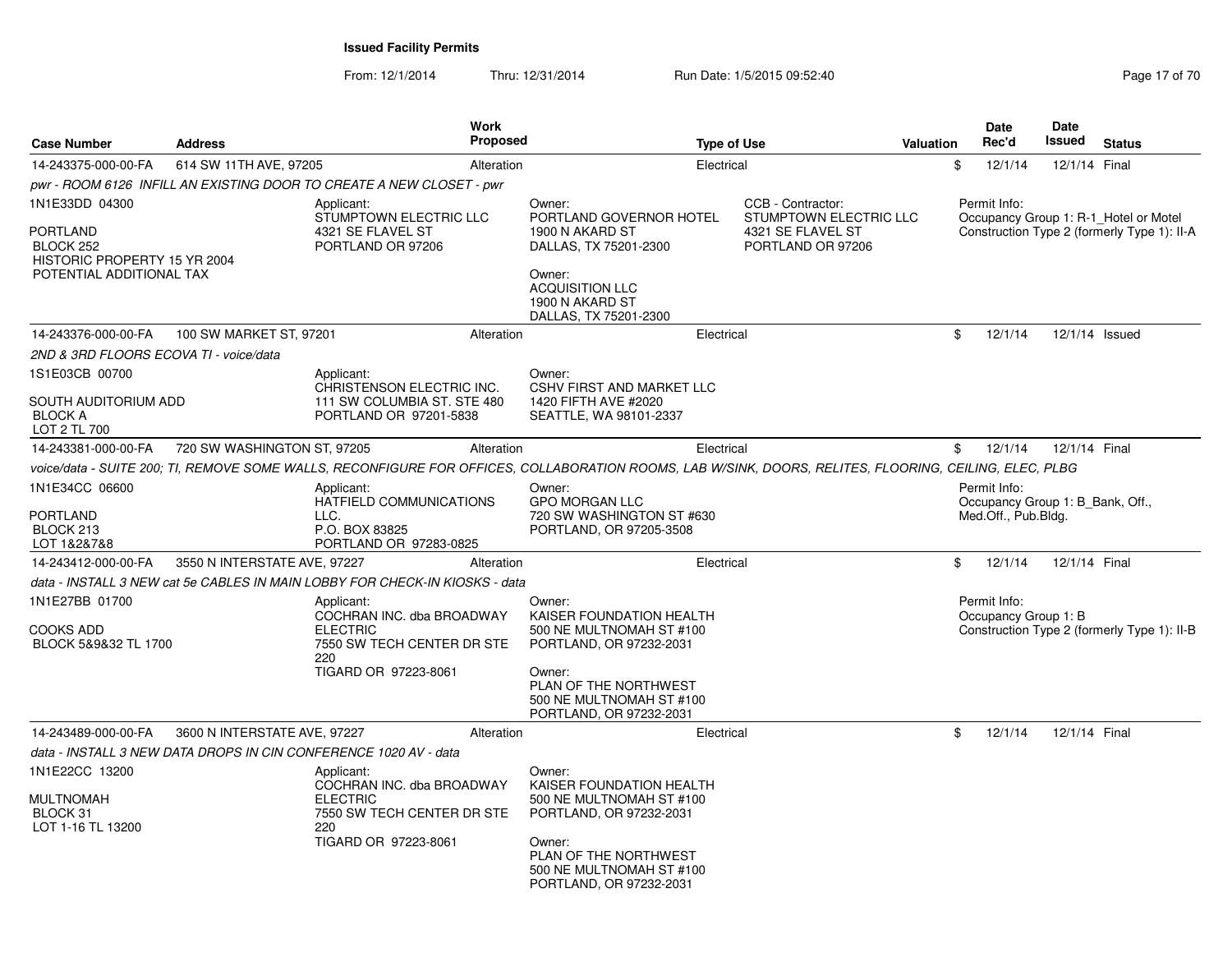| <b>Case Number</b>                                                                           | <b>Address</b>               | Work<br><b>Proposed</b>                                                                                                                                        |                                                                                                                                                                                     | <b>Type of Use</b> | <b>Valuation</b> | <b>Date</b><br>Rec'd                                                    | Date<br>Issued | <b>Status</b>                                |
|----------------------------------------------------------------------------------------------|------------------------------|----------------------------------------------------------------------------------------------------------------------------------------------------------------|-------------------------------------------------------------------------------------------------------------------------------------------------------------------------------------|--------------------|------------------|-------------------------------------------------------------------------|----------------|----------------------------------------------|
| 14-243515-000-00-FA                                                                          | 601 SW 2ND AVE, 97204        | Alteration                                                                                                                                                     |                                                                                                                                                                                     | Electrical         |                  | \$<br>12/1/14                                                           |                | 12/1/14 Under Inspection                     |
|                                                                                              |                              | power - 9TH FLOOR, S SIDE; REMOVE ALL WALLS, DOORS, CABINETRY, FLOORING, RECONFIGURE FOR TWO TRAINING ROOMS, CLERESTORY WINDOW WALL, ONE CONFERENCE ROOM, COPY |                                                                                                                                                                                     |                    |                  |                                                                         |                |                                              |
| 1S1E03BA 05000<br><b>PORTLAND</b><br>BLOCK <sub>20</sub><br>LOT 1-4 EXC PT IN ST & LOT 5-8   |                              | Applicant:<br>CHRISTENSON ELECTRIC INC.<br>111 SW COLUMBIA ST. STE 480<br>PORTLAND OR 97201-5838                                                               | Owner:<br>MORRISON STREET CF LLC<br>1211 SW 5TH AVE #2230<br>PORTLAND, OR 97204                                                                                                     |                    |                  |                                                                         |                |                                              |
| 14-243531-000-00-FA                                                                          | 830 NE 47TH AVE, 97213       | Alteration                                                                                                                                                     |                                                                                                                                                                                     | Electrical         |                  | \$<br>12/1/14                                                           |                | 12/1/14 Issued                               |
|                                                                                              |                              | power - CHILDS CENTER ARJO PATIENT SHOWER LIFT INSTALLATION                                                                                                    |                                                                                                                                                                                     |                    |                  |                                                                         |                |                                              |
| 1N2E31BD 04200                                                                               |                              | Applicant:<br><b>OREGON ELECTRIC</b><br>CONSTRUCTION INC. /DBA<br>OREGON ELECTRIC GROUP.<br>1709 SE 3RD AVE.<br>PORTLAND OR 97214-4547                         | Owner:<br>PROVIDENCE HEALTH<br>4400 NE HALSEY ST BLDG 2 #190<br>PORTLAND, OR 97213-1545<br>Owner:<br>SERVICES-OREGON<br>4400 NE HALSEY ST BLDG 2 #190<br>PORTLAND, OR 97213-1545    |                    |                  |                                                                         |                |                                              |
| 14-243541-000-00-FA                                                                          | 9320 SW BARBUR BLVD, 97219   | Alteration                                                                                                                                                     |                                                                                                                                                                                     | Electrical         |                  | \$<br>12/1/14                                                           |                | 12/1/14 Issued                               |
|                                                                                              |                              | power - SUITE 202 POWER ENGINEERS ADD 2ND SHOWER AND 2 LAV'S TO EXISTING SHOWER ROOM                                                                           |                                                                                                                                                                                     |                    |                  |                                                                         |                |                                              |
| 1S1E29AC 00600<br><b>WERLOCK</b><br>LOT 2-6&A TL 600                                         |                              | Applicant:<br><b>BACHOFNER ELECTRIC, LLC.</b><br>12031 NE MARX ST.<br>PORTLAND OR 97220                                                                        | Owner:<br>WESTON INVESTMENT CO LLC<br>2154 NE BROADWAY #200<br>PORTLAND, OR 97232-1561                                                                                              |                    |                  | Permit Info:<br>Occupancy Group 1: B                                    |                | Construction Type 2 (formerly Type 1): III-B |
| 14-243622-000-00-FA                                                                          | 4380 SW MACADAM AVE, 97201   | Alteration                                                                                                                                                     |                                                                                                                                                                                     | Electrical         |                  | 12/1/14<br>\$                                                           |                | 12/1/14 Issued                               |
| #295 Windstream Outlet - General purpose receptacle outlet - power                           |                              |                                                                                                                                                                |                                                                                                                                                                                     |                    |                  |                                                                         |                |                                              |
| 1S1E10DC 00800<br>SECTION 10 1S 1E<br>TL 800 3.18 ACRES<br>DEFERRAL-POTENTIAL ADDITIONAL TAX |                              | Applicant:<br>CAPITOL ELECTRIC CO INC.<br>11401 NE MARX ST.<br>PORTLAND OR 97220-1041                                                                          | Owner:<br><b>RIVER FORUM LLC</b><br>235 MONTGOMERY ST FL 16<br>SAN FRANCISCO, CA 94104                                                                                              |                    |                  | Permit Info:<br>Occupancy Group 1: B                                    |                | Construction Type 2 (formerly Type 1): II-A  |
| 14-224362-000-00-FA                                                                          | 3600 N INTERSTATE AVE, 97227 | Alteration                                                                                                                                                     |                                                                                                                                                                                     | Electrical         |                  | $\mathfrak{S}$<br>10/11/14                                              |                | 12/1/14 Under Inspection                     |
|                                                                                              |                              | pwr - 1ST FLOOR & LOWER LEVEL MOHS & ONCOLOGY INTERIOR ENTRANCE DOOR MODIFICATIONS - pwr                                                                       |                                                                                                                                                                                     |                    |                  |                                                                         |                |                                              |
| 1N1E22CC 13200<br><b>MULTNOMAH</b><br>BLOCK 31<br>LOT 1-16 TL 13200                          |                              | Applicant:<br>ELECTRICAL CONSTRUCTION<br>CO. (a dba for EC COMPANY)<br>PO BOX 10286<br>PORTLAND OR 97296-0286                                                  | Owner:<br>KAISER FOUNDATION HEALTH<br>500 NE MULTNOMAH ST #100<br>PORTLAND, OR 97232-2031<br>Owner:<br>PLAN OF THE NORTHWEST<br>500 NE MULTNOMAH ST #100<br>PORTLAND, OR 97232-2031 |                    |                  | Permit Info:<br>Occupancy Group 1: B_Bank, Off.,<br>Med.Off., Pub.Bldg. |                | Construction Type 2 (formerly Type 1): V-B   |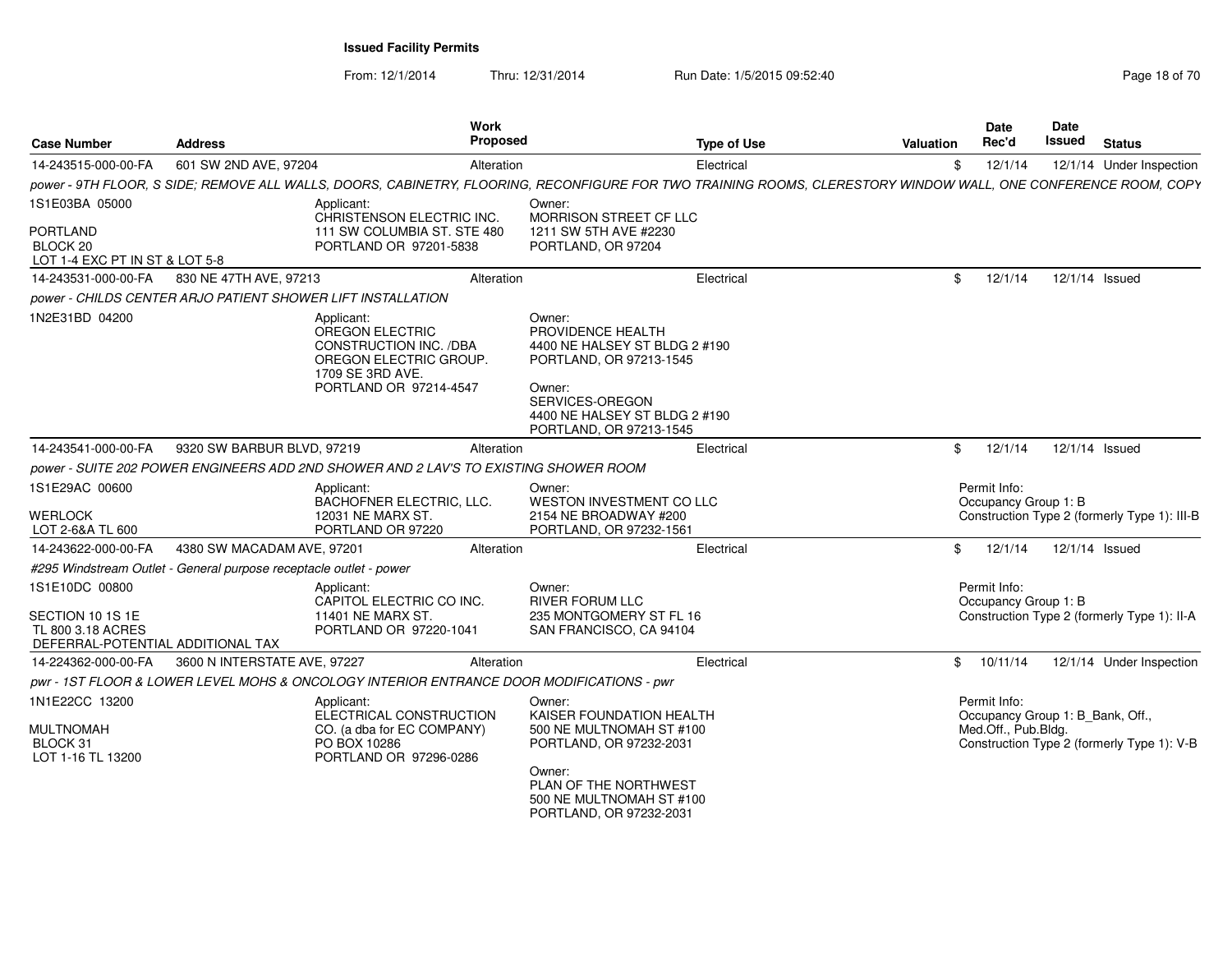| <b>Case Number</b>                              | <b>Address</b>                                |                                                                                                  | Work<br><b>Proposed</b> |                                                                                                                   | <b>Type of Use</b>                                                                                                                                                  | <b>Valuation</b> | <b>Date</b><br>Rec'd                 | Date<br>Issued | Status                                     |
|-------------------------------------------------|-----------------------------------------------|--------------------------------------------------------------------------------------------------|-------------------------|-------------------------------------------------------------------------------------------------------------------|---------------------------------------------------------------------------------------------------------------------------------------------------------------------|------------------|--------------------------------------|----------------|--------------------------------------------|
| 14-243690-000-00-FA                             | 500 NE MULTNOMAH ST, 97232                    |                                                                                                  | Alteration              |                                                                                                                   | Electrical                                                                                                                                                          | \$.              | 12/1/14                              |                | 12/1/14 Final                              |
|                                                 | ADD 25 WORKSTATIONS IN SW CORNER OF 5TH FLOOR |                                                                                                  |                         |                                                                                                                   |                                                                                                                                                                     |                  |                                      |                |                                            |
| 1N1E35BB 02400                                  |                                               | Applicant:                                                                                       |                         | Owner:                                                                                                            |                                                                                                                                                                     |                  |                                      |                |                                            |
| HOLLADAYS ADD<br>BLOCK 73&80 TL 2400            |                                               | COCHRAN INC. dba BROADWAY<br><b>ELECTRIC</b><br>7550 SW TECH CENTER DR STE<br>220                |                         | KAISER FOUNDATION HEALTH<br>500 NE MULTNOMAH ST #100<br>PORTLAND, OR 97232-2031                                   |                                                                                                                                                                     |                  |                                      |                |                                            |
|                                                 |                                               | TIGARD OR 97223-8061                                                                             |                         | Owner:<br>PLAN OF THE NORTHWEST<br>500 NE MULTNOMAH ST #100<br>PORTLAND, OR 97232-2031                            |                                                                                                                                                                     |                  |                                      |                |                                            |
| 14-243908-000-00-FA                             | 121 SW MORRISON ST, 97204                     |                                                                                                  | Alteration              |                                                                                                                   | Electrical                                                                                                                                                          | \$               | 12/2/14                              |                | 12/2/14 Issued                             |
|                                                 |                                               |                                                                                                  |                         |                                                                                                                   | voice/data - 4TH FLOOR; ANGELI LAW EXPANSION, REMOVE SOME PARTITION WALLS, DOORS, REMOVE PORTION OF CORRIDOR WALL TO EXTEND CORRIDOR INTO EXPANSION AREA, ADD WAI   |                  |                                      |                |                                            |
| 1S1E03BA 02700                                  |                                               | Applicant                                                                                        |                         | Owner:                                                                                                            |                                                                                                                                                                     |                  | Permit Info:                         |                |                                            |
| <b>PORTLAND</b>                                 |                                               | BRY COM. (a dba for DENNIS J<br>BRYANT)                                                          |                         | TERRACE TOWER USA-<br>PORTLAND INC                                                                                |                                                                                                                                                                     |                  | Med.Off., Pub.Bldg.                  |                | Occupancy Group 1: B Bank, Off.,           |
| BLOCK 15                                        |                                               | 14244 SE BUSH ST.                                                                                |                         | 121 SW MORRISON ST #250                                                                                           |                                                                                                                                                                     |                  |                                      |                | Construction Type 2 (formerly Type 1): I-A |
| LOT 1-4<br>LOT 7&8 EXC W 75'                    |                                               | PORTLAND OR 97236-2734                                                                           |                         | PORTLAND, OR 97204-3179                                                                                           |                                                                                                                                                                     |                  |                                      |                |                                            |
| 14-243955-000-00-FA                             | 3720 SW BOND AVE                              |                                                                                                  | Alteration              |                                                                                                                   | Electrical                                                                                                                                                          |                  | 12/2/14<br>\$                        |                | 12/2/14 Issued                             |
|                                                 |                                               |                                                                                                  |                         |                                                                                                                   | power - 1ST FLOOR, SUITE 8; MUSELET REVE, TI FOR NEW RESTAURANT, WALLS FOR KITCHEN PREP AREA, BAR, PRIVATE DINING, KITCHEN EQUIPMENT, CEILING, ELEC, PLBG, FINISHES |                  |                                      |                |                                            |
| 1S1E10DB 00205                                  |                                               | Applicant<br>KEC ELECTRIC INC.                                                                   |                         | Owner<br>MEPT 3720 PORTLAND LLC                                                                                   |                                                                                                                                                                     |                  |                                      |                |                                            |
| WATERFRONT SOUTH NO 2<br><b>LOT 11</b>          |                                               | 761 SW BAILEY AVE<br>HILLSBORO OR 97123-5619                                                     |                         | PO BOX 320099<br>ALEXANDRIA, VA 22320                                                                             |                                                                                                                                                                     |                  |                                      |                |                                            |
| 14-244086-000-00-FA                             | 2305 SE 82ND AVE                              |                                                                                                  | Alteration              |                                                                                                                   | Electrical                                                                                                                                                          | \$               | 12/2/14                              |                | 12/2/14 Issued                             |
|                                                 |                                               |                                                                                                  |                         | pwr - VoIP UPGRADES TO NETWORK ROOMS; EMERGENCY PANELS FED FROM GENERATORS AND NORMAL POWER - pwr                 |                                                                                                                                                                     |                  |                                      |                |                                            |
| 1S2E05DD 00300 A1                               |                                               | Applicant:<br>ONEILL ELECTRIC INC.<br>4444 SE 27TH AVE<br>PORTLAND OR 97202-3608                 |                         | Owner:<br>Gil Gilgan<br>PORTLAND COMMUNITY<br><b>COLLEGE DIST</b><br>12000 SW 49TH AVE<br>PORTLAND, OR 97219-7197 |                                                                                                                                                                     |                  | Permit Info:<br>Occupancy Group 1: B |                |                                            |
| 14-210500-000-00-FA                             | 1201 NE LLOYD BLVD, 97232                     |                                                                                                  | Alteration              |                                                                                                                   | Electrical                                                                                                                                                          | \$               | 9/10/14                              |                | 12/2/14 Under Inspection                   |
|                                                 |                                               |                                                                                                  |                         |                                                                                                                   | power, - 3RD & 4TH FLOORS, TI; REMOVE PARTITIONS FROM BOTH FLOORS, RESTROOM/SHOWERS FROM 3RD FLOOR, INFILL FLOOR PENETRATIONS, NEW PARTITIONS FOR MULTIPLE OFFICE   |                  |                                      |                |                                            |
| 1N1E35BD 00400                                  |                                               | Applicant<br>DYNALECTRIC CO.                                                                     |                         | Owner:<br>GPT PORTLAND OR 1201 LLOYD                                                                              |                                                                                                                                                                     |                  |                                      |                |                                            |
| <b>HOLLADAYS ADD</b><br><b>BLOCK 142 TL 400</b> |                                               | 5711 SW HOOD AVE.<br>PORTLAND OR 97239-3716                                                      |                         | <b>LLC</b><br>1201 NE LLOYD BLVD #150<br>PORTLAND, OR 97232                                                       |                                                                                                                                                                     |                  |                                      |                |                                            |
| 14-230137-000-00-FA                             | 111 SW 5TH AVE, 97204-3626                    |                                                                                                  | Alteration              |                                                                                                                   | Electrical                                                                                                                                                          |                  | \$10/24/14                           |                | 12/2/14 Under Inspection                   |
| T-17/18 Survey Monkey TI - power                |                                               |                                                                                                  |                         |                                                                                                                   |                                                                                                                                                                     |                  |                                      |                |                                            |
| 1N1E34CD 01300                                  |                                               | Applicant:<br>CHRISTENSON ELECTRIC INC.<br>111 SW COLUMBIA ST. STE 480<br>PORTLAND OR 97201-5838 |                         |                                                                                                                   |                                                                                                                                                                     |                  | Permit Info:<br>Occupancy Group 1: B |                | Construction Type 2 (formerly Type 1): I-A |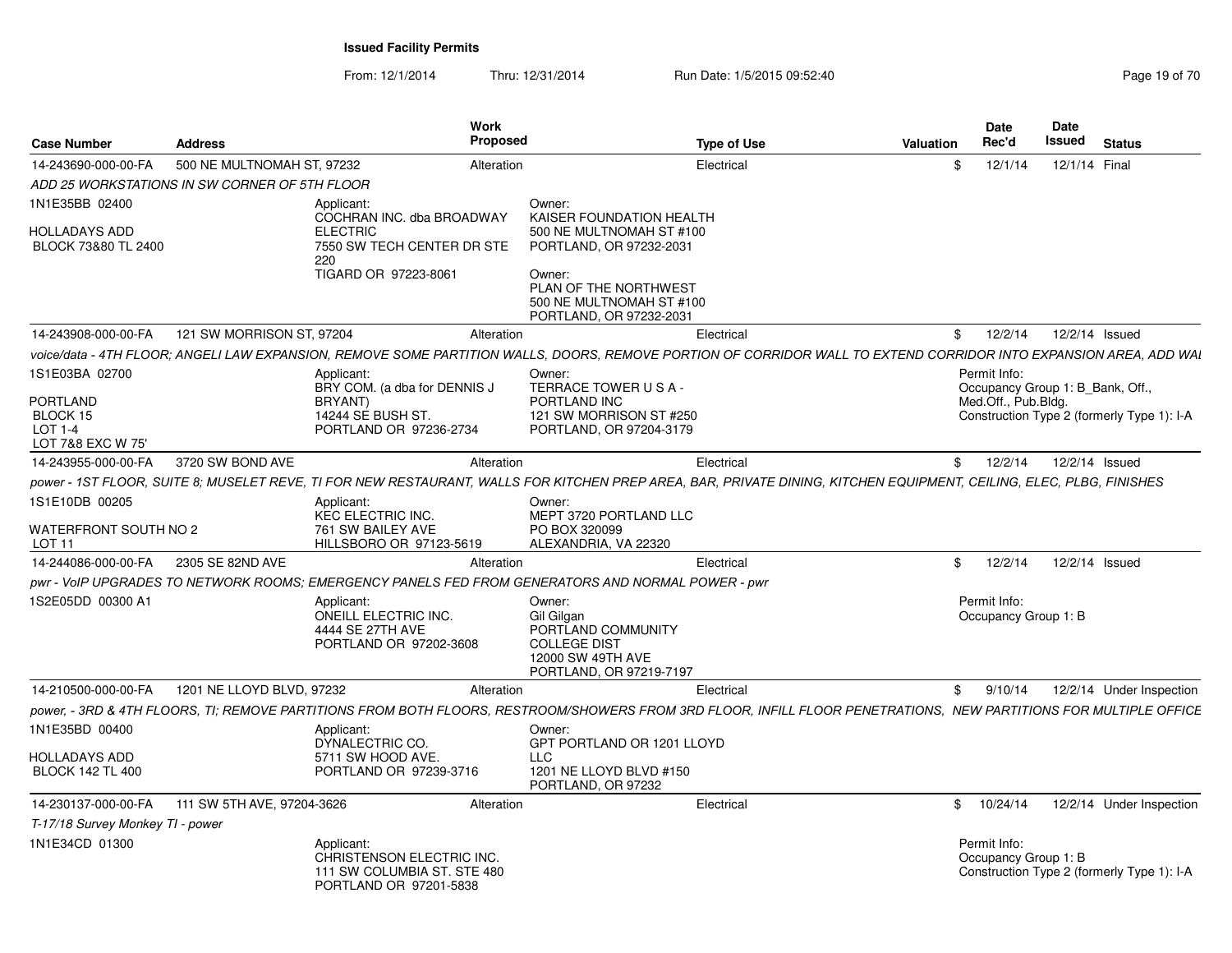| <b>Case Number</b>                                      | <b>Address</b>                                           |                                                                                                 | <b>Work</b><br>Proposed |                                                                                                                                                                 | <b>Type of Use</b> |                                                                                                 | <b>Valuation</b> | <b>Date</b><br>Rec'd                                                    | <b>Date</b><br><b>Issued</b> | <b>Status</b>                              |  |
|---------------------------------------------------------|----------------------------------------------------------|-------------------------------------------------------------------------------------------------|-------------------------|-----------------------------------------------------------------------------------------------------------------------------------------------------------------|--------------------|-------------------------------------------------------------------------------------------------|------------------|-------------------------------------------------------------------------|------------------------------|--------------------------------------------|--|
| 14-244291-000-00-FA                                     | 2730 SW MOODY AVE, 97201                                 |                                                                                                 | Alteration              |                                                                                                                                                                 | Electrical         |                                                                                                 | \$               | 12/2/14                                                                 |                              | 12/2/14 Final                              |  |
|                                                         |                                                          |                                                                                                 |                         | 2 - 80 SQ FT ILLUMINATED FASCIA SIGNS - NORTH & SOUTH ELEVATIONS - power(See Sign permits 14-192630SG, 14-192639SG, & 14-200759ET)                              |                    |                                                                                                 |                  |                                                                         |                              |                                            |  |
| 1S1E10 00200                                            |                                                          | Applicant:<br>DYNALECTRIC CO.<br>5711 SW HOOD AVE.<br>PORTLAND OR 97239-3716                    |                         | Owner:<br><b>OREGON HEALTH</b><br>3181 SW SAM JACKSON PARK RD<br>PORTLAND, OR 97239-3011                                                                        |                    |                                                                                                 |                  | Permit Info:<br>Occupancy Group 1: B_Bank, Off.,<br>Med.Off., Pub.Bldg. |                              | Construction Type 2 (formerly Type 1): I-A |  |
|                                                         |                                                          |                                                                                                 |                         | Owner:<br><b>SCIENCE</b><br>3181 SW SAM JACKSON PARK RD<br>PORTLAND, OR 97239-3011                                                                              |                    |                                                                                                 |                  |                                                                         |                              |                                            |  |
|                                                         |                                                          |                                                                                                 |                         | Owner:<br><b>UNIVERSITY</b><br>3181 SW SAM JACKSON PARK RD<br>PORTLAND, OR 97239-3011                                                                           |                    |                                                                                                 |                  |                                                                         |                              |                                            |  |
| 14-221932-000-00-FA                                     | 1926 W BURNSIDE                                          |                                                                                                 | Alteration              |                                                                                                                                                                 | Electrical         |                                                                                                 |                  | \$10/6/14                                                               |                              | 12/2/14 Issued                             |  |
|                                                         |                                                          |                                                                                                 |                         | pwr - MU V TRANING TI FOR NEW TENANT; DEMO INTERIOR WALLS AND ADD NEW WALLS TO CREATE TRAINING AREA, BARRE STUDIO, WOMENS LOCKER ROOM, MENS LOCKER ROOM, AND L( |                    |                                                                                                 |                  |                                                                         |                              |                                            |  |
| 1N1E33DC 70000                                          |                                                          | Applicant:<br><b>MATES ELECTRIC</b><br>11124 NE HALSEY<br>PORTLAND OR 97220<br><b>MULTNOMAH</b> |                         | Owner:<br>ASSOCIATION OF UNIT OWNERS<br>1120 NW COUCH ST #600<br>PORTLAND, OR 97209<br>Owner:                                                                   |                    | CCB - Contractor:<br><b>MATES ELECTRIC</b><br>11124 NE HALSEY<br>PORTLAND OR 97220<br>MULTNOMAH |                  |                                                                         |                              |                                            |  |
|                                                         |                                                          |                                                                                                 |                         | OF CIVIC CONDOMINIUM<br>1120 NW COUCH ST #600<br>PORTLAND, OR 97209                                                                                             |                    |                                                                                                 |                  |                                                                         |                              |                                            |  |
| 14-244448-000-00-FA                                     | 3181 SW SAM JACKSON PARK RD, 97201                       |                                                                                                 | Alteration              |                                                                                                                                                                 | Electrical         |                                                                                                 | $^{\circ}$       | 12/3/14                                                                 |                              | 12/3/14 Final                              |  |
|                                                         | 1st floor & B2 208v receptacle outlets (2 total) - power |                                                                                                 |                         |                                                                                                                                                                 |                    |                                                                                                 |                  |                                                                         |                              |                                            |  |
| 1S1E09 00600<br>SECTION 09 1S 1E<br>TL 600 14.19 ACRES  |                                                          | Applicant:<br>DYNALECTRIC CO.<br>5711 SW HOOD AVE.<br>PORTLAND OR 97239-3716                    |                         | Owner:<br>OREGON STATE OF (MEDICAL<br><b>DEPT</b><br>3181 SW SAM JACKSON PARK RD<br>PORTLAND, OR 97239                                                          |                    |                                                                                                 |                  |                                                                         |                              |                                            |  |
| 14-240063-000-00-FA                                     | 2020 SW 4TH AVE, 97201                                   |                                                                                                 | Alteration              |                                                                                                                                                                 | Electrical         |                                                                                                 |                  | \$11/19/14                                                              |                              | 12/3/14 Final                              |  |
| 10th fl Lifewise TI - power                             |                                                          |                                                                                                 |                         |                                                                                                                                                                 |                    |                                                                                                 |                  |                                                                         |                              |                                            |  |
| 1S1E03CC 01000                                          |                                                          | Applicant:<br>WILLAMETTE ELECTRIC INC.                                                          |                         | Owner:<br>PARKSIDE CENTER ASSOCIATES                                                                                                                            |                    |                                                                                                 |                  |                                                                         |                              |                                            |  |
| SOUTH AUDITORIUM ADD<br><b>BLOCK B</b><br>LOT 2 TL 1000 |                                                          | P.O. BOX 230547<br>TIGARD, OR 97281-0547                                                        |                         | <b>LLC</b><br>810 NW MARSHALL ST #300<br>PORTLAND, OR 97209                                                                                                     |                    |                                                                                                 |                  |                                                                         |                              |                                            |  |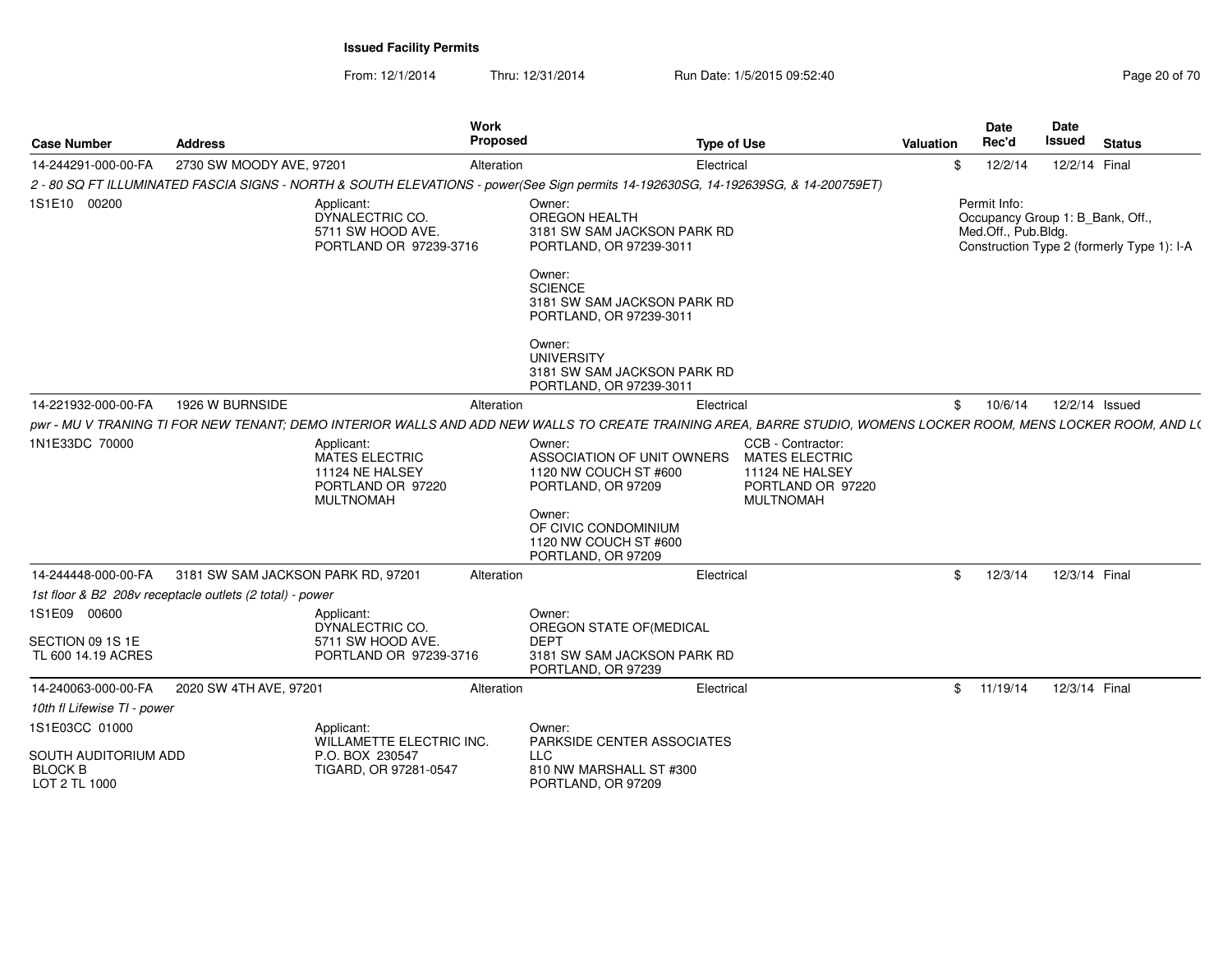| <b>Case Number</b>                                       | <b>Address</b>             |                                                                                                  | Work<br><b>Proposed</b> | <b>Type of Use</b>                                                                                                                                                    | <b>Valuation</b> | Date<br>Rec'd                                   | Date<br>Issued | <b>Status</b>                               |
|----------------------------------------------------------|----------------------------|--------------------------------------------------------------------------------------------------|-------------------------|-----------------------------------------------------------------------------------------------------------------------------------------------------------------------|------------------|-------------------------------------------------|----------------|---------------------------------------------|
| 14-244483-000-00-FA                                      | 4805 NE GLISAN ST, 97213   |                                                                                                  | Alteration              | Electrical                                                                                                                                                            | \$               | 12/3/14                                         | 12/3/14 Final  |                                             |
|                                                          |                            |                                                                                                  |                         | voice/data, security - 6TH FLOOR/6N40/ SEPARATION OF THE INFUSION TREATMENT AREA FROM THE OP CLINIC - CONSTRUCT ONE HOUR WALL, REMOVAL AND RELOCATION OF DOORS, WALLS |                  |                                                 |                |                                             |
| 1N2E31BD 04100<br>SECTION 31 1N 2E<br>TL 4100 9.54 ACRES |                            | Applicant:<br>XTREME COMMUNICATIONS INC.<br><b>PO BOX 272</b><br>TROUTDALE OR 97060-0272         |                         | Owner:<br>PROVIDENCE HEALTH<br>4400 NE HALSEY ST BLDG 2 #190<br>PORTLAND, OR 97213-1545                                                                               |                  | Permit Info:<br>Occupancy Group 1: 11.1<br>I-FR |                | Construction Type 2 (formerly Type 1):      |
|                                                          |                            |                                                                                                  |                         | Owner:<br>SERVICES-OREGON<br>4400 NE HALSEY ST BLDG 2 #190<br>PORTLAND, OR 97213-1545                                                                                 |                  |                                                 |                |                                             |
| 14-227806-000-00-FA                                      | 111 SW 5TH AVE, 97204-3626 |                                                                                                  | Alteration              | Electrical                                                                                                                                                            |                  | \$10/20/14                                      | 12/3/14 Final  |                                             |
| 11th fl Novogradac TI - power                            |                            |                                                                                                  |                         |                                                                                                                                                                       |                  |                                                 |                |                                             |
| 1N1E34CD 01300                                           |                            | Applicant:<br>CHRISTENSON ELECTRIC INC.<br>111 SW COLUMBIA ST. STE 480<br>PORTLAND OR 97201-5838 |                         |                                                                                                                                                                       |                  | Permit Info:<br>Occupancy Group 1: B            |                | Construction Type 2 (formerly Type 1): I-A  |
| 14-231306-000-00-FA                                      | 111 SW 5TH AVE, 97204-3626 |                                                                                                  | Alteration              | Electrical                                                                                                                                                            |                  | \$10/28/14                                      |                | 12/3/14 Under Inspection                    |
| T6 US Bank TI - power                                    |                            |                                                                                                  |                         |                                                                                                                                                                       |                  |                                                 |                |                                             |
| 1N1E34CD 01300                                           |                            | Applicant:<br>CHRISTENSON ELECTRIC INC.<br>111 SW COLUMBIA ST. STE 480<br>PORTLAND OR 97201-5838 |                         |                                                                                                                                                                       |                  | Permit Info:<br>Occupancy Group 1: B            |                | Construction Type 2 (formerly Type 1): I-A  |
| 14-227307-000-00-FA                                      | 4805 NE GLISAN ST. 97213   |                                                                                                  | Alteration              | Electrical                                                                                                                                                            |                  | \$10/18/14                                      | 12/3/14 Final  |                                             |
|                                                          |                            |                                                                                                  |                         | hvac control - 6TH FLOOR/6N40/ SEPARATION OF THE INFUSION TREATMENT AREA FROM THE OP CLINIC - CONSTRUCT ONE HOUR WALL, REMOVAL AND RELOCATION OF DOORS, WALLS AND C   |                  |                                                 |                |                                             |
| 1N2E31BD 04100                                           |                            | Applicant:                                                                                       |                         | Owner:                                                                                                                                                                |                  | Permit Info:                                    |                |                                             |
|                                                          |                            | AMERICAN HEATING INC.                                                                            |                         | PROVIDENCE HEALTH                                                                                                                                                     |                  | Occupancy Group 1: 11.1                         |                |                                             |
| SECTION 31 1N 2E<br>TL 4100 9.54 ACRES                   |                            | 5035 SE 24TH<br>PORTLAND OR 97202-2418                                                           |                         | 4400 NE HALSEY ST BLDG 2 #190<br>PORTLAND, OR 97213-1545                                                                                                              |                  | I-FR                                            |                | Construction Type 2 (formerly Type 1):      |
|                                                          |                            |                                                                                                  |                         | Owner:<br>SERVICES-OREGON<br>4400 NE HALSEY ST BLDG 2 #190<br>PORTLAND, OR 97213-1545                                                                                 |                  |                                                 |                |                                             |
| 14-244850-000-00-FA                                      | 1201 NE LLOYD BLVD, 97232  |                                                                                                  | Alteration              | Electrical                                                                                                                                                            | $^{\circ}$       | 12/3/14                                         | 12/3/14 Issued |                                             |
|                                                          |                            |                                                                                                  |                         | hvac stat - 3RD & 4TH FLOORS, TI; REMOVE PARTITIONS FROM BOTH FLOORS, RESTROOM/SHOWERS FROM 3RD FLOOR, INFILL FLOOR PENETRATIONS, NEW PARTITIONS FOR MULTIPLE OFFI    |                  |                                                 |                |                                             |
| 1N1E35BD 00400                                           |                            | Applicant:<br>HUNTER-DAVISSON INC.                                                               |                         | Owner:<br>GPT PORTLAND OR 1201 LLOYD                                                                                                                                  |                  |                                                 |                |                                             |
| <b>HOLLADAYS ADD</b><br><b>BLOCK 142 TL 400</b>          |                            | 1800 SE PERSHING ST.<br>PORTLAND OR 97202-2338                                                   |                         | <b>LLC</b><br><b>PO BOX 847</b><br>CARLSBAD, CA 92018                                                                                                                 |                  |                                                 |                |                                             |
| 14-245102-000-00-FA                                      | 5319 SW WESTGATE DR, 97221 |                                                                                                  | Alteration              | Electrical                                                                                                                                                            | $\mathbb{S}$     | 12/4/14                                         | 12/4/14 Final  |                                             |
|                                                          |                            | power - SUITE 215 PETERSON STRUCTURAL ENGINEERS ADD WALLS FOR 2 PRIVATE OFFICE'S                 |                         |                                                                                                                                                                       |                  |                                                 |                |                                             |
| 1S1E06DB 03400                                           |                            | Applicant:<br><b>BACHOFNER ELECTRIC, LLC.</b>                                                    |                         | Owner:<br>WESTON INVESTMENT CO LLC                                                                                                                                    |                  | Permit Info:<br>Occupancy Group 1: B            |                |                                             |
| SECTION 06 1S 1E<br>TL 3400 4.72 ACRES                   |                            | 12031 NE MARX ST.<br>PORTLAND OR 97220                                                           |                         | 2154 NE BROADWAY #200<br>PORTLAND, OR 97232-1561                                                                                                                      |                  |                                                 |                | Construction Type 2 (formerly Type 1): II-N |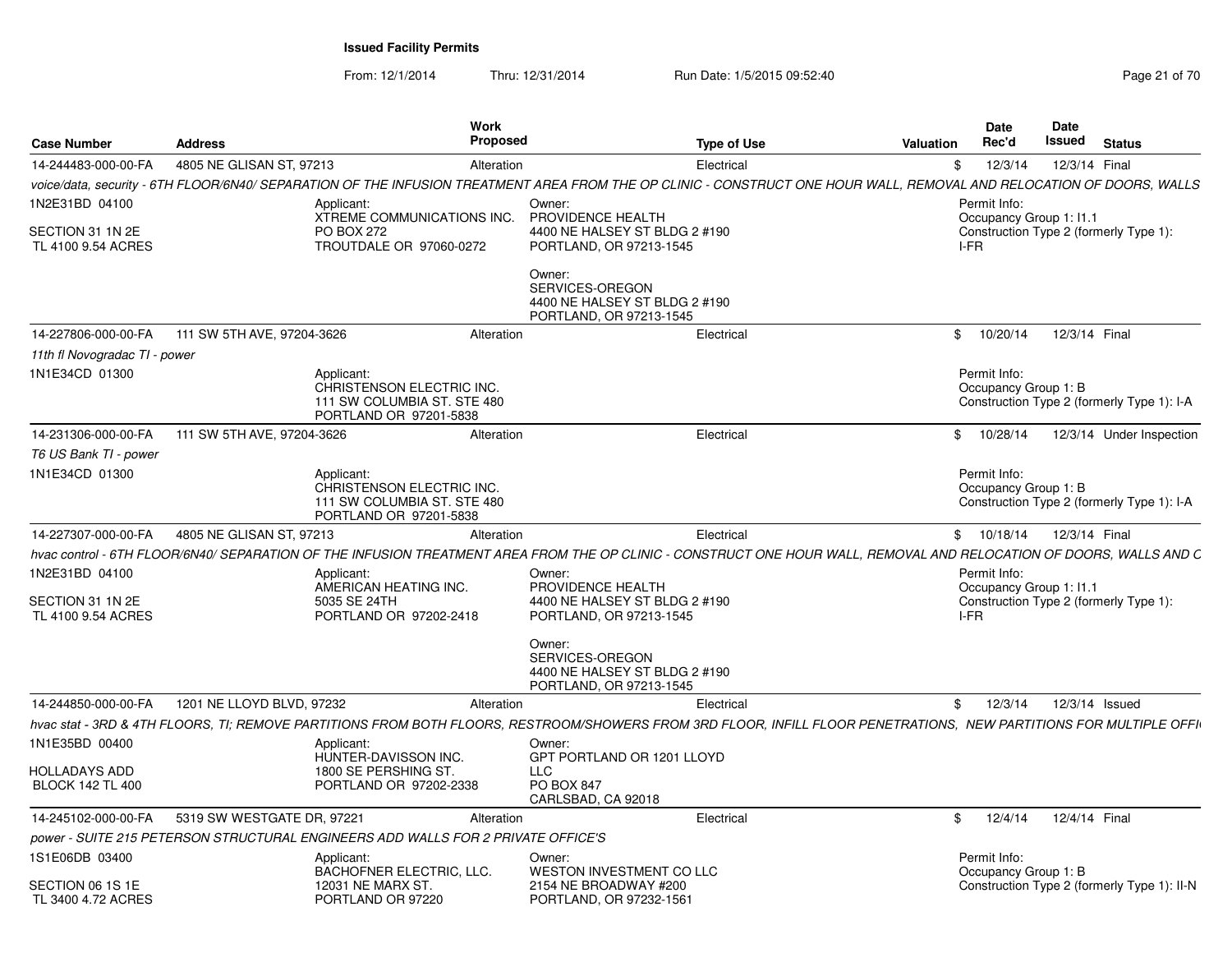| <b>Case Number</b>                                                             | <b>Address</b>                                                   |                                                                                                                                                                      | Work<br><b>Proposed</b> |                                                                                                     | <b>Type of Use</b> | Valuation | <b>Date</b><br>Rec'd                 |         | <b>Date</b><br>Issued               | <b>Status</b>  |                                             |
|--------------------------------------------------------------------------------|------------------------------------------------------------------|----------------------------------------------------------------------------------------------------------------------------------------------------------------------|-------------------------|-----------------------------------------------------------------------------------------------------|--------------------|-----------|--------------------------------------|---------|-------------------------------------|----------------|---------------------------------------------|
| 14-245120-000-00-FA                                                            | 707 SW WASHINGTON ST, 97205                                      |                                                                                                                                                                      | Alteration              |                                                                                                     | Electrical         | -\$       | 12/4/14                              |         |                                     |                | 12/4/14 Under Inspection                    |
|                                                                                | 11th fl Ventura - power receptacle for ceiling mounted projector |                                                                                                                                                                      |                         |                                                                                                     |                    |           |                                      |         |                                     |                |                                             |
| 1N1E34CC 04600                                                                 |                                                                  | Applicant:<br><b>WRIGHT 1 ELECTRIC./THREE</b><br>PHASE ELECTRIC. (dba for LANTIL<br>LLC.<br>11490 SE JENNIFER ST<br>CLACKAMAS OR 97015-9009                          |                         | Owner:<br><b>UBCT PARTNERSHIP</b><br>111 SW COLUMBIA ST #1380<br>PORTLAND, OR 97201                 |                    |           | Permit Info:<br>Occupancy Group 1: B |         |                                     |                | Construction Type 2 (formerly Type 1): I-A  |
| 14-245172-000-00-FA                                                            | 100 SW MARKET ST, 97201                                          |                                                                                                                                                                      | Alteration              |                                                                                                     | Electrical         | \$        |                                      | 12/4/14 |                                     | 12/4/14 Final  |                                             |
| 7th floor fire alarm alteration                                                |                                                                  |                                                                                                                                                                      |                         |                                                                                                     |                    |           |                                      |         |                                     |                |                                             |
| 1S1E03CB 00700<br>SOUTH AUDITORIUM ADD<br><b>BLOCK A</b><br>LOT 2 TL 700       |                                                                  | Applicant:<br>MCCOY ELECTRIC CO INC.<br>P.O. BOX 42428<br>PORTLAND OR 97242-0428                                                                                     |                         | Owner:<br><b>CSHV FIRST AND MARKET LLC</b><br>1420 FIFTH AVE #2020<br>SEATTLE, WA 98101-2337        |                    |           |                                      |         |                                     |                |                                             |
| 14-245716-000-00-FA                                                            | 1849 SW SALMON ST, 97205                                         |                                                                                                                                                                      | Alteration              |                                                                                                     | Electrical         | \$        | 12/4/14                              |         |                                     | 12/4/14 Issued |                                             |
|                                                                                | HEAT EXCHANGERS REPLACEMENT (4 TOTAL) - HVAC controls            |                                                                                                                                                                      |                         |                                                                                                     |                    |           |                                      |         |                                     |                |                                             |
| 1N1E33DC 05800<br>SECTION 33 1N 1E<br>TL 5800 2.82 ACRES                       |                                                                  | Applicant:<br>ALLIANT SYSTEMS LLC.<br>1600 NW 167TH PL, SUITE 330<br>BEAVERTON, OR 97005                                                                             |                         | Owner:<br>MULTNOMAH AMATEUR<br><b>ATHLETIC CLUB</b><br>1849 SW SALMON ST<br>PORTLAND, OR 97205-1726 |                    |           | Permit Info:<br>General              |         | Occupancy Group 1: A-3 Assembly -   |                | Construction Type 2 (formerly Type 1): I-A  |
| 14-245730-000-00-FA                                                            | 2201 NE LLOYD BLVD, 97232                                        |                                                                                                                                                                      | Alteration              |                                                                                                     | Electrical         | \$        |                                      | 12/4/14 |                                     | 12/4/14 Issued |                                             |
|                                                                                |                                                                  | hvac stat - SPACE H317, DENTAL CLINIC; REMOVE ALL PARTITIONS, RECONFIGURE FOR MULTIPLE OPERATORY ROOMS, RESTROOMS, BREAKROOM, LAB, OFFICE, RECEPTION, DOORS, CEILIN( |                         |                                                                                                     |                    |           |                                      |         |                                     |                |                                             |
| 1N1E35BA 00101                                                                 |                                                                  | Applicant:<br>ARJAE SHEET METAL COMPANY<br>INC.<br>8545 SE MCLOUGHLIN BLVD<br>PORTLAND OR 97222-6368                                                                 |                         | Owner:<br>CAPREF LLOYD CENTER LLC<br>2201 LLOYD CENTER<br>PORTLAND, OR 97232-1315                   |                    |           | Permit Info:<br>Station              |         | Occupancy Group 1: M Store, Service |                | Construction Type 2 (formerly Type 1): II-A |
| 14-245721-000-00-FA                                                            | 1849 SW SALMON ST, 97205                                         |                                                                                                                                                                      | Alteration              |                                                                                                     | Electrical         | \$        | 12/4/14                              |         |                                     | 12/4/14 Issued |                                             |
|                                                                                | HEAT EXCHANGERS REPLACEMENT (4 TOTAL) - power                    |                                                                                                                                                                      |                         |                                                                                                     |                    |           |                                      |         |                                     |                |                                             |
| 1N1E33DC 05800<br>SECTION 33 1N 1E<br>TL 5800 2.82 ACRES                       |                                                                  | Applicant:<br>CHRISTENSON ELECTRIC INC.<br>111 SW COLUMBIA ST. STE 480<br>PORTLAND OR 97201-5838                                                                     |                         | Owner:<br>MULTNOMAH AMATEUR<br><b>ATHLETIC CLUB</b><br>1849 SW SALMON ST<br>PORTLAND, OR 97205-1726 |                    |           | Permit Info:<br>General              |         | Occupancy Group 1: A-3 Assembly -   |                | Construction Type 2 (formerly Type 1): I-A  |
| 14-235373-000-00-FA                                                            | 7000 NE AIRPORT WAY, 97218                                       |                                                                                                                                                                      | Alteration              |                                                                                                     | Electrical         | \$        | 11/6/14                              |         |                                     |                | 12/4/14 Under Inspection                    |
|                                                                                |                                                                  | pwr - SPACE C2162; TI, REMOVE ALL FURRED OUT WALLS, ENTRY WALLS, STORE FRONT AND ENTRY, FLOORING, NEW SEPARATION WALLS, KITCHEN PREP, SINKS, ELEC, FOOD PREPARATION  |                         |                                                                                                     |                    |           |                                      |         |                                     |                |                                             |
| 1N2E08B 00400<br>SECTION 08 1N 2E<br>TL 400 7.39 ACRES<br><b>TERMINAL BLDG</b> |                                                                  | Applicant:<br>STONER ELECTRIC, INC.<br>1904 SE OCHOCO ST.<br>MILWAUKIE OR 97222-7315                                                                                 |                         | Owner:<br>PORT OF PORTLAND<br>PO BOX 3529<br>PORTLAND, OR 97208-3529                                |                    |           | Permit Info:                         |         | Occupancy Group 1: A-2              |                | Construction Type 2 (formerly Type 1): I-A  |
| <b>NONTAXABLE</b><br>SEE TAXABLE SUB ACCOUNTS                                  |                                                                  |                                                                                                                                                                      |                         |                                                                                                     |                    |           |                                      |         |                                     |                |                                             |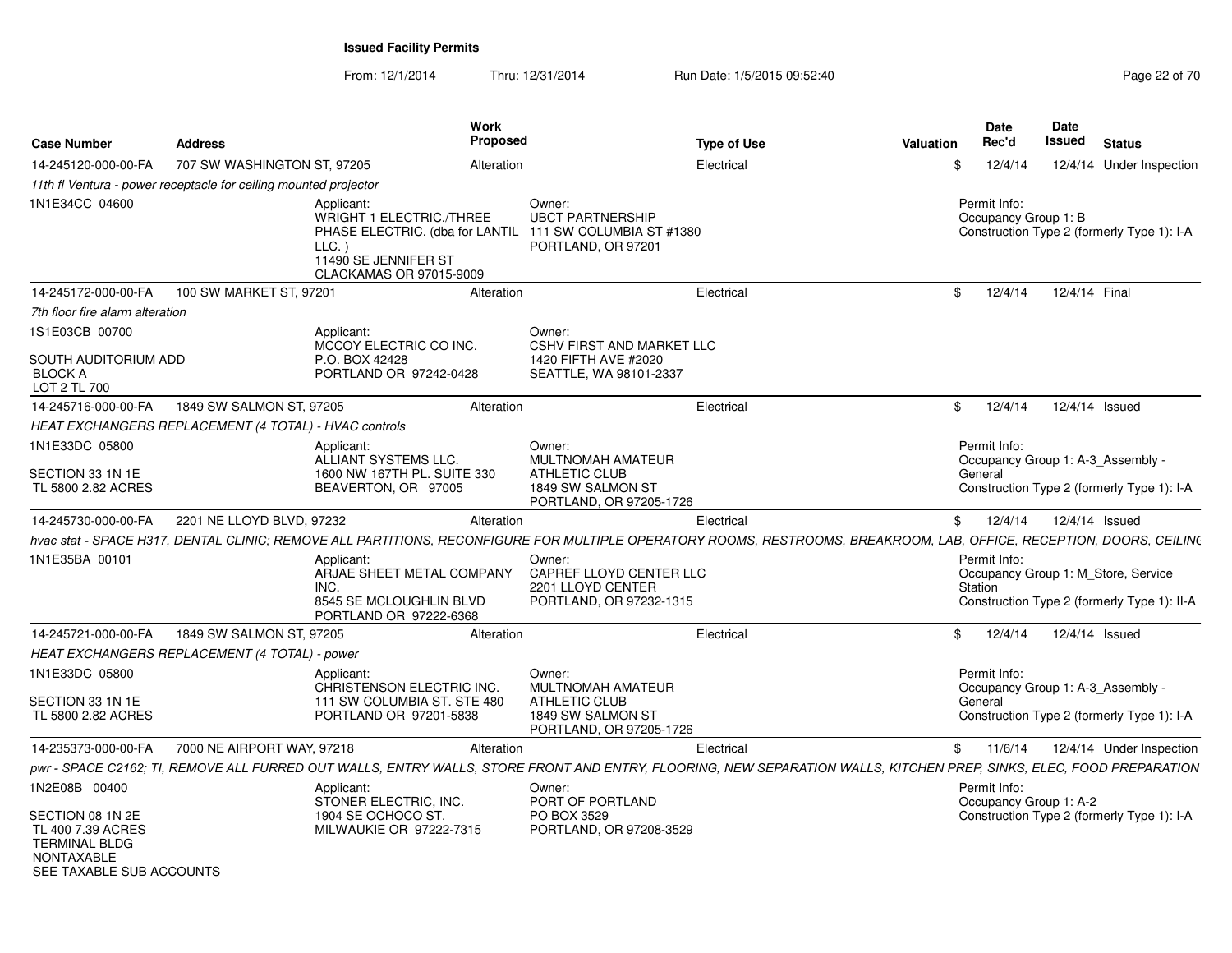From: 12/1/2014

Thru: 12/31/2014 Run Date: 1/5/2015 09:52:40

| <b>Case Number</b>                                                                                             | <b>Address</b>             |                                                                                         | Work<br>Proposed |                                                                                                                                                                         | <b>Type of Use</b> |                                                                           | Valuation   | <b>Date</b><br>Rec'd                   | Date<br>Issued | <b>Status</b>                                                                      |
|----------------------------------------------------------------------------------------------------------------|----------------------------|-----------------------------------------------------------------------------------------|------------------|-------------------------------------------------------------------------------------------------------------------------------------------------------------------------|--------------------|---------------------------------------------------------------------------|-------------|----------------------------------------|----------------|------------------------------------------------------------------------------------|
| 14-245822-000-00-FA                                                                                            | 2201 NE LLOYD BLVD, 97232  |                                                                                         | Alteration       |                                                                                                                                                                         | Electrical         |                                                                           | \$          | 12/5/14                                | 12/5/14 Issued |                                                                                    |
|                                                                                                                |                            |                                                                                         |                  | voice/data, audio - SPACE H317, DENTAL CLINIC; REMOVE ALL PARTITIONS, RECONFIGURE FOR MULTIPLE OPERATORY ROOMS, RESTROOMS, BREAKROOM, LAB, OFFICE, RECEPTION, DOORS,    |                    |                                                                           |             |                                        |                |                                                                                    |
| 1N1E35BA 00101                                                                                                 |                            | Applicant:<br>TELEDIGIT INC.<br>PO BOX 22287<br>PORTLAND OR 97269-2287                  |                  | Owner:<br>CAPREF LLOYD CENTER LLC<br>2201 LLOYD CENTER<br>PORTLAND, OR 97232-1315                                                                                       |                    |                                                                           |             | Permit Info:<br>Station                |                | Occupancy Group 1: M Store, Service<br>Construction Type 2 (formerly Type 1): II-A |
| 14-245824-000-00-FA                                                                                            | 7000 NE AIRPORT WAY, 97218 |                                                                                         | Alteration       |                                                                                                                                                                         | Electrical         |                                                                           | \$          | 12/5/14                                |                | 12/5/14 Under Inspection                                                           |
|                                                                                                                |                            |                                                                                         |                  | HVAC control wiring - SPACE C2162; TI, REMOVE ALL FURRED OUT WALLS, ENTRY WALLS, STORE FRONT AND ENTRY, FLOORING, NEW SEPARATION WALLS, KITCHEN PREP, SINKS, ELEC, FOOD |                    |                                                                           |             |                                        |                |                                                                                    |
| 1N2E08B 00400                                                                                                  |                            | Applicant:<br>MORROW MEADOWS CORP dba                                                   |                  | Owner:<br>PORT OF PORTLAND                                                                                                                                              |                    | CCB - Contractor:<br>MORROW MEADOWS CORP dba                              |             | Permit Info:<br>Occupancy Group 1: A-2 |                |                                                                                    |
| SECTION 08 1N 2E<br>TL 400 7.39 ACRES<br><b>TERMINAL BLDG</b><br><b>NONTAXABLE</b><br>SEE TAXABLE SUB ACCOUNTS |                            | CHERRY CITY ELECTRIC<br>1596 SE 22nd St.<br><b>SALEM, OR 97302</b>                      |                  | PO BOX 3529<br>PORTLAND, OR 97208-3529                                                                                                                                  |                    | <b>CHERRY CITY ELECTRIC</b><br>1596 SE 22nd St.<br><b>SALEM, OR 97302</b> |             |                                        |                | Construction Type 2 (formerly Type 1): I-A                                         |
| 14-245875-000-00-FA                                                                                            | 2250 NW 22ND AVE, 97210    |                                                                                         | Alteration       |                                                                                                                                                                         | Electrical         |                                                                           | \$          | 12/5/14                                | 12/5/14 Issued |                                                                                    |
|                                                                                                                |                            |                                                                                         |                  | power - SUITE 2-H; TI, NEW WALLS TO ENCLOSE SPACE, DOOR WITH SIDELIGHT FOR INTERIOR STOREFRONT, SINK, PAINT, ELEC, PLBG                                                 |                    |                                                                           |             |                                        |                |                                                                                    |
| 1N1E28CA 02500                                                                                                 |                            | Applicant:<br><b>GLOBAL ELECTRIC INC.</b><br>P.O. BOX 162<br>NORTH PLAINS OR 97133-0162 |                  | Owner:<br><b>ROSAN INC</b><br>PO BOX 6712<br>PORTLAND, OR 97228-6712                                                                                                    |                    |                                                                           |             |                                        |                |                                                                                    |
| 14-245888-000-00-FA                                                                                            | 2250 NW 22ND AVE, 97210    |                                                                                         | Alteration       |                                                                                                                                                                         | Electrical         |                                                                           | \$          | 12/5/14                                | 12/5/14 Issued |                                                                                    |
| power - 2ND FLOOR HALLWAY BUILD-OUT                                                                            |                            |                                                                                         |                  |                                                                                                                                                                         |                    |                                                                           |             |                                        |                |                                                                                    |
| 1N1E28CA 02500                                                                                                 |                            | Applicant:<br><b>GLOBAL ELECTRIC INC.</b><br>P.O. BOX 162<br>NORTH PLAINS OR 97133-0162 |                  | Owner:<br><b>ROSAN INC</b><br>PO BOX 6712<br>PORTLAND, OR 97228-6712                                                                                                    |                    |                                                                           |             |                                        |                |                                                                                    |
| 14-245895-000-00-FA                                                                                            | 2250 NW 22ND AVE, 97210    |                                                                                         | Alteration       |                                                                                                                                                                         | Electrical         |                                                                           | \$          | 12/5/14                                | 12/5/14 Issued |                                                                                    |
| power - 3RD FLOOR HALLWAY BUILD-OUT                                                                            |                            |                                                                                         |                  |                                                                                                                                                                         |                    |                                                                           |             |                                        |                |                                                                                    |
| 1N1E28CA 02500                                                                                                 |                            | Applicant:<br><b>GLOBAL ELECTRIC INC.</b><br>P.O. BOX 162<br>NORTH PLAINS OR 97133-0162 |                  | Owner:<br><b>ROSAN INC</b><br>PO BOX 6712<br>PORTLAND, OR 97228-6712                                                                                                    |                    |                                                                           |             |                                        |                |                                                                                    |
| 14-245899-000-00-FA                                                                                            | 2250 NW 22ND AVE, 97210    |                                                                                         | Alteration       |                                                                                                                                                                         | Electrical         |                                                                           | \$          | 12/5/14                                | 12/5/14 Issued |                                                                                    |
| power - 4TH FLOOR HALLWAY BUILD-OUT                                                                            |                            |                                                                                         |                  |                                                                                                                                                                         |                    |                                                                           |             |                                        |                |                                                                                    |
| 1N1E28CA 02500                                                                                                 |                            | Applicant:<br><b>GLOBAL ELECTRIC INC.</b><br>P.O. BOX 162<br>NORTH PLAINS OR 97133-0162 |                  | Owner:<br><b>ROSAN INC</b><br>PO BOX 6712<br>PORTLAND, OR 97228-6712                                                                                                    |                    |                                                                           |             |                                        |                |                                                                                    |
| 14-245905-000-00-FA                                                                                            | 2250 NW 22ND AVE, 97210    |                                                                                         | Alteration       |                                                                                                                                                                         | Electrical         |                                                                           | $$^{\circ}$ | 12/5/14                                |                | 12/5/14 Under Inspection                                                           |
| power - 5TH FLOOR HALLWAY BUILD-OUT                                                                            |                            |                                                                                         |                  |                                                                                                                                                                         |                    |                                                                           |             |                                        |                |                                                                                    |
| 1N1E28CA 02500                                                                                                 |                            | Applicant:<br><b>GLOBAL ELECTRIC INC.</b><br>P.O. BOX 162<br>NORTH PLAINS OR 97133-0162 |                  | Owner:<br><b>ROSAN INC</b><br>PO BOX 6712<br>PORTLAND, OR 97228-6712                                                                                                    |                    |                                                                           |             |                                        |                |                                                                                    |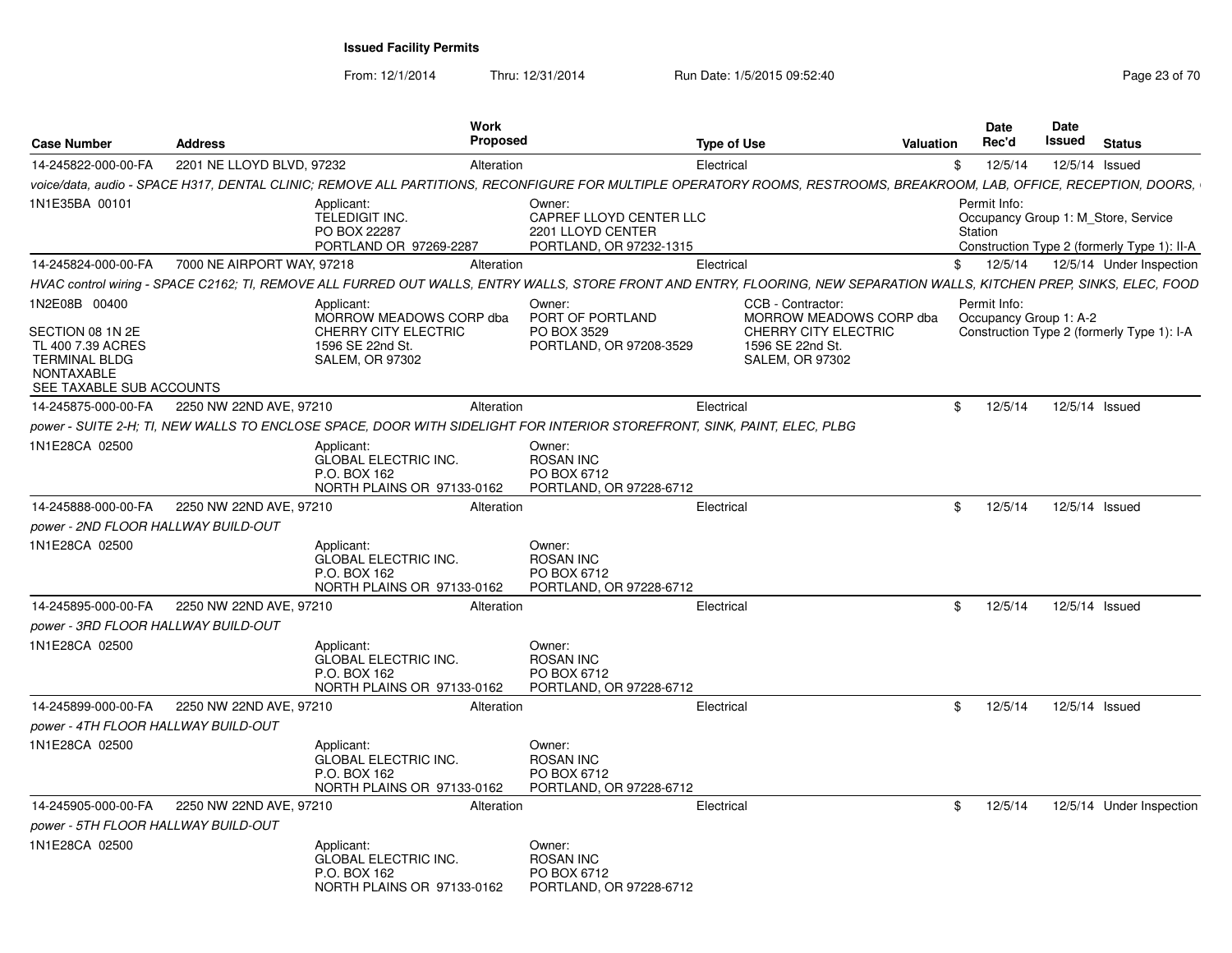| <b>Case Number</b>                    | <b>Address</b>                                                                                                                                                      | <b>Work</b><br><b>Proposed</b>                        | <b>Type of Use</b>             | Valuation      | <b>Date</b><br>Rec'd             | Date<br><b>Issued</b> | <b>Status</b>                              |
|---------------------------------------|---------------------------------------------------------------------------------------------------------------------------------------------------------------------|-------------------------------------------------------|--------------------------------|----------------|----------------------------------|-----------------------|--------------------------------------------|
| 14-245910-000-00-FA                   | 2250 NW 22ND AVE, 97210                                                                                                                                             | Alteration                                            | Electrical                     | \$             | 12/5/14                          | 12/5/14 Issued        |                                            |
| power - 6TH FLOOR HALLWAY BUILD-OUT   |                                                                                                                                                                     |                                                       |                                |                |                                  |                       |                                            |
| 1N1E28CA 02500                        | Applicant:                                                                                                                                                          | Owner:                                                |                                |                |                                  |                       |                                            |
|                                       | <b>GLOBAL ELECTRIC INC.</b>                                                                                                                                         | <b>ROSAN INC</b>                                      |                                |                |                                  |                       |                                            |
|                                       | P.O. BOX 162                                                                                                                                                        | PO BOX 6712                                           |                                |                |                                  |                       |                                            |
|                                       | NORTH PLAINS OR 97133-0162                                                                                                                                          | PORTLAND, OR 97228-6712                               |                                |                |                                  |                       |                                            |
| 14-245950-000-00-FA                   | 538 SW 6TH AVE, 97204                                                                                                                                               | Alteration                                            | Electrical                     | \$             | 12/5/14                          | 12/5/14 Issued        |                                            |
|                                       | voice/data - SUITE 620; TI, REMOVE WALLS, DOORS, ADD BACK AND RECONFIGURE, WALLS, DOORS, RELITES, SLIDING GLASS DOOR AT NEW CONFERENCE ROOM, TWO POCKET DOORS, BRE/ |                                                       |                                |                |                                  |                       |                                            |
| 1N1E34CC 07900                        | Applicant:                                                                                                                                                          | Owner:                                                |                                |                | Permit Info:                     |                       |                                            |
|                                       | HATFIELD COMMUNICATIONS                                                                                                                                             |                                                       | PORTLAND CASCADE BUILDING      |                | Occupancy Group 1: B Bank, Off., |                       |                                            |
| PORTLAND<br>BLOCK 174                 | LLC.<br>P.O. BOX 83825                                                                                                                                              | <b>LLC</b><br>166 KINGS HIGHWAY N                     |                                |                | Med.Off., Pub.Bldg.              |                       |                                            |
| LOT 5&6                               | PORTLAND OR 97283-0825                                                                                                                                              | WESTPORT, CT 06880-2423                               |                                |                |                                  |                       |                                            |
| DEFERRED ADDITIONAL TAX LIABILITY     |                                                                                                                                                                     |                                                       |                                |                |                                  |                       |                                            |
|                                       | 14-246175-000-00-FA 700 NE MULTNOMAH ST                                                                                                                             | Alteration                                            | Electrical                     | $^{\circ}$     | 12/5/14                          | 12/5/14 Final         |                                            |
|                                       | voice/data - SUITE 400 GREENFIELD HEALTH OUTPATIENT CLINIC 6.491 SQ FT NEW TENANT TI. NEW WALLS. DOORS AND RELITES FOR EXAM ROOMS. CONFERENCE ROOM. BREAK ROOM LOBE |                                                       |                                |                |                                  |                       |                                            |
| 1N1E35BB 02601                        | Applicant:                                                                                                                                                          | Owner:                                                |                                |                | Permit Info:                     |                       |                                            |
|                                       | CACHE VALLEY ELECTRIC                                                                                                                                               | AAT LLOYD DISTRICT LLC                                |                                |                | Occupancy Group 1: B_Bank, Off., |                       |                                            |
| <b>LLOYD BLOCKS</b><br>LOT 1          | 6200 SW ARCTIC DR<br>BEAVERTON OR 97005-9447                                                                                                                        | 11455 EL CAMINO REAL #200<br>SAN DIEGO, CA 92130-2047 |                                |                | Med.Off., Pub.Bldg.              |                       |                                            |
| 14-246389-000-00-FA                   | 1001 SW 5TH AVE, 97204                                                                                                                                              | Alteration                                            | Electrical                     | $\mathfrak{S}$ | 12/8/14                          | 12/8/14 Final         |                                            |
| #1100 REGUS TI - power                |                                                                                                                                                                     |                                                       |                                |                |                                  |                       |                                            |
| 1S1E03BB 00800                        | Applicant:                                                                                                                                                          | Owner:                                                |                                |                | Permit Info:                     |                       |                                            |
|                                       | CAPITOL ELECTRIC CO INC.                                                                                                                                            | OR-CONGRESS CENTER LP                                 |                                |                | Occupancy Group 1: B             |                       |                                            |
| PORTLAND                              | 11401 NE MARX ST.                                                                                                                                                   | 235 MONTGOMERY ST 16TH                                |                                |                |                                  |                       | Construction Type 2 (formerly Type 1): I-A |
| BLOCK 169                             | PORTLAND OR 97220-1041                                                                                                                                              | <b>FLOOR</b>                                          |                                |                |                                  |                       |                                            |
| $LOT 1-8$<br>SEE R246278 (R667717341) |                                                                                                                                                                     |                                                       | SAN FRANCISCO, CA 94104-3104   |                |                                  |                       |                                            |
| 14-246461-000-00-FA                   | 3181 SW SAM JACKSON PARK RD - Bldg MAC, 9 Alteration                                                                                                                |                                                       | Electrical                     | \$             | 12/8/14                          | 12/8/14 Issued        |                                            |
| 3rd fl MAC CTS Remodel - power        |                                                                                                                                                                     |                                                       |                                |                |                                  |                       |                                            |
| 1S1E09 00200                          | Applicant:                                                                                                                                                          | Owner:                                                |                                |                | Permit Info:                     |                       |                                            |
|                                       | DYNALECTRIC CO.                                                                                                                                                     | OREGON STATE OF                                       |                                |                | Occupancy Group 1: B             |                       |                                            |
|                                       | 5711 SW HOOD AVE.                                                                                                                                                   |                                                       | 3181 SW SAM JACKSON PARK RD    |                |                                  |                       | Construction Type 2 (formerly Type 1): I-B |
|                                       | PORTLAND OR 97239-3716                                                                                                                                              | PORTLAND, OR 97239                                    |                                |                |                                  |                       |                                            |
| 14-246542-000-00-FA                   | 1015 NW 22ND AVE, 97210                                                                                                                                             | Alteration                                            | Electrical                     | \$             | 12/8/14                          |                       | 12/8/14 Under Inspection                   |
|                                       | power - GSH - KERN POD A REMODEL. ADD ICU PATIENT TOILET ROOM AND PATIENT TOILET/SHOWER ROOM                                                                        |                                                       |                                |                |                                  |                       |                                            |
| 1N1E33BA 07800                        | Applicant:                                                                                                                                                          | Owner:                                                |                                |                | Permit Info:                     |                       |                                            |
| <b>COUCHS ADD</b>                     | CHRISTENSON ELECTRIC INC.<br>111 SW COLUMBIA ST. STE 480                                                                                                            | 1919 NW LOVEJOY ST                                    | <b>GOOD SAMARITAN HOSPITAL</b> |                | Occupancy Group 1: I-2 Hospital  |                       | Construction Type 2 (formerly Type 1): I-A |
| TL 7800 BLOCK 304                     | PORTLAND OR 97201-5838                                                                                                                                              | PORTLAND, OR 97209                                    |                                |                |                                  |                       |                                            |
| 14-246742-000-00-FA                   | 1120 NW COUCH ST, 97209                                                                                                                                             | Alteration                                            | Electrical                     | $\mathbb{S}$   | 12/8/14                          | 12/8/14 Final         |                                            |
|                                       | v/data - 5TH FLOOR TI; PERKINS COIE, FLOORING, PAINT, PATCH, ELEC, PLBG                                                                                             |                                                       |                                |                |                                  |                       |                                            |
| 1N1E33DA 04900                        | Applicant:                                                                                                                                                          | Owner:                                                |                                |                | Permit Info:                     |                       |                                            |
|                                       | CHRISTENSON ELECTRIC INC.                                                                                                                                           |                                                       | MEPT BREWERY BLOCK 2 LLC       |                | Occupancy Group 1: B_Bank, Off., |                       |                                            |
|                                       | 111 SW COLUMBIA ST. STE 480<br>PORTLAND OR 97201-5838                                                                                                               | PO BOX 320099<br>ALEXANDRIA, VA 22320-0156            |                                |                | Med.Off., Pub.Bldg.              |                       |                                            |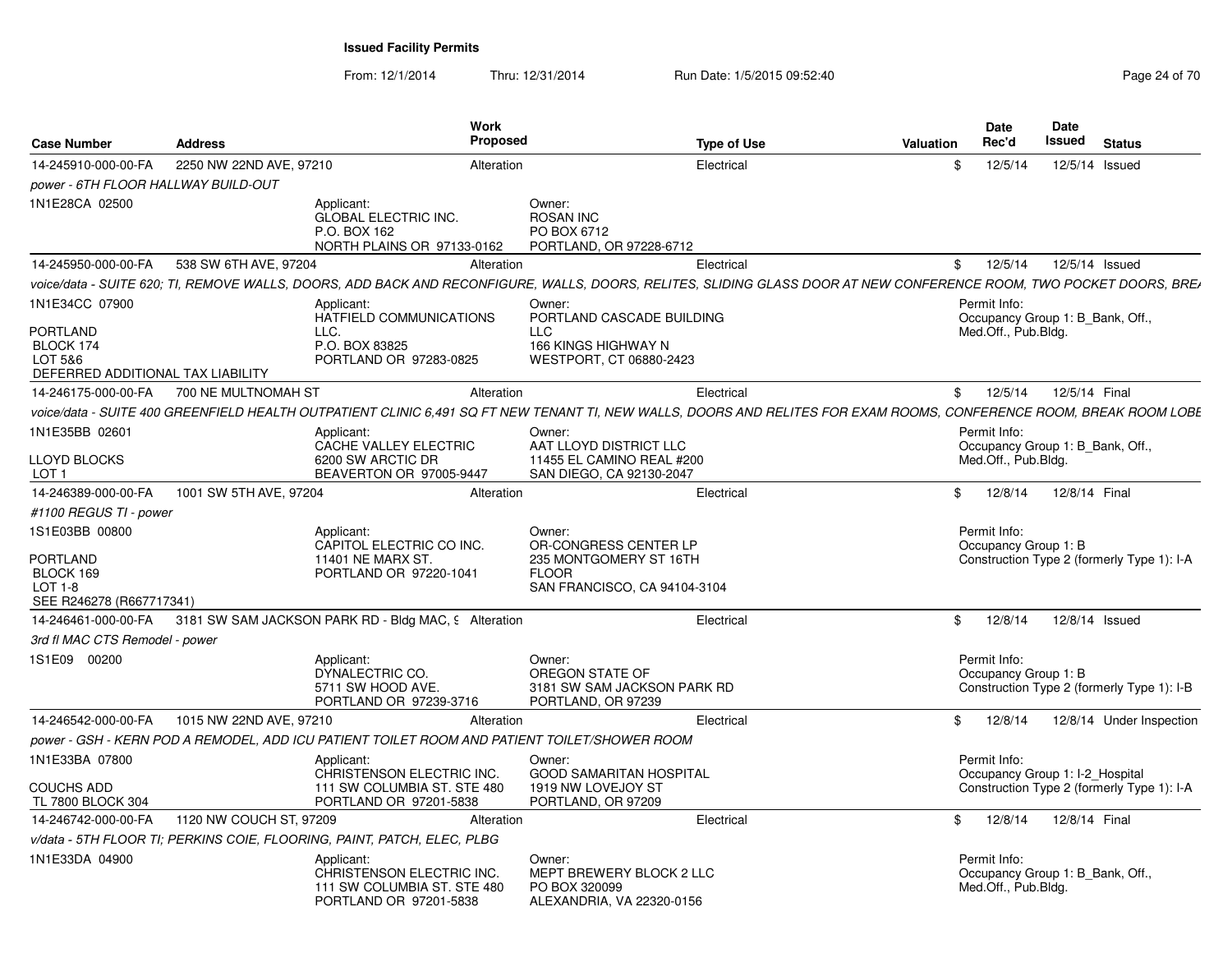| <b>Case Number</b>                                      | <b>Address</b>                                            | <b>Work</b><br>Proposed                                                                                                                |                                                                                    | <b>Type of Use</b> | <b>Valuation</b> |              | <b>Date</b><br>Rec'd | <b>Date</b><br>Issued  | <b>Status</b>                              |
|---------------------------------------------------------|-----------------------------------------------------------|----------------------------------------------------------------------------------------------------------------------------------------|------------------------------------------------------------------------------------|--------------------|------------------|--------------|----------------------|------------------------|--------------------------------------------|
| 14-246778-000-00-FA                                     | 1300 SW 5TH AVE, 97201                                    | Alteration                                                                                                                             |                                                                                    | Electrical         |                  | \$           | 12/8/14              | 12/8/14 Issued         |                                            |
|                                                         | MAIN LOBBY VESTIBULE / INSTALL NEW AUTOMATIC DOOR - power |                                                                                                                                        |                                                                                    |                    |                  |              |                      |                        |                                            |
| 1S1E03BC 01800                                          |                                                           | Applicant:<br>CHRISTENSON ELECTRIC INC.                                                                                                | Owner:<br>FIRST INTERSTATE BANK OF OR                                              |                    |                  | Permit Info: |                      | Occupancy Group 1: B   |                                            |
| <b>PORTLAND</b><br><b>BLOCK 148 TL 1800</b>             |                                                           | 111 SW COLUMBIA ST. STE 480<br>PORTLAND OR 97201-5838                                                                                  | PO BOX 2609<br>CARLSBAD, CA 92018-2609                                             |                    |                  |              |                      |                        | Construction Type 2 (formerly Type 1): I-A |
| 14-246812-000-00-FA                                     | 650 NE HOLLADAY ST, 97232                                 | Alteration                                                                                                                             |                                                                                    | Electrical         |                  | \$           | 12/8/14              | 12/8/14 Final          |                                            |
|                                                         |                                                           | lighting chages to original job - 4TH FLOOR INTERIOR DEMO AND REMODEL FOR NEW OFFICE TENANT, NEW WALLS FOR OFFICES & CONFERENCE ROOMS  |                                                                                    |                    |                  |              |                      |                        |                                            |
| 1N1E35BC 00400<br>HOLLADAYS ADD                         |                                                           | Applicant:<br>HUGHES ELECTRICAL<br>CONTRACTORS INC.                                                                                    | Owner:<br>600 HOLLADAY LIMITED<br>PARTNERSHIP                                      |                    |                  |              |                      |                        |                                            |
| BLOCK 82<br>LOT 1-3<br>INC PT VAC ST LOT 4&5<br>LOT 6-8 |                                                           | 10490 NW JACKSON QUARRY RD<br>HILLSBORO, OR 97124-8184                                                                                 | 1211 SW 5TH AVE STE 2230<br>PORTLAND, OR 97204                                     |                    |                  |              |                      |                        |                                            |
| 14-246819-000-00-FA                                     |                                                           | 3181 SW SAM JACKSON PARK RD - Bldg OHS, 9 Alteration                                                                                   |                                                                                    | Electrical         |                  | \$           | 12/8/14              | 12/8/14 Issued         |                                            |
| 12B & 12C L & D Nurse Call System                       |                                                           |                                                                                                                                        |                                                                                    |                    |                  |              |                      |                        |                                            |
| 1S1E09 00200                                            |                                                           | Applicant:<br><b>OREGON ELECTRIC</b><br>CONSTRUCTION INC. /DBA<br>OREGON ELECTRIC GROUP.<br>1709 SE 3RD AVE.<br>PORTLAND OR 97214-4547 | Owner:<br>OREGON STATE OF<br>3181 SW SAM JACKSON PARK RD<br>PORTLAND, OR 97239     |                    |                  | Permit Info: |                      | Occupancy Group 1: I-2 | Construction Type 2 (formerly Type 1): I-A |
| 14-240233-000-00-FA                                     | 1331 NW LOVEJOY ST, 97209                                 | Alteration                                                                                                                             |                                                                                    | Electrical         |                  | \$           | 11/20/14             |                        | 12/9/14 Under Inspection                   |
| #755 BARGAIN STORAGE EXPANSION                          |                                                           |                                                                                                                                        |                                                                                    |                    |                  |              |                      |                        |                                            |
| 1N1E33AA 03700                                          |                                                           | Applicant:<br>WILLAMETTE ELECTRIC INC.<br>P.O. BOX 230547<br>TIGARD, OR 97281-0547                                                     | Owner:<br>MARPARK BLOCK ONE LLC<br>1136 NW HOYT ST #200<br>PORTLAND, OR 97209-3097 |                    |                  |              |                      |                        |                                            |
| 14-247395-000-00-FA                                     | 1900 SW 4TH AVE - Unit 2                                  | Alteration                                                                                                                             |                                                                                    | Electrical         |                  | \$           | 12/9/14              |                        | 12/9/14 Under Inspection                   |
| 3rd, 4th, 6th remodels - power                          |                                                           |                                                                                                                                        |                                                                                    |                    |                  |              |                      |                        |                                            |
| 1S1E03CB 90001                                          |                                                           | Applicant:                                                                                                                             | Owner:                                                                             |                    |                  |              |                      |                        |                                            |
| URBAN CENTER CONDOMINIUM<br>LOT <sub>2</sub>            |                                                           | <b>G DEXHEIMER DAVID</b><br>DEXHEIMER ELECTRIC INC<br>15895 SE ROYER RD<br>DAMASCUS, OR 97089-2643                                     | OREGON STATE OF(LEASED<br>121 SW MORRISON ST #200<br>PORTLAND, OR 97204            |                    |                  |              |                      |                        |                                            |
|                                                         |                                                           |                                                                                                                                        | Owner:<br><b>PACIFICORP</b><br>121 SW MORRISON ST #200<br>PORTLAND, OR 97204       |                    |                  |              |                      |                        |                                            |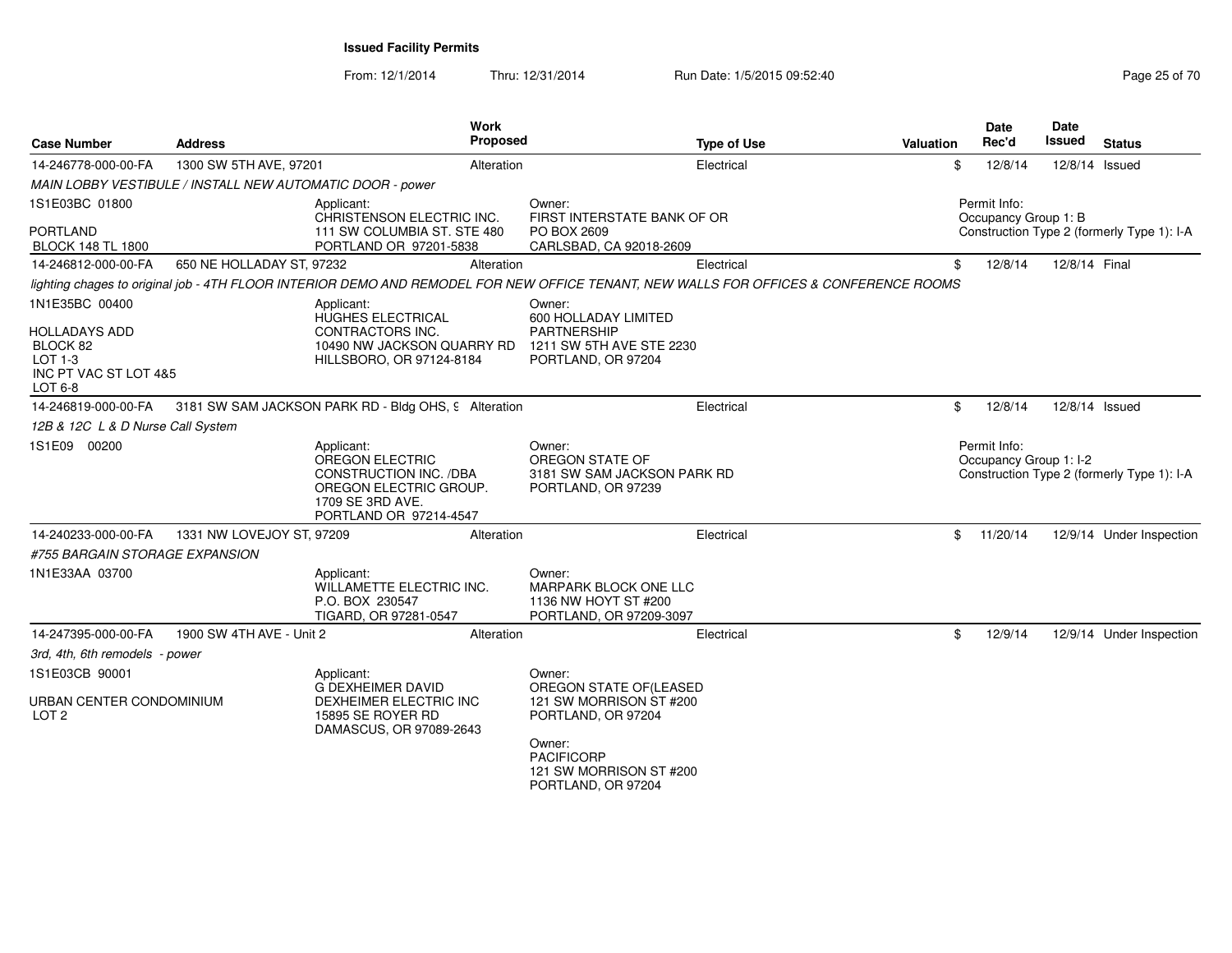| <b>Case Number</b>                                       | <b>Address</b>                                              | Work<br><b>Proposed</b>                                                                                                         |                                                                                                                                                                                       | <b>Type of Use</b> | <b>Valuation</b> | Date<br>Rec'd                        | Date<br>Issued  | <b>Status</b>                               |
|----------------------------------------------------------|-------------------------------------------------------------|---------------------------------------------------------------------------------------------------------------------------------|---------------------------------------------------------------------------------------------------------------------------------------------------------------------------------------|--------------------|------------------|--------------------------------------|-----------------|---------------------------------------------|
| 14-247410-000-00-FA<br>Heidi Ho TI -power                | 12470 NE MARX ST, 97230                                     | Alteration                                                                                                                      |                                                                                                                                                                                       | Electrical         | \$               | 12/9/14                              |                 | 12/9/14 Under Inspection                    |
| 1N2E23BC 00500                                           |                                                             | Applicant:<br>INDUSTRIAL COMMERCIAL<br>ELECTRIC CO<br>29030 SW Town Center Loop E.<br>Suite 202<br>Wilsonville, OR 97070        | Owner:<br>PACIFIC REALTY ASSOCIATES<br>15350 SW SEQUOIA PKWY #300<br>TIGARD, OR 97224-7175<br>Owner:<br><b>LTD PARTNERSHIP</b><br>15350 SW SEQUOIA PKWY #300<br>TIGARD, OR 97224-7175 |                    |                  |                                      |                 |                                             |
| 14-247595-000-00-FA                                      | 10280 NE CASCADES PKY, 97220                                | Alteration                                                                                                                      |                                                                                                                                                                                       | Electrical         | \$               | 12/10/14                             | 12/10/14 Issued |                                             |
| Upper Level Kitchen remodel - power                      |                                                             |                                                                                                                                 |                                                                                                                                                                                       |                    |                  |                                      |                 |                                             |
| 1N2E15 00100                                             |                                                             | Applicant:<br>OREGON ELECTRIC<br>CONSTRUCTION INC. /DBA<br>OREGON ELECTRIC GROUP.<br>1709 SE 3RD AVE.<br>PORTLAND OR 97214-4547 | Owner:<br>PORT OF PORTLAND<br>PO BOX 3529<br>PORTLAND, OR 97208-3529                                                                                                                  |                    |                  |                                      |                 |                                             |
| 14-247887-000-00-FA                                      | 3800 SE 22ND AVE, 97202                                     | Alteration                                                                                                                      |                                                                                                                                                                                       | Electrical         | \$               | 12/10/14                             | 12/10/14 Final  |                                             |
|                                                          | ANNUAL MASTER PERMIT INSPECTION 12.10.14                    |                                                                                                                                 |                                                                                                                                                                                       |                    |                  |                                      |                 |                                             |
| 1S1E11DA 04300<br>SECTION 11 1S 1E<br>TL 4300 5.37 ACRES |                                                             | Applicant:<br>CHRISTENSON ELECTRIC INC.<br>111 SW COLUMBIA ST. STE 480<br>PORTLAND OR 97201-5838                                | Owner:<br>FRED MEYER STORES INC<br>1014 VINE ST 7TH FLOOR<br>CINCINNATI, OH 45202-1141                                                                                                |                    |                  |                                      |                 |                                             |
| 14-240830-000-00-FA                                      | 1800 SW 1ST AVE, 97201                                      | Alteration                                                                                                                      |                                                                                                                                                                                       | Electrical         |                  |                                      |                 | \$ 11/21/14 12/10/14 Under Inspection       |
| #180 Blue Harbor Senior Living TI - power                |                                                             |                                                                                                                                 |                                                                                                                                                                                       |                    |                  |                                      |                 |                                             |
| 1S1E03CB 00100                                           |                                                             | Applicant:<br>MCCOY ELECTRIC CO INC.                                                                                            | Owner:<br><b>HARRISON SQUARE LLC</b>                                                                                                                                                  |                    |                  | Permit Info:<br>Occupancy Group 1: B |                 |                                             |
| SOUTH AUDITORIUM ADD<br>BLOCK I TL 100                   |                                                             | P.O. BOX 42428<br>PORTLAND OR 97242-0428                                                                                        | 1800 SW 1ST AVE #600<br>PORTLAND, OR 97201-5356                                                                                                                                       |                    |                  |                                      |                 | Construction Type 2 (formerly Type 1): II-A |
| 14-248011-000-00-FA                                      | 15311 NE AIRPORT WAY, 97230                                 | Alteration                                                                                                                      |                                                                                                                                                                                       | Electrical         | \$               | 12/10/14                             | 12/10/14 Final  |                                             |
|                                                          | power - 4PX TENANT ADD 2 NEW ADA COMPLIANT RESTROOMS        |                                                                                                                                 |                                                                                                                                                                                       |                    |                  |                                      |                 |                                             |
| 1N2E24 01400                                             |                                                             | Applicant:<br>JOHANSEN ELECTRIC INC.<br>16869 SW 65TH AVE - PMB #311<br>LAKE OSWEGO OR 97035                                    | Owner:<br>PROLOGIS TLF (PORTLAND) LLC<br>851 SW 6TH AVE #1200<br>PORTLAND, OR 97204                                                                                                   |                    |                  |                                      |                 |                                             |
| 14-248012-000-00-FA                                      | 111 SW 5TH AVE, 97204-3626                                  | Alteration                                                                                                                      |                                                                                                                                                                                       | Electrical         | \$               | 12/10/14                             | 12/10/14 Issued |                                             |
|                                                          | 2nd fl Tower & Plaza CorVel Corporatioin TI - HVAC controls |                                                                                                                                 |                                                                                                                                                                                       |                    |                  |                                      |                 |                                             |
| 1N1E34CD 01300                                           |                                                             | Applicant:<br>COCHRAN INC. dba BROADWAY<br><b>ELECTRIC</b><br>7550 SW TECH CENTER DR STE<br>220<br>TIGARD OR 97223-8061         |                                                                                                                                                                                       |                    |                  | Permit Info:<br>Occupancy Group 1: B |                 | Construction Type 2 (formerly Type 1): I-A  |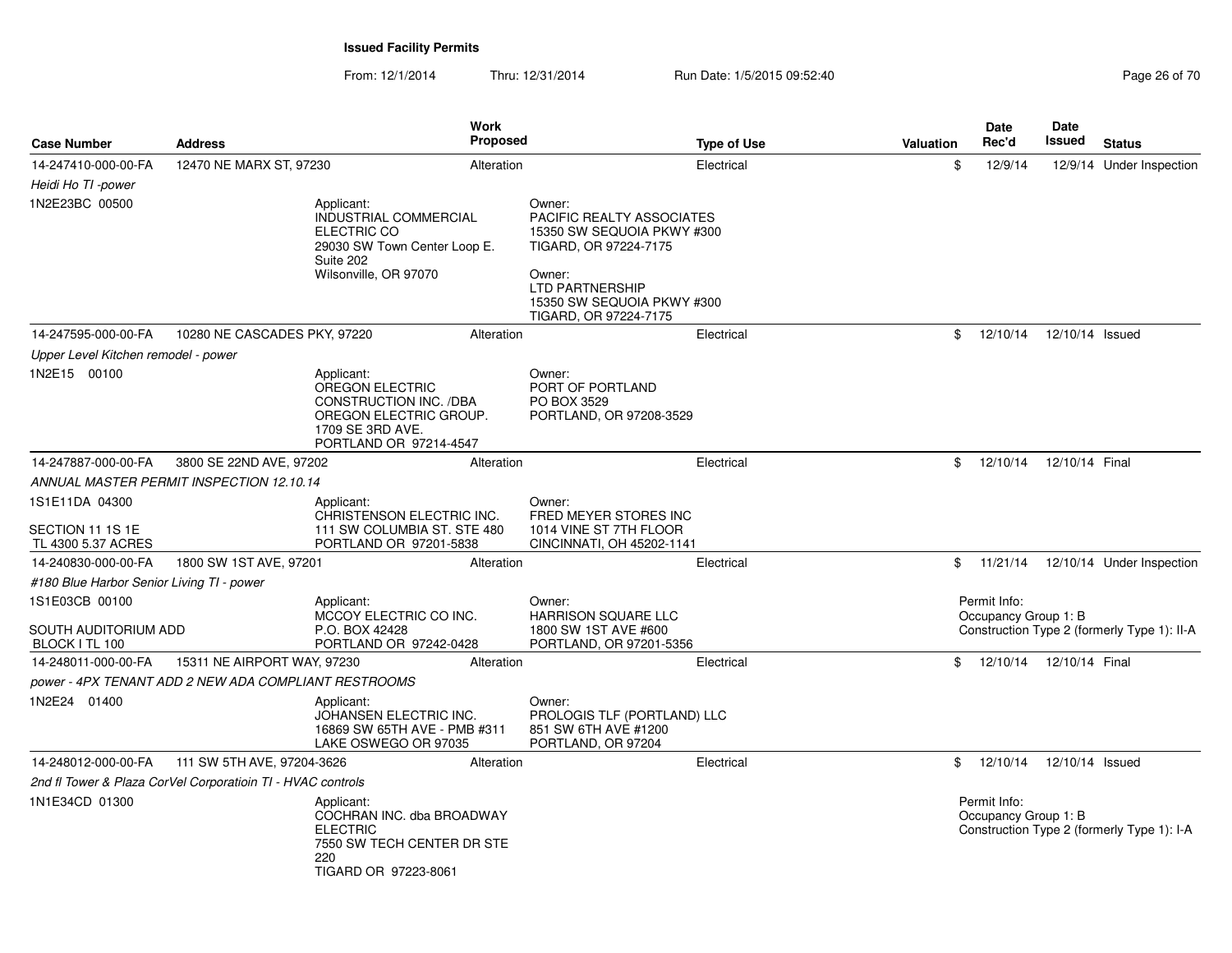| <b>Case Number</b>                                                              | <b>Address</b>             | Work<br><b>Proposed</b>                                                                                                 |                                                                                                                                                                     | <b>Type of Use</b>                                                                                                                                                 | <b>Valuation</b> | <b>Date</b><br>Rec'd                                                    | <b>Date</b><br><b>Issued</b> | <b>Status</b>                               |
|---------------------------------------------------------------------------------|----------------------------|-------------------------------------------------------------------------------------------------------------------------|---------------------------------------------------------------------------------------------------------------------------------------------------------------------|--------------------------------------------------------------------------------------------------------------------------------------------------------------------|------------------|-------------------------------------------------------------------------|------------------------------|---------------------------------------------|
| 14-248021-000-00-FA                                                             | 15849 N LOMBARD ST, 97203  | Alteration                                                                                                              |                                                                                                                                                                     | Electrical                                                                                                                                                         |                  | \$12/10/14                                                              | 12/10/14 Issued              |                                             |
|                                                                                 |                            |                                                                                                                         |                                                                                                                                                                     | power - SAXCO - APPROX 4896 SF TENANT IMPROVEMENT WITHIN EXISTING WAREHOUSE SPACE - EXPAND OFFICE AREA INCLUDING NEW INTERIOR WALLS, DOORS, FINISHES, PLUMBING ANI |                  |                                                                         |                              |                                             |
| 2N1W24 02100                                                                    |                            | Applicant:<br>AMERICAN HEATING INC.<br>5035 SE 24TH<br>PORTLAND OR 97202-4765                                           | Owner:<br><b>CALWEST INDUSTRIAL</b><br>800 5TH AVE STE 4100<br>SEATTLE, WA 98104-3100<br>Owner:<br>PROPERTIES LLC<br>800 5TH AVE STE 4100<br>SEATTLE, WA 98104-3100 |                                                                                                                                                                    |                  |                                                                         |                              |                                             |
| 14-248029-000-00-FA                                                             | 4747 N CHANNEL AVE         | Alteration                                                                                                              |                                                                                                                                                                     | Electrical                                                                                                                                                         | \$               | 12/10/14                                                                | 12/10/14 Issued              |                                             |
|                                                                                 |                            | power - CORP 1 C2C J. ANNALA OFFICE, REPLACE LIGHTS WITH LED TROFFERSFL-4747-CI-#79                                     |                                                                                                                                                                     |                                                                                                                                                                    |                  |                                                                         |                              |                                             |
| 1N1E20 00109                                                                    |                            | Applicant:<br>HEIL ELECTRIC CO.                                                                                         | Owner:<br>PORT OF PORTLAND (LEASED                                                                                                                                  |                                                                                                                                                                    |                  | Permit Info:<br>Occupancy Group 1: B                                    |                              |                                             |
| PARTITION PLAT 2003-38<br>LOT 2 TL 109<br>LAND & IMPS SEE R540487 (R64983-1507) |                            | 8425 SE STARK ST<br>PORTLAND OR 97216-1137                                                                              | PO BOX 3820<br>PORTLAND, OR 97208-3849                                                                                                                              |                                                                                                                                                                    |                  |                                                                         |                              | Construction Type 2 (formerly Type 1): II-B |
| R540481 (R64983-1503)<br>R540494 (R64983-1515) FOR OTHER IMPS                   |                            |                                                                                                                         | Owner:<br><b>DAIMLER TRUCKS NORTH</b><br>PO BOX 3820<br>PORTLAND, OR 97208-3849                                                                                     |                                                                                                                                                                    |                  |                                                                         |                              |                                             |
|                                                                                 |                            |                                                                                                                         | Owner:<br><b>AMERICA LLC</b><br>PO BOX 3820<br>PORTLAND, OR 97208-3849                                                                                              |                                                                                                                                                                    |                  |                                                                         |                              |                                             |
| 14-248280-000-00-FA                                                             | 111 SW 5TH AVE, 97204-3626 | Alteration                                                                                                              |                                                                                                                                                                     | Electrical                                                                                                                                                         | \$               | 12/11/14                                                                | 12/11/14 Issued              |                                             |
| T-17/18 Survey Monkey TI - HVAC                                                 |                            |                                                                                                                         |                                                                                                                                                                     |                                                                                                                                                                    |                  |                                                                         |                              |                                             |
| 1N1E34CD 01300                                                                  |                            | Applicant:<br>COCHRAN INC. dba BROADWAY<br><b>ELECTRIC</b><br>7550 SW TECH CENTER DR STE<br>220<br>TIGARD OR 97223-8061 |                                                                                                                                                                     |                                                                                                                                                                    |                  | Permit Info:<br>Occupancy Group 1: B                                    |                              | Construction Type 2 (formerly Type 1): I-A  |
| 14-248299-000-00-FA                                                             | 2250 NW 22ND AVE, 97210    | Alteration                                                                                                              |                                                                                                                                                                     | Electrical                                                                                                                                                         |                  |                                                                         |                              | \$ 12/11/14 12/11/14 Under Inspection       |
|                                                                                 |                            |                                                                                                                         |                                                                                                                                                                     | power - 6TH FLOOR THINK FICTION FIRST TIME TENANT 8.082 SQ REMODEL, NEW WALLS TO DIVIDE THE SPACE, MEETING ROOMS, PHOTO LAB & FABRICATION AREAS AND BREAK ROOM     |                  |                                                                         |                              |                                             |
| 1N1E28CA 02500                                                                  |                            | Applicant:<br><b>GLOBAL ELECTRIC INC.</b><br>P.O. BOX 162<br>NORTH PLAINS OR 97133-0162                                 | Owner:<br><b>ROSAN INC</b><br>PO BOX 6712<br>PORTLAND, OR 97228-6712                                                                                                |                                                                                                                                                                    |                  |                                                                         |                              |                                             |
| 14-238342-000-00-FA                                                             | 1120 NW COUCH ST, 97209    | Alteration                                                                                                              |                                                                                                                                                                     | Electrical                                                                                                                                                         | \$               | 11/15/14                                                                | 12/11/14 Issued              |                                             |
|                                                                                 |                            | voice/data - GBD 3RD & 4TH FLOOR NEW CONFERENCE ROOM AND MINOR IMPROVEMENTS                                             |                                                                                                                                                                     |                                                                                                                                                                    |                  |                                                                         |                              |                                             |
| 1N1E33DA 04900                                                                  |                            | Applicant:<br>CHRISTENSON ELECTRIC INC.<br>111 SW COLUMBIA ST. STE 480<br>PORTLAND OR 97201-5838                        | Owner:<br>MEPT BREWERY BLOCK 2 LLC<br>PO BOX 320099<br>ALEXANDRIA, VA 22320-0156                                                                                    |                                                                                                                                                                    |                  | Permit Info:<br>Occupancy Group 1: B Bank, Off.,<br>Med.Off., Pub.Bldg. |                              |                                             |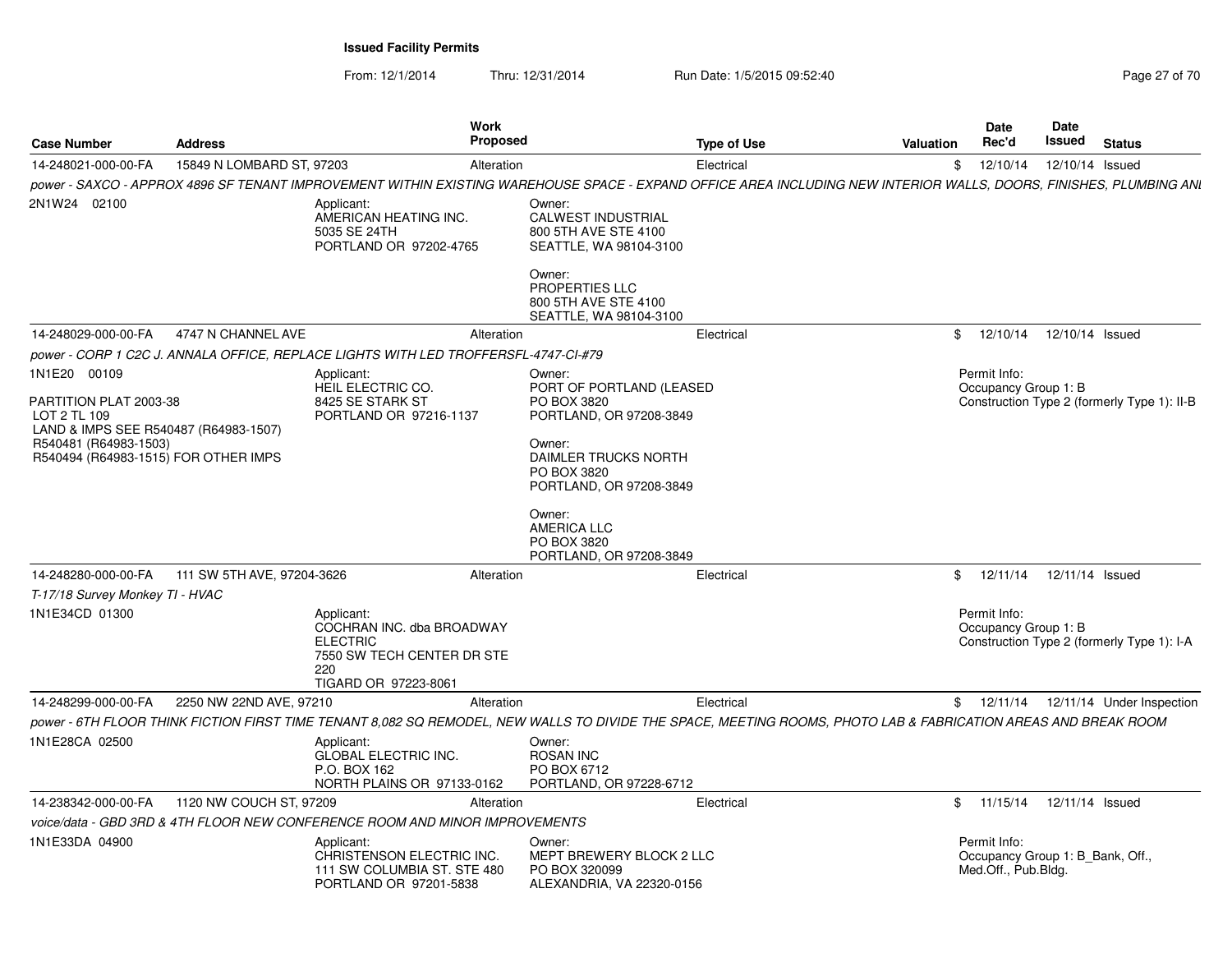| <b>Case Number</b>                                            | <b>Address</b>           | Work<br><b>Proposed</b>                                                                                                                                                |                                                                      | <b>Type of Use</b> | <b>Valuation</b> | <b>Date</b><br>Rec'd | Date<br>Issued<br><b>Status</b>  |  |
|---------------------------------------------------------------|--------------------------|------------------------------------------------------------------------------------------------------------------------------------------------------------------------|----------------------------------------------------------------------|--------------------|------------------|----------------------|----------------------------------|--|
| 14-248561-000-00-FA                                           | 601 SW 2ND AVE, 97204    | Alteration                                                                                                                                                             |                                                                      | Electrical         | \$               | 12/11/14             | 12/11/14 Final                   |  |
|                                                               |                          | hvac stat - 9TH FLOOR MODA OFFICE AREA BREAKROOM REMODEL AND RECONFIGURATION                                                                                           |                                                                      |                    |                  |                      |                                  |  |
| 1S1E03BA 05000                                                |                          | Applicant:<br>MCKINSTRY CO LLC                                                                                                                                         | Owner:<br><b>MORRISON STREET CF LLC</b>                              |                    |                  | Permit Info:         | Occupancy Group 1: B_Bank, Off., |  |
| <b>PORTLAND</b><br>BLOCK 20<br>LOT 1-4 EXC PT IN ST & LOT 5-8 |                          | 16970 NE MASON ST, SUITE 100<br>PORTLAND OR 97230-7398                                                                                                                 | 1211 SW 5TH AVE #2230<br>PORTLAND, OR 97204                          |                    |                  | Med.Off., Pub.Bldg.  |                                  |  |
| 14-248611-000-00-FA                                           | 3030 SW MOODY AVE, 97201 | Alteration                                                                                                                                                             |                                                                      | Electrical         | \$               | 12/11/14             | 12/11/14 Issued                  |  |
|                                                               |                          | hvac stat - PHASE 3. SUITE110/235: 1ST AND 2ND FLOORS. REMOVE WALLS. RECONFIGURE FOR MULTIPLE OFFICES. CONFERENCE ROOMS. DEMISING WALLS. OPEN OFFICE SPACE. CEILING. E |                                                                      |                    |                  |                      |                                  |  |
| 1S1E10 00400                                                  |                          | Applicant:                                                                                                                                                             | Owner:                                                               |                    |                  |                      |                                  |  |
| SECTION 10 1S 1E                                              |                          | AMERICAN HEATING INC.<br>5035 SE 24TH                                                                                                                                  | 3030 PROPERTY LLC<br>3121 SW MOODY AVE                               |                    |                  |                      |                                  |  |
| TL 400 2.77 ACRES                                             |                          | PORTLAND OR 97202-4765                                                                                                                                                 | PORTLAND, OR 97239                                                   |                    |                  |                      |                                  |  |
| 14-248706-000-00-FA                                           | 700 NE MULTNOMAH ST      | Alteration                                                                                                                                                             |                                                                      | Electrical         |                  | \$12/12/14           | 12/12/14 Issued                  |  |
|                                                               |                          | power - DEQ: FLOORS 6 & 7 TI: BOTH FLOORS, REMOVE ALL PARTITION WALLS, CABINETRY, RECONFIGURE FOR MULTIPLE OFFICES, DOORS, RELITES, WORKROOMS, CONFERENCE ROOMS, B     |                                                                      |                    |                  |                      |                                  |  |
| 1N1E35BB 02601                                                |                          | Applicant:<br>CHRISTENSON ELECTRIC INC.                                                                                                                                | Owner:<br>AAT LLOYD DISTRICT LLC                                     |                    |                  | Permit Info:         | Occupancy Group 1: B Bank, Off., |  |
| <b>LLOYD BLOCKS</b><br>LOT <sub>1</sub>                       |                          | 111 SW COLUMBIA ST. STE 480<br>PORTLAND OR 97201-5838                                                                                                                  | 11455 EL CAMINO REAL #200<br>SAN DIEGO, CA 92130-2047                |                    |                  | Med.Off., Pub.Bldg.  |                                  |  |
| 14-249025-000-00-FA                                           | 2250 NW 22ND AVE, 97210  | Alteration                                                                                                                                                             |                                                                      | Electrical         |                  | \$12/12/14           | 12/12/14 Final                   |  |
|                                                               |                          | fire alarm - 3RD FLOOR, WALLS FOR FUTURE TENANT SPACE, TO BE USED FOR "MOCK UP" PURPOSE, DOOR RELITE, BARN DOOR, NO OCCUPANCY                                          |                                                                      |                    |                  |                      |                                  |  |
| 1N1E28CA 02500                                                |                          | Applicant:<br>POINT MONITOR CORP.<br>5863 LAKEVIEW BLVD #100<br>LAKE OSWEGO, OR 97035-7058                                                                             | Owner:<br><b>ROSAN INC</b><br>PO BOX 6712<br>PORTLAND, OR 97228-6712 |                    |                  |                      |                                  |  |
| 14-249030-000-00-FA                                           | 2250 NW 22ND AVE, 97210  | Alteration                                                                                                                                                             |                                                                      | Electrical         |                  | \$12/12/14           | 12/12/14 Issued                  |  |
|                                                               |                          | fire alarm - 6TH FLOOR THINK FICTION FIRST TIME TENANT 8.082 SQ REMODEL. NEW WALLS TO DIVIDE THE SPACE. MEETING ROOMS. PHOTO LAB & FABRICATION AREAS AND BREAK ROOM    |                                                                      |                    |                  |                      |                                  |  |
| 1N1E28CA 02500                                                |                          | Applicant:<br>POINT MONITOR CORP.<br>5863 LAKEVIEW BLVD #100<br>LAKE OSWEGO, OR 97035-7058                                                                             | Owner:<br><b>ROSAN INC</b><br>PO BOX 6712<br>PORTLAND, OR 97228-6712 |                    |                  |                      |                                  |  |
| 14-249033-000-00-FA                                           | 2250 NW 22ND AVE, 97210  | Alteration                                                                                                                                                             |                                                                      | Electrical         |                  |                      | \$ 12/12/14 12/12/14 Issued      |  |
|                                                               |                          | hvac stat - 6TH FLOOR THINK FICTION FIRST TIME TENANT 8,082 SQ REMODEL, NEW WALLS TO DIVIDE THE SPACE, MEETING ROOMS, PHOTO LAB & FABRICATION AREAS AND BREAK ROOM     |                                                                      |                    |                  |                      |                                  |  |
| 1N1E28CA 02500                                                |                          | Applicant:<br>AMERICAN HEATING INC.<br>5035 SE 24TH<br>PORTLAND OR 97202-4765                                                                                          | Owner:<br><b>ROSAN INC</b><br>PO BOX 6712<br>PORTLAND, OR 97228-6712 |                    |                  |                      |                                  |  |
| 14-249046-000-00-FA                                           | 700 NE MULTNOMAH ST      | Alteration                                                                                                                                                             |                                                                      | Electrical         |                  |                      | \$ 12/12/14 12/12/14 Final       |  |
|                                                               |                          | hvac stat - SUITE 400 GREENFIELD HEALTH OUTPATIENT CLINIC 6.491 SQ FT NEW TENANT TI, NEW WALLS, DOORS AND RELITES FOR EXAM ROOMS, CONFERENCE ROOM, BREAK ROOM LOBBY    |                                                                      |                    |                  |                      |                                  |  |
| 1N1E35BB 02601                                                |                          | Applicant:<br>ARJAE SHEET METAL COMPANY                                                                                                                                | Owner:<br>AAT LLOYD DISTRICT LLC                                     |                    |                  | Permit Info:         | Occupancy Group 1: B Bank, Off., |  |
| <b>LLOYD BLOCKS</b><br>LOT <sub>1</sub>                       |                          | INC.<br>8545 SE MCLOUGHLIN BLVD<br>PORTLAND OR 97222-6368                                                                                                              | 11455 EL CAMINO REAL #200<br>SAN DIEGO, CA 92130-2047                |                    |                  | Med.Off., Pub.Bldg.  |                                  |  |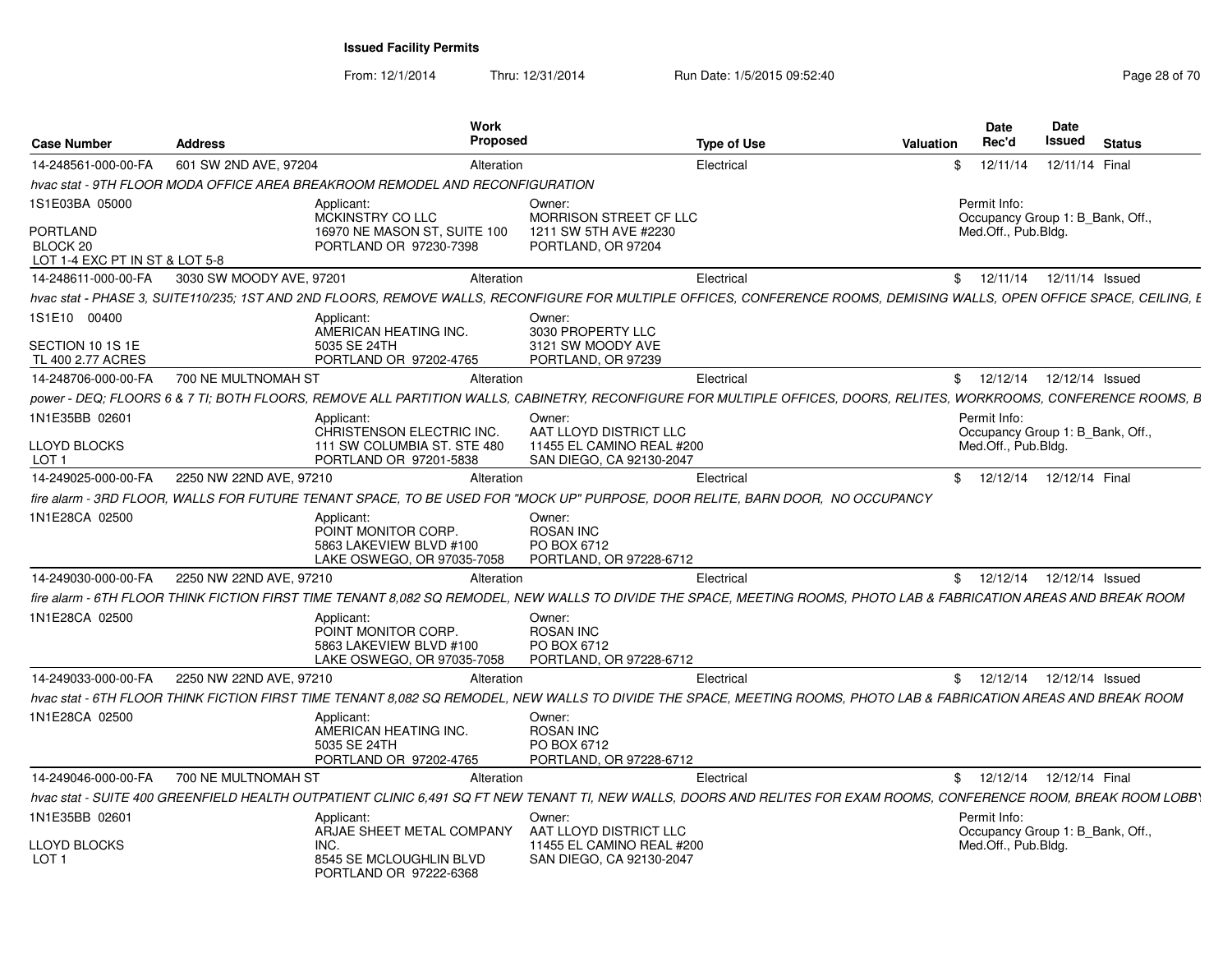| <b>Case Number</b>                                               | <b>Address</b>            |                                                                                                        | <b>Work</b><br>Proposed |                                                                                                        | <b>Type of Use</b> | <b>Valuation</b>                                                                                |     | <b>Date</b><br>Rec'd                               | <b>Date</b><br><b>Issued</b> | <b>Status</b>                                                                      |
|------------------------------------------------------------------|---------------------------|--------------------------------------------------------------------------------------------------------|-------------------------|--------------------------------------------------------------------------------------------------------|--------------------|-------------------------------------------------------------------------------------------------|-----|----------------------------------------------------|------------------------------|------------------------------------------------------------------------------------|
| 14-224265-000-00-FA                                              | 26 SW SALMON ST, 97204    |                                                                                                        | Alteration              |                                                                                                        | Electrical         |                                                                                                 | \$. | 10/10/14                                           | 12/12/14 Final               |                                                                                    |
|                                                                  |                           | pwr - NEW GLASS SECURITY DOORS, RELITES, WALL BUILD OUT FOR NEW DOORS, PAINT, PATCH CARPET, ELEC - pwr |                         |                                                                                                        |                    |                                                                                                 |     |                                                    |                              |                                                                                    |
| 1S1E03BD 00200<br><b>PORTLAND</b><br>BLOCK 6<br><b>LOT 1-8</b>   |                           | Applicant:<br>TICE ELECTRIC CO.<br>5405 N Lagoon Ave.<br>PORTLAND OR 97217-7637                        |                         | Owner:<br>IEH PORTLAND LLC<br>1WTC0510-CORPORATE TAX<br>DEPT 121 SW SALMO<br>PORTLAND, OR 97204        |                    |                                                                                                 |     |                                                    |                              |                                                                                    |
| 14-224359-000-00-FA                                              | 26 SW SALMON ST, 97204    |                                                                                                        | Alteration              |                                                                                                        | Electrical         |                                                                                                 | \$  | 10/11/14                                           | 12/12/14 Final               |                                                                                    |
| 1S1E03BD 00200                                                   |                           | 3RD FLOOR, REMOVE WALL, INFILL DOOR TO EXPAND SIZE OF VIDEO CONFERENCE ROOM, CEILING, ELEC             |                         | Owner:<br><b>IEH PORTLAND LLC</b>                                                                      |                    |                                                                                                 |     |                                                    |                              |                                                                                    |
| <b>PORTLAND</b><br>BLOCK 6<br><b>LOT 1-8</b>                     |                           |                                                                                                        |                         | 1WTC0510-CORPORATE TAX<br>DEPT 121 SW SALMO<br>PORTLAND, OR 97204                                      |                    |                                                                                                 |     |                                                    |                              |                                                                                    |
| 14-249379-000-00-FA                                              | 225 SW BROADWAY           |                                                                                                        | Alteration              |                                                                                                        | Electrical         |                                                                                                 | \$  | 12/15/14                                           |                              | 12/15/14 Under Inspection                                                          |
| 1st fl On Deck TI - fire alarm wiring                            |                           |                                                                                                        |                         |                                                                                                        |                    |                                                                                                 |     |                                                    |                              |                                                                                    |
| 1N1E34CC 09800<br><b>PORTLAND</b><br>BLOCK 85<br>LOT 6&7 TL 9800 |                           | Applicant:<br>T & L COMMUNICATIONS INC.<br>PO BOX 87387<br>VANCOUVER WA 98687-7387                     |                         | Owner:<br><b>BROADWAY COMMERCE LLC</b><br>225 SW BROADWAY #1<br>PORTLAND, OR 97205                     |                    |                                                                                                 |     | Permit Info:<br>Occupancy Group 1: A-2_Restaurant  |                              | Construction Type 2 (formerly Type 1): I-A                                         |
| 14-249380-000-00-FA                                              | 2201 NE LLOYD BLVD, 97232 |                                                                                                        | Alteration              |                                                                                                        | Electrical         |                                                                                                 | \$  | 12/15/14                                           | 12/15/14 Issued              |                                                                                    |
|                                                                  |                           | voice/data/audio - SPACE B228 BEST BUY MOBIL TENANT RELOCATION *** BID ESTIMATE***                     |                         |                                                                                                        |                    |                                                                                                 |     |                                                    |                              |                                                                                    |
| 1N1E35BA 00101                                                   |                           | Applicant:<br><b>MELISSA MICHELLE MICHAELS</b><br>3425 SW 121st ave<br>Beaverton, OR 97005             |                         | Owner:<br>CAPREF LLOYD CENTER LLC<br>2201 LLOYD CENTER<br>PORTLAND, OR 97232-1315                      |                    |                                                                                                 |     | Permit Info:<br>Station                            |                              | Occupancy Group 1: M Store, Service<br>Construction Type 2 (formerly Type 1): II-A |
| 14-249450-000-00-FA                                              | 1833 SW 11TH AVE, 97201   |                                                                                                        | Alteration              |                                                                                                        | Electrical         |                                                                                                 | \$  | 12/15/14                                           | 12/15/14 Issued              |                                                                                    |
|                                                                  |                           | pwr - REPLACE EXISTING LIGHTING WITH LED FIXTRUES & INTERFACE WITH EXISTING DIMMING SYSTEM. - pwr      |                         |                                                                                                        |                    |                                                                                                 |     |                                                    |                              |                                                                                    |
| 1S1E04AC 02100                                                   |                           | Applicant:<br>MCKINSTRY CO LLC<br>16970 NE MASON ST, SUITE 100<br>PORTLAND OR 97230-7398               |                         | Owner:<br>OREGON STATE OF (BD OF<br><b>HIGHER EDUCATION</b><br><b>PO BOX 751</b><br>PORTLAND, OR 97207 |                    | CCB - Contractor:<br>MCKINSTRY CO LLC<br>16970 NE MASON ST, SUITE 100<br>PORTLAND OR 97230-7398 |     | Permit Info:<br>Occupancy Group 1: A2.1<br>$II-FR$ |                              | Construction Type 2 (formerly Type 1):                                             |
|                                                                  |                           |                                                                                                        |                         | Owner:<br><b>CAMPUS PLANNING OFFICE</b><br><b>PO BOX 751</b><br>PORTLAND, OR 97207                     |                    |                                                                                                 |     |                                                    |                              |                                                                                    |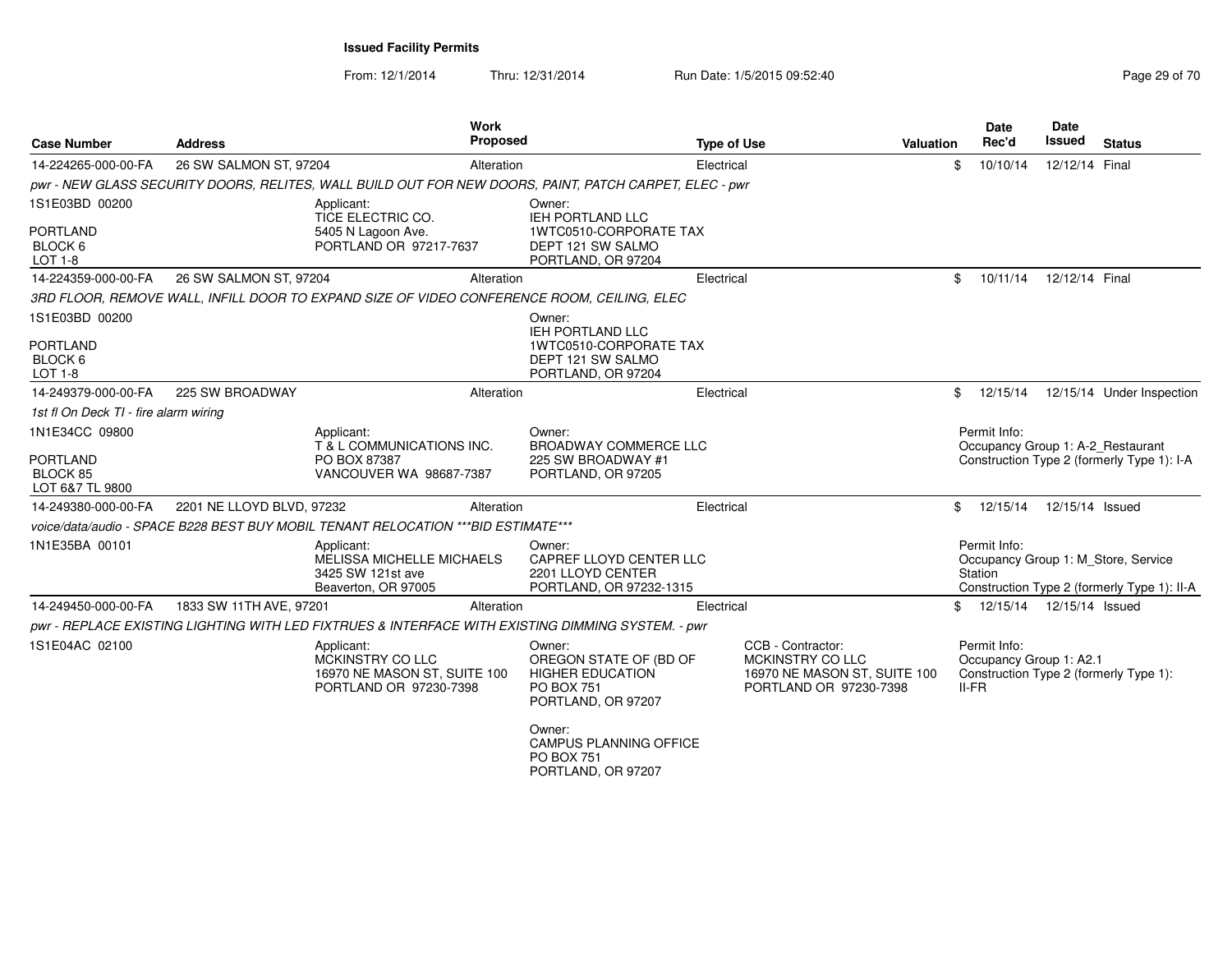| <b>Case Number</b>                                                                                                              | <b>Address</b>                                               | Work<br>Proposed                                                                                                                                                |                                                                                                                                                                                  | <b>Type of Use</b>                                                                         | Valuation | <b>Date</b><br>Rec'd                                                    | <b>Date</b><br>Issued | <b>Status</b>                              |
|---------------------------------------------------------------------------------------------------------------------------------|--------------------------------------------------------------|-----------------------------------------------------------------------------------------------------------------------------------------------------------------|----------------------------------------------------------------------------------------------------------------------------------------------------------------------------------|--------------------------------------------------------------------------------------------|-----------|-------------------------------------------------------------------------|-----------------------|--------------------------------------------|
| 14-249486-000-00-FA                                                                                                             | 5050 NE HOYT ST, 97213                                       | Alteration                                                                                                                                                      |                                                                                                                                                                                  | Electrical                                                                                 |           | \$12/15/14                                                              |                       | 12/15/14 Issued                            |
|                                                                                                                                 |                                                              | power - SUITE 445; OREGON EYE SPECIALTIES TI, REMOVE WALLS, DOORS, FLOORING, CABINETRY, RECONFIGURE FOR TEMPORARY RECEPTION AREA WHILE PERMANENT LOCATION UNDER |                                                                                                                                                                                  |                                                                                            |           |                                                                         |                       |                                            |
| 1N2E31BD 03800<br><b>CENTER ADD</b><br>BLOCK <sub>3</sub><br>LOT 1-7 INC PT VAC ST<br>LOT 20-26 EXC PT IN ST                    |                                                              | Applicant:<br>OREGON ELECTRIC<br><b>CONSTRUCTION INC. /DBA</b><br>OREGON ELECTRIC GROUP.<br>1709 SE 3RD AVE.<br>PORTLAND OR 97214-4547                          | Owner:<br>PROVIDENCE HEALTH<br>4400 NE HALSEY ST BLDG 2 #190<br>PORTLAND, OR 97213-1545<br>Owner:<br>SERVICES-OREGON<br>4400 NE HALSEY ST BLDG 2 #190<br>PORTLAND, OR 97213-1545 |                                                                                            |           | Permit Info:<br>Occupancy Group 1: B<br>I-FR                            |                       | Construction Type 2 (formerly Type 1):     |
| 14-249607-000-00-FA                                                                                                             | 610 SW ALDER ST, 97205                                       | Alteration                                                                                                                                                      |                                                                                                                                                                                  | Electrical                                                                                 |           | \$ 12/15/14 12/15/14 Issued                                             |                       |                                            |
|                                                                                                                                 | #200 Mortenson Construction Temp Office Cabling - voice/data |                                                                                                                                                                 |                                                                                                                                                                                  |                                                                                            |           |                                                                         |                       |                                            |
| 1N1E34CC 08000<br><b>PORTLAND</b><br>TL 8000 LOT 1-3 BLOCK 178                                                                  |                                                              | Applicant:<br>COCHRAN INC. dba BROADWAY<br><b>ELECTRIC</b><br>7550 SW TECH CENTER DR STE<br>220<br>TIGARD OR 97223-8061                                         | Owner:<br>RALPH SCHLESINGER COMPANY<br><b>LLC</b><br>610 SW ALDER ST #1221<br>PORTLAND, OR 97205-3613                                                                            |                                                                                            |           | Permit Info:<br>Occupancy Group 1: B_Bank, Off.,<br>Med.Off., Pub.Bldg. |                       |                                            |
| 14-249648-000-00-FA                                                                                                             | 7000 NE AIRPORT WAY, 97218                                   | Alteration                                                                                                                                                      |                                                                                                                                                                                  | Electrical                                                                                 |           | \$ 12/15/14 12/15/14 Issued                                             |                       |                                            |
|                                                                                                                                 |                                                              | pwr - C2073; PHASE I; TEMPORARY FOOD CART FOR SUBWAY WHILE SPACE IS BEING READIED FOR NEW TENANT. MALWAL WITH TWO DOORS, KITCHEN EQUIPMENT IN TRAILER, ELEC pwr |                                                                                                                                                                                  |                                                                                            |           |                                                                         |                       |                                            |
| 1N2E08B 00400<br>SECTION 08 1N 2E<br>TL 400 7.39 ACRES<br><b>TERMINAL BLDG</b><br><b>NONTAXABLE</b><br>SEE TAXABLE SUB ACCOUNTS |                                                              | Applicant:<br>CL COOTS ELECTRIC INC<br>4909 DORRANCE ST NE<br>SALEM OR 97305                                                                                    | Owner:<br>PORT OF PORTLAND<br>PO BOX 3529<br>PORTLAND, OR 97208-3529                                                                                                             | CCB - Contractor:<br>CL COOTS ELECTRIC INC<br>4909 DORRANCE ST NE<br><b>SALEM OR 97305</b> |           | Permit Info:<br>Occupancy Group 1: A-2                                  |                       | Construction Type 2 (formerly Type 1): I-A |
| 14-249660-000-00-FA                                                                                                             | 111 SW 5TH AVE, 97204-3626                                   | Alteration                                                                                                                                                      |                                                                                                                                                                                  | Electrical                                                                                 |           | \$12/15/14                                                              |                       | 12/15/14 Issued                            |
| T-5 NEW RELIC TI - voice/data                                                                                                   |                                                              |                                                                                                                                                                 |                                                                                                                                                                                  |                                                                                            |           |                                                                         |                       |                                            |
| 1N1E34CD 01300                                                                                                                  |                                                              | Applicant:<br>APPLIED TECHNICAL SYSTEMS<br>INC.<br>7015 SW McEWAN RD<br>LAKE OSWEGO OR 97035-7830                                                               |                                                                                                                                                                                  |                                                                                            |           | Permit Info:<br>Occupancy Group 1: B                                    |                       | Construction Type 2 (formerly Type 1): I-A |
| 14-227822-000-00-FA                                                                                                             |                                                              | 3181 SW SAM JACKSON PARK RD - Bldg OHS, 9 Alteration                                                                                                            |                                                                                                                                                                                  | Electrical                                                                                 |           | \$10/20/14                                                              |                       | 12/15/14 Under Inspection                  |
|                                                                                                                                 | 6th floor B wing Elevator Lobby Renovation - power/data      |                                                                                                                                                                 |                                                                                                                                                                                  |                                                                                            |           |                                                                         |                       |                                            |
| 1S1E09 00200                                                                                                                    |                                                              | Applicant:<br>DYNALECTRIC CO.<br>5711 SW HOOD AVE.<br>PORTLAND OR 97239-3716                                                                                    | Owner:<br>OREGON STATE OF<br>3181 SW SAM JACKSON PARK RD<br>PORTLAND, OR 97239                                                                                                   |                                                                                            |           | Permit Info:<br>Occupancy Group 1: I-2                                  |                       | Construction Type 2 (formerly Type 1): I-A |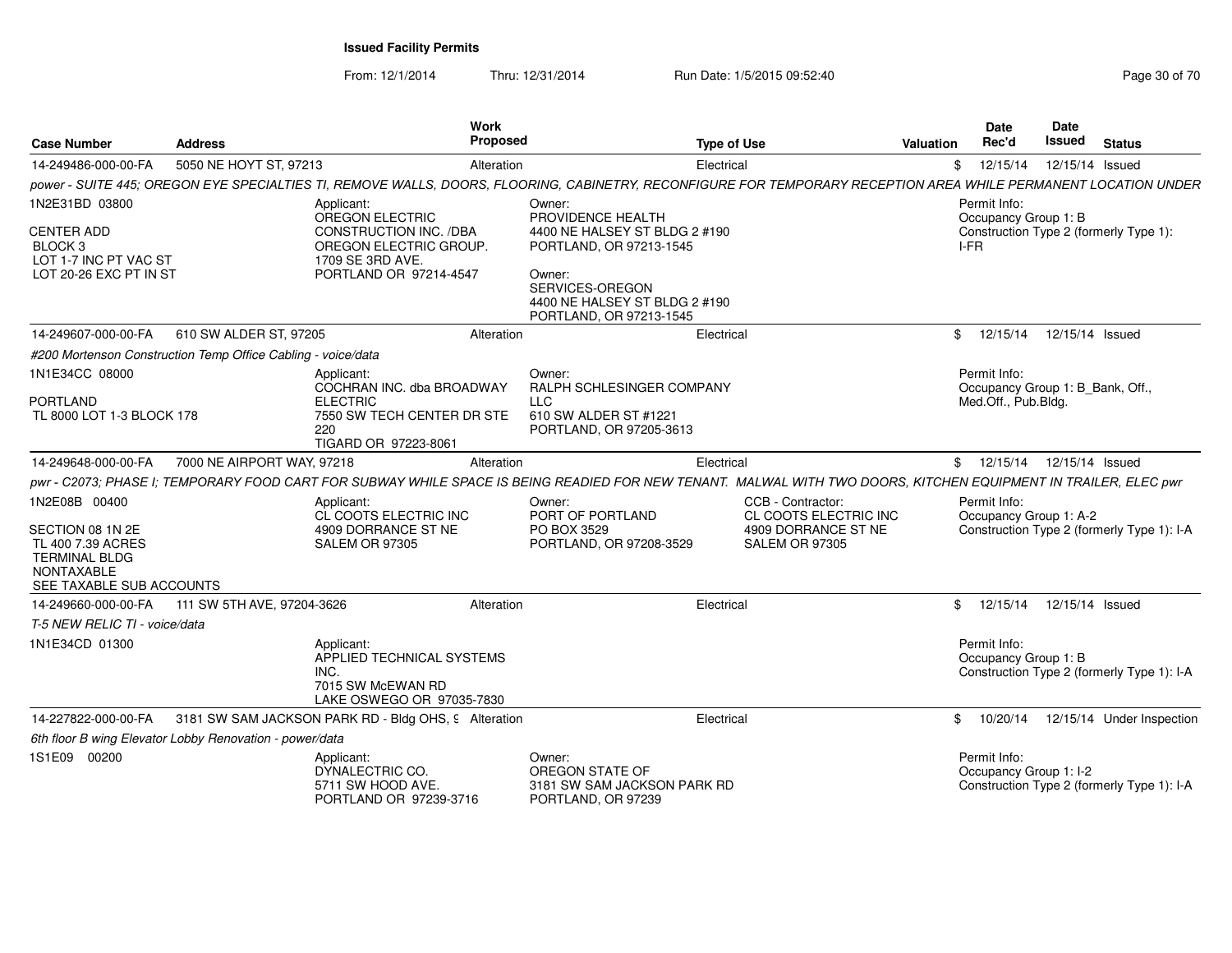| <b>Case Number</b>                                             | <b>Address</b>                                 | Work<br><b>Proposed</b>                                                                                                                                                |                                                                                                                                | <b>Type of Use</b>                                            | <b>Valuation</b> | <b>Date</b><br>Rec'd                                                    | <b>Date</b><br>Issued | <b>Status</b>                                |
|----------------------------------------------------------------|------------------------------------------------|------------------------------------------------------------------------------------------------------------------------------------------------------------------------|--------------------------------------------------------------------------------------------------------------------------------|---------------------------------------------------------------|------------------|-------------------------------------------------------------------------|-----------------------|----------------------------------------------|
| 14-224365-000-00-FA                                            | 3100 NW INDUSTRIAL ST, 97210                   | Alteration                                                                                                                                                             | Electrical                                                                                                                     |                                                               | \$               | 10/11/14                                                                |                       | 12/15/14 Under Inspection                    |
|                                                                |                                                | voice/;data - ELECTRIC METER FARM, INSIDE WORK INCLUDES NEW ROOMS WITH FULL HEIGHT WALLS FOR METER STORAGE, TESTING & OFFICES. OUTSIDE AREA IS 2 EXTERIOR CONCRETE     |                                                                                                                                |                                                               |                  |                                                                         |                       |                                              |
| 1N1E29CA 00600                                                 |                                                | Applicant:<br>CHRISTENSON ELECTRIC INC.                                                                                                                                | Owner:<br>PORTLAND GENERAL ELECTRIC                                                                                            |                                                               |                  |                                                                         |                       |                                              |
| GUILDS ADD<br>BLOCK 1<br>LOT 4-7 TL 600                        |                                                | 111 SW COLUMBIA ST. STE 480<br>PORTLAND OR 97201-5838                                                                                                                  | CO<br>1WTC0510-CORPORATE TAX<br>DEPT 121 SW SALMO<br>PORTLAND, OR 97204                                                        |                                                               |                  |                                                                         |                       |                                              |
| 14-228085-000-00-FA                                            | <b>12439 NE MARX ST</b>                        | Alteration                                                                                                                                                             | Electrical                                                                                                                     |                                                               |                  | \$10/21/14                                                              |                       | 12/16/14 Under Inspection                    |
|                                                                | Bldg #10 PBPS 144 Re-demise/ Spec Work - power |                                                                                                                                                                        |                                                                                                                                |                                                               |                  |                                                                         |                       |                                              |
| IN2E23BB 01200                                                 |                                                | Applicant:<br>JOHANSEN ELECTRIC INC.<br>16869 SW 65TH AVE - PMB #311<br>LAKE OSWEGO OR 97035                                                                           | Owner:<br>PACIFIC REALTY ASSOCIATES<br>15350 SW SEQUOIA PKWY #300<br>TIGARD, OR 97224-7175<br>Owner:<br><b>LTD PARTNERSHIP</b> |                                                               |                  |                                                                         |                       |                                              |
|                                                                |                                                |                                                                                                                                                                        | 15350 SW SEQUOIA PKWY #300<br>TIGARD, OR 97224-7175                                                                            |                                                               |                  |                                                                         |                       |                                              |
| 14-249838-000-00-FA                                            | 700 NE MULTNOMAH ST                            | Alteration                                                                                                                                                             | Electrical                                                                                                                     |                                                               |                  | \$ 12/16/14 12/16/14 Issued                                             |                       |                                              |
|                                                                |                                                | boiler control - LLOYD BUILDING CENTRAL UTILITY PLANT HEATING & COOLING PROJECT TO SERVE THIS BUILDING AND FUTURE BUILDINGS UNDER CONSTRUCTION - REPLACE EXISTING HEAT |                                                                                                                                |                                                               |                  |                                                                         |                       |                                              |
| 1N1E35BB 02601<br>LLOYD BLOCKS                                 |                                                | Applicant:<br><b>ENVIRONMENTAL CONTROL</b><br>CORP. (dba for OREGON AIR                                                                                                | Owner:<br>AAT LLOYD DISTRICT LLC<br>11455 EL CAMINO REAL #200                                                                  |                                                               |                  | Permit Info:<br>Occupancy Group 1: B Bank, Off.,<br>Med.Off., Pub.Bldg. |                       |                                              |
| LOT <sub>1</sub>                                               |                                                | REPS INC.)<br>15860 SW UPPER BOONES<br><b>FERRY RD</b><br>LAKE OSWEGO OR 97035-4066                                                                                    | SAN DIEGO, CA 92130-2047                                                                                                       |                                                               |                  |                                                                         |                       |                                              |
| 14-249445-000-00-FA                                            | 555 SW OAK ST                                  | Alteration                                                                                                                                                             | Electrical                                                                                                                     |                                                               |                  | \$ 12/15/14 12/16/14 Issued                                             |                       |                                              |
| Starbucks Remodel - power                                      |                                                |                                                                                                                                                                        |                                                                                                                                |                                                               |                  |                                                                         |                       |                                              |
| 1N1E34CD 80000                                                 |                                                | Applicant:<br>STONER ELECTRIC, INC.                                                                                                                                    | Owner:<br>ASSOCIATION OF UNIT OWNERS                                                                                           |                                                               |                  |                                                                         |                       |                                              |
| ONE ELEVEN TOWER CONDOMINIUM<br><b>GENERAL COMMON ELEMENTS</b> |                                                | 1904 SE OCHOCO ST.<br>MILWAUKIE OR 97222-7315                                                                                                                          | OF<br>ONE ELEVEN TOWER<br>CONDOMINIUM 111 SW 5TH<br>PORTLAND, OR 97204                                                         |                                                               |                  |                                                                         |                       |                                              |
| 14-200607-000-00-FA                                            | 1122 SW STARK ST, 97205                        | Alteration                                                                                                                                                             | Electrical                                                                                                                     |                                                               | \$               | 8/19/14  12/16/14  Issued                                               |                       |                                              |
|                                                                |                                                | pwr - PARTIAL DEMO AND RENOVATION OF 2 STORY UN-REINFORCED MASONRY WITH VOLUNTARY OSSC SEISMIC UPGRADE, RE-DEMISING OF TENANT SPACES, RESTROOMS, NEW STAIRS &          |                                                                                                                                |                                                               |                  |                                                                         |                       |                                              |
| 1N1E33DD 01900                                                 |                                                | Applicant:<br><b>FRED EKSTROM</b>                                                                                                                                      | Owner:<br>1122 STARK INVESTMENT LLC                                                                                            | CCB - Contractor:<br><b>FRED EKSTROM</b>                      |                  | Permit Info:<br>Occupancy Group 1: B_Bank, Off.,                        |                       |                                              |
| PORTLAND<br>BLOCK 255<br>N 40' OF LOT 7<br>LOT <sub>8</sub>    |                                                | DOUBLE E ELECTRIC<br>2626 SE SPRUCE ST<br>HILLSBORO, OR 97123                                                                                                          | 2455 NW MARSHALL ST #1<br>PORTLAND, OR 97210                                                                                   | DOUBLE E ELECTRIC<br>2626 SE SPRUCE ST<br>HILLSBORO, OR 97123 |                  | Med.Off., Pub.Bldg.                                                     |                       | Construction Type 2 (formerly Type 1): III-B |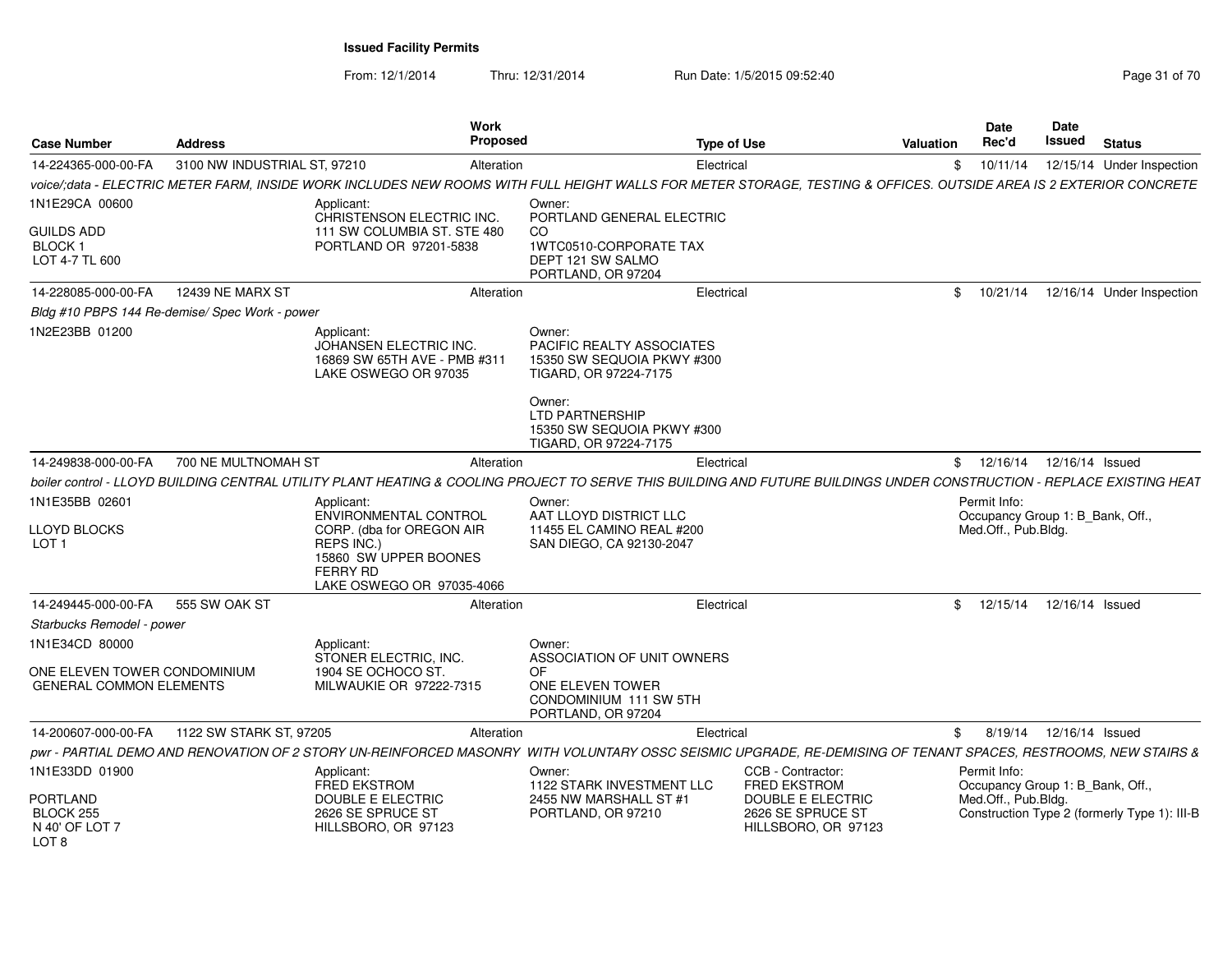| <b>Case Number</b>                                                                                                              | <b>Address</b>                                                   | <b>Work</b><br>Proposed                                                                                                                                            |                                                                                                                                                                | <b>Type of Use</b>                                                              | Valuation    | Date<br>Rec'd                                | <b>Date</b><br>Issued | <b>Status</b>                              |
|---------------------------------------------------------------------------------------------------------------------------------|------------------------------------------------------------------|--------------------------------------------------------------------------------------------------------------------------------------------------------------------|----------------------------------------------------------------------------------------------------------------------------------------------------------------|---------------------------------------------------------------------------------|--------------|----------------------------------------------|-----------------------|--------------------------------------------|
| 14-250029-000-00-FA                                                                                                             | 4400 NE BROADWAY, 97213                                          | Alteration                                                                                                                                                         |                                                                                                                                                                | Electrical                                                                      | \$           | 12/16/14                                     | 12/16/14 Issued       |                                            |
|                                                                                                                                 |                                                                  | pwr - HOLLYWOOD EAST RENOVATION - REPLACE AND IMPROVEMENTS TO BUILDINGS MEP SYSTEMS. IMPROVEMENTS AND REMODEL COMMUNITY ROOMS ON THE 1ST FLOOR - pwr               |                                                                                                                                                                |                                                                                 |              |                                              |                       |                                            |
| 1N2E30CC 12100                                                                                                                  |                                                                  | Applicant:<br>ELECTRICAL CONSTRUCTION                                                                                                                              | Owner:<br>HOME FORWARD DEVELOPMENT                                                                                                                             |                                                                                 |              |                                              |                       |                                            |
| SECTION 30 1N 2E<br>TL 12100 2.05 ACRES                                                                                         |                                                                  | CO. (a dba for EC COMPANY)<br>PO BOX 10286<br>PORTLAND OR 97296-0286                                                                                               | 135 SW ASH ST 5TH FLOOR<br>PORTLAND, OR 97204-3540<br>Owner:<br><b>ENTERPRISES CORPORATION</b>                                                                 |                                                                                 |              |                                              |                       |                                            |
|                                                                                                                                 |                                                                  |                                                                                                                                                                    | 135 SW ASH ST 5TH FLOOR<br>PORTLAND, OR 97204-3540                                                                                                             |                                                                                 |              |                                              |                       |                                            |
| 14-250053-000-00-FA                                                                                                             | 7000 NE AIRPORT WAY, 97218                                       | Alteration                                                                                                                                                         |                                                                                                                                                                | Electrical                                                                      |              |                                              |                       | \$ 12/16/14 12/16/14 Under Inspection      |
|                                                                                                                                 |                                                                  | pwr - SPACE C2164, NEW RESTAURANT; REMODEL SPACE FOR NEW TENANT, KITCHEN EQUIPMENT, SINKS, CABINETS, CASEWORK, COUNTERS, PREP AREA, WALK-IN COOLER, CEILING, FLOOI |                                                                                                                                                                |                                                                                 |              |                                              |                       |                                            |
| 1N2E08B 00400<br>SECTION 08 1N 2E<br>TL 400 7.39 ACRES<br><b>TERMINAL BLDG</b><br><b>NONTAXABLE</b><br>SEE TAXABLE SUB ACCOUNTS |                                                                  | Applicant:<br><b>CAMERON THOMAS LLC</b><br>PO BOX 5324<br>ALOHA OR 97006                                                                                           | Owner:<br>PORT OF PORTLAND<br>PO BOX 3529<br>PORTLAND, OR 97208-3529                                                                                           | CCB - Contractor:<br><b>CAMERON THOMAS LLC</b><br>PO BOX 5324<br>ALOHA OR 97006 |              | Permit Info:<br>Occupancy Group 1: A-2       |                       | Construction Type 2 (formerly Type 1): I-A |
| 14-250123-000-00-FA                                                                                                             | 1750 NW NAITO PKY, 97209                                         | Alteration                                                                                                                                                         |                                                                                                                                                                | Electrical                                                                      | \$           | 12/16/14                                     | 12/16/14 Final        |                                            |
|                                                                                                                                 |                                                                  | power/voice/data - 2ND FLOOR, HARRIS GROUP/ power and voice/data for cubicles                                                                                      |                                                                                                                                                                |                                                                                 |              |                                              |                       |                                            |
| 1N1E28DD 00400                                                                                                                  |                                                                  | Applicant:<br>STONER ELECTRIC, INC.<br>1904 SE OCHOCO ST.<br>MILWAUKIE OR 97222-7315                                                                               | Owner:<br>THE REALTY ASSOCIATES<br>1301 DOVE ST #860<br>NEWPORT BEACH, CA 92660<br>Owner:<br><b>FUND IX LP</b><br>1301 DOVE ST #860<br>NEWPORT BEACH, CA 92660 |                                                                                 |              | Permit Info:<br>Occupancy Group 1: B<br>I-FR |                       | Construction Type 2 (formerly Type 1):     |
| 13-194382-000-00-FA                                                                                                             | 1233 NW 12TH AVE, 97209                                          | Alteration                                                                                                                                                         |                                                                                                                                                                | Electrical                                                                      | \$           | 8/19/13                                      |                       | 12/16/14 Under Inspection                  |
|                                                                                                                                 | Public corridor - powerpr# PUB COR'DR (20116353 on intake sheet) |                                                                                                                                                                    |                                                                                                                                                                |                                                                                 |              |                                              |                       |                                            |
| 1N1E33AA 01700<br><b>COUCHS ADD</b><br>BLOCK 215<br>LOT 1-8                                                                     |                                                                  | Applicant:<br><b>WILLAMETTE ELECTRIC INC.</b><br>P.O. BOX 230547<br>TIGARD, OR 97281-0547                                                                          | Owner:<br><b>12TH &amp; NORTHRUP LLC</b><br>1215 4TH AVE #600<br>SEATTLE, WA 98161-1084                                                                        |                                                                                 |              |                                              |                       |                                            |
| 14-250146-000-00-FA                                                                                                             | 121 SW SALMON ST, 97204                                          | Alteration                                                                                                                                                         |                                                                                                                                                                | Electrical                                                                      | $\mathbb{S}$ | 12/16/14                                     | 12/16/14 Final        |                                            |
|                                                                                                                                 | pwr - SUITE 1350, NEW CEILING, 2X4 ACT AND LIGHTING - pwr        |                                                                                                                                                                    |                                                                                                                                                                |                                                                                 |              |                                              |                       |                                            |
| 1S1E03BA 02100                                                                                                                  |                                                                  | Applicant:<br>TICE ELECTRIC CO.<br>5405 N Lagoon Ave.<br>PORTLAND OR 97217-7637                                                                                    | Owner:<br><b>IEH PORTLAND LLC</b><br>1WTC0510-CORPORATE TAX<br>DEPT 121 SW SALMO<br>PORTLAND, OR 97204                                                         |                                                                                 |              | Permit Info:<br>Occupancy Group 1: B         |                       | Construction Type 2 (formerly Type 1): I-A |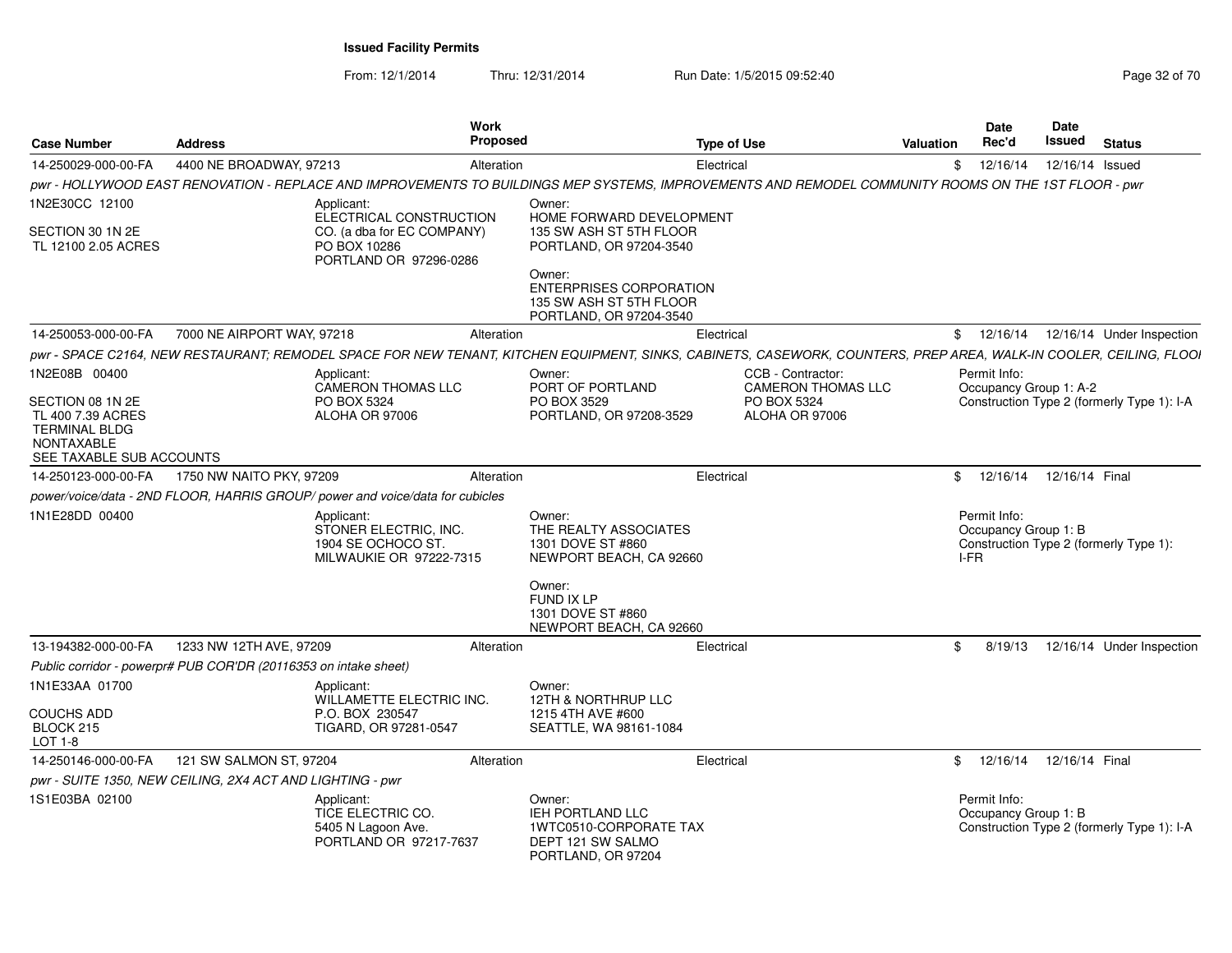| <b>Case Number</b>                                                           | <b>Address</b>                                           | Work<br><b>Proposed</b>                                                                                                                                                |                                                                                                                                                                  | <b>Type of Use</b> | Valuation | Date<br>Rec'd                                | Date<br>Issued             | <b>Status</b>                                                                   |
|------------------------------------------------------------------------------|----------------------------------------------------------|------------------------------------------------------------------------------------------------------------------------------------------------------------------------|------------------------------------------------------------------------------------------------------------------------------------------------------------------|--------------------|-----------|----------------------------------------------|----------------------------|---------------------------------------------------------------------------------|
| 14-250155-000-00-FA                                                          | 308 SW 2ND AVE, 97204                                    | Alteration                                                                                                                                                             |                                                                                                                                                                  | Electrical         | \$        | 12/16/14                                     | 12/16/14 Final             |                                                                                 |
| 2nd fl CROWD COMPASS TI - security                                           |                                                          |                                                                                                                                                                        |                                                                                                                                                                  |                    |           |                                              |                            |                                                                                 |
| 1N1E34CD 04600                                                               |                                                          | Applicant:<br>SIEMENS INDUSTRY INC.<br>15201 NW GREENBRIER PKWY<br>STE A4<br>BEAVERTON OR 97006-5720                                                                   | Owner:<br>NGP DUNCAN PLAZA<br>PO BOX 4900 DEPT #360<br>SCOTTSDALE, AZ 85261-4900<br>Owner:<br>PORTLAND LLC<br>PO BOX 4900 DEPT #360<br>SCOTTSDALE, AZ 85261-4900 |                    |           | Permit Info:                                 |                            | Occupancy Group 1: A-2_Restaurant<br>Construction Type 2 (formerly Type 1): I-A |
| 14-240563-000-00-FA                                                          | 1125 NW COUCH ST, 97209                                  | Alteration                                                                                                                                                             |                                                                                                                                                                  | Electrical         |           | \$11/20/14                                   |                            | 12/16/14 Under Inspection                                                       |
|                                                                              | 4th, 6th & 7th floors Iberdrola reconfigurations - power |                                                                                                                                                                        |                                                                                                                                                                  |                    |           |                                              |                            |                                                                                 |
| 1N1E33DA 04800                                                               |                                                          | Applicant:<br>OREGON ELECTRIC<br>CONSTRUCTION INC. /DBA<br>OREGON ELECTRIC GROUP.<br>1709 SE 3RD AVE.<br>PORTLAND OR 97214-4547                                        | Owner:<br>SPF BREWERY BLOCKS LLC<br>351 NW 12TH AVE<br>PORTLAND, OR 97209-2905                                                                                   |                    |           | Permit Info:<br>Occupancy Group 1: B<br>I-FR |                            | Construction Type 2 (formerly Type 1):                                          |
| 14-250247-000-00-FA                                                          | 3704 N INTERSTATE AVE, 97227                             | Alteration                                                                                                                                                             |                                                                                                                                                                  | Electrical         | \$        |                                              | 12/16/14  12/16/14  Issued |                                                                                 |
|                                                                              |                                                          | pwr - MODIFICATIONS TO 1ST AND 2ND FLOORS TO ACCOMMODATE HVAC UPGRADES. REMOVE CEILINGS. INTERIOR WINDOW. STRUCTURAL SUPPORT. HVAC EQUIPMENT. ELEC - pwr               |                                                                                                                                                                  |                    |           |                                              |                            |                                                                                 |
| 1N1E22CC 11100<br><b>MULTNOMAH</b><br>BLOCK 30<br>INC PT VAC ALLEY LOT 14&16 |                                                          | Applicant:<br>CHERRY CITY ELECTRIC INC.<br>8100 NE ST JOHNS RD STE. D101<br>VANCOUVER WA 98665-2014                                                                    | Owner:<br>KAISER FOUNDATION HEALTH<br>500 NE MULTNOMAH ST #100<br>PORTLAND, OR 97232-2031<br>Owner:<br>PLAN OF THE NORTHWEST<br>500 NE MULTNOMAH ST #100         |                    |           | Permit Info:<br>General                      |                            | Occupancy Group 1: A-3 Assembly -<br>Construction Type 2 (formerly Type 1): V-B |
|                                                                              |                                                          |                                                                                                                                                                        | PORTLAND, OR 97232-2031                                                                                                                                          |                    |           |                                              |                            |                                                                                 |
| 14-246494-000-00-FA                                                          | 921 SW 6TH AVE, 97205                                    | Alteration                                                                                                                                                             |                                                                                                                                                                  | Electrical         | \$        | 12/8/14                                      |                            | 12/17/14 Under Inspection                                                       |
|                                                                              |                                                          | power - BISTRO 921, 1ST FLOOR; RESTAURANT RENOVATION, DEMO EXISTING, CEILING, FLOORING, CABINETS, PANELING, KITCHEN LINE, DINING AREA, BAR, RECONFIGURE FOR NEW DINING |                                                                                                                                                                  |                    |           |                                              |                            |                                                                                 |
| 1S1E03BB 02300<br>PORTLAND<br>BLOCK 181<br>LOT 1-8                           |                                                          | Applicant:<br>VIKING ELECTRIC INC.<br>4326 SE WOODSTOCK BLVD<br>PORTLAND, OR 97206                                                                                     | Owner:<br><b>WALTON PORTLAND HOLDINGS</b><br>900 N MICHIGAN AVE #1900<br>CHICAGO, IL 60611                                                                       |                    |           | Permit Info:<br>Occupancy Group 1: R-1       |                            | Construction Type 2 (formerly Type 1): I-A                                      |
|                                                                              |                                                          |                                                                                                                                                                        | Owner:<br>VI LLC<br>900 N MICHIGAN AVE #1900<br>CHICAGO, IL 60611                                                                                                |                    |           |                                              |                            |                                                                                 |
| 14-250670-000-00-FA                                                          | 1000 SW BROADWAY, 97205                                  | Alteration                                                                                                                                                             |                                                                                                                                                                  | Electrical         | \$        | 12/17/14                                     |                            | 12/17/14 Under Inspection                                                       |
| #960 Everbank TI - voice/data                                                |                                                          |                                                                                                                                                                        |                                                                                                                                                                  |                    |           |                                              |                            |                                                                                 |
| 1S1E03BB 02400<br>PORTLAND<br>BLOCK 182<br>LOT 5-8                           |                                                          | Applicant:<br>COCHRAN INC. dba BROADWAY<br><b>ELECTRIC</b><br>7550 SW TECH CENTER DR STE<br>220<br>TIGARD OR 97223-8061                                                | Owner:<br>ONE THOUSAND BROADWAY<br><b>BLDG LTD PARTNERSHIP</b><br>805 SW BROADWAY STE 2020<br>PORTLAND, OR 97205                                                 |                    |           |                                              |                            |                                                                                 |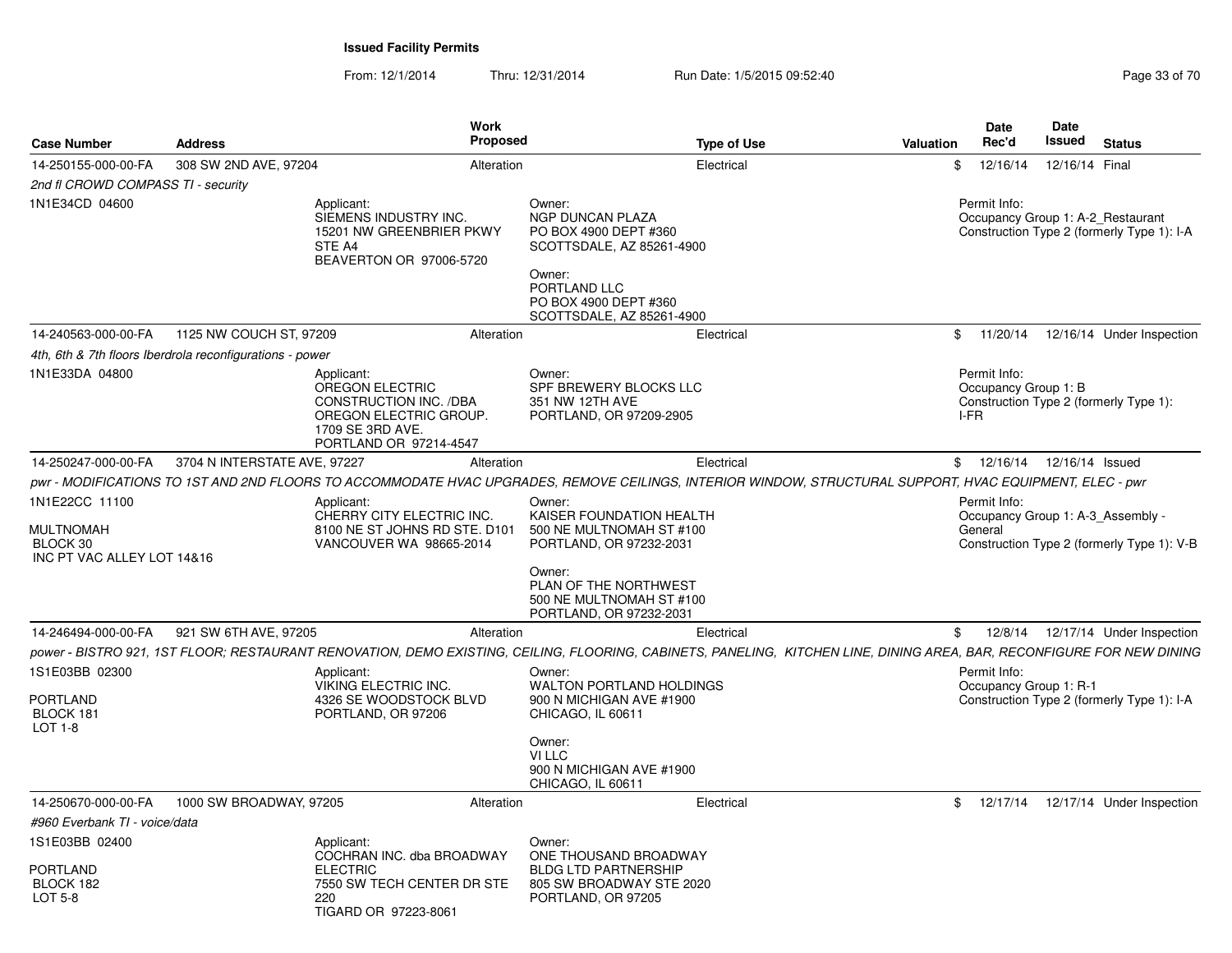| <b>Case Number</b>                              | <b>Address</b>           | Work<br>Proposed                                                                                                                                                     |                                                                                                                  | <b>Type of Use</b> | Valuation    | <b>Date</b><br>Rec'd                                                    | Date<br>Issued  | <b>Status</b>                          |
|-------------------------------------------------|--------------------------|----------------------------------------------------------------------------------------------------------------------------------------------------------------------|------------------------------------------------------------------------------------------------------------------|--------------------|--------------|-------------------------------------------------------------------------|-----------------|----------------------------------------|
| 14-234994-000-00-FA                             | 1000 SW BROADWAY, 97205  | Alteration                                                                                                                                                           |                                                                                                                  | Electrical         | \$           | 11/6/14                                                                 |                 | 12/17/14 Under Inspection              |
| #960 Everbank TI - power                        |                          |                                                                                                                                                                      |                                                                                                                  |                    |              |                                                                         |                 |                                        |
| 1S1E03BB 02400                                  |                          | Applicant:<br>DYNALECTRIC CO.                                                                                                                                        | Owner:<br>ONE THOUSAND BROADWAY                                                                                  |                    |              |                                                                         |                 |                                        |
| <b>PORTLAND</b><br>BLOCK 182<br>LOT 5-8         |                          | 5711 SW HOOD AVE.<br>PORTLAND OR 97239-3716                                                                                                                          | <b>BLDG LTD PARTNERSHIP</b><br>805 SW BROADWAY STE 2020<br>PORTLAND, OR 97205                                    |                    |              |                                                                         |                 |                                        |
| 14-250683-000-00-FA                             |                          | 3181 SW SAM JACKSON PARK RD - Bldg MRB, 9 Alteration                                                                                                                 |                                                                                                                  | Electrical         | $^{\circ}$   | 12/17/14  12/17/14  Final                                               |                 |                                        |
| #412 lighting alteration - power                |                          |                                                                                                                                                                      |                                                                                                                  |                    |              |                                                                         |                 |                                        |
| 1S1E09 00200                                    |                          | Applicant:<br>DYNALECTRIC CO.<br>5711 SW HOOD AVE.<br>PORTLAND OR 97239-3716                                                                                         | Owner:<br>OREGON STATE OF<br>3181 SW SAM JACKSON PARK RD<br>PORTLAND, OR 97239                                   |                    |              |                                                                         |                 |                                        |
| 14-250690-000-00-FA                             |                          | 3181 SW SAM JACKSON PARK RD - Bldg MRB, 9 Alteration                                                                                                                 |                                                                                                                  | Electrical         | $^{\circ}$   | 12/17/14  12/17/14  Final                                               |                 |                                        |
| #432 receptacle outlets                         |                          |                                                                                                                                                                      |                                                                                                                  |                    |              |                                                                         |                 |                                        |
| 1S1E09 00200                                    |                          | Applicant:<br>DYNALECTRIC CO.<br>5711 SW HOOD AVE.<br>PORTLAND OR 97239-3716                                                                                         | Owner:<br>OREGON STATE OF<br>3181 SW SAM JACKSON PARK RD<br>PORTLAND, OR 97239                                   |                    |              |                                                                         |                 |                                        |
| 14-250695-000-00-FA                             | 1000 SW BROADWAY, 97205  | Alteration                                                                                                                                                           |                                                                                                                  | Electrical         | \$           | 12/17/14                                                                | 12/17/14 Issued |                                        |
| #1080 Allstate Law Office Cabling - voice/data  |                          |                                                                                                                                                                      |                                                                                                                  |                    |              |                                                                         |                 |                                        |
| 1S1E03BB 02400<br><b>PORTLAND</b><br>BLOCK 182  |                          | Applicant:<br>DYNALECTRIC CO.<br>5711 SW HOOD AVE.<br>PORTLAND OR 97239-3716                                                                                         | Owner:<br>ONE THOUSAND BROADWAY<br><b>BLDG LTD PARTNERSHIP</b><br>805 SW BROADWAY STE 2020                       |                    |              | Permit Info:<br>Occupancy Group 1: B_Bank, Off.,<br>Med.Off., Pub.Bldg. |                 |                                        |
| LOT 5-8                                         |                          |                                                                                                                                                                      | PORTLAND, OR 97205                                                                                               |                    |              |                                                                         |                 |                                        |
| 14-250711-000-00-FA                             | 4805 NE GLISAN ST, 97213 | Alteration                                                                                                                                                           |                                                                                                                  | Electrical         | $\mathbb{S}$ | 12/17/14  12/17/14  Final                                               |                 |                                        |
|                                                 |                          | hvac controls - PPMC 1P PHARMACY NEW CLEAN ROOM HVAC UNIT UPGRADE                                                                                                    |                                                                                                                  |                    |              |                                                                         |                 |                                        |
| 1N2E31BD 04100<br>SECTION 31 1N 2E              |                          | Applicant:<br><b>ESC AUTOMATION INC</b><br>12064 SW Garden Place                                                                                                     | Owner:<br>PROVIDENCE HEALTH<br>4400 NE HALSEY ST BLDG 2 #190                                                     |                    |              | Permit Info:<br>Occupancy Group 1: I1.1                                 |                 | Construction Type 2 (formerly Type 1): |
| TL 4100 9.54 ACRES                              |                          | Tigard, Oregon 97223                                                                                                                                                 | PORTLAND, OR 97213-1545<br>Owner:<br>SERVICES-OREGON<br>4400 NE HALSEY ST BLDG 2 #190<br>PORTLAND, OR 97213-1545 |                    |              | I-FR                                                                    |                 |                                        |
| 14-250756-000-00-FA                             | 317 SW ALDER ST, 97204   | Alteration                                                                                                                                                           |                                                                                                                  | Electrical         |              | \$ 12/17/14 12/17/14 Final                                              |                 |                                        |
|                                                 |                          | voice/data - SUITE 500; RENTRAK TI, TENANT EXPANSION, REMOVE SOME PARTITION WALLS, REOPEN CONNECTION FROM 5TH FLOOR LOYALTY BUILDING TO 4TH FLOOR OF THE HAMILTON BL |                                                                                                                  |                    |              |                                                                         |                 |                                        |
| 1S1E03BA 07400                                  |                          | Applicant:<br><b>CAPITOL DATA &amp;</b>                                                                                                                              | Owner:<br>LOYALTY HOLDINGS LLC                                                                                   |                    |              | Permit Info:<br>Occupancy Group 1: B_Bank, Off.,                        |                 |                                        |
| <b>PORTLAND</b><br>BLOCK 48<br>LOT <sub>4</sub> |                          | COMMUNICATIONS INC.<br>11401 NE MARX ST.<br>PORTLAND, OR 97220-1041                                                                                                  | 3657 MAIN ST<br>MANCHESTER, VT 05254                                                                             |                    |              | Med.Off., Pub.Bldg.                                                     |                 |                                        |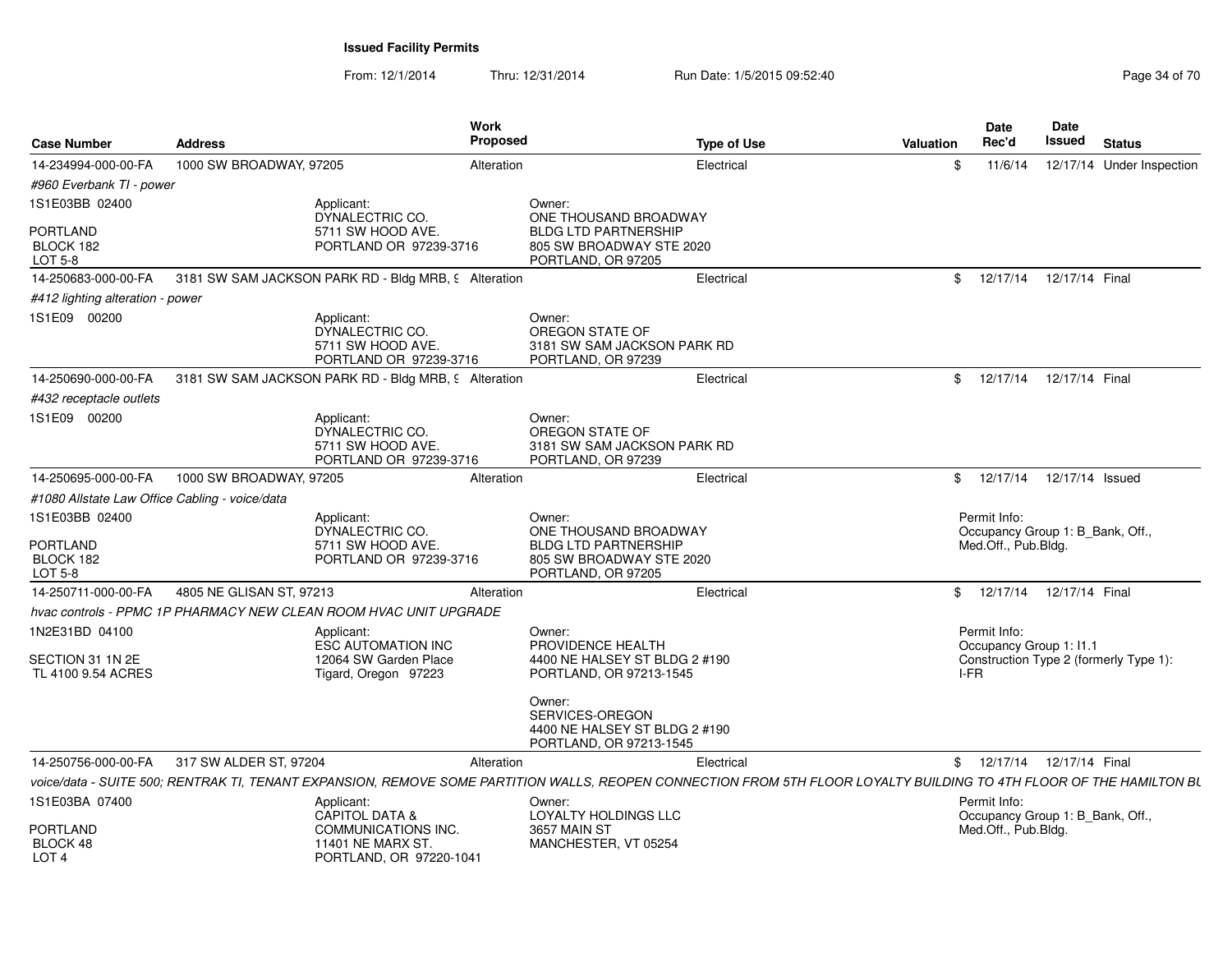From: 12/1/2014

Thru: 12/31/2014 Run Date: 1/5/2015 09:52:40

| <b>Case Number</b>                                                                                                              | Address                                                   |                                                                                                                                        | Work<br><b>Proposed</b> |                                                                                             | <b>Type of Use</b> | Valuation                                                                                                                                                           | Date<br>Rec'd                                     | Date<br>Issued  | <b>Status</b>                              |
|---------------------------------------------------------------------------------------------------------------------------------|-----------------------------------------------------------|----------------------------------------------------------------------------------------------------------------------------------------|-------------------------|---------------------------------------------------------------------------------------------|--------------------|---------------------------------------------------------------------------------------------------------------------------------------------------------------------|---------------------------------------------------|-----------------|--------------------------------------------|
| 14-250720-000-00-FA                                                                                                             | 111 SW 5TH AVE, 97204-3626                                |                                                                                                                                        | Alteration              |                                                                                             | Electrical         |                                                                                                                                                                     | \$<br>12/17/14                                    | 12/17/14 Issued |                                            |
|                                                                                                                                 | 2nd fl Tower & Plaza CorVel Corporatioin TI - audio/video |                                                                                                                                        |                         |                                                                                             |                    |                                                                                                                                                                     |                                                   |                 |                                            |
| 1N1E34CD 01300                                                                                                                  |                                                           | Applicant:<br><b>HANSEN TECHNOLOGY</b><br>PO BX 83783<br>PORTLAND OR 97283                                                             |                         |                                                                                             |                    |                                                                                                                                                                     | Permit Info:<br>Occupancy Group 1: B              |                 | Construction Type 2 (formerly Type 1): I-A |
| 14-187283-000-00-FA                                                                                                             | 7000 NE AIRPORT WAY, 97218                                |                                                                                                                                        | Alteration              |                                                                                             | Electrical         |                                                                                                                                                                     | \$                                                |                 | 7/21/14  12/17/14  Under Inspection        |
|                                                                                                                                 |                                                           |                                                                                                                                        |                         |                                                                                             |                    | pwr - REMODEL SECURITY BADGING/ACCESS CONTROL OFFICE IN TERMINAL; REMOVE MULTIPLE PARTITION WALLS, RECONFIGURE THE 4,000 SQ FT SPACE, OFFICES, TRAINING ROOM, CONI  |                                                   |                 |                                            |
| 1N2E08B 00400<br>SECTION 08 1N 2E<br>TL 400 7.39 ACRES<br><b>TERMINAL BLDG</b><br><b>NONTAXABLE</b><br>SEE TAXABLE SUB ACCOUNTS |                                                           | Applicant:<br>OREGON ELECTRIC<br><b>CONSTRUCTION INC. /DBA</b><br>OREGON ELECTRIC GROUP.<br>1709 SE 3RD AVE.<br>PORTLAND OR 97214-4547 |                         | Owner:<br>PORT OF PORTLAND<br>PO BOX 3529<br>PORTLAND, OR 97208-3529                        |                    |                                                                                                                                                                     |                                                   |                 |                                            |
| 14-250823-000-00-FA                                                                                                             | 7000 NE AIRPORT WAY, 97218                                |                                                                                                                                        | Alteration              |                                                                                             | Electrical         |                                                                                                                                                                     |                                                   |                 | \$ 12/17/14 12/17/14 Under Inspection      |
|                                                                                                                                 |                                                           |                                                                                                                                        |                         |                                                                                             |                    | pwr;/feeders/temp feeder - PHASE ONE, POST SECURITY CONCESSIONS; FIRE RATED PENETRATIONS,FLOORS, WALLS FOR TENANT CONCESSIONS, ELECTRICAL pwr;/feeders/;temp feeder |                                                   |                 |                                            |
| 1N2E08B 00400<br>SECTION 08 1N 2E<br>TL 400 7.39 ACRES<br><b>TERMINAL BLDG</b><br><b>NONTAXABLE</b><br>SEE TAXABLE SUB ACCOUNTS |                                                           | Applicant:<br><b>OREGON ELECTRIC</b><br>CONSTRUCTION INC. /DBA<br>OREGON ELECTRIC GROUP.<br>1709 SE 3RD AVE.<br>PORTLAND OR 97214-4547 |                         | Owner:<br>PORT OF PORTLAND<br>PO BOX 3529<br>PORTLAND, OR 97208-3529                        |                    |                                                                                                                                                                     |                                                   |                 |                                            |
| 14-249668-000-00-FA                                                                                                             | 7000 NE AIRPORT WAY, 97218                                |                                                                                                                                        | Alteration              |                                                                                             | Electrical         |                                                                                                                                                                     | \$<br>12/15/14                                    |                 | 12/17/14 Under Inspection                  |
|                                                                                                                                 |                                                           |                                                                                                                                        |                         | pwr - SOUTH LOBBY ENPLANING LEVEL - CUCKOO CLOCK ART SCULPTURE WITH A STRUCTURAL BASE - pwr |                    |                                                                                                                                                                     |                                                   |                 |                                            |
| 1N2E08B 00400<br>SECTION 08 1N 2E<br>TL 400 7.39 ACRES<br><b>TERMINAL BLDG</b><br><b>NONTAXABLE</b><br>SEE TAXABLE SUB ACCOUNTS |                                                           |                                                                                                                                        |                         | Owner:<br>PORT OF PORTLAND<br>PO BOX 3529<br>PORTLAND, OR 97208-3529                        |                    |                                                                                                                                                                     |                                                   |                 |                                            |
| 14-250994-000-00-FA                                                                                                             | 2801 N GANTENBEIN AVE, 97227                              |                                                                                                                                        | Alteration              |                                                                                             | Electrical         |                                                                                                                                                                     | \$12/18/14                                        | 12/18/14 Issued |                                            |
|                                                                                                                                 |                                                           |                                                                                                                                        |                         |                                                                                             |                    | xray assembly - WEST WING, INTERIOR REMODEL CARDIAC OR, REMOVE, REPLACE WALLS, DOORS, BIPLANE, EQUIPMENT, CEILING, ELEC, FINISHES, ETC                              |                                                   |                 |                                            |
| 1N1E27AC 01100<br><b>ABENDS ADD</b><br>BLOCK 4<br>LOT 1-18 TL 1100                                                              |                                                           | Applicant:<br><b>GREG TOMIC</b><br>PHILIPS ELECTRONICS NORTH<br>AMERICA CORP<br>1638 SE MALDEN ST.<br>PORTLAND OR 97202-6016           |                         | Owner:<br><b>EMANUEL HOSPITAL</b><br>5215 N O'CONNOR BLVD #1100<br>IRVING, TX 75039-3739    |                    | CCB - Contractor:<br><b>GREG TOMIC</b><br>PHILIPS ELECTRONICS NORTH<br><b>AMERICA CORP</b><br>1638 SE MALDEN ST<br>PORTLAND OR 97202-6016                           | Permit Info:<br>Occupancy Group 1: I-2            |                 | Construction Type 2 (formerly Type 1): I-A |
| 14-250663-000-00-FA                                                                                                             | 225 SW BROADWAY                                           |                                                                                                                                        | Alteration              |                                                                                             | Electrical         |                                                                                                                                                                     | \$<br>12/17/14  12/18/14  Issued                  |                 |                                            |
| 1st fl On Deck TI - audio/video/voice/data                                                                                      |                                                           |                                                                                                                                        |                         |                                                                                             |                    |                                                                                                                                                                     |                                                   |                 |                                            |
| 1N1E34CC 09800<br>PORTLAND<br>BLOCK 85<br>LOT 6&7 TL 9800                                                                       |                                                           | Applicant:<br>R&D AUDIO VIDEO INC<br>2373 NW 185TH AVE STE 179<br>HILLSBORO OR 97124-7076                                              |                         | Owner:<br>BROADWAY COMMERCE LLC<br>225 SW BROADWAY #1<br>PORTLAND, OR 97205                 |                    |                                                                                                                                                                     | Permit Info:<br>Occupancy Group 1: A-2_Restaurant |                 | Construction Type 2 (formerly Type 1): I-A |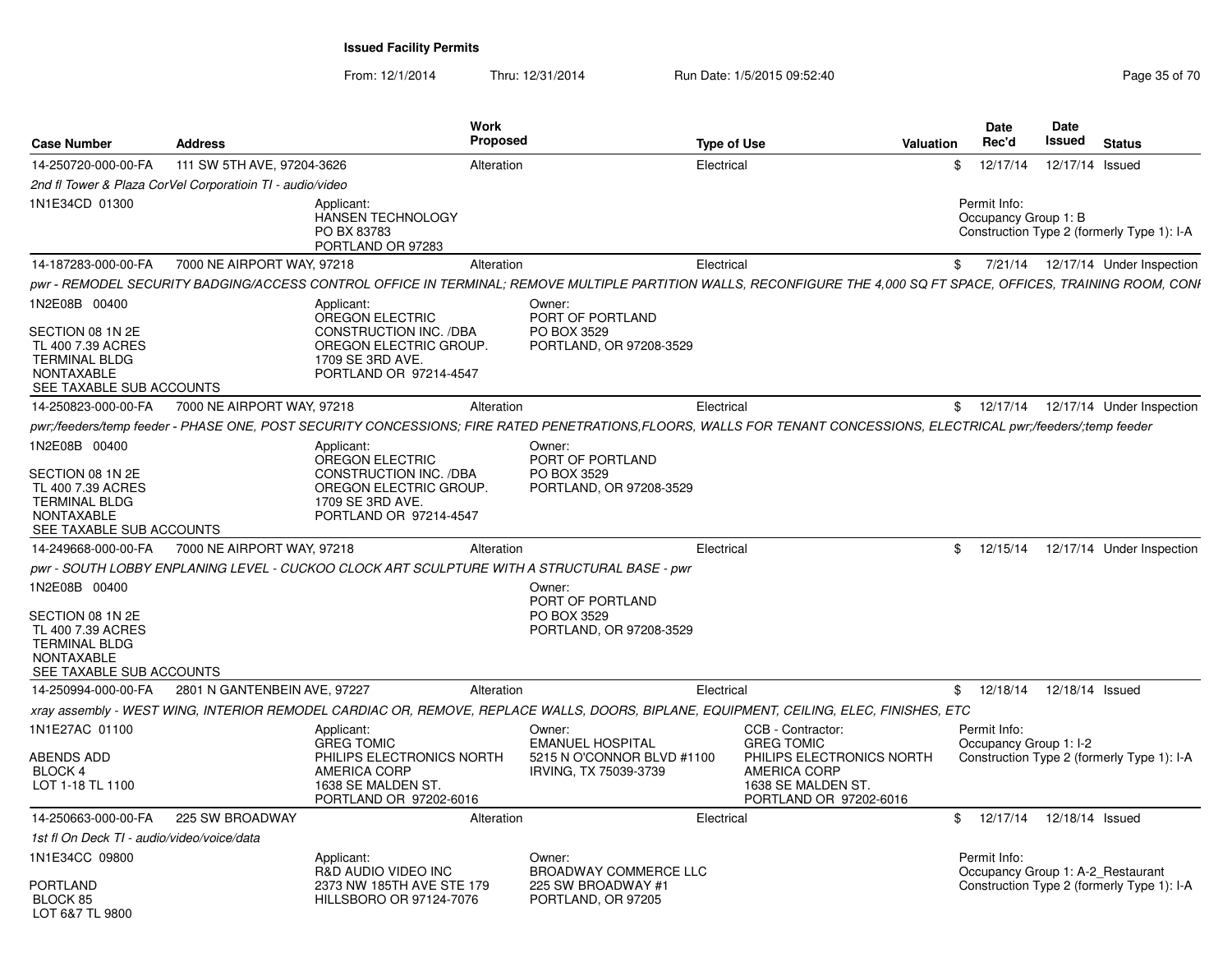| <b>Case Number</b>                                                               | <b>Address</b>                                                       | <b>Work</b><br>Proposed                                                                                                         |                                                                                                                                                                                     | <b>Type of Use</b><br>Valuation | <b>Date</b><br>Rec'd                                               | <b>Date</b><br>Issued | <b>Status</b>                              |
|----------------------------------------------------------------------------------|----------------------------------------------------------------------|---------------------------------------------------------------------------------------------------------------------------------|-------------------------------------------------------------------------------------------------------------------------------------------------------------------------------------|---------------------------------|--------------------------------------------------------------------|-----------------------|--------------------------------------------|
| 14-251127-000-00-FA                                                              | 3500 N INTERSTATE AVE, 97227                                         | Alteration                                                                                                                      | Electrical                                                                                                                                                                          |                                 | 12/18/14<br>\$                                                     | 12/18/14 Issued       |                                            |
|                                                                                  |                                                                      | pwr - NINE FIRE DAMPERS WIRING - pwrReplaces Trade permit 14-235393 ET                                                          |                                                                                                                                                                                     |                                 |                                                                    |                       |                                            |
| 1N1E22CC 12100                                                                   |                                                                      | Applicant:<br>OREGON ELECTRIC<br>CONSTRUCTION INC. /DBA<br>OREGON ELECTRIC GROUP.<br>1709 SE 3RD AVE.<br>PORTLAND OR 97214-4547 | Owner:<br>KAISER FOUNDATION HEALTH<br>500 NE MULTNOMAH ST #100<br>PORTLAND, OR 97232-2031<br>Owner:<br>PLAN OF THE NORTHWEST<br>500 NE MULTNOMAH ST #100<br>PORTLAND, OR 97232-2031 |                                 | Permit Info:<br>Occupancy Group 1: I-2                             |                       | Construction Type 2 (formerly Type 1): I-A |
| 14-251248-000-00-FA                                                              | 3171 SW SAM JACKSON PARK RD, 97201                                   | Alteration                                                                                                                      | Electrical                                                                                                                                                                          |                                 | \$<br>12/18/14                                                     | 12/18/14 Final        |                                            |
| #2114B receptacle outlet - power                                                 |                                                                      |                                                                                                                                 |                                                                                                                                                                                     |                                 |                                                                    |                       |                                            |
| 1S1E09 00500<br>SECTION 09 1S 1E<br>TL 500 7.41 ACRES                            |                                                                      | Applicant:<br>DYNALECTRIC CO.<br>5711 SW HOOD AVE.<br>PORTLAND OR 97239-3716                                                    | Owner:<br>OREGON STATE OF<br>3181 SW SAM JACKSON PARK RD<br>PORTLAND, OR 97239                                                                                                      |                                 |                                                                    |                       |                                            |
| 14-251254-000-00-FA                                                              |                                                                      | 3181 SW SAM JACKSON PARK RD - Bldg BSC, 9 Alteration                                                                            | Electrical                                                                                                                                                                          |                                 | \$<br>12/18/14                                                     | 12/18/14 Final        |                                            |
| #0545B receptacles - power                                                       |                                                                      |                                                                                                                                 |                                                                                                                                                                                     |                                 |                                                                    |                       |                                            |
| 1S1E09 00200                                                                     |                                                                      | Applicant:<br>DYNALECTRIC CO.<br>5711 SW HOOD AVE.<br>PORTLAND OR 97239-3716                                                    | Owner:<br>OREGON STATE OF<br>3181 SW SAM JACKSON PARK RD<br>PORTLAND, OR 97239                                                                                                      |                                 | Permit Info:<br>Occupancy Group 1: B                               |                       | Construction Type 2 (formerly Type 1): I-B |
| 14-247580-000-00-FA                                                              | 111 SW 5TH AVE, 97204-3626                                           | Alteration                                                                                                                      | Electrical                                                                                                                                                                          |                                 | \$                                                                 |                       | 12/10/14  12/18/14  Under Inspection       |
|                                                                                  | T7 Lattice Semiconductor Headquarters TI - power & fire alarm wiring |                                                                                                                                 |                                                                                                                                                                                     |                                 |                                                                    |                       |                                            |
| 1N1E34CD 01300                                                                   |                                                                      | Applicant:<br>STONER ELECTRIC, INC.<br>1904 SE OCHOCO ST.<br>MILWAUKIE OR 97222-7315                                            |                                                                                                                                                                                     |                                 | Permit Info:<br>Occupancy Group 1: B                               |                       | Construction Type 2 (formerly Type 1): I-A |
| 14-251264-000-00-FA                                                              | 1 SW COLUMBIA ST, 97201                                              | Alteration                                                                                                                      | Electrical                                                                                                                                                                          |                                 | 12/18/14<br>\$                                                     | 12/18/14 Issued       |                                            |
| #750 Old Republic TI - voice/data                                                |                                                                      |                                                                                                                                 |                                                                                                                                                                                     |                                 |                                                                    |                       |                                            |
| 1S1E03BD 01800                                                                   |                                                                      | Applicant:                                                                                                                      | Owner:                                                                                                                                                                              |                                 | Permit Info:                                                       |                       |                                            |
| <b>PORTLAND</b><br>BLOCK 114<br>LOT 1-8                                          |                                                                      | CHRISTENSON ELECTRIC INC.<br>111 SW COLUMBIA ST. STE 480<br>PORTLAND OR 97201-5838                                              | UMPQUA PLAZA LLC<br>555 CALIFORNIA ST 49TH FL<br>SAN FRANCISCO, CA 94104                                                                                                            |                                 | Occupancy Group 1: B<br>Construction Type 2 (formerly Type 1): I-B |                       |                                            |
| 14-251278-000-00-FA                                                              | 555 SW OAK ST                                                        | Alteration                                                                                                                      | Electrical                                                                                                                                                                          |                                 | \$<br>12/18/14                                                     | 12/18/14 Issued       |                                            |
| 7th fl (entire floor) TI - security/access                                       |                                                                      |                                                                                                                                 |                                                                                                                                                                                     |                                 |                                                                    |                       |                                            |
| 1N1E34CD 80000<br>ONE ELEVEN TOWER CONDOMINIUM<br><b>GENERAL COMMON ELEMENTS</b> |                                                                      | Applicant:<br>DIEBOLD INC.<br>15100 SW KOLL PKWY, SUITE N<br>BEAVERTON, OR 97006                                                | Owner:<br>ASSOCIATION OF UNIT OWNERS<br>OF<br>ONE ELEVEN TOWER<br>CONDOMINIUM 111 SW 5TH<br>PORTLAND, OR 97204                                                                      |                                 |                                                                    |                       |                                            |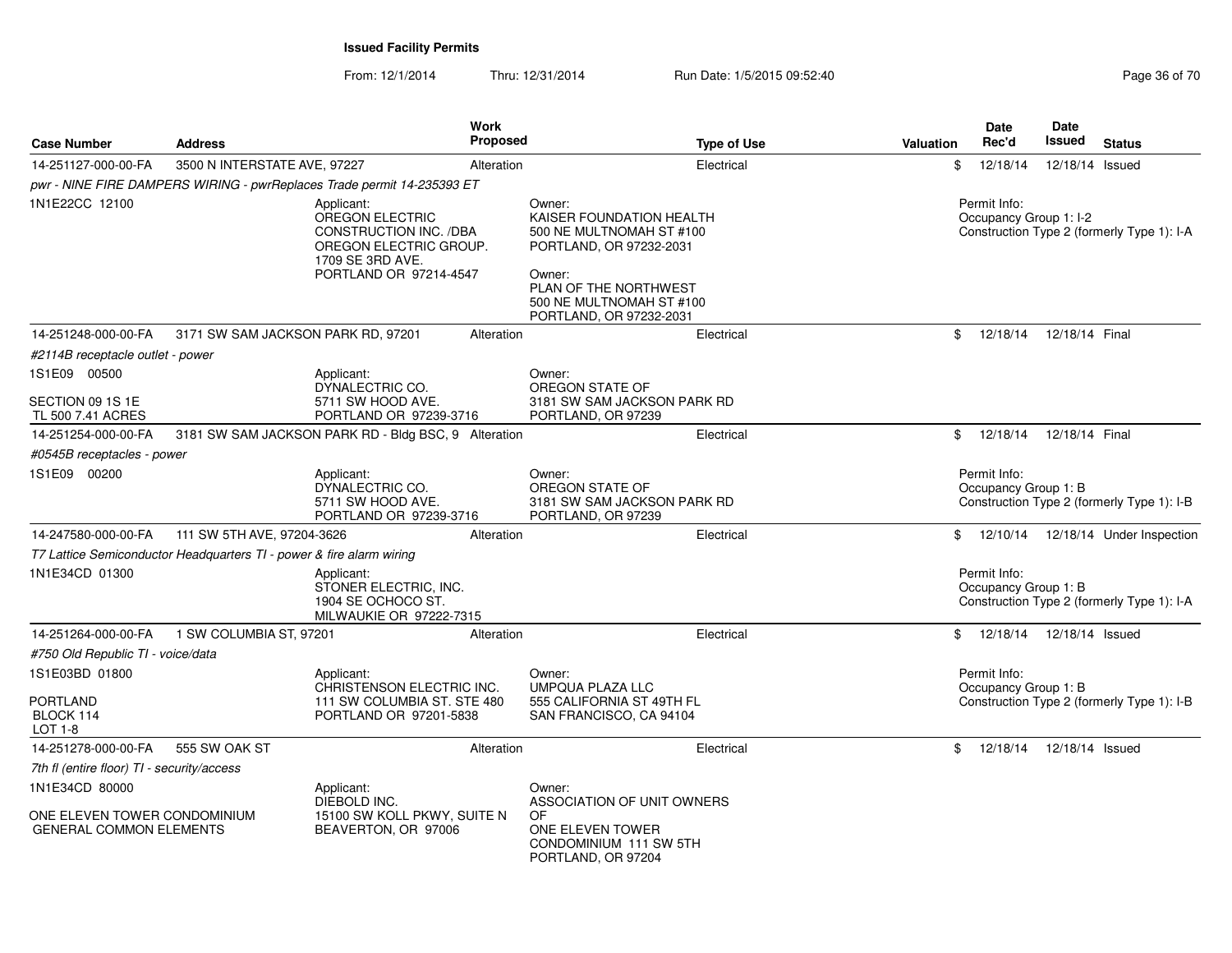| <b>Case Number</b>                                                         | <b>Address</b>             |                                                                                                                       | Work<br>Proposed |                                                                                                                                                                                     | <b>Type of Use</b> | Valuation                                                                                                                                                                                                                                                             | Rec'd        | Date | Date<br>Issued<br>Status                                           |
|----------------------------------------------------------------------------|----------------------------|-----------------------------------------------------------------------------------------------------------------------|------------------|-------------------------------------------------------------------------------------------------------------------------------------------------------------------------------------|--------------------|-----------------------------------------------------------------------------------------------------------------------------------------------------------------------------------------------------------------------------------------------------------------------|--------------|------|--------------------------------------------------------------------|
| 14-251308-000-00-FA                                                        | 101 SW MAIN ST, 97204      |                                                                                                                       | Alteration       |                                                                                                                                                                                     | Electrical         |                                                                                                                                                                                                                                                                       |              |      | \$ 12/18/14 12/18/14 Issued                                        |
|                                                                            |                            |                                                                                                                       |                  |                                                                                                                                                                                     |                    | voice/data - 13TH FLOOR; REMOVE DIVIDING WALL BETWEEN SMALL OFFICES, RECONFIGURE MAKING MULTIPLE LARGE OFFICES FROM TWO SMALL OFFICES, INFILL DOORS, FULL HEIGHT BU                                                                                                   |              |      |                                                                    |
| 1S1E03BD 00300<br>PORTLAND<br>BLOCK 11<br>LOT 1-4<br>LOT 5-8 EXC PT IN STS |                            | Applicant:<br><b>CAPITOL DATA &amp;</b><br><b>COMMUNICATIONS INC.</b><br>11401 NE MARX ST.<br>PORTLAND, OR 97220-1041 |                  | Owner:<br>KBSH ONE MAIN PLACE LLC<br>14850 QUORUM DR #500<br>DALLAS, TX 75254<br>Owner:<br><b>DUFF</b><br>14850 QUORUM DR #500<br>DALLAS, TX 75254                                  |                    |                                                                                                                                                                                                                                                                       |              |      |                                                                    |
|                                                                            |                            |                                                                                                                       |                  | Owner:<br>PHELPS LLC<br>14850 QUORUM DR #500<br>DALLAS, TX 75254                                                                                                                    |                    |                                                                                                                                                                                                                                                                       |              |      |                                                                    |
| 14-251309-000-00-FA 111 SW 5TH AVE, 97204-3626                             |                            |                                                                                                                       | Alteration       |                                                                                                                                                                                     | Electrical         |                                                                                                                                                                                                                                                                       |              |      | \$ 12/18/14 12/18/14 Issued                                        |
|                                                                            |                            | 2nd fl Tower & Plaza CorVel Corporatioin TI - HVAC controls for 3 fan coil units                                      |                  |                                                                                                                                                                                     |                    |                                                                                                                                                                                                                                                                       |              |      |                                                                    |
| 1N1E34CD 01300                                                             |                            | Applicant:<br>HVAC INC.<br>5188 SE INTERNATIONAL WAY<br>PORTLAND OR 97222-4602                                        |                  |                                                                                                                                                                                     |                    |                                                                                                                                                                                                                                                                       | Permit Info: |      | Occupancy Group 1: B<br>Construction Type 2 (formerly Type 1): I-A |
| 14-218539-000-00-FA                                                        | 520 SW YAMHILL ST, 97204   |                                                                                                                       | Alteration       |                                                                                                                                                                                     | Electrical         |                                                                                                                                                                                                                                                                       |              |      | \$ 9/27/14 12/19/14 Under Inspection                               |
|                                                                            |                            |                                                                                                                       |                  | power - 5TH FLOOR SUITE 500 MCDONALD JACOBS REMOVE WALLS TO CREATE A LARGER TRAINING ROOM                                                                                           |                    |                                                                                                                                                                                                                                                                       |              |      |                                                                    |
| 1S1E03BB 01200<br>PORTLAND<br>BLOCK 171<br>LOT 1&8<br>N 1/2 OF LOT 2&7     |                            | Applicant:<br>CAPITOL ELECTRIC CO INC.<br>11401 NE MARX ST.<br>PORTLAND OR 97220-1041                                 |                  | Owner:<br><b>PAC-HILL LIMITED PARTNERSHIP</b><br>520 SW YAMHILL ST RF GDN #8<br>PORTLAND, OR 97204                                                                                  |                    |                                                                                                                                                                                                                                                                       | Permit Info: |      | Occupancy Group 1: B<br>Construction Type 2 (formerly Type 1): I-A |
| 14-251492-000-00-FA                                                        | 500 NE MULTNOMAH ST. 97232 |                                                                                                                       | Alteration       |                                                                                                                                                                                     | Electrical         |                                                                                                                                                                                                                                                                       |              |      | \$ 12/19/14 12/19/14 Final                                         |
| 1N1E35BB 02400<br><b>HOLLADAYS ADD</b><br>BLOCK 73&80 TL 2400              |                            | Applicant:<br>CONVERGINT TECHNOLOGIES<br>16575 SW 72ND AVE<br>PORTLAND, OR 97224                                      |                  | Owner:<br>KAISER FOUNDATION HEALTH<br>500 NE MULTNOMAH ST #100<br>PORTLAND, OR 97232-2031<br>Owner:<br>PLAN OF THE NORTHWEST<br>500 NE MULTNOMAH ST #100<br>PORTLAND, OR 97232-2031 |                    | security - 1ST FLOOR TI; AREA A&B, REMOVE MOST INTERIOR WALLS, FIXTURES, CABINETRY, DOORS, FLOORING, RECONFIGURE FOR CONSULTATION, EDUCATION ROOMS, REMODEL, LOBBY,<br>CCB - Contractor:<br><b>CONVERGINT TECHNOLOGIES</b><br>16575 SW 72ND AVE<br>PORTLAND, OR 97224 |              |      |                                                                    |
| 14-251497-000-00-FA   121 SW SALMON ST, 97204                              |                            |                                                                                                                       | Alteration       |                                                                                                                                                                                     | Electrical         |                                                                                                                                                                                                                                                                       |              |      | \$ 12/19/14 12/19/14 Issued                                        |
|                                                                            |                            | pwr - 13TH FLOOR NW CORNER REMOVE AND ADD NEW WALLS FOR HUDDLE ROOMS - pwr                                            |                  |                                                                                                                                                                                     |                    |                                                                                                                                                                                                                                                                       |              |      |                                                                    |
| 1S1E03BA 02100                                                             |                            | Applicant:<br>TICE ELECTRIC CO.<br>5405 N Lagoon Ave.<br>PORTLAND OR 97217-7637                                       |                  | Owner:<br>IEH PORTLAND LLC<br>1WTC0510-CORPORATE TAX<br>DEPT 121 SW SALMO<br>PORTLAND, OR 97204                                                                                     |                    |                                                                                                                                                                                                                                                                       | Permit Info: |      | Occupancy Group 1: B<br>Construction Type 2 (formerly Type 1): I-A |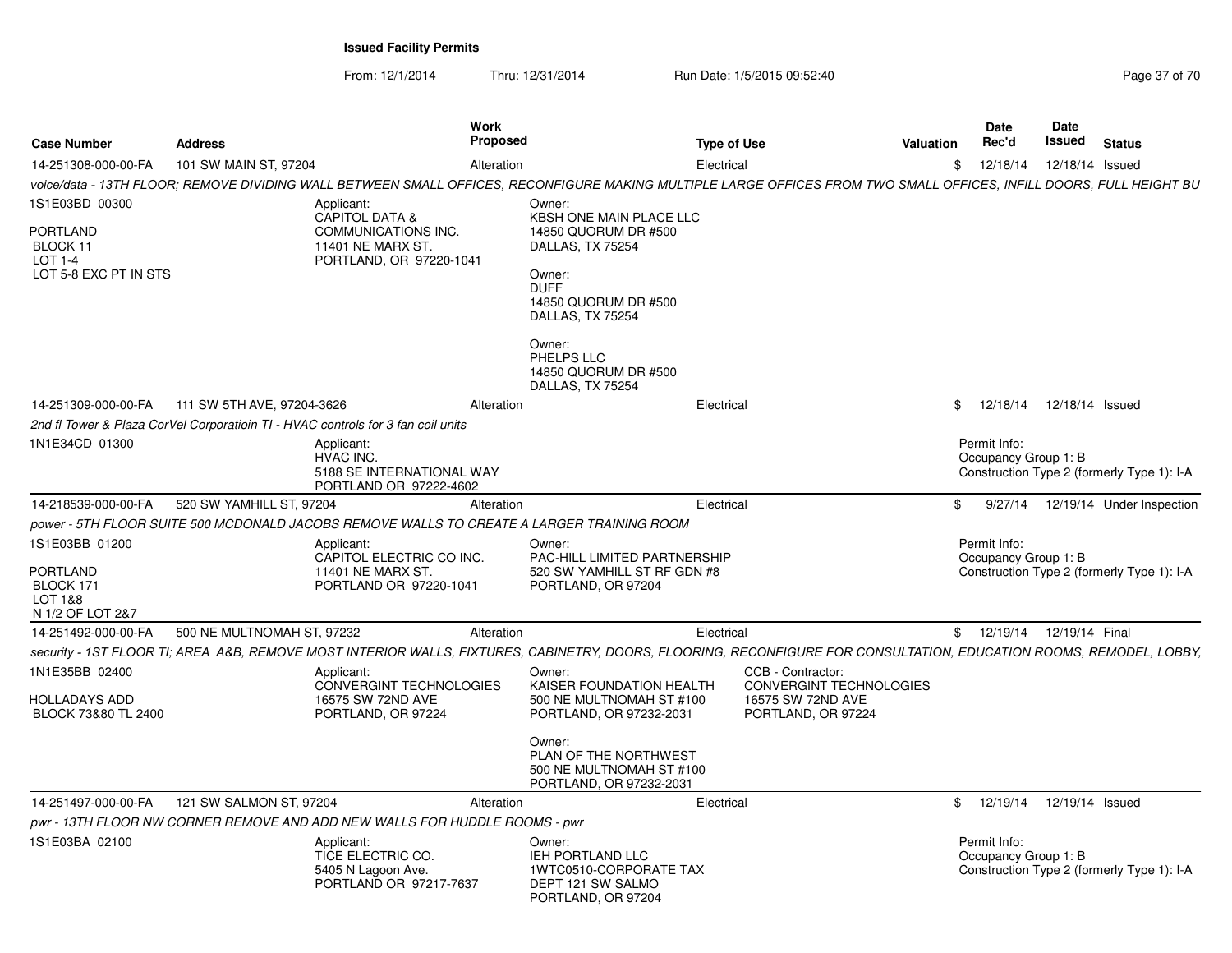| <b>Case Number</b>                                                                                             | <b>Address</b>             |                                                                                                                                                                     | Work<br><b>Proposed</b> |                                                                                       | <b>Type of Use</b> | <b>Valuation</b> |      | <b>Date</b><br>Rec'd                   | Date<br>Issued  | <b>Status</b>                              |
|----------------------------------------------------------------------------------------------------------------|----------------------------|---------------------------------------------------------------------------------------------------------------------------------------------------------------------|-------------------------|---------------------------------------------------------------------------------------|--------------------|------------------|------|----------------------------------------|-----------------|--------------------------------------------|
| 14-242468-000-00-FA                                                                                            | 4310 NE KILLINGSWORTH ST   |                                                                                                                                                                     | Alteration              |                                                                                       | Electrical         |                  | \$   | 11/25/14                               |                 | 12/19/14 Under Inspection                  |
|                                                                                                                |                            | power - DEPAUL YOUTH DISPENSARIES INTERIOR REMODEL OF SUPERVISOR STATIONS AND LOUNGE                                                                                |                         |                                                                                       |                    |                  |      |                                        |                 |                                            |
| 1N2E19BB 04001                                                                                                 |                            | Applicant:<br>D & L ELECTRIC INC.                                                                                                                                   |                         | Owner:<br>DE PAUL TREATMENT                                                           |                    |                  |      |                                        |                 |                                            |
| <b>JORBADE</b>                                                                                                 |                            | <b>PO BOX 367</b>                                                                                                                                                   |                         | P O BOX 3007                                                                          |                    |                  |      |                                        |                 |                                            |
| BLOCK <sub>2</sub><br>LOT <sub>13</sub>                                                                        |                            | WEST LINN OR 97068-0367                                                                                                                                             |                         | PORTLAND, OR 97208-3007                                                               |                    |                  |      |                                        |                 |                                            |
|                                                                                                                |                            |                                                                                                                                                                     |                         | Owner:<br><b>CENTERS INC</b><br>P O BOX 3007<br>PORTLAND, OR 97208-3007               |                    |                  |      |                                        |                 |                                            |
| 14-239989-000-00-FA                                                                                            | 7000 NE AIRPORT WAY, 97218 |                                                                                                                                                                     | Alteration              |                                                                                       | Electrical         |                  | \$   | 11/19/14                               |                 | 12/19/14 Under Inspection                  |
|                                                                                                                |                            | hvac controls - SPACE C-2150 CC MCKENZIE SHOES AND APPAREL NEW TENANT REMODEL hvac controls****BID ESTIMNATE****                                                    |                         |                                                                                       |                    |                  |      |                                        |                 |                                            |
| 1N2E08B 00400                                                                                                  |                            | Applicant:<br>CHERRY CITY ELECTRIC INC.                                                                                                                             |                         | Owner:<br>PORT OF PORTLAND                                                            |                    |                  |      | Permit Info:<br>Occupancy Group 1: A-2 |                 |                                            |
| SECTION 08 1N 2E<br>TL 400 7.39 ACRES<br><b>TERMINAL BLDG</b><br><b>NONTAXABLE</b><br>SEE TAXABLE SUB ACCOUNTS |                            | 8100 NE ST JOHNS RD STE. D101<br>VANCOUVER WA 98665-2014                                                                                                            |                         | PO BOX 3529<br>PORTLAND, OR 97208-3529                                                |                    |                  |      |                                        |                 | Construction Type 2 (formerly Type 1): I-A |
| 14-251017-000-00-FA                                                                                            | 1000 SW BROADWAY, 97205    |                                                                                                                                                                     | Alteration              |                                                                                       | Electrical         |                  | \$   | 12/18/14                               | 12/22/14 Final  |                                            |
| #1555 D'Ascenzo Expansion - voice/data                                                                         |                            |                                                                                                                                                                     |                         |                                                                                       |                    |                  |      |                                        |                 |                                            |
| 1S1E03BB 02400                                                                                                 |                            | Applicant:                                                                                                                                                          |                         | Owner:                                                                                |                    |                  |      | Permit Info:                           |                 |                                            |
|                                                                                                                |                            | DAMASCUS COMMUNICATIONS                                                                                                                                             |                         | ONE THOUSAND BROADWAY                                                                 |                    |                  |      | Occupancy Group 1: B Bank, Off.,       |                 |                                            |
| <b>PORTLAND</b><br>BLOCK 182                                                                                   |                            | <b>INC</b><br>26280 SE Wally Rd                                                                                                                                     |                         | <b>BLDG LTD PARTNERSHIP</b><br>805 SW BROADWAY STE 2020                               |                    |                  |      | Med.Off., Pub.Bldg.                    |                 |                                            |
| LOT 5-8                                                                                                        |                            | Boring, OR 97009-8488                                                                                                                                               |                         | PORTLAND, OR 97205                                                                    |                    |                  |      |                                        |                 |                                            |
| 14-238346-000-00-FA                                                                                            | 1015 NW 22ND AVE, 97210    |                                                                                                                                                                     | Alteration              |                                                                                       | Electrical         |                  |      | \$11/15/14                             | 12/22/14 Issued |                                            |
|                                                                                                                |                            | elec - PLANT FACILITIES BLDG LOWER LEVEL, MINIMAL PIPE, DUCT AND DIFFUSER RELOCATION AND REBALANCING, FIRE PROTECTION(IN CONJUNCTION WITH COMMERCIAL ELECTRICAL PRO |                         |                                                                                       |                    |                  |      |                                        |                 |                                            |
| 1N1E33BA 07800                                                                                                 |                            | Applicant:<br>CHRISTENSON ELECTRIC INC.                                                                                                                             |                         | Owner:<br><b>GOOD SAMARITAN HOSPITAL</b>                                              |                    |                  |      |                                        |                 |                                            |
| <b>COUCHS ADD</b><br>TL 7800 BLOCK 304                                                                         |                            | 111 SW COLUMBIA ST. STE 480<br>PORTLAND OR 97201-5838                                                                                                               |                         | 1919 NW LOVEJOY ST<br>PORTLAND, OR 97209                                              |                    |                  |      |                                        |                 |                                            |
| 14-252630-000-00-FA                                                                                            | 5050 NE HOYT ST, 97213     |                                                                                                                                                                     | Alteration              |                                                                                       | Electrical         |                  |      | \$12/22/14                             | 12/22/14 Issued |                                            |
|                                                                                                                |                            | power - SUITE 203, INTERNAL MEDICINE TI; REMOVE WALLS, INFILL DOORS, CABINETRY, ADD NEW WALLS DOORS FOR EXAM ROOMS, OFFICE, BREAKROOM, SHRINK WAITING AREA, REMODEL |                         |                                                                                       |                    |                  |      |                                        |                 |                                            |
| 1N2E31BD 03800                                                                                                 |                            | Applicant:                                                                                                                                                          |                         | Owner:                                                                                |                    |                  |      | Permit Info:                           |                 |                                            |
| <b>CENTER ADD</b><br>BLOCK <sub>3</sub><br>LOT 1-7 INC PT VAC ST                                               |                            | TICE ELECTRIC CO.<br>5405 N Lagoon Ave.<br>PORTLAND OR 97217-7637                                                                                                   |                         | PROVIDENCE HEALTH<br>4400 NE HALSEY ST BLDG 2 #190<br>PORTLAND, OR 97213-1545         |                    |                  | I-FR | Occupancy Group 1: B                   |                 | Construction Type 2 (formerly Type 1):     |
| LOT 20-26 EXC PT IN ST                                                                                         |                            |                                                                                                                                                                     |                         | Owner:<br>SERVICES-OREGON<br>4400 NE HALSEY ST BLDG 2 #190<br>PORTLAND, OR 97213-1545 |                    |                  |      |                                        |                 |                                            |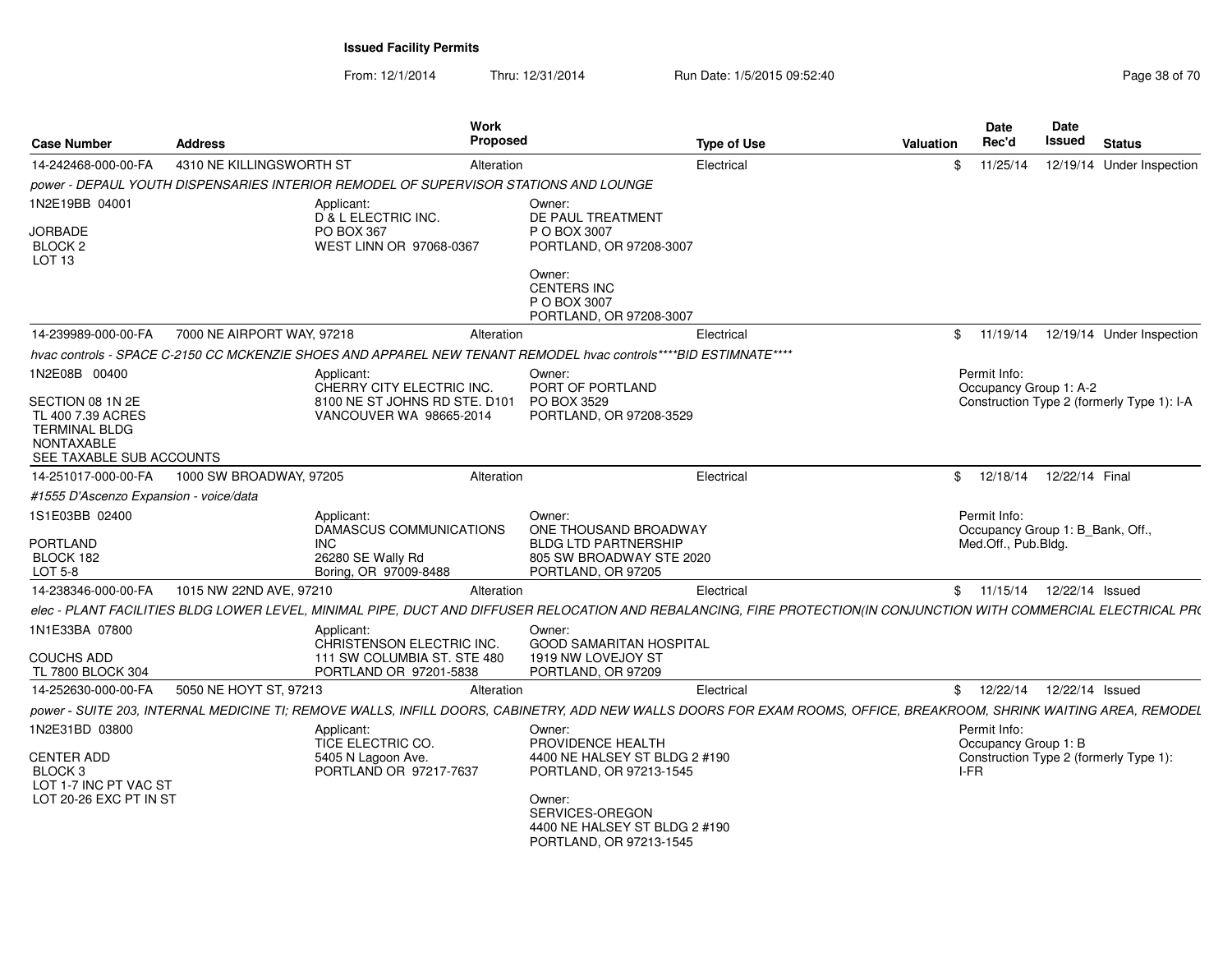From: 12/1/2014

Thru: 12/31/2014 Run Date: 1/5/2015 09:52:40

| <b>Case Number</b>                                                                                                              | <b>Address</b>             | Work<br>Proposed                                                                                                                                | <b>Type of Use</b>                                                                                                                                                      | Valuation | <b>Date</b><br>Rec'd                | Date<br>Issued<br><b>Status</b>                                                    |
|---------------------------------------------------------------------------------------------------------------------------------|----------------------------|-------------------------------------------------------------------------------------------------------------------------------------------------|-------------------------------------------------------------------------------------------------------------------------------------------------------------------------|-----------|-------------------------------------|------------------------------------------------------------------------------------|
| 14-252648-000-00-FA                                                                                                             | 2020 NW NORTHRUP ST, 97209 | Alteration                                                                                                                                      | Electrical                                                                                                                                                              |           | 12/22/14                            | 12/22/14 Issued                                                                    |
| Marshall Union Manor diesel sensor controls                                                                                     |                            |                                                                                                                                                 |                                                                                                                                                                         |           |                                     |                                                                                    |
| 1N1E33BA 02600<br>COUCHS ADD<br>BLOCK 287                                                                                       |                            | Applicant:<br>JEFFREY BRYAN TAPANI<br>WIRE RITE ELECTRIC INC<br>PO BOX 1959                                                                     | Owner:<br>UNION LABOR RETIREMENT ASSN<br>1625 SE LAFAYETTE ST<br>PORTLAND, OR 97202-3862                                                                                |           |                                     |                                                                                    |
| LOT 1-14                                                                                                                        |                            | BATTLE GROUND, WA 98604                                                                                                                         |                                                                                                                                                                         |           |                                     |                                                                                    |
| 14-252672-000-00-FA 7000 NE AIRPORT WAY, 97218                                                                                  |                            | Alteration                                                                                                                                      | Electrical                                                                                                                                                              |           |                                     | \$ 12/22/14 12/22/14 Issued                                                        |
|                                                                                                                                 |                            | pwr - SPACE C-2150 CC MCKENZIE SHOES AND APPAREL NEW TENANT REMODEL ****BID ESTIMNATE**** pwr                                                   |                                                                                                                                                                         |           |                                     |                                                                                    |
| 1N2E08B 00400<br>SECTION 08 1N 2E<br>TL 400 7.39 ACRES<br><b>TERMINAL BLDG</b><br><b>NONTAXABLE</b><br>SEE TAXABLE SUB ACCOUNTS |                            | Applicant:<br>OREGON ELECTRIC<br>CONSTRUCTION INC. /DBA<br>OREGON ELECTRIC GROUP.<br>1709 SE 3RD AVE.<br>PORTLAND OR 97214-4547                 | Owner:<br>PORT OF PORTLAND<br>PO BOX 3529<br>PORTLAND, OR 97208-3529                                                                                                    |           | Permit Info:                        | Occupancy Group 1: A-2<br>Construction Type 2 (formerly Type 1): I-A               |
| 14-252951-000-00-FA                                                                                                             | 6320 NE HALSEY ST, 97213   | Alteration                                                                                                                                      | Electrical                                                                                                                                                              |           |                                     | 12/23/14  12/23/14  Issued                                                         |
|                                                                                                                                 |                            |                                                                                                                                                 | power - SUITE 100; SPECIALTY PHARMACY; REMOVE EXISTING PARTITIONS, CABINETRY, NEW TWO HOUR WALLS TO CREATE NEW SPACE, REMOVE EXTERIOR STORE FRONT, STAIRS, INFILL C     |           |                                     |                                                                                    |
| 1N2E32BB 00400<br>SECTION 32 1N 2E                                                                                              |                            | Applicant:<br>TICE ELECTRIC CO.<br>5405 N Lagoon Ave.                                                                                           | Owner:<br>WESTON INVESTMENT CO LLC<br>2154 NE BROADWAY #200                                                                                                             |           |                                     |                                                                                    |
| TL 400 0.06 ACRES                                                                                                               |                            | PORTLAND OR 97217-7637                                                                                                                          | PORTLAND, OR 97232-1561                                                                                                                                                 |           |                                     |                                                                                    |
| 14-252955-000-00-FA                                                                                                             | 450 N GRAHAM ST. 97227     | Alteration                                                                                                                                      | Electrical                                                                                                                                                              |           |                                     | \$ 12/23/14 12/23/14 Issued                                                        |
|                                                                                                                                 |                            |                                                                                                                                                 | hvac control - ADULT AND PEDIATRIC ORTHOPEDIC CLINIC TENANT IMPROVEMENT OF A SINGLE STORY OUTPATIENT CLINIC, INTERIOR DEMO OF EXISTING SPACE, NEW PARTITION WALLS, CEIL |           |                                     |                                                                                    |
| 1N1E27AC 02500<br>EVANS ADD<br>BLOCK 2<br>LOT 10&11&15-18 TL 2500                                                               |                            | Applicant:<br>ELECTRICAL CONSTRUCTION<br>CO. (a dba for EC COMPANY)<br>PO BOX 10286<br>PORTLAND OR 97296-0286                                   | Owner:<br><b>EMANUEL HOSPITAL</b><br>2801 N GANTENBEIN AVE<br>PORTLAND, OR 97227-1623                                                                                   |           | Permit Info:<br>Med.Off., Pub.Bldg. | Occupancy Group 1: B_Bank, Off.,<br>Construction Type 2 (formerly Type 1): V-B     |
| 14-252971-000-00-FA 2201 NE LLOYD BLVD, 97232                                                                                   |                            | Alteration                                                                                                                                      | Electrical                                                                                                                                                              |           |                                     | \$ 12/23/14 12/23/14 Issued                                                        |
| PACIFICORP MONITOR ADD                                                                                                          |                            |                                                                                                                                                 |                                                                                                                                                                         |           |                                     |                                                                                    |
| 1N1E35BA 00101                                                                                                                  |                            | Applicant:<br>COCHRAN INC. dba BROADWAY<br><b>ELECTRIC</b><br>7550 SW TECH CENTER DR STE PORTLAND, OR 97232-1315<br>220<br>TIGARD OR 97223-8061 | Owner:<br>CAPREF LLOYD CENTER LLC<br>2201 LLOYD CENTER                                                                                                                  |           | Permit Info:<br>Station             | Occupancy Group 1: M_Store, Service<br>Construction Type 2 (formerly Type 1): II-A |
| 14-253254-000-00-FA 2801 N GANTENBEIN AVE, 97227                                                                                |                            | Alteration                                                                                                                                      | Electrical                                                                                                                                                              |           |                                     | \$ 12/23/14 12/23/14 Issued                                                        |
|                                                                                                                                 |                            |                                                                                                                                                 | access - WEST WING, INTERIOR REMODEL CARDIAC OR, REMOVE, REPLACE WALLS, DOORS, BIPLANE, EQUIPMENT, CEILING, ELEC, FINISHES, ETC                                         |           |                                     |                                                                                    |
| 1N1E27AC 01100                                                                                                                  |                            | Applicant:<br>ARONSON SECURITY GROUP INC. EMANUEL HOSPITAL                                                                                      | Owner:                                                                                                                                                                  |           | Permit Info:                        | Occupancy Group 1: I-2                                                             |
| ABENDS ADD<br>BLOCK 4<br>LOT 1-18 TL 1100                                                                                       |                            | 8089 SW CIRRUS DR.<br>BEAVERTON OR 97008-5989                                                                                                   | 5215 N O'CONNOR BLVD #1100<br>IRVING, TX 75039-3739                                                                                                                     |           |                                     | Construction Type 2 (formerly Type 1): I-A                                         |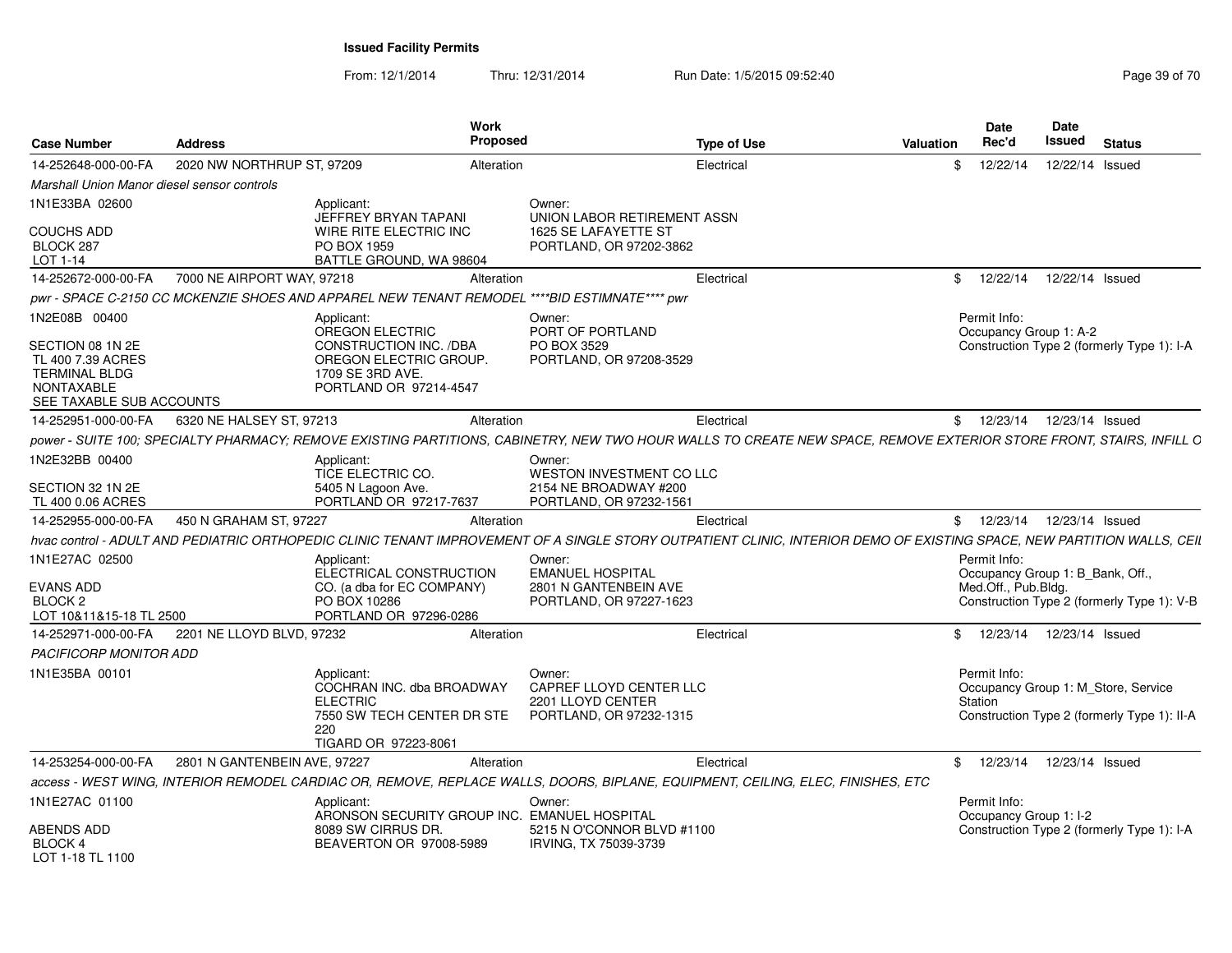| <b>Case Number</b>                                                                                             | <b>Address</b>                              | Work<br>Proposed                                                                                                                                                      |                                                                                | <b>Type of Use</b> |                                               | <b>Valuation</b> | <b>Date</b><br>Rec'd                             | Date<br><b>Issued</b> | <b>Status</b>                                |
|----------------------------------------------------------------------------------------------------------------|---------------------------------------------|-----------------------------------------------------------------------------------------------------------------------------------------------------------------------|--------------------------------------------------------------------------------|--------------------|-----------------------------------------------|------------------|--------------------------------------------------|-----------------------|----------------------------------------------|
| 14-253273-000-00-FA                                                                                            | 317 SW ALDER ST, 97204                      | Alteration                                                                                                                                                            |                                                                                | Electrical         |                                               | \$               | 12/23/14                                         | 12/23/14 Final        |                                              |
|                                                                                                                |                                             | hvac control - SUITE 500; RENTRAK TI, TENANT EXPANSION, REMOVE SOME PARTITION WALLS, REOPEN CONNECTION FROM 5TH FLOOR LOYALTY BUILDING TO 4TH FLOOR OF THE HAMILTON I |                                                                                |                    |                                               |                  |                                                  |                       |                                              |
| 1S1E03BA 07400                                                                                                 |                                             | Applicant:<br>HUNTER-DAVISSON INC.                                                                                                                                    | Owner:<br>LOYALTY HOLDINGS LLC                                                 |                    |                                               |                  | Permit Info:<br>Occupancy Group 1: B_Bank, Off., |                       |                                              |
| <b>PORTLAND</b><br>BLOCK 48<br>LOT <sub>4</sub>                                                                |                                             | 1800 SE PERSHING ST.<br>PORTLAND OR 97202-2338                                                                                                                        | 3657 MAIN ST<br>MANCHESTER, VT 05254                                           |                    |                                               |                  | Med.Off., Pub.Bldg.                              |                       |                                              |
| 14-249674-000-00-FA                                                                                            |                                             | 3181 SW SAM JACKSON PARK RD - Bldg BSC, 9 Alteration                                                                                                                  |                                                                                | Electrical         |                                               |                  | \$ 12/15/14 12/23/14 Final                       |                       |                                              |
| 2nd fl Surgical Skills wall relocation - power                                                                 |                                             |                                                                                                                                                                       |                                                                                |                    |                                               |                  |                                                  |                       |                                              |
| 1S1E09 00200                                                                                                   |                                             | Applicant:<br>DYNALECTRIC CO.<br>5711 SW HOOD AVE.<br>PORTLAND OR 97239-3716                                                                                          | Owner:<br>OREGON STATE OF<br>3181 SW SAM JACKSON PARK RD<br>PORTLAND, OR 97239 |                    |                                               |                  | Permit Info:<br>Occupancy Group 1: B             |                       | Construction Type 2 (formerly Type 1): I-B   |
| 14-253341-000-00-FA                                                                                            | 805 SW BROADWAY, 97205                      | Alteration                                                                                                                                                            |                                                                                | Electrical         |                                               |                  | \$ 12/23/14 12/23/14 Issued                      |                       |                                              |
|                                                                                                                | EXTEND COMCAST FIBER TO NEW D-MARK LOCATION |                                                                                                                                                                       |                                                                                |                    |                                               |                  |                                                  |                       |                                              |
| 1S1E03BB 04400                                                                                                 |                                             | Applicant:<br>HECKTEC TECHNICAL                                                                                                                                       | Owner:<br>FOX TOWER L L C                                                      |                    | CCB - Contractor:<br><b>HECKTEC TECHNICAL</b> |                  | Permit Info:<br>Occupancy Group 1: B             |                       |                                              |
| <b>PORTLAND</b><br>BLOCK 210<br><b>LOT 1-8</b>                                                                 |                                             | 3484 HILLSIDE CT<br>HUBBARD OR 97032                                                                                                                                  | 805 SW BROADWAY #2020<br>PORTLAND, OR 97205                                    |                    | 3484 HILLSIDE CT<br>HUBBARD OR 97032          |                  |                                                  |                       | Construction Type 2 (formerly Type 1): I-A   |
| DEFERRED ADDITIONAL TAX LIABILITY                                                                              |                                             |                                                                                                                                                                       |                                                                                |                    |                                               |                  |                                                  |                       |                                              |
| 14-253386-000-00-FA                                                                                            | 5115 N LAGOON AVE, 97217                    | Alteration                                                                                                                                                            |                                                                                | Electrical         |                                               |                  | \$12/23/14                                       |                       | 12/23/14 Under Inspection                    |
|                                                                                                                |                                             | pwr - ADD DUCTLESS SPLIT SYSTEM IN TRAINING ROOM WITH HP ON ROOF (5169 N LAGOON) - pwr                                                                                |                                                                                |                    |                                               |                  |                                                  |                       |                                              |
| 1N1E20AB 00800                                                                                                 |                                             | Applicant:<br>HUGHES ELECTRICAL<br>CONTRACTORS INC.<br>10490 NW JACKSON QUARRY RD PORTLAND, OR 97208<br>HILLSBORO, OR 97124-8184                                      | Owner:<br>FREIGHTLINER CORPORATION<br>PO BOX 3820                              |                    |                                               |                  | Permit Info:<br>Occupancy Group 1: B             |                       | Construction Type 2 (formerly Type 1): III-N |
| 14-253690-000-00-FA                                                                                            | 7000 NE AIRPORT WAY, 97218                  | Alteration                                                                                                                                                            |                                                                                | Electrical         |                                               |                  | \$ 12/24/14 12/24/14 Final                       |                       |                                              |
|                                                                                                                |                                             | pwr - 'C' CONCOURSE; FOOD CART, MOD PIZZA; 'C' CONCOURSE, FOR 'GRAB AND GO' TYPE OF FOOD SALES, SINK, REFRIGERATOR, WATER TANK, FOLD DOWN STEEL COUNTER, ELEC - pwr   |                                                                                |                    |                                               |                  |                                                  |                       |                                              |
| 1N2E08B 00400                                                                                                  |                                             | Applicant:<br>OREGON ELECTRIC                                                                                                                                         | Owner:<br>PORT OF PORTLAND                                                     |                    |                                               |                  | Permit Info:<br>Occupancy Group 1: A-2           |                       |                                              |
| SECTION 08 1N 2E<br>TL 400 7.39 ACRES<br><b>TERMINAL BLDG</b><br><b>NONTAXABLE</b><br>SEE TAXABLE SUB ACCOUNTS |                                             | CONSTRUCTION INC. /DBA<br>OREGON ELECTRIC GROUP.<br>1709 SE 3RD AVE.<br>PORTLAND OR 97214-4547                                                                        | PO BOX 3529<br>PORTLAND, OR 97208-3529                                         |                    |                                               |                  |                                                  |                       | Construction Type 2 (formerly Type 1): I-A   |
| 14-254400-000-00-FA                                                                                            | 8101 SE DIVISION ST                         | Alteration                                                                                                                                                            |                                                                                | Electrical         |                                               |                  | \$12/29/14                                       |                       | 12/29/14 Under Inspection                    |
|                                                                                                                |                                             | security - LEASE SPACE 107 - NEW CAFE TENANT IN PCC SE CAMPUS LIBRARY SEE 14-230157-FA FOR SHELL PERMIT - security                                                    |                                                                                |                    |                                               |                  |                                                  |                       |                                              |
| 1S2E05DD 00300A1                                                                                               |                                             | Applicant:<br>ELECTRICAL CONSTRUCTION<br>CO. (a dba for EC COMPANY)<br>PO BOX 10286<br>PORTLAND OR 97296-0286                                                         |                                                                                |                    |                                               |                  |                                                  |                       |                                              |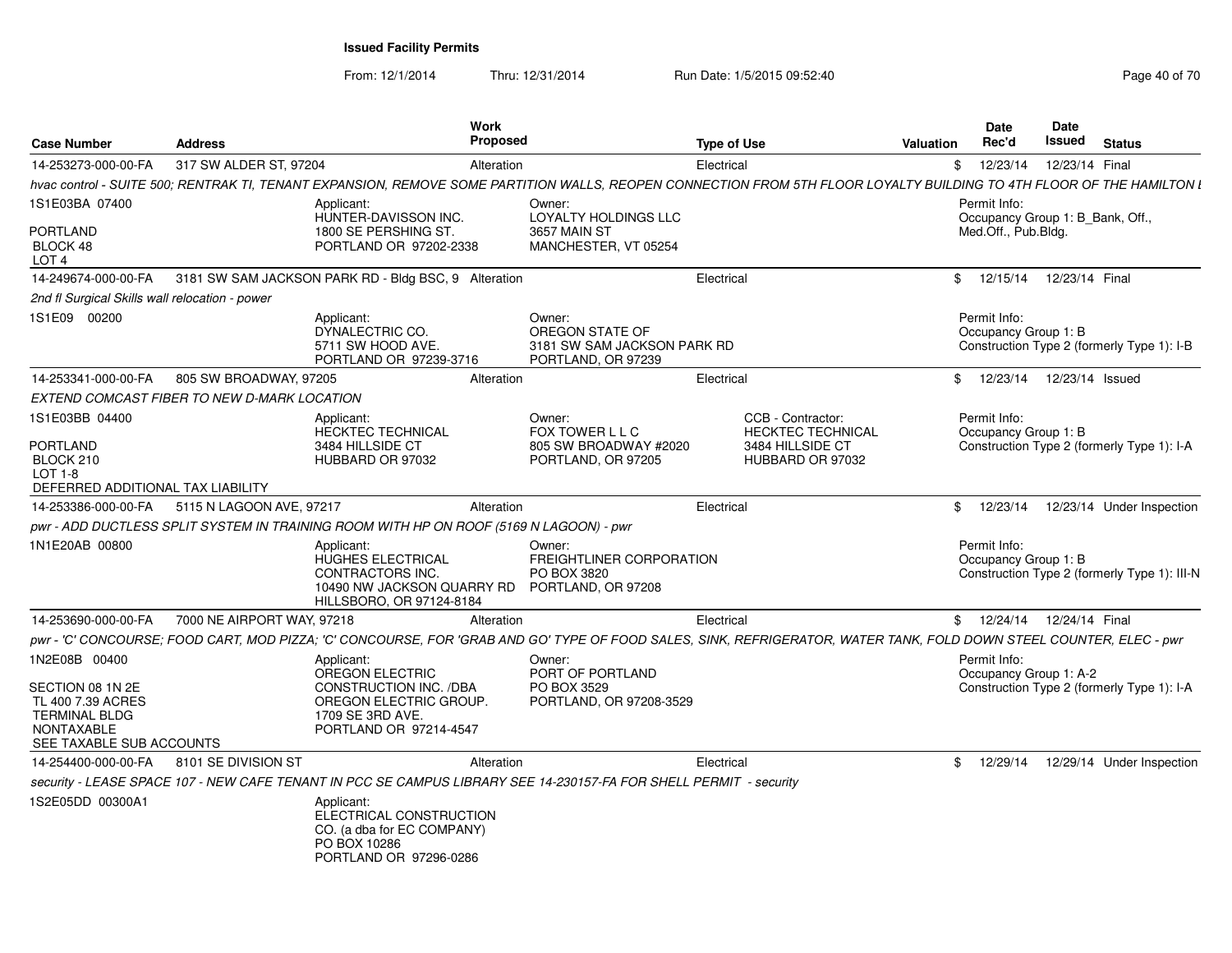| <b>Case Number</b>                                                                                                              | <b>Address</b>                                                       | Work<br>Proposed                                                                                                                                                         |                                                                                  | <b>Type of Use</b> | <b>Valuation</b> | <b>Date</b><br>Rec'd                                                    | <b>Date</b><br>Issued | <b>Status</b>                              |
|---------------------------------------------------------------------------------------------------------------------------------|----------------------------------------------------------------------|--------------------------------------------------------------------------------------------------------------------------------------------------------------------------|----------------------------------------------------------------------------------|--------------------|------------------|-------------------------------------------------------------------------|-----------------------|--------------------------------------------|
| 14-255134-000-00-FA                                                                                                             | 1201 NE LLOYD BLVD, 97232                                            | Alteration                                                                                                                                                               |                                                                                  | Electrical         |                  | \$12/31/14                                                              | 12/31/14 Issued       |                                            |
|                                                                                                                                 |                                                                      | security - 3RD & 4TH FLOORS. TI: REMOVE PARTITIONS FROM BOTH FLOORS. RESTROOM/SHOWERS FROM 3RD FLOOR. INFILL FLOOR PENETRATIONS.  NEW PARTITIONS FOR MULTIPLE OFFIC      |                                                                                  |                    |                  |                                                                         |                       |                                            |
| 1N1E35BD 00400                                                                                                                  |                                                                      | Applicant:<br>DYNALECTRIC CO.                                                                                                                                            | Owner:<br>GPT PORTLAND OR 1201 LLOYD                                             |                    |                  | Permit Info:<br>Occupancy Group 1: B Bank, Off.,                        |                       |                                            |
| <b>HOLLADAYS ADD</b><br><b>BLOCK 142 TL 400</b>                                                                                 |                                                                      | 5711 SW HOOD AVE.<br>PORTLAND OR 97239-3716                                                                                                                              | <b>LLC</b><br>PO BOX 847<br>CARLSBAD, CA 92018                                   |                    |                  | Med.Off., Pub.Bldg.                                                     |                       | Construction Type 2 (formerly Type 1): I-A |
| 14-255472-000-00-FA                                                                                                             | 7000 NE AIRPORT WAY, 97218                                           | Alteration                                                                                                                                                               |                                                                                  | Electrical         |                  |                                                                         |                       | \$ 12/31/14 12/31/14 Under Inspection      |
|                                                                                                                                 |                                                                      | HVAC controls - SPACE # C2152: RETAIL TENANT. SHEETROCK. CEILING. FLOORING. FEATURE WALLS. CIRCULAR DISPLAY COUNTER W/DOOR. DISPLAY CABINETS. ELEC. FINISHES.ETC.+++++++ |                                                                                  |                    |                  |                                                                         |                       |                                            |
| 1N2E08B 00400<br>SECTION 08 1N 2E<br>TL 400 7.39 ACRES<br><b>TERMINAL BLDG</b><br><b>NONTAXABLE</b><br>SEE TAXABLE SUB ACCOUNTS |                                                                      | Applicant:<br>CHERRY CITY ELECTRIC INC.<br>8100 NE ST JOHNS RD STE. D101<br>VANCOUVER WA 98665-2014                                                                      | Owner:<br>PORT OF PORTLAND<br>PO BOX 3529<br>PORTLAND, OR 97208-3529             |                    |                  | Permit Info:<br>Occupancy Group 1: A-2                                  |                       | Construction Type 2 (formerly Type 1): I-A |
| 14-248267-000-00-FA                                                                                                             | 3030 SW MOODY AVE, 97201                                             | Alteration                                                                                                                                                               |                                                                                  | Fire Alarms        | \$4.440          | 12/11/14                                                                | 12/11/14 Issued       |                                            |
|                                                                                                                                 |                                                                      | Phase 3- Alterations to the Fire Alarm system as needed for T.I.- 15 devices total                                                                                       |                                                                                  |                    |                  |                                                                         |                       |                                            |
| 1S1E10 00400<br>SECTION 10 1S 1E                                                                                                |                                                                      | Applicant:<br>AMERICAN SECURITY<br>5411 SE MCLOUGHLIN                                                                                                                    | Owner:<br>3030 PROPERTY LLC<br>3121 SW MOODY AVE                                 |                    |                  |                                                                         |                       |                                            |
| TL 400 2.77 ACRES                                                                                                               |                                                                      | PORTLAND, OR                                                                                                                                                             | PORTLAND, OR 97239                                                               |                    |                  |                                                                         |                       |                                            |
| 14-244981-000-00-FA                                                                                                             | 1120 NW COUCH ST, 97209                                              | Alteration                                                                                                                                                               |                                                                                  | <b>Fire Alarms</b> | \$1              | 12/3/14                                                                 | 12/9/14 Final         |                                            |
|                                                                                                                                 |                                                                      | SUITE #220- ALARM-TENANT REMODEL, ADD STROBE IN NEW CONFERENCE ROOM                                                                                                      |                                                                                  |                    |                  |                                                                         |                       |                                            |
| 1N1E33DA 04900                                                                                                                  |                                                                      | Applicant:<br>COCHRAN INC<br>7550 SW TECH CENTER DRIVE<br>TIGARD OR 97223                                                                                                | Owner:<br>MEPT BREWERY BLOCK 2 LLC<br>PO BOX 320099<br>ALEXANDRIA, VA 22320-0156 |                    |                  | Permit Info:<br>Occupancy Group 1: B Bank, Off.,<br>Med.Off., Pub.Bldg. |                       |                                            |
| 14-248371-000-00-FA                                                                                                             | 920 SW 6TH AVE, 97204                                                | Alteration                                                                                                                                                               |                                                                                  | <b>Fire Alarms</b> | \$8.000          | 12/11/14  12/11/14  Issued                                              |                       |                                            |
|                                                                                                                                 | Suite #200- Alterations to the Fire Alarm system as needed for T.I.- |                                                                                                                                                                          |                                                                                  |                    |                  |                                                                         |                       |                                            |
| 1S1E03BB 01000                                                                                                                  |                                                                      | Applicant:<br><b>FUZION ELECTRIC LLC.</b>                                                                                                                                | Owner:<br>PUBLIC SERVICE BUILDING LLC                                            |                    |                  | Permit Info:<br>Occupancy Group 1: B_Bank, Off.,                        |                       |                                            |
| <b>PORTLAND</b><br>BLOCK 170<br>LOT 5-8                                                                                         |                                                                      | 1335 SW 197TH AVE<br>ALOHA OR 97006-2545                                                                                                                                 | 920 SW 6TH AVE STE 223<br>PORTLAND, OR 97204                                     |                    |                  | Med.Off., Pub.Bldg.                                                     |                       | Construction Type 2 (formerly Type 1): I-A |
| 14-255069-000-00-FA                                                                                                             | 1001 SW 5TH AVE, 97204                                               | Alteration                                                                                                                                                               |                                                                                  | Fire Alarms        | \$12,600         | 12/30/14  12/30/14  Issued                                              |                       |                                            |
|                                                                                                                                 |                                                                      | Suite #1100- Alterations to the Fire Alarm system as needed for T.I.-42 devices total 21- Strobes20- Speaker/Strobes1- Speaker                                           |                                                                                  |                    |                  |                                                                         |                       |                                            |
| 1S1E03BB 00800<br>PORTLAND                                                                                                      |                                                                      | Applicant:<br>CAPITOL ELECTRIC CO INC.<br>11401 NE MARX ST.                                                                                                              | Owner:<br>OR-CONGRESS CENTER LP<br>235 MONTGOMERY ST 16TH                        |                    |                  | Permit Info:<br>Occupancy Group 1: B                                    |                       | Construction Type 2 (formerly Type 1): I-A |
| BLOCK 169<br>$LOT 1-8$<br>SEE R246278 (R667717341)                                                                              |                                                                      | PORTLAND OR 97220-1041                                                                                                                                                   | <b>FLOOR</b><br>SAN FRANCISCO, CA 94104-3104                                     |                    |                  |                                                                         |                       |                                            |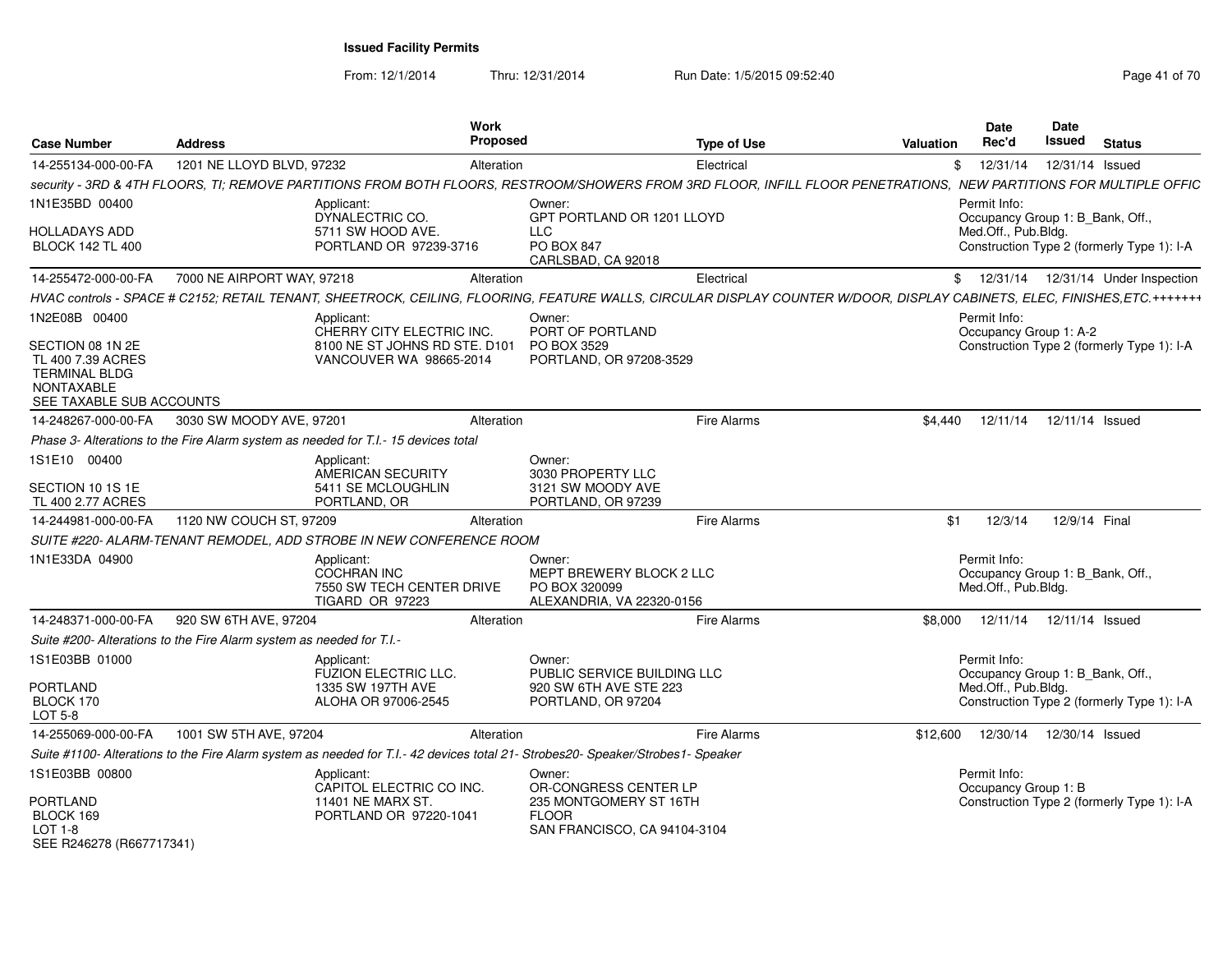| <b>Case Number</b>                   | <b>Address</b>                           |                                                                                                                                | Work<br><b>Proposed</b> |                                                                                                | <b>Type of Use</b> | Valuation | Date<br>Rec'd                                | <b>Date</b><br>Issued      | <b>Status</b>                                                                      |
|--------------------------------------|------------------------------------------|--------------------------------------------------------------------------------------------------------------------------------|-------------------------|------------------------------------------------------------------------------------------------|--------------------|-----------|----------------------------------------------|----------------------------|------------------------------------------------------------------------------------|
| 14-255326-000-00-FA                  | 120 SW CLAY ST, 97201                    |                                                                                                                                | Alteration              |                                                                                                | <b>Fire Alarms</b> | \$1       | 12/31/14                                     |                            | 12/31/14 Issued                                                                    |
|                                      |                                          | Fire Alarm Permit for Crown Plazae, Suite 101. Move (2) existing strobes, no plan sets provided.                               |                         |                                                                                                |                    |           |                                              |                            |                                                                                    |
| 1S1E03BC 03200                       |                                          | Applicant:<br><b>CHRISTENSEN ELECTRIC</b>                                                                                      |                         | Owner:<br><b>URBAN OFFICE</b>                                                                  |                    |           | Permit Info:<br>Occupancy Group 1: B         |                            |                                                                                    |
| PORTLAND<br><b>BLOCK 127 TL 3200</b> |                                          | 111 SW COLUMBIA, STE 480<br>PORTLAND, OR 97201-5886                                                                            |                         | 111 SW COLUMBIA ST #1380<br>PORTLAND, OR 97201-5845                                            |                    |           |                                              |                            | Construction Type 2 (formerly Type 1): I-A                                         |
|                                      |                                          |                                                                                                                                |                         | Owner:<br><b>PARKING</b><br>111 SW COLUMBIA ST #1380<br>PORTLAND, OR 97201-5845                |                    |           |                                              |                            |                                                                                    |
|                                      |                                          |                                                                                                                                |                         | Owner:<br><b>FACILITIES</b><br>111 SW COLUMBIA ST #1380<br>PORTLAND, OR 97201-5845             |                    |           |                                              |                            |                                                                                    |
| 14-250151-000-00-FA                  | 12000 SW 49TH AVE, 97219                 |                                                                                                                                | Alteration              |                                                                                                | <b>Fire Alarms</b> | \$1       | 12/16/14                                     |                            | 12/31/14 Issued                                                                    |
|                                      | ALARM-INSTALL DUCT DETECTOR UNITS IN MDF |                                                                                                                                |                         |                                                                                                |                    |           |                                              |                            |                                                                                    |
| 1S1E31D 00200                        |                                          | Applicant:<br>E C COMPANY<br>PO BOX 10286<br>PORTLAND OR 97296-0286                                                            |                         | Owner:<br>PORTLAND COMMUNITY<br><b>COLLEGE DIST</b><br>PO BOX 19000<br>PORTLAND, OR 97280-0990 |                    |           | Permit Info:<br>Occupancy Group 1: B         |                            | Construction Type 2 (formerly Type 1): I-B                                         |
| 14-255452-000-00-FA                  | 1125 NW COUCH ST, 97209                  |                                                                                                                                | Alteration              |                                                                                                | <b>Fire Alarms</b> | \$18,600  | 12/31/14                                     |                            | 12/31/14 Issued                                                                    |
|                                      |                                          | 4th, 6th and 7th Floors- Alterations to the Fire Alarm system as needed for T.I.- 44 devices total 14- Smokes26- Strobes4- H/S |                         |                                                                                                |                    |           |                                              |                            |                                                                                    |
| 1N1E33DA 04800                       |                                          | Applicant:<br>OREGON ELECTRIC<br>1709 SE 3RD AV<br>PORTLAND, OR 97214                                                          |                         | Owner:<br>SPF BREWERY BLOCKS LLC<br>351 NW 12TH AVE<br>PORTLAND, OR 97209-2905                 |                    |           | Permit Info:<br>Occupancy Group 1: B<br>I-FR |                            | Construction Type 2 (formerly Type 1):                                             |
| 14-255479-000-00-FA                  | 2201 NE LLOYD BLVD, 97232                |                                                                                                                                | Alteration              |                                                                                                | <b>Fire Alarms</b> | \$6,584   |                                              | 12/31/14  12/31/14  Issued |                                                                                    |
|                                      |                                          | Best Buy- Alteration to the Fire Alarm system as needed for T.I- 3 devices total 1- smoke1- strobe1- H/S                       |                         |                                                                                                |                    |           |                                              |                            |                                                                                    |
| 1N1E35BA 00101                       |                                          | Applicant:<br>Dynaelectric<br>5805 SW Hood Ave.<br>Portland. OR 97201                                                          |                         | Owner:<br>CAPREF LLOYD CENTER LLC<br>2201 LLOYD CENTER<br>PORTLAND, OR 97232-1315              |                    |           | Permit Info:<br>Station                      |                            | Occupancy Group 1: M Store, Service<br>Construction Type 2 (formerly Type 1): II-A |
| 14-255506-000-00-FA                  | 2250 NW 22ND AVE, 97210                  |                                                                                                                                | Alteration              |                                                                                                | <b>Fire Alarms</b> |           | \$1                                          | 12/31/14  12/31/14  Issued |                                                                                    |
|                                      |                                          | 6th floor- Alteration to the Fire Alarm system as needed for T.I.- 13 devices total 6- Strobes7- H/S                           |                         |                                                                                                |                    |           |                                              |                            |                                                                                    |
| 1N1E28CA 02500                       |                                          | Applicant:<br>POINT MONITOR CORP<br>5863 LAKEVIEW BLVD #100<br>LAKE OSWEGO OR 97035-7058                                       |                         | Owner:<br><b>ROSAN INC</b><br>PO BOX 6712<br>PORTLAND, OR 97228-6712                           |                    |           |                                              |                            |                                                                                    |
| 14-249056-000-00-FA                  | 1015 NW 22ND AVE, 97210                  |                                                                                                                                | Alteration              |                                                                                                | <b>Fire Alarms</b> | \$5,700   | 12/12/14                                     |                            | 12/12/14 Issued                                                                    |
|                                      |                                          | Boiler Upgrade- Alterations to Fire Alarm system as needed for T.I.- 11 devices total 2- Duct detectors8- H/S1- Pull station   |                         |                                                                                                |                    |           |                                              |                            |                                                                                    |
| 1N1E33BA 07800                       |                                          | Applicant:<br><b>CHRISTENSON ELECTRIC</b>                                                                                      |                         | Owner:<br><b>GOOD SAMARITAN HOSPITAL</b>                                                       |                    |           |                                              |                            |                                                                                    |
| COUCHS ADD<br>TL 7800 BLOCK 304      |                                          | 111 SW COLUMBIA ST #480<br>PORTLAND, OR 97201                                                                                  |                         | 1919 NW LOVEJOY ST<br>PORTLAND, OR 97209                                                       |                    |           |                                              |                            |                                                                                    |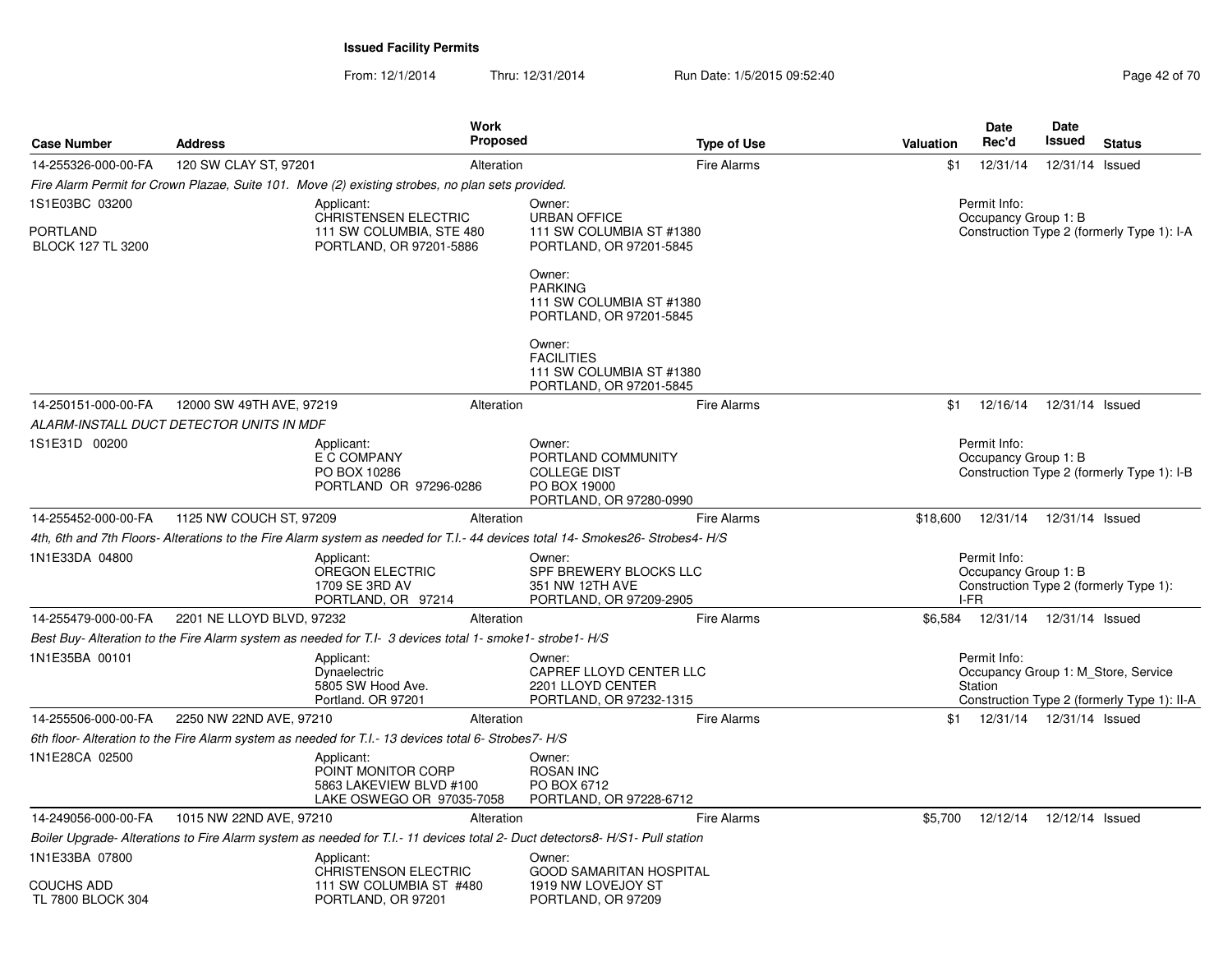| <b>Case Number</b>                                                                                                                                | <b>Address</b>                                                               |                                                                                                                    | <b>Work</b><br><b>Proposed</b> |                                                                         | <b>Type of Use</b> | Valuation | <b>Date</b><br>Rec'd                             | <b>Date</b><br><b>Issued</b> | <b>Status</b>                                |
|---------------------------------------------------------------------------------------------------------------------------------------------------|------------------------------------------------------------------------------|--------------------------------------------------------------------------------------------------------------------|--------------------------------|-------------------------------------------------------------------------|--------------------|-----------|--------------------------------------------------|------------------------------|----------------------------------------------|
| 14-248442-000-00-FA                                                                                                                               | 3100 NW INDUSTRIAL ST, 97210                                                 |                                                                                                                    | Alteration                     |                                                                         | <b>Fire Alarms</b> | \$1       | 12/11/14                                         | 12/12/14 Issued              |                                              |
|                                                                                                                                                   |                                                                              | ALARM-REPLACE/RELOCATE EXISTING HORN/STROBES AND ADD NEW ONES AS NEEDED FOR RENOVATION                             |                                |                                                                         |                    |           |                                                  |                              |                                              |
| 1N1E29CA 00600                                                                                                                                    |                                                                              | Applicant:<br><b>CONVERGINT TECHNOLOGIES</b>                                                                       |                                | Owner:<br>PORTLAND GENERAL ELECTRIC                                     |                    |           | Permit Info:<br>Occupancy Group 1: B_Bank, Off., |                              |                                              |
| <b>GUILDS ADD</b><br><b>BLOCK1</b><br>LOT 4-7 TL 600                                                                                              |                                                                              | 7678 SW MOHAWK ST<br>TUALATIN, OR 97062                                                                            |                                | CO<br>1WTC0510-CORPORATE TAX<br>DEPT 121 SW SALMO<br>PORTLAND, OR 97204 |                    |           | Med.Off., Pub.Bldg.                              |                              | Construction Type 2 (formerly Type 1): III-B |
| 14-249069-000-00-FA                                                                                                                               | 1 SW COLUMBIA ST, 97201                                                      |                                                                                                                    | Alteration                     |                                                                         | <b>Fire Alarms</b> | \$1       | 12/12/14                                         | 12/12/14 Issued              |                                              |
|                                                                                                                                                   |                                                                              | Suite #750- Alterations to the Fire Alarm system as needed for T.I.- 9 devices total 4- Strobes5- H/S              |                                |                                                                         |                    |           |                                                  |                              |                                              |
| 1S1E03BD 01800                                                                                                                                    |                                                                              | Applicant:<br>OREGON ELECTRIC                                                                                      |                                | Owner:<br><b>UMPQUA PLAZA LLC</b>                                       |                    |           | Permit Info:<br>Occupancy Group 1: B             |                              |                                              |
| <b>PORTLAND</b><br>BLOCK 114<br>LOT 1-8                                                                                                           |                                                                              | 1709 SE 3RD AV<br>PORTLAND, OR 97214                                                                               |                                | 555 CALIFORNIA ST 49TH FL<br>SAN FRANCISCO, CA 94104                    |                    |           |                                                  |                              | Construction Type 2 (formerly Type 1): I-B   |
| 14-249084-000-00-FA                                                                                                                               | 1 SW COLUMBIA ST, 97201                                                      |                                                                                                                    | Alteration                     |                                                                         | <b>Fire Alarms</b> | \$1       | 12/12/14                                         | 12/12/14 Issued              |                                              |
|                                                                                                                                                   |                                                                              | 7th Floor corridor-Alterations to the Fire Alarm as needed for T.I.- 3 devices total 1- Strobe2-H/S                |                                |                                                                         |                    |           |                                                  |                              |                                              |
| 1S1E03BD 01800                                                                                                                                    |                                                                              | Applicant:<br><b>OREGON ELECTRIC</b>                                                                               |                                | Owner:<br><b>UMPQUA PLAZA LLC</b>                                       |                    |           | Permit Info:<br>Occupancy Group 1: B             |                              |                                              |
| <b>PORTLAND</b><br>BLOCK 114<br>LOT 1-8                                                                                                           |                                                                              | 1709 SE 3RD AV<br>PORTLAND, OR 97214-                                                                              |                                | 555 CALIFORNIA ST 49TH FL<br>SAN FRANCISCO, CA 94104                    |                    |           |                                                  |                              | Construction Type 2 (formerly Type 1): I-B   |
| 14-249093-000-00-FA                                                                                                                               | 225 SW BROADWAY                                                              |                                                                                                                    | Alteration                     |                                                                         | Fire Alarms        | \$4,400   | 12/12/14                                         | 12/12/14 Issued              |                                              |
|                                                                                                                                                   | 1st floor-Alterations to the Fire Alarm as needed for T.I.- 10 devices total |                                                                                                                    |                                |                                                                         |                    |           |                                                  |                              |                                              |
| 1N1E34CC 09800                                                                                                                                    |                                                                              | Applicant:<br>T&L COMMUNICATIONS.                                                                                  |                                | Owner:<br><b>BROADWAY COMMERCE LLC</b>                                  |                    |           | Permit Info:                                     |                              | Occupancy Group 1: A-2_Restaurant            |
| <b>PORTLAND</b><br>BLOCK 85<br>LOT 6&7 TL 9800                                                                                                    |                                                                              | PO BOX 87387<br>Vancouver, WA 98687                                                                                |                                | 225 SW BROADWAY #1<br>PORTLAND, OR 97205                                |                    |           |                                                  |                              | Construction Type 2 (formerly Type 1): I-A   |
| 14-252021-000-00-FA                                                                                                                               | 123 NE 3RD AVE, 97232                                                        |                                                                                                                    | Alteration                     |                                                                         | <b>Fire Alarms</b> | \$998     | 12/19/14                                         | 12/19/14 Final               |                                              |
|                                                                                                                                                   | suite 004, Install of 1 strobe and 2 horn strobes- 3 sets of plans           |                                                                                                                    |                                |                                                                         |                    |           |                                                  |                              |                                              |
| 1N1E34DA 02800                                                                                                                                    |                                                                              | Applicant:<br>POINT MONITOR CORP.                                                                                  |                                | Owner:<br><b>BRIDGEHEAD DEVELOPMENT LLC</b>                             |                    |           | Permit Info:<br>Occupancy Group 1: B_Bank, Off., |                              |                                              |
| <b>EAST PORTLAND</b><br>BLOCK 68<br>INC PT VAC ST LOT 1&8<br>LOT 2&3&6&7<br>INC PT VAC ST LOT 4&5; HISTORIC<br>PROPERTY; POTENTIAL ADDITIONAL TAX |                                                                              | 5863 LAKEVIEW BLVD #100<br>LAKE OSWEGO, OR 97035-7058                                                              |                                | 1001 SE WATER AVE #120<br>PORTLAND, OR 97214-2147                       |                    |           | Med.Off., Pub.Bldg.                              |                              | Construction Type 2 (formerly Type 1): III-A |
| 14-252049-000-00-FA                                                                                                                               | 501 N GRAHAM ST, 97227                                                       |                                                                                                                    | Alteration                     |                                                                         | <b>Fire Alarms</b> | \$5,752   | 12/19/14                                         | 12/19/14 Issued              |                                              |
|                                                                                                                                                   |                                                                              | Suite #220- Alterations to the Fire Alarm system as needed for T.I.- 10 devices total 6- Smoke Detectors4- Strobes |                                |                                                                         |                    |           |                                                  |                              |                                              |
| 1N1E27AC 01000                                                                                                                                    |                                                                              | Applicant:<br>OREGON ELECTRIC                                                                                      |                                | Owner:<br><b>LEGACY HEALTH SYSTEM</b>                                   |                    |           | Permit Info:<br>Occupancy Group 1: B_Bank, Off., |                              |                                              |
| ABENDS ADD<br><b>BLOCK 1 TL 1000</b>                                                                                                              |                                                                              | 1709 SE 3RD AV<br>PORTLAND, OR 97214                                                                               |                                | 1919 NW LOVEJOY ST<br>PORTLAND, OR 97209                                |                    |           | Med.Off., Pub.Bldg.                              |                              | Construction Type 2 (formerly Type 1): I-A   |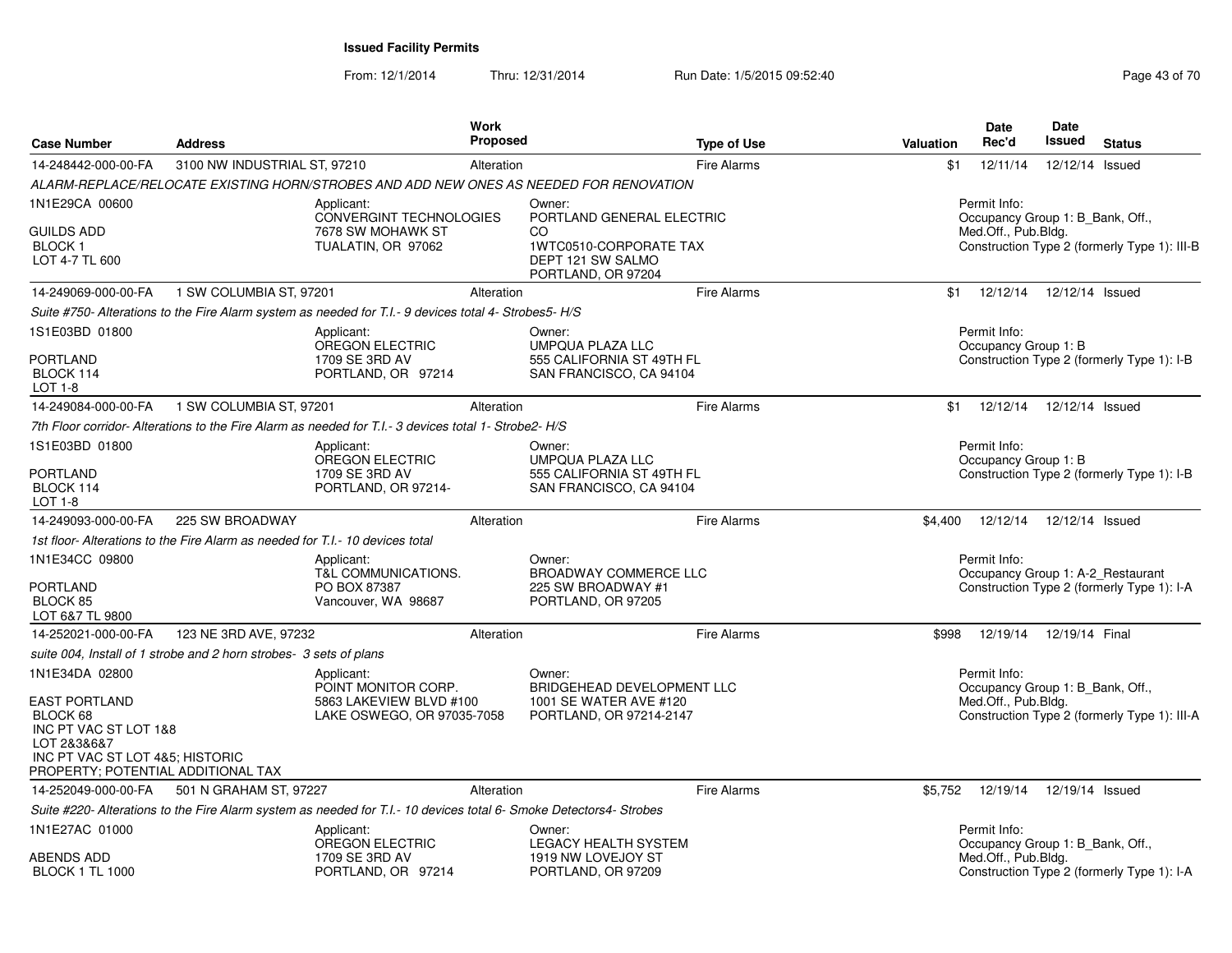| <b>Case Number</b>                                                     | <b>Address</b>                                                               | <b>Work</b><br>Proposed                                                                                                                  |                                                                                                    | <b>Type of Use</b>                                                                                                                                                                                  | <b>Valuation</b> | <b>Date</b><br>Rec'd                                                    | Date<br>Issued   | <b>Status</b>                              |
|------------------------------------------------------------------------|------------------------------------------------------------------------------|------------------------------------------------------------------------------------------------------------------------------------------|----------------------------------------------------------------------------------------------------|-----------------------------------------------------------------------------------------------------------------------------------------------------------------------------------------------------|------------------|-------------------------------------------------------------------------|------------------|--------------------------------------------|
| 14-252568-000-00-FA                                                    | 1015 NW 22ND AVE, 97210                                                      | Alteration                                                                                                                               |                                                                                                    | <b>Fire Alarms</b>                                                                                                                                                                                  | \$64,700         | 12/22/14                                                                | 12/22/14 Issued  |                                            |
|                                                                        |                                                                              |                                                                                                                                          |                                                                                                    | Center Wing Phase 1- Upgrade to the Fire Alarm system to all addressable devices- 326 devices total 198- Smoke detectors43- FSDs2- Annun. panels3- Heat detectors71- Chime Strboes9- Pull stataions |                  |                                                                         |                  |                                            |
| 1N1E33BA 07800<br>COUCHS ADD<br>TL 7800 BLOCK 304                      |                                                                              | Applicant:<br><b>CHRISTENSEN ELECTRIC</b><br>111 SW COLUMBIA, STE 480<br>PORTLAND, OR 97201-5886                                         | Owner:<br>1919 NW LOVEJOY ST<br>PORTLAND, OR 97209                                                 | <b>GOOD SAMARITAN HOSPITAL</b>                                                                                                                                                                      |                  |                                                                         |                  |                                            |
| 14-252587-000-00-FA                                                    |                                                                              | 3181 SW SAM JACKSON PARK RD - Bldg OHS, 9 Alteration                                                                                     |                                                                                                    | <b>Fire Alarms</b>                                                                                                                                                                                  | \$15,000         | 12/22/14                                                                | 12/22/14 Issued  |                                            |
|                                                                        |                                                                              | 8A70- CT Room- Alteration to the Fire Alarm system as needed for T.I.- 7 devices total 6- Smoke detectors1- Strobe                       |                                                                                                    |                                                                                                                                                                                                     |                  |                                                                         |                  |                                            |
| 1S1E09 00200                                                           |                                                                              | Applicant:<br><b>EC COMPANY</b><br>PO BOX 10286<br>PORTLAND OR 97296                                                                     | Owner:<br>OREGON STATE OF<br>PORTLAND, OR 97239                                                    | 3181 SW SAM JACKSON PARK RD                                                                                                                                                                         |                  | Permit Info:<br>Occupancy Group 1: I-2                                  |                  | Construction Type 2 (formerly Type 1): I-A |
| 14-252604-000-00-FA                                                    | 840 SW GAINES ST, 97201                                                      | Alteration                                                                                                                               |                                                                                                    | <b>Fire Alarms</b>                                                                                                                                                                                  | \$10,000         | 12/22/14                                                                | 12/22/14 Issued  |                                            |
|                                                                        | Corridors C101 & C200- Alterations to the Fire Alarm system- 6 strobes total |                                                                                                                                          |                                                                                                    |                                                                                                                                                                                                     |                  |                                                                         |                  |                                            |
| 1S1E09DB 03200                                                         |                                                                              | Applicant:                                                                                                                               | Owner:                                                                                             |                                                                                                                                                                                                     |                  |                                                                         |                  |                                            |
| SECTION 09 1S 1E<br>TL 3200 1.63 ACRES                                 |                                                                              | Dynaelectric<br>5805 SW Hood Ave.<br>Portland. OR 97201                                                                                  | OREGON STATE OF<br>PORTLAND, OR 97239                                                              | 3181 SW SAM JACKSON PARK RD                                                                                                                                                                         |                  |                                                                         |                  |                                            |
| 14-252633-000-00-FA                                                    | 121 SW MORRISON ST, 97204                                                    | Alteration                                                                                                                               |                                                                                                    | <b>Fire Alarms</b>                                                                                                                                                                                  | \$955            | 12/22/14                                                                | 12/22/14 Issued  |                                            |
|                                                                        |                                                                              | Suite #400- Alterations to the Fire Alarm system as needed for T.I.- 3 strobes total                                                     |                                                                                                    |                                                                                                                                                                                                     |                  |                                                                         |                  |                                            |
| 1S1E03BA 02700<br>PORTLAND<br>BLOCK 15<br>LOT 1-4<br>LOT 7&8 EXC W 75' |                                                                              | Applicant:<br><b>COCHRAN INC</b><br>7550 SW TECH CENTER DRIVE<br><b>TIGARD OR 97223</b>                                                  | Owner:<br>TERRACE TOWER USA-<br>PORTLAND INC<br>121 SW MORRISON ST #250<br>PORTLAND, OR 97204-3179 |                                                                                                                                                                                                     |                  | Permit Info:<br>Occupancy Group 1: B_Bank, Off.,<br>Med.Off., Pub.Bldg. |                  | Construction Type 2 (formerly Type 1): I-A |
| 14-253478-000-00-FA                                                    | 200 SW MARKET ST, 97201                                                      | Alteration                                                                                                                               |                                                                                                    | <b>Fire Alarms</b>                                                                                                                                                                                  | \$500            | 12/24/14                                                                | 12/24/14 Final   |                                            |
| Two new strobes.                                                       |                                                                              |                                                                                                                                          |                                                                                                    |                                                                                                                                                                                                     |                  |                                                                         |                  |                                            |
| 1S1E03CB 00800<br>SOUTH AUDITORIUM ADD<br>BLOCK A<br>LOT 2 TL 800      |                                                                              | Applicant:<br><b>CHRISTENSON ELECTRIC</b><br>111 SW COLUMBIA ST #480<br>PORTLAND, OR 97201                                               | Owner:<br>200 SW MARKET ST #1720<br>PORTLAND, OR 97201                                             | TWO HUNDRED MARKET ASSOC                                                                                                                                                                            |                  |                                                                         |                  |                                            |
|                                                                        |                                                                              |                                                                                                                                          | Owner:<br><b>LIMITED PARTNERSHIP</b><br>200 SW MARKET ST #1720<br>PORTLAND, OR 97201               |                                                                                                                                                                                                     |                  |                                                                         |                  |                                            |
| 14-244022-000-00-FA                                                    | 4805 NE GLISAN ST, 97213                                                     | Alteration                                                                                                                               |                                                                                                    | <b>Fire Alarms</b>                                                                                                                                                                                  | \$7,300          | 12/2/14                                                                 | $12/2/14$ Issued |                                            |
|                                                                        |                                                                              | Areas 6E & 6M- Alterations to Fire Alarm system as needed for T.I.- 22 devices total 9- Smoke detectors8- Strobes2- H/S3- Heat detectors |                                                                                                    |                                                                                                                                                                                                     |                  |                                                                         |                  |                                            |
| 1N2E31BD 04100<br>SECTION 31 1N 2E<br>TL 4100 9.54 ACRES               |                                                                              | Applicant:<br>OREGON ELECTRIC<br>1709 SE 3RD AV<br>PORTLAND, OR 97214-                                                                   | Owner:<br>PROVIDENCE HEALTH<br>PORTLAND, OR 97213-1545                                             | 4400 NE HALSEY ST BLDG 2 #190                                                                                                                                                                       |                  | Permit Info:<br>Occupancy Group 1: I1.1<br>I-FR                         |                  | Construction Type 2 (formerly Type 1):     |
|                                                                        |                                                                              |                                                                                                                                          | Owner:<br>SERVICES-OREGON<br>PORTLAND, OR 97213-1545                                               | 4400 NE HALSEY ST BLDG 2 #190                                                                                                                                                                       |                  |                                                                         |                  |                                            |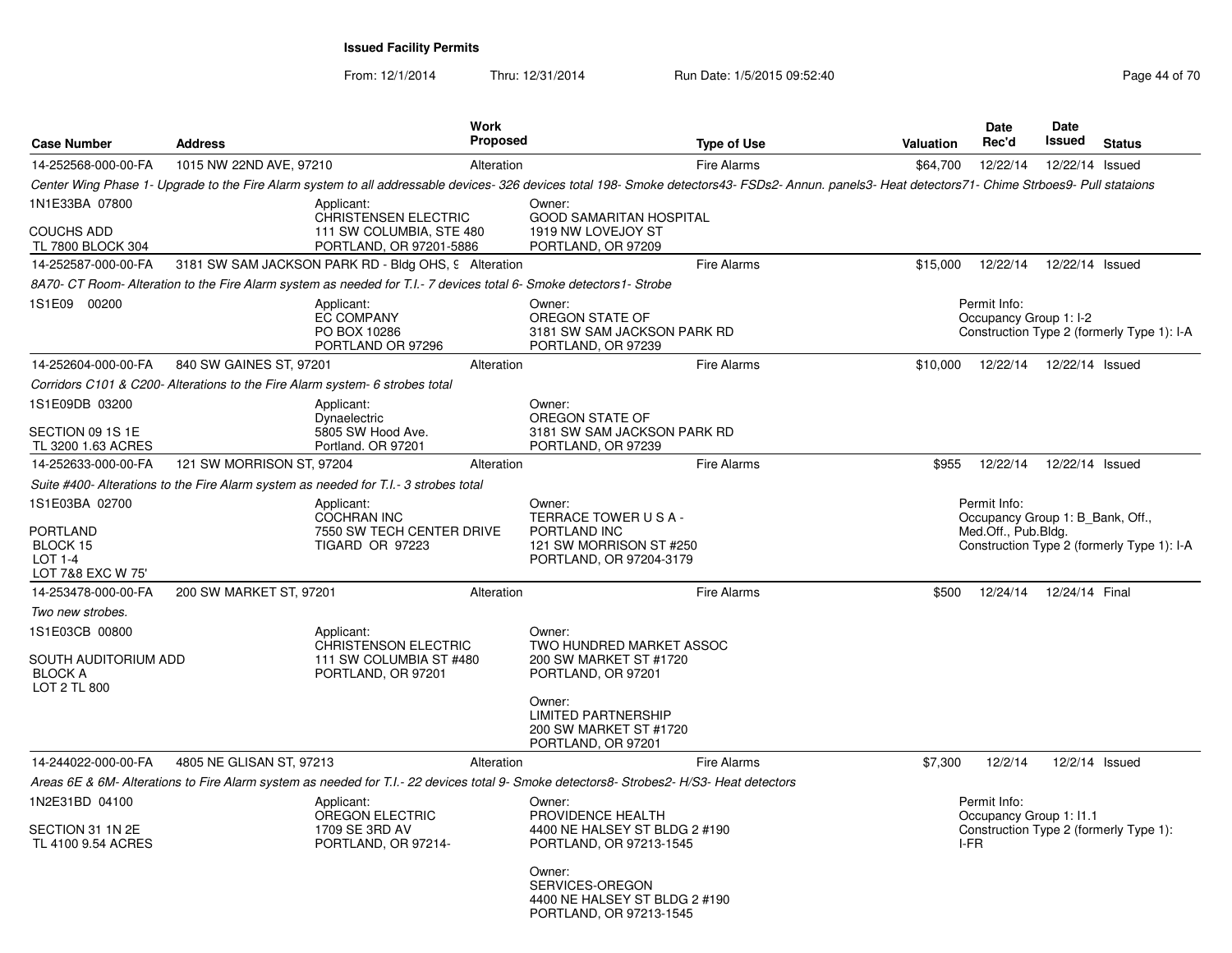| <b>Case Number</b>                                       | <b>Address</b>                                                                                                                                | <b>Work</b><br><b>Proposed</b> | <b>Type of Use</b>                                                                                                                                      | Valuation | <b>Date</b><br>Rec'd                                                    | Date<br>Issued | <b>Status</b>                          |
|----------------------------------------------------------|-----------------------------------------------------------------------------------------------------------------------------------------------|--------------------------------|---------------------------------------------------------------------------------------------------------------------------------------------------------|-----------|-------------------------------------------------------------------------|----------------|----------------------------------------|
| 14-244044-000-00-FA                                      | 4805 NE GLISAN ST. 97213                                                                                                                      | Alteration                     | <b>Fire Alarms</b>                                                                                                                                      | \$5.447   | 12/2/14                                                                 | 12/2/14 Final  |                                        |
|                                                          |                                                                                                                                               |                                | Cancer Ctr- 6N20- Alterations to the Fire Alarm system as needed for T.I.- 8 devices total 3- Smoke detectors2- Strobes1- Speaker/strobe2- Door holders |           |                                                                         |                |                                        |
| 1N2E31BD 04100<br>SECTION 31 1N 2E<br>TL 4100 9.54 ACRES | Applicant:<br><b>TICE ELECTRIC</b><br>5405 N LAGOON AVE<br>PORTLAND, OR 97217                                                                 | Owner:                         | PROVIDENCE HEALTH<br>4400 NE HALSEY ST BLDG 2 #190<br>PORTLAND, OR 97213-1545                                                                           |           | Permit Info:<br>Occupancy Group 1: 11.1<br>I-FR                         |                | Construction Type 2 (formerly Type 1): |
|                                                          |                                                                                                                                               | Owner:                         | SERVICES-OREGON<br>4400 NE HALSEY ST BLDG 2 #190<br>PORTLAND, OR 97213-1545                                                                             |           |                                                                         |                |                                        |
| 14-244060-000-00-FA                                      | 1015 NW 22ND AVE, 97210                                                                                                                       | Alteration                     | <b>Fire Alarms</b>                                                                                                                                      | \$210,000 | 12/2/14                                                                 | 12/2/14 Issued |                                        |
|                                                          | West Wing Phase 4- Change all non-addressable FSDs for new- 596 devices total                                                                 |                                |                                                                                                                                                         |           |                                                                         |                |                                        |
| 1N1E33BA 07800<br><b>COUCHS ADD</b>                      | Applicant:<br><b>CHRISTENSON ELECTRIC</b><br>111 SW COLUMBIA ST #480                                                                          | Owner:                         | <b>GOOD SAMARITAN HOSPITAL</b><br>1919 NW LOVEJOY ST                                                                                                    |           |                                                                         |                |                                        |
| TL 7800 BLOCK 304                                        | PORTLAND, OR 97201                                                                                                                            |                                | PORTLAND, OR 97209                                                                                                                                      |           |                                                                         |                |                                        |
| 14-244292-000-00-FA                                      | 4805 NE GLISAN ST, 97213                                                                                                                      | Alteration                     | <b>Fire Alarms</b>                                                                                                                                      | \$4,455   | 12/2/14                                                                 | 12/2/14 Final  |                                        |
| 3J- Alteration to one notification device-               |                                                                                                                                               |                                |                                                                                                                                                         |           |                                                                         |                |                                        |
| 1N2E31BD 04100<br>SECTION 31 1N 2E<br>TL 4100 9.54 ACRES | Applicant:<br><b>TICE ELECT</b><br>5405 N LAGOON AVENUE<br>PORTLAND, OR 97217                                                                 | Owner:                         | PROVIDENCE HEALTH<br>4400 NE HALSEY ST BLDG 2 #190<br>PORTLAND, OR 97213-1545                                                                           | I-FR      | Permit Info:<br>Occupancy Group 1: I1.1                                 |                | Construction Type 2 (formerly Type 1): |
|                                                          |                                                                                                                                               | Owner:                         | SERVICES-OREGON<br>4400 NE HALSEY ST BLDG 2 #190<br>PORTLAND, OR 97213-1545                                                                             |           |                                                                         |                |                                        |
| 14-244324-000-00-FA                                      | 4805 NE GLISAN ST, 97213                                                                                                                      | Alteration                     | <b>Fire Alarms</b>                                                                                                                                      | \$3,234   | 12/2/14                                                                 | 12/2/14 Issued |                                        |
|                                                          | R5-Stair Project-Alteration to Fire Alarm system as needed for T.I.-3 devices total                                                           |                                |                                                                                                                                                         |           |                                                                         |                |                                        |
| 1N2E31BD 04100<br>SECTION 31 1N 2E                       | Applicant:<br><b>OREGON ELECTRIC</b><br>1709 SE 3RD AV                                                                                        | Owner:                         | PROVIDENCE HEALTH<br>4400 NE HALSEY ST BLDG 2 #190                                                                                                      |           |                                                                         |                |                                        |
| TL 4100 9.54 ACRES                                       | PORTLAND, OR 97214                                                                                                                            | Owner:                         | PORTLAND, OR 97213-1545<br>SERVICES-OREGON<br>4400 NE HALSEY ST BLDG 2 #190<br>PORTLAND, OR 97213-1545                                                  |           |                                                                         |                |                                        |
| 14-244333-000-00-FA                                      | 2525 SW 1ST AVE, 97201                                                                                                                        | Alteration                     | <b>Fire Alarms</b>                                                                                                                                      | \$75,889  | 12/2/14                                                                 | 12/2/14 Issued |                                        |
|                                                          | Installation of Radio enhancement system (DAS) for 700/800 MHz                                                                                |                                |                                                                                                                                                         |           |                                                                         |                |                                        |
| 1S1E10BB 00900                                           | Applicant:<br>Stephanie MacPherson<br>KBS ADP PLAZA - %7956<br>NAI-Norris Beggs & Simpson<br>2525 SW First St., Ste 150<br>Portland, OR 97201 | Owner:                         | <b>KBS ADP PLAZA LLC</b><br>2715 SW 3RD AVE<br>PORTLAND, OR 97201                                                                                       |           | Permit Info:<br>Occupancy Group 1: B Bank, Off.,<br>Med.Off., Pub.Bldg. |                |                                        |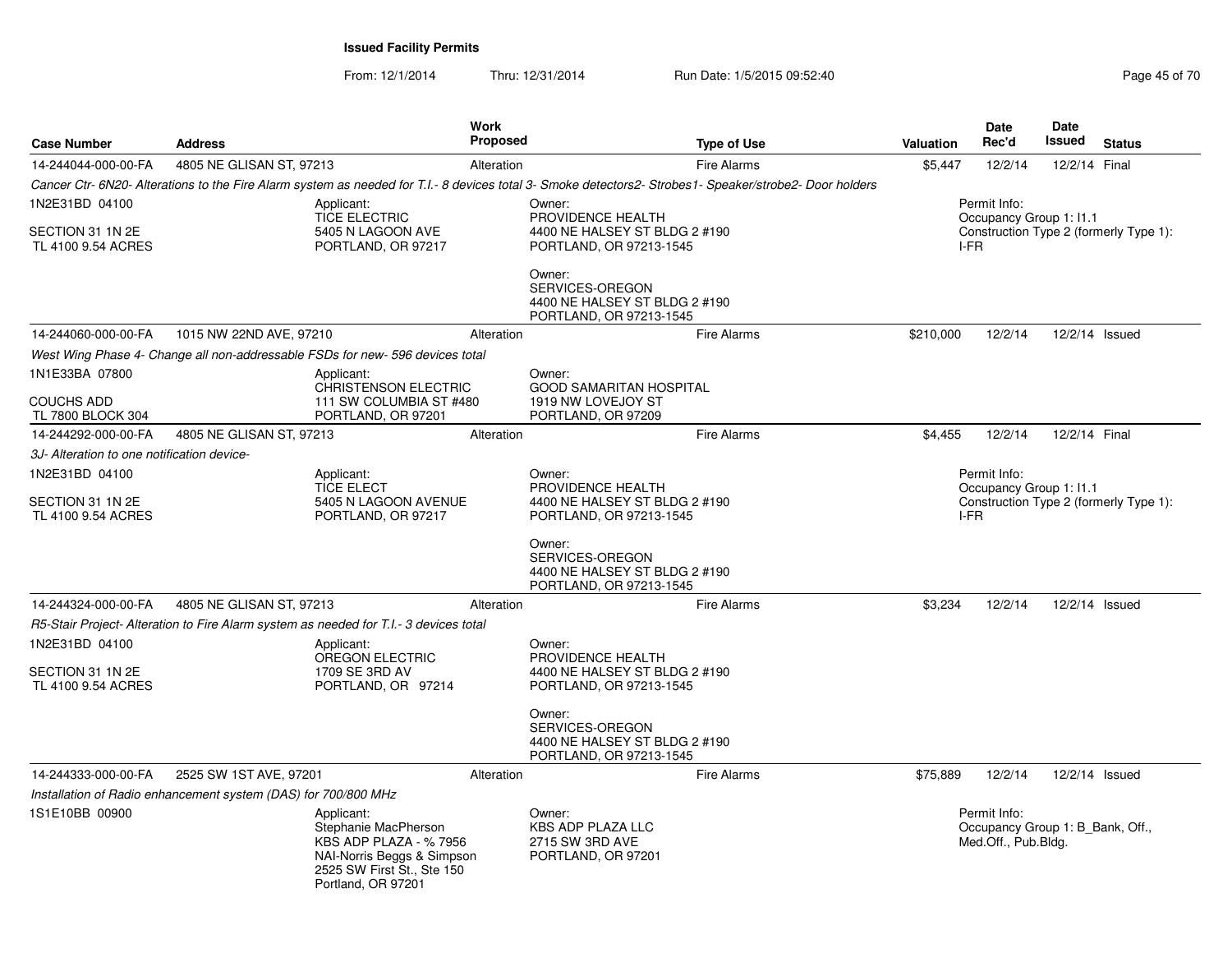| <b>Case Number</b>                                             | <b>Address</b>                                                                 |                                                                                                                   | <b>Work</b><br><b>Proposed</b> |                                                                                                                                     | <b>Type of Use</b>     | Valuation                                                                                                                                                        | <b>Date</b><br>Rec'd                                                    | Date<br>Issued  | <b>Status</b>                              |
|----------------------------------------------------------------|--------------------------------------------------------------------------------|-------------------------------------------------------------------------------------------------------------------|--------------------------------|-------------------------------------------------------------------------------------------------------------------------------------|------------------------|------------------------------------------------------------------------------------------------------------------------------------------------------------------|-------------------------------------------------------------------------|-----------------|--------------------------------------------|
| 14-245884-000-00-FA                                            |                                                                                | 3181 SW SAM JACKSON PARK RD - Bldg OHS, 9 Alteration                                                              |                                |                                                                                                                                     | <b>Fire Alarms</b>     | \$5,400                                                                                                                                                          | 12/5/14                                                                 | 12/5/14 Issued  |                                            |
|                                                                | Boiler room- 1st floor- Alaterations to the Fire Alarm system- 2 strobes total |                                                                                                                   |                                |                                                                                                                                     |                        |                                                                                                                                                                  |                                                                         |                 |                                            |
| 1S1E09 00200                                                   |                                                                                | Applicant:<br><b>DYNALECTRIC</b><br>5711 SW HOOD AVE<br>PORTLAND OR 97239                                         |                                | Owner:<br>OREGON STATE OF<br>3181 SW SAM JACKSON PARK RD<br>PORTLAND, OR 97239                                                      |                        |                                                                                                                                                                  | Permit Info:<br>Occupancy Group 1: I-2                                  |                 | Construction Type 2 (formerly Type 1): I-A |
| 14-247370-000-00-FA                                            | 317 SW ALDER ST, 97204                                                         |                                                                                                                   | Alteration                     |                                                                                                                                     | Fire Alarms            | \$3,000                                                                                                                                                          | 12/9/14                                                                 | 12/9/14 Final   |                                            |
|                                                                |                                                                                | Suite #500- Alterations to the Fire Alarm system as needed for T.I.-14 devices total 7- Strobes6- H/S1- NAC Panel |                                |                                                                                                                                     |                        |                                                                                                                                                                  |                                                                         |                 |                                            |
| 1S1E03BA 07400                                                 |                                                                                | Applicant:<br>CAPITOL ELECTRIC CO                                                                                 |                                | Owner:<br>LOYALTY HOLDINGS LLC                                                                                                      |                        |                                                                                                                                                                  | Permit Info:<br>Occupancy Group 1: B_Bank, Off.,                        |                 |                                            |
| <b>PORTLAND</b><br>BLOCK 48<br>LOT <sub>4</sub>                |                                                                                | <b>11401 NE MARX</b><br>PORTLAND OR 97220                                                                         |                                | 3657 MAIN ST<br>MANCHESTER, VT 05254                                                                                                |                        |                                                                                                                                                                  | Med.Off., Pub.Bldg.                                                     |                 |                                            |
| 14-245008-000-00-FA                                            | 1120 NW COUCH ST, 97209                                                        |                                                                                                                   | Alteration                     |                                                                                                                                     | <b>Fire Alarms</b>     | \$1                                                                                                                                                              | 12/3/14                                                                 | 12/9/14 Final   |                                            |
|                                                                |                                                                                |                                                                                                                   |                                | ROOM 5002-ALARM-TENANT SPACE REMODEL W/ ADDITION OF (1) SPEAKER STROBE AT SOUTH PRINT ROOM.                                         |                        |                                                                                                                                                                  |                                                                         |                 |                                            |
| 1N1E33DA 04900                                                 |                                                                                | Applicant:<br>COCHRAN INC<br>7550 SW TECH CENTER DRIVE<br>TIGARD OR 97223                                         |                                | Owner:<br>MEPT BREWERY BLOCK 2 LLC<br>PO BOX 320099<br>ALEXANDRIA, VA 22320-0156                                                    |                        |                                                                                                                                                                  | Permit Info:<br>Occupancy Group 1: B_Bank, Off.,<br>Med.Off., Pub.Bldg. |                 |                                            |
| 14-248304-000-00-FA                                            | 308 SW 2ND AVE, 97204                                                          |                                                                                                                   | Alteration                     |                                                                                                                                     | <b>Fire Alarms</b>     | \$1,000                                                                                                                                                          | 12/11/14                                                                | 12/11/14 Final  |                                            |
|                                                                | Alteration to the Fire Alarm system as needed for T.I.- 2 devices total        |                                                                                                                   |                                |                                                                                                                                     |                        |                                                                                                                                                                  |                                                                         |                 |                                            |
| 1N1E34CD 04600                                                 |                                                                                | Applicant:<br><b>CHRISTENSEN ELECTRIC</b><br>111 SW COLUMBIA, STE 480<br>PORTLAND, OR 97201-5886                  |                                | Owner:<br>NGP DUNCAN PLAZA<br>PO BOX 4900 DEPT #360<br>SCOTTSDALE, AZ 85261-4900<br>Owner:<br>PORTLAND LLC<br>PO BOX 4900 DEPT #360 |                        |                                                                                                                                                                  | Permit Info:<br>Occupancy Group 1: A-2_Restaurant                       |                 | Construction Type 2 (formerly Type 1): I-A |
|                                                                |                                                                                |                                                                                                                   |                                | SCOTTSDALE, AZ 85261-4900                                                                                                           |                        |                                                                                                                                                                  |                                                                         |                 |                                            |
| 14-247273-000-00-FA                                            | 4805 NE GLISAN ST, 97213                                                       |                                                                                                                   | Alteration                     |                                                                                                                                     | <b>Fire Sprinklers</b> | \$1                                                                                                                                                              | 12/9/14                                                                 | 12/11/14 Issued |                                            |
| 1N2E31BD 04100                                                 |                                                                                | Applicant:                                                                                                        |                                |                                                                                                                                     |                        | SPRINKLERS-ADD (3) NEW QUICK RESPONSE SSP IN NEW SUSPENDED CEILING. RELOCATE (1) EXISTING STANDARD RESPONSE SSP & REPLACE WITH QUICK RESPONSE. RELOCATE (2) EXIS |                                                                         |                 |                                            |
| SECTION 31 1N 2E<br>TL 4100 9.54 ACRES                         |                                                                                | <b>BASIC FIRE PROTECTION</b><br>8135 NE MARTIN LUTHER KING JR<br><b>BLVD</b><br>PORTLAND, OR 97211                |                                |                                                                                                                                     |                        |                                                                                                                                                                  |                                                                         |                 |                                            |
| 14-248365-000-00-FA                                            | 1001 SW 5TH AVE, 97204                                                         |                                                                                                                   | Alteration                     |                                                                                                                                     | Fire Sprinklers        | \$1                                                                                                                                                              | 12/11/14                                                                | 12/11/14 Final  |                                            |
|                                                                |                                                                                | Suite #1100- Alterations to the Fire Sprinkler system as needed for T.I.- 3 heads total                           |                                |                                                                                                                                     |                        |                                                                                                                                                                  |                                                                         |                 |                                            |
| 1S1E03BB 00800                                                 |                                                                                | Applicant:<br>MCKINSTRY CO                                                                                        |                                | Owner:<br>OR-CONGRESS CENTER LP                                                                                                     |                        |                                                                                                                                                                  | Permit Info:<br>Occupancy Group 1: B                                    |                 |                                            |
| PORTLAND<br>BLOCK 169<br>$LOT 1-8$<br>SEE R246278 (R667717341) |                                                                                | 16790 NE MASON ST, STE 100<br>PORTLAND, OR 97230                                                                  |                                | 235 MONTGOMERY ST 16TH<br><b>FLOOR</b><br>SAN FRANCISCO, CA 94104-3104                                                              |                        |                                                                                                                                                                  |                                                                         |                 | Construction Type 2 (formerly Type 1): I-A |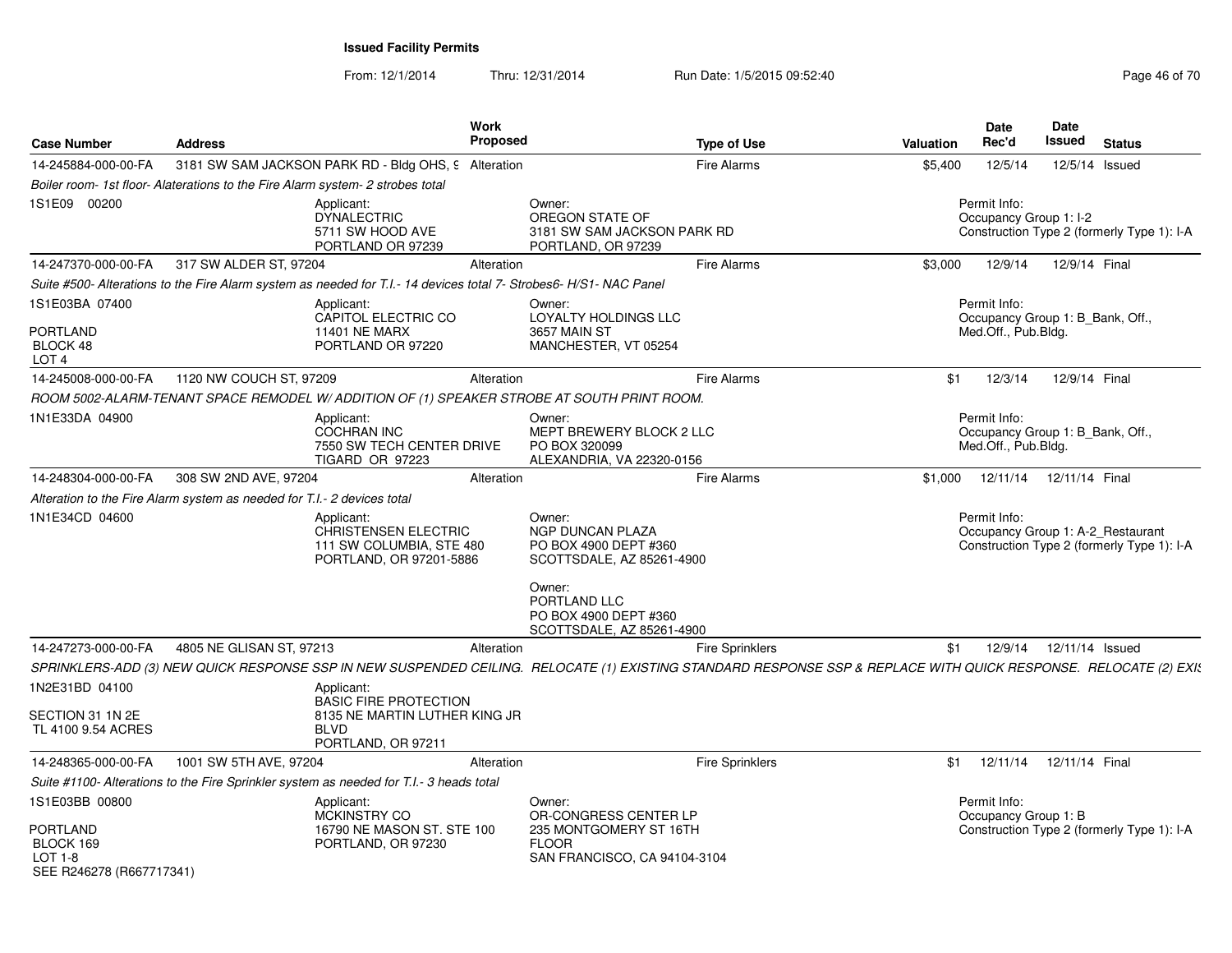| <b>Case Number</b>                                                                                                              | <b>Address</b>                                                   |                                                                                                                                                                                                                  | <b>Work</b><br><b>Proposed</b> |                                                                                                                              | <b>Type of Use</b>     | Valuation | <b>Date</b><br>Rec'd                                                               | Date<br>Issued  | <b>Status</b>                              |  |  |
|---------------------------------------------------------------------------------------------------------------------------------|------------------------------------------------------------------|------------------------------------------------------------------------------------------------------------------------------------------------------------------------------------------------------------------|--------------------------------|------------------------------------------------------------------------------------------------------------------------------|------------------------|-----------|------------------------------------------------------------------------------------|-----------------|--------------------------------------------|--|--|
| 14-250263-000-00-FA                                                                                                             | 121 SW SALMON ST, 97204                                          |                                                                                                                                                                                                                  | Alteration                     |                                                                                                                              | <b>Fire Sprinklers</b> | \$1       | 12/16/14                                                                           | 12/26/14 Issued |                                            |  |  |
|                                                                                                                                 |                                                                  |                                                                                                                                                                                                                  |                                | SPRINKLER-TENANT IMPROVEMENT. 22 SPRINKLERS RELOCATED AROUND NEW WALL AND CEILING GRID. 6 SPRINKLERS PLUGGED.                |                        |           |                                                                                    |                 |                                            |  |  |
| 1S1E03BA 02100                                                                                                                  |                                                                  | Applicant:<br>Owner:<br>IEH PORTLAND LLC<br><b>BASIC FIRE PROTECTION</b><br>8135 NE MARTIN LUTHER KING JR 1WTC0510-CORPORATE TAX<br><b>BLVD</b><br>DEPT 121 SW SALMO<br>PORTLAND, OR 97211<br>PORTLAND, OR 97204 |                                |                                                                                                                              |                        |           | Permit Info:<br>Occupancy Group 1: B<br>Construction Type 2 (formerly Type 1): I-A |                 |                                            |  |  |
| 14-253897-000-00-FA                                                                                                             | 121 SW SALMON ST, 97204                                          |                                                                                                                                                                                                                  | Alteration                     |                                                                                                                              | Fire Sprinklers        | \$5,332   | 12/26/14                                                                           | 12/26/14 Issued |                                            |  |  |
|                                                                                                                                 |                                                                  | Adjusting sprinkler heads in hallways on the 14th floor to maintain NFPA 13 coverage.                                                                                                                            |                                |                                                                                                                              |                        |           |                                                                                    |                 |                                            |  |  |
| 1S1E03BA 02100                                                                                                                  |                                                                  | Applicant:<br>WESTERN STATES FIRE<br><b>PROTECTION</b><br>13896 FIR ST., SUITE B<br>OREGON CITY, OR 97045                                                                                                        |                                | Owner:<br>IEH PORTLAND LLC<br>1WTC0510-CORPORATE TAX<br>DEPT 121 SW SALMO<br>PORTLAND, OR 97204                              |                        |           | Permit Info:<br>Occupancy Group 1: B                                               |                 | Construction Type 2 (formerly Type 1): I-A |  |  |
| 14-253926-000-00-FA                                                                                                             | 7000 NE AIRPORT WAY, 97218                                       |                                                                                                                                                                                                                  | Alteration                     |                                                                                                                              | Fire Sprinklers        | \$1,020   | 12/26/14                                                                           | 12/26/14 Final  |                                            |  |  |
|                                                                                                                                 | Add one sprinkler head to new food cart located in Concourse "C" |                                                                                                                                                                                                                  |                                |                                                                                                                              |                        |           |                                                                                    |                 |                                            |  |  |
| 1N2E08B 00400                                                                                                                   |                                                                  | Applicant:<br>EXPRESS FIRE/SIGNALING                                                                                                                                                                             |                                | Owner:<br>PORT OF PORTLAND                                                                                                   |                        |           | Permit Info:<br>Occupancy Group 1: A-2                                             |                 |                                            |  |  |
| SECTION 08 1N 2E<br>TL 400 7.39 ACRES<br><b>TERMINAL BLDG</b><br><b>NONTAXABLE</b><br>SEE TAXABLE SUB ACCOUNTS                  |                                                                  | <b>SYSTEM</b><br>670 S 28TH ST<br>WASHOUGAL, WA 98671                                                                                                                                                            |                                | PO BOX 3529<br>PORTLAND, OR 97208-3529                                                                                       |                        |           |                                                                                    |                 | Construction Type 2 (formerly Type 1): I-A |  |  |
| 14-253928-000-00-FA                                                                                                             | 7000 NE AIRPORT WAY, 97218                                       |                                                                                                                                                                                                                  | Alteration                     |                                                                                                                              | Fire Sprinklers        | \$1,020   | 12/26/14                                                                           | 12/26/14 Final  |                                            |  |  |
|                                                                                                                                 | Install one sprinkler head in new Bambuzza food cart.            |                                                                                                                                                                                                                  |                                |                                                                                                                              |                        |           |                                                                                    |                 |                                            |  |  |
| 1N2E08B 00400<br>SECTION 08 1N 2E<br>TL 400 7.39 ACRES<br><b>TERMINAL BLDG</b><br><b>NONTAXABLE</b><br>SEE TAXABLE SUB ACCOUNTS |                                                                  | Applicant:<br>EXPRESS FIRE SYSTEMS DBA<br>SIGNALING SYSTEM<br>1913 41ST ST<br>WASHOUGAL WA 98671                                                                                                                 |                                | Owner:<br>PORT OF PORTLAND<br>PO BOX 3529<br>PORTLAND, OR 97208-3529                                                         |                        |           | Permit Info:<br>Occupancy Group 1: A-2                                             |                 | Construction Type 2 (formerly Type 1): I-A |  |  |
| 14-255049-000-00-FA                                                                                                             | 900 SW 5TH AVE, 97204                                            |                                                                                                                                                                                                                  | Alteration                     |                                                                                                                              | <b>Fire Sprinklers</b> | \$50,000  | 12/30/14                                                                           | 12/30/14 Issued |                                            |  |  |
|                                                                                                                                 |                                                                  | 17th Floor- Alterations to the Fire Sprinkler system as needed for T.I.- 84 heads total                                                                                                                          |                                |                                                                                                                              |                        |           |                                                                                    |                 |                                            |  |  |
| 1S1E03BB 00200                                                                                                                  |                                                                  | Applicant:<br>CROWN FIRE SYSTEMS INC                                                                                                                                                                             |                                | Owner:<br>STANDARD INS CO (LEASE MULT                                                                                        |                        |           | Permit Info:<br>Occupancy Group 1: B                                               |                 |                                            |  |  |
| <b>PORTLAND</b><br>BLOCK 59<br>LOT 1-8                                                                                          |                                                                  | 7402 SE JOHNSON CREEK BLVD<br>PORTLAND OR 97206                                                                                                                                                                  |                                | <b>LAW LIBRARY</b><br><b>PO BOX 711</b><br>PORTLAND, OR 97204                                                                |                        |           | I-FR                                                                               |                 | Construction Type 2 (formerly Type 1):     |  |  |
| 14-255057-000-00-FA                                                                                                             | 2525 SW 1ST AVE, 97201                                           |                                                                                                                                                                                                                  | Alteration                     |                                                                                                                              | <b>Fire Sprinklers</b> | \$2,000   | 12/30/14                                                                           | 12/30/14 Issued |                                            |  |  |
|                                                                                                                                 |                                                                  |                                                                                                                                                                                                                  |                                | 3rd Floor West- Alterations to the Fire Sprinklers as needed for T.I. and change all standard response to QR- 21 heads total |                        |           |                                                                                    |                 |                                            |  |  |
| 1S1E10BB 00900                                                                                                                  |                                                                  | Applicant:<br>MCKINSTRY CO<br>16790 NE MASON ST. STE 100<br>PORTLAND, OR 97230                                                                                                                                   |                                | Owner:<br><b>KBS ADP PLAZA LLC</b><br>2715 SW 3RD AVE<br>PORTLAND, OR 97201                                                  |                        |           | Permit Info:<br>Occupancy Group 1: B Bank, Off.,<br>Med.Off., Pub.Bldg.            |                 |                                            |  |  |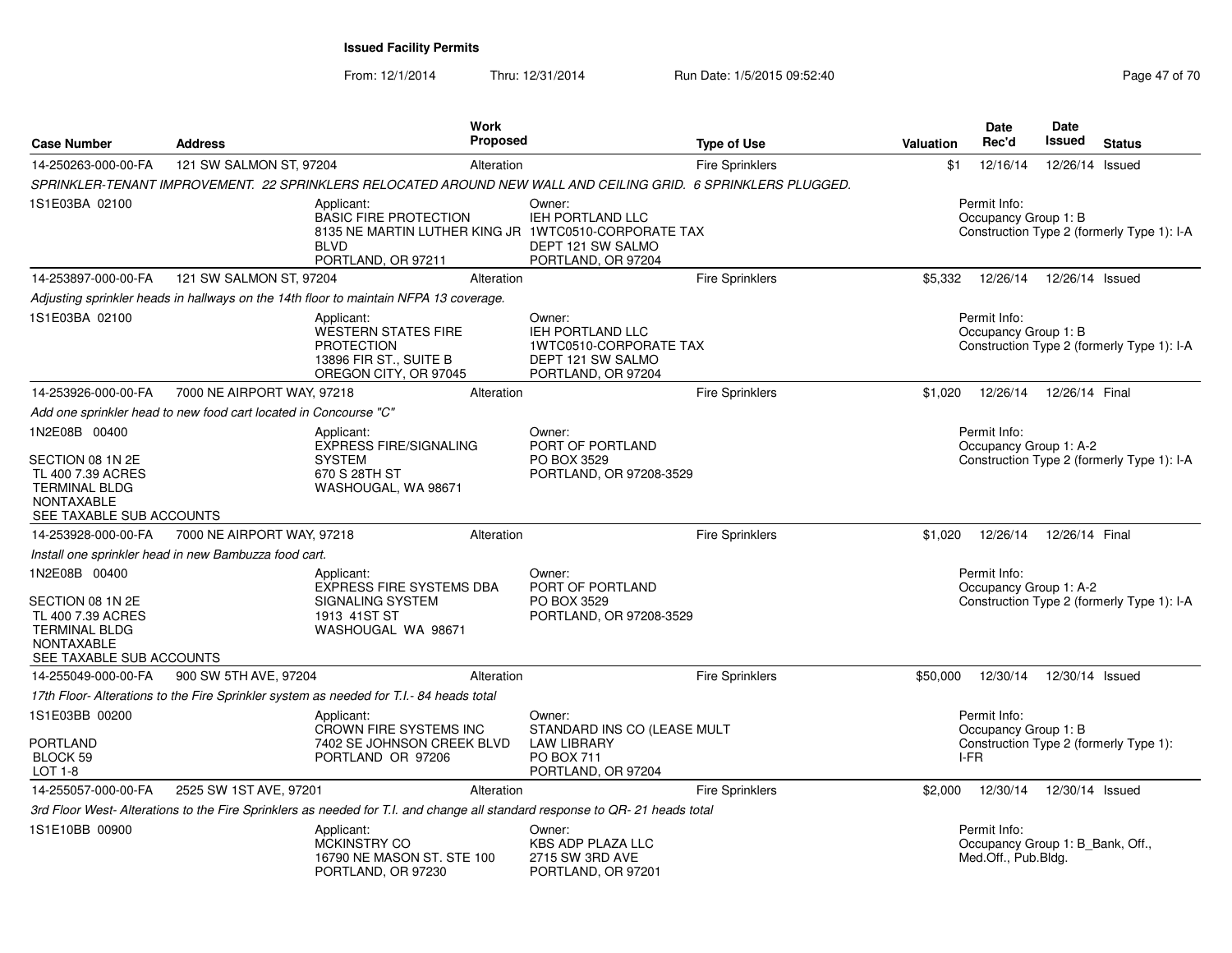| <b>Case Number</b>                                                                                                              | <b>Address</b>                                    |                                                                                                                              | <b>Work</b><br>Proposed |                                                                                                                                                             | <b>Type of Use</b>     | <b>Valuation</b> | <b>Date</b><br>Rec'd                                                    | Date<br><b>Issued</b> | <b>Status</b>                                |
|---------------------------------------------------------------------------------------------------------------------------------|---------------------------------------------------|------------------------------------------------------------------------------------------------------------------------------|-------------------------|-------------------------------------------------------------------------------------------------------------------------------------------------------------|------------------------|------------------|-------------------------------------------------------------------------|-----------------------|----------------------------------------------|
| 14-255064-000-00-FA                                                                                                             | 2545 SW TERWILLIGER BLVD, 97201                   |                                                                                                                              | Alteration              |                                                                                                                                                             | <b>Fire Sprinklers</b> | \$799            | 12/30/14                                                                | 12/30/14 Issued       |                                              |
|                                                                                                                                 | Roof Top Lobby- demo and add 1 HSW type spinkler. |                                                                                                                              |                         |                                                                                                                                                             |                        |                  |                                                                         |                       |                                              |
| 1S1E09AA 00200<br>SECTION 09 1S 1E                                                                                              |                                                   | Applicant:<br>FIRESTOP CO<br>3203 NE 65TH ST SPACE 2                                                                         |                         | Owner:<br>TERWILLIGER PLAZA INC<br>2545 SW TERWILLIGER BLVD                                                                                                 |                        |                  | Permit Info:<br>Occupancy Group 1: R1                                   |                       | Construction Type 2 (formerly Type 1): I-A   |
| TL 200 3.09 ACRES                                                                                                               |                                                   | VANCOUVER WA 98663                                                                                                           |                         | PORTLAND, OR 97201-6302                                                                                                                                     |                        |                  |                                                                         |                       |                                              |
| 14-255072-000-00-FA                                                                                                             | 2055 NW SAVIER ST, 97209                          |                                                                                                                              | Alteration              |                                                                                                                                                             | Fire Sprinklers        | \$5,500          | 12/30/14                                                                | 12/30/14 Issued       |                                              |
|                                                                                                                                 |                                                   | 4th floor- Alteration to the Fire Sprinkler system as needed for T.I.- 12 heads total                                        |                         |                                                                                                                                                             |                        |                  |                                                                         |                       |                                              |
| 1N1E28CD 02300<br><b>COUCHS ADD</b><br>BLOCK 293 TL 2300<br>LAND & IMPS SEE R529517 (R180230571)<br>FOR OTHER IMPS              |                                                   | Applicant:<br><b>WESTERN STATES FIRE</b><br>PROTECTION CO<br>13896 Fir St, Suite B<br>Oregon City, OR 97045                  |                         | Owner:<br>CON-WAY PROPERTIES INC<br>PO BOX 4138<br>PORTLAND, OR 97208-4138                                                                                  |                        |                  | Permit Info:<br>Occupancy Group 1: B_Bank, Off.,<br>Med.Off., Pub.Bldg. |                       | Construction Type 2 (formerly Type 1): I-A   |
| 14-251518-000-00-FA                                                                                                             | 7000 NE AIRPORT WAY, 97218                        |                                                                                                                              | Alteration              |                                                                                                                                                             | <b>Fire Sprinklers</b> | \$1              | 12/19/14                                                                | 12/31/14 Issued       |                                              |
|                                                                                                                                 |                                                   |                                                                                                                              |                         | SPRINKLER-INSTALL FIRE SPRINKLER SUPPLY PIPING FOR TEMPORARY FOOD CARTS. PIPING TO 6" ABOVE FLOOR AT EACH CART WITH CAP. PIPING TO CARTS BY OTHERS.         |                        |                  |                                                                         |                       |                                              |
| 1N2E08B 00400<br>SECTION 08 1N 2E<br>TL 400 7.39 ACRES<br><b>TERMINAL BLDG</b><br><b>NONTAXABLE</b><br>SEE TAXABLE SUB ACCOUNTS |                                                   | Applicant:<br><b>BASIC FIRE PROTECTION</b><br>8135 NE MARTIN LUTHER KING JR PO BOX 3529<br><b>BLVD</b><br>PORTLAND, OR 97211 |                         | Owner:<br>PORT OF PORTLAND<br>PORTLAND, OR 97208-3529                                                                                                       |                        |                  |                                                                         |                       |                                              |
| 14-255411-000-00-FA                                                                                                             | 9320 SW BARBUR BLVD, 97219                        |                                                                                                                              | Alteration              |                                                                                                                                                             | Fire Sprinklers        | \$1              | 12/31/14                                                                | 12/31/14 Issued       |                                              |
|                                                                                                                                 |                                                   | Add/Relocate sprinklers for tenant improvement. Application, calc's and 2 sets of plans rec'd.                               |                         |                                                                                                                                                             |                        |                  |                                                                         |                       |                                              |
| 1S1E29AC 00600<br>WERLOCK<br>LOT 2-6&A TL 600                                                                                   |                                                   | Applicant:<br>VANPORT FIRE SPRINKLERS INC<br>6101 NE 127TH AVE SUITE # 200<br>VANCOUVER, WA 98682                            |                         | Owner:<br>WESTON INVESTMENT CO LLC<br>2154 NE BROADWAY #200<br>PORTLAND, OR 97232-1561                                                                      |                        |                  | Permit Info:<br>Occupancy Group 1: B                                    |                       | Construction Type 2 (formerly Type 1): III-B |
| 14-255399-000-00-FA                                                                                                             | 16125 NE CAMERON BLVD - Bldg 5, 97230             |                                                                                                                              | Alteration              |                                                                                                                                                             | Fire Sprinklers        | \$1              | 12/31/14                                                                | 12/31/14 Issued       |                                              |
|                                                                                                                                 |                                                   | Install sprinklers in new tenant space. Application, intake form and 3 sets of plans and calc's.                             |                         |                                                                                                                                                             |                        |                  |                                                                         |                       |                                              |
| 1N2E24AA 00200                                                                                                                  |                                                   | Applicant:<br><b>JR MERIT</b><br>4505 NE 68TH DR.<br>VANCOUVER, WA<br>98661                                                  |                         | Owner:<br><b>WALTON CWOR COMMERCE</b><br>PO BOX 460169<br>HOUSTON, TX 77056                                                                                 |                        |                  | Permit Info:                                                            |                       | Construction Type 2 (formerly Type 1): III-B |
| 14-255368-000-00-FA                                                                                                             | 111 SW 5TH AVE, 97204-3626                        |                                                                                                                              | Alteration              |                                                                                                                                                             | <b>Fire Sprinklers</b> | \$1              | 12/31/14                                                                | 12/31/14 Issued       |                                              |
|                                                                                                                                 |                                                   |                                                                                                                              |                         | Relocates for new tenant wall layout. New quick response sprinkler heads. Project #2014-22836 Mckinstry Job # 100159-002. 2 sets of plans and calc's rec'd. |                        |                  |                                                                         |                       |                                              |
| 1N1E34CD 01300                                                                                                                  |                                                   | Applicant:<br>MCKINSTRY CO<br>16790 NE MASON ST. STE 100<br>PORTLAND, OR 97230                                               |                         |                                                                                                                                                             |                        |                  | Permit Info:<br>Occupancy Group 1: B                                    |                       | Construction Type 2 (formerly Type 1): I-A   |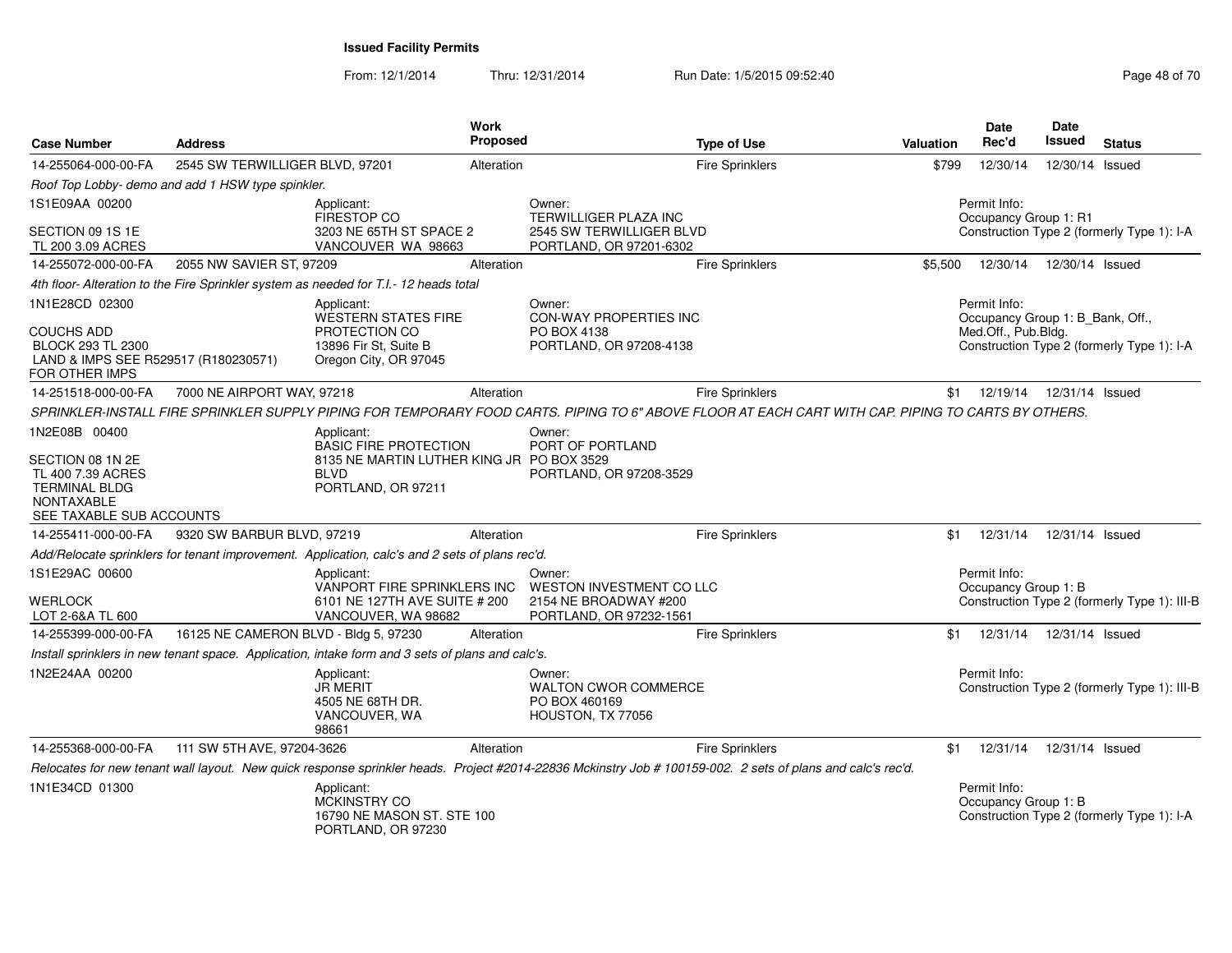| <b>Case Number</b>                                       | <b>Address</b>                                                                  |                                                                                                                                  | Work<br>Proposed |                                                                                      | <b>Type of Use</b>                                                                                                  | Valuation | <b>Date</b><br>Rec'd                                                    | <b>Date</b><br>Issued | <b>Status</b>                              |
|----------------------------------------------------------|---------------------------------------------------------------------------------|----------------------------------------------------------------------------------------------------------------------------------|------------------|--------------------------------------------------------------------------------------|---------------------------------------------------------------------------------------------------------------------|-----------|-------------------------------------------------------------------------|-----------------------|--------------------------------------------|
| 14-255462-000-00-FA                                      | 4310 NE KILLINGSWORTH ST                                                        |                                                                                                                                  | Alteration       |                                                                                      | <b>Fire Sprinklers</b>                                                                                              | \$1,000   | 12/31/14                                                                | 12/31/14 Issued       |                                            |
|                                                          | DePaul- Alterations to the Fire Sprinklers as needed for T.I.- 4 heads total    |                                                                                                                                  |                  |                                                                                      |                                                                                                                     |           |                                                                         |                       |                                            |
| 1N2E19BB 04001                                           |                                                                                 | Applicant:                                                                                                                       |                  | Owner:                                                                               |                                                                                                                     |           | Permit Info:                                                            |                       |                                            |
| JORBADE<br>BLOCK <sub>2</sub><br>LOT <sub>13</sub>       |                                                                                 | FIRE SYSTEMS WEST<br>600 SE MARITIME AVE #300<br>VANCOUVER, WA 98661                                                             |                  | DE PAUL TREATMENT<br>P O BOX 3007<br>PORTLAND, OR 97208-3007                         |                                                                                                                     |           | General                                                                 |                       | Occupancy Group 1: A-3_Assembly -          |
|                                                          |                                                                                 |                                                                                                                                  |                  | Owner:<br><b>CENTERS INC</b><br>P O BOX 3007<br>PORTLAND, OR 97208-3007              |                                                                                                                     |           |                                                                         |                       |                                            |
| 14-255491-000-00-FA                                      | 7901 SE DIVISION ST, 97215                                                      |                                                                                                                                  | Alteration       |                                                                                      | Fire Sprinklers                                                                                                     | \$9,000   | 12/31/14                                                                | 12/31/14 Issued       |                                            |
|                                                          |                                                                                 | Child Care Office-Alteration to the Fire Sprinkler system as needed for T.I.-15 heads total                                      |                  |                                                                                      |                                                                                                                     |           |                                                                         |                       |                                            |
| 1S2E05DD 03400<br>SECTION 05 1S 2E<br>TL 3400 3.54 ACRES |                                                                                 | Applicant:<br>CROWN FIRE SYSTEMS INC<br>7402 SE JOHNSON CREEK BLVD<br>PORTLAND OR 97206                                          |                  | Owner:<br>PORTLAND COMMUNITY COLLEGE<br>PO BOX 19000<br>PORTLAND, OR 97280-0990      |                                                                                                                     |           | Permit Info:<br>Occupancy Group 1: B_Bank, Off.,<br>Med.Off., Pub.Bldg. |                       |                                            |
| 14-255498-000-00-FA                                      | 111 SW OAK ST, 97204                                                            |                                                                                                                                  | Alteration       |                                                                                      | Fire Sprinklers                                                                                                     | \$1.800   | 12/31/14                                                                | 12/31/14 Issued       |                                            |
|                                                          |                                                                                 | Suite #200- Alteration to the Fire Sprinklers as needed for T.I.- 5 heads total                                                  |                  |                                                                                      |                                                                                                                     |           |                                                                         |                       |                                            |
| 1N1E34CD 04100                                           |                                                                                 | Applicant:<br><b>VIKING SPRINKLER</b><br>3245 NW FRONT AVE<br>PORTLAND, OR 97210                                                 |                  | Owner:<br><b>LAUREN LOUISE LLC</b><br>111 SW COLUMBIA ST #1380<br>PORTLAND, OR 97201 |                                                                                                                     |           | Permit Info:<br>Occupancy Group 1: B_Bank, Off.,<br>Med.Off., Pub.Bldg. |                       |                                            |
| 14-255501-000-00-FA                                      | 1233 NW 12TH AVE, 97209                                                         |                                                                                                                                  | Alteration       |                                                                                      | <b>Fire Sprinklers</b>                                                                                              |           | \$4,600  12/31/14  12/31/14  Issued                                     |                       |                                            |
|                                                          | 1st floor- Alteration to the Fire Sprinklers as needed for T.I.- 29 Heads total |                                                                                                                                  |                  |                                                                                      |                                                                                                                     |           |                                                                         |                       |                                            |
| 1N1E33AA 01700<br><b>COUCHS ADD</b><br>BLOCK 215         |                                                                                 | Applicant:<br><b>AFP SYSTEMS</b><br>19435 SW 129TH AV<br>TUALATIN, OR 97062                                                      |                  | Owner:<br>12TH & NORTHRUP LLC<br>1215 4TH AVE #600<br>SEATTLE, WA 98161-1084         |                                                                                                                     |           |                                                                         |                       |                                            |
| LOT 1-8                                                  |                                                                                 |                                                                                                                                  |                  |                                                                                      |                                                                                                                     |           |                                                                         |                       |                                            |
| 14-248585-000-00-FA                                      | 2525 SW 1ST AVE, 97201                                                          |                                                                                                                                  | Alteration       |                                                                                      | <b>Fire Sprinklers</b>                                                                                              | \$1       | 12/11/14                                                                | 12/12/14 Final        |                                            |
| 1S1E10BB 00900                                           |                                                                                 | Applicant:<br><b>BASIC FIRE PROTECTION</b><br>8135 NE MARTIN LUTHER KING JR 2715 SW 3RD AVE<br><b>BLVD</b><br>PORTLAND, OR 97211 |                  | Owner:<br><b>KBS ADP PLAZA LLC</b><br>PORTLAND, OR 97201                             | SPRINKLER - SPRINKLER TI FOR TENANT SPACE BEING CONVERTED BACK TO "SHELL SPACE" CONDITION FOR FUTURE LEASING/TENANT |           | Permit Info:<br>Occupancy Group 1: B_Bank, Off.,<br>Med.Off., Pub.Bldg. |                       |                                            |
| 14-250432-000-00-FA                                      | 1849 SW SALMON ST, 97205                                                        |                                                                                                                                  | Alteration       |                                                                                      | <b>Fire Sprinklers</b>                                                                                              | \$1,539   | 12/17/14                                                                | 12/17/14 Issued       |                                            |
|                                                          |                                                                                 | Member Service Center- Alterations to the Fire Sprinkler system as needed for T.I.- 6 heads total                                |                  |                                                                                      |                                                                                                                     |           |                                                                         |                       |                                            |
| 1N1E33DC 05800                                           |                                                                                 | Applicant:<br><b>WESTERN STATES FIRE</b>                                                                                         |                  | Owner:<br>MULTNOMAH AMATEUR                                                          |                                                                                                                     |           | Permit Info:                                                            |                       | Occupancy Group 1: A-3_Assembly -          |
| SECTION 33 1N 1E<br>TL 5800 2.82 ACRES                   |                                                                                 | <b>PROTECTION</b><br>13896 FIR ST #B<br>OREGON CITY, OR 97045                                                                    |                  | <b>ATHLETIC CLUB</b><br>1849 SW SALMON ST<br>PORTLAND, OR 97205-1726                 |                                                                                                                     |           | General                                                                 |                       | Construction Type 2 (formerly Type 1): I-A |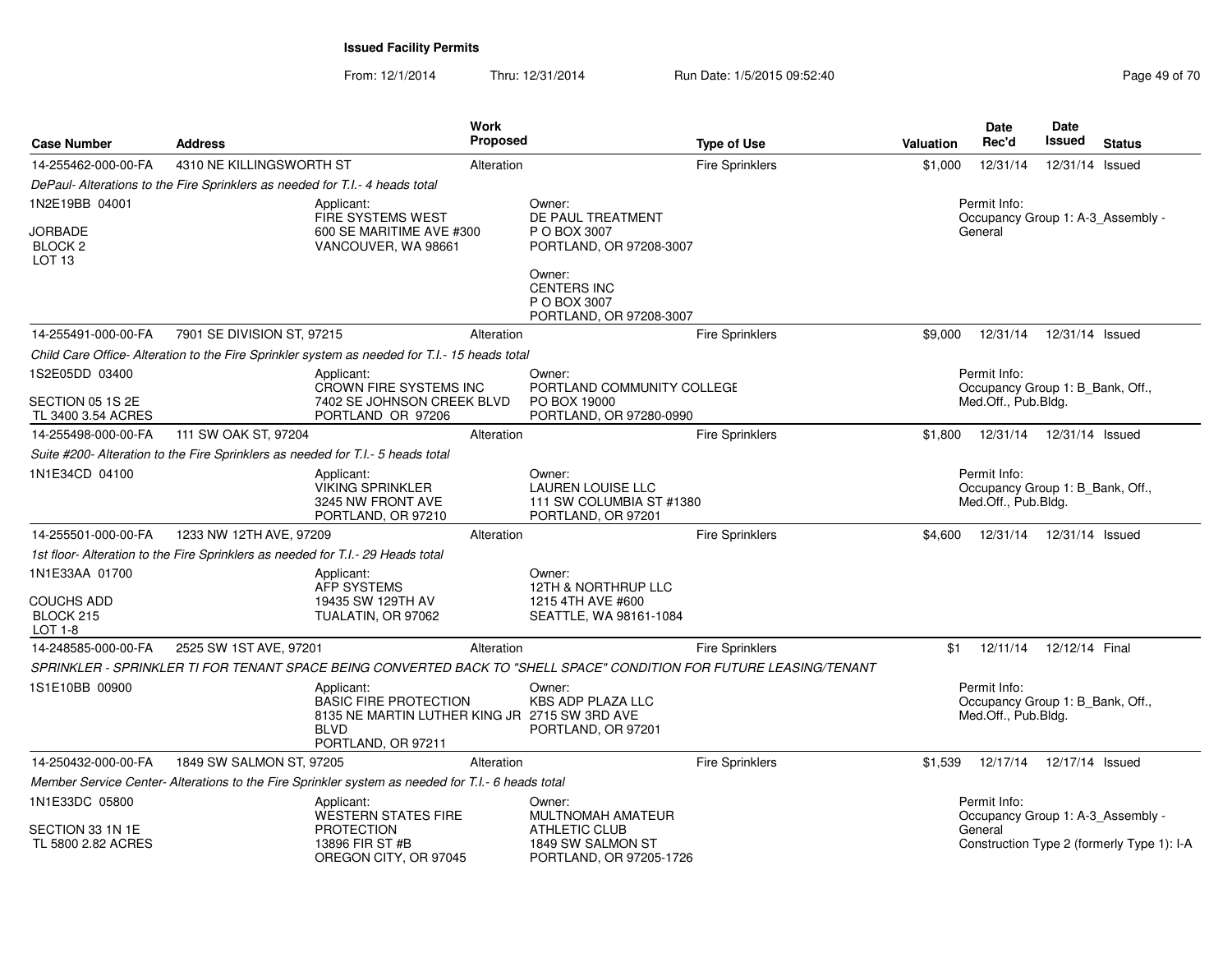| <b>Case Number</b>                                                                                                                         | <b>Address</b>              | Work<br>Proposed                                                                                                                                                                                                                                                                                                                                                  |                                                                                                                                                                                                                                                                                                   | <b>Type of Use</b>     | Valuation       | <b>Date</b><br>Rec'd                                                    | Date<br>Issued  | <b>Status</b>                          |
|--------------------------------------------------------------------------------------------------------------------------------------------|-----------------------------|-------------------------------------------------------------------------------------------------------------------------------------------------------------------------------------------------------------------------------------------------------------------------------------------------------------------------------------------------------------------|---------------------------------------------------------------------------------------------------------------------------------------------------------------------------------------------------------------------------------------------------------------------------------------------------|------------------------|-----------------|-------------------------------------------------------------------------|-----------------|----------------------------------------|
| 14-249627-000-00-FA                                                                                                                        | 319 SW WASHINGTON ST, 97204 | Alteration                                                                                                                                                                                                                                                                                                                                                        |                                                                                                                                                                                                                                                                                                   | <b>Fire Sprinklers</b> | \$1             | 12/15/14                                                                | 12/17/14        | Issued                                 |
|                                                                                                                                            |                             | Suite #909-FIRE SPRINKLER - ADD (2) SPRINKLERS IN NEW CEILINGRECEIVED: 2 SETS OF PLANS AND 2 CUT SHEETS                                                                                                                                                                                                                                                           |                                                                                                                                                                                                                                                                                                   |                        |                 |                                                                         |                 |                                        |
| 1N1E34CD 07800                                                                                                                             |                             | Applicant:<br>PATRIOT FIRE PROTECTION<br>4708 NE MINNEHAHA ST<br>VANCOUVER, WA 98661                                                                                                                                                                                                                                                                              | Owner:<br>THREE NINETEEN WASHINGTON<br><b>LLC</b><br>PO BOX 416<br>MANCHESTER, VT 05254                                                                                                                                                                                                           |                        |                 | Permit Info:<br>Occupancy Group 1: B_Bank, Off.,<br>Med.Off., Pub.Bldg. |                 |                                        |
| 14-249622-000-00-FA                                                                                                                        | 319 SW WASHINGTON ST, 97204 | Alteration                                                                                                                                                                                                                                                                                                                                                        |                                                                                                                                                                                                                                                                                                   | <b>Fire Sprinklers</b> | \$1             | 12/15/14                                                                | 12/17/14 Issued |                                        |
|                                                                                                                                            |                             | Suite #902-FIRE SPRINKLER - ADD (1) AND RELOCATE (1) SPRINKLER FOR NEW WALLSRECEIVED: 2 PLANS AND 2 CUT SHEETS                                                                                                                                                                                                                                                    |                                                                                                                                                                                                                                                                                                   |                        |                 |                                                                         |                 |                                        |
| 1N1E34CD 07800                                                                                                                             |                             | Applicant:<br>PATRIOT FIRE PROTECTION<br>4708 NE MINNEHAHA ST<br>VANCOUVER, WA 98661                                                                                                                                                                                                                                                                              | Owner:<br>THREE NINETEEN WASHINGTON<br><b>LLC</b><br>PO BOX 416<br>MANCHESTER, VT 05254                                                                                                                                                                                                           |                        |                 | Permit Info:<br>Occupancy Group 1: B Bank, Off.,<br>Med.Off., Pub.Bldg. |                 |                                        |
| 14-249076-000-00-FA                                                                                                                        | 5050 NE HOYT ST, 97213      | Alteration                                                                                                                                                                                                                                                                                                                                                        |                                                                                                                                                                                                                                                                                                   | <b>Fire Sprinklers</b> | \$1             | 12/12/14                                                                | 12/17/14 Issued |                                        |
|                                                                                                                                            |                             | Suite #445-SPRINKLER-RELOCATE (25) EXISTING PENDENT SPRINKLERS. INSTALL (6) NEW STANDARD RESPONSE PENDENT SPRINKLERS, REPLACE 19 EXISTING RECALLED PENDENT SPRINK                                                                                                                                                                                                 |                                                                                                                                                                                                                                                                                                   |                        |                 |                                                                         |                 |                                        |
| 1N2E31BD 03800<br><b>CENTER ADD</b><br>BLOCK 3<br>LOT 1-7 INC PT VAC ST<br>LOT 20-26 EXC PT IN ST<br>14-250483-000-00-FA<br>1N1E33DC 70000 | 1926 W BURNSIDE             | Applicant:<br><b>BASIC FIRE PROTECTION</b><br>8135 NE MARTIN LUTHER KING JR 4400 NE HALSEY ST BLDG 2 #190<br><b>BLVD</b><br>PORTLAND, OR 97211<br>Alteration<br>MUV Training- 1st floor- Alterations to the Fire Sprinkler system as needed for T.I.- 26 heads total<br>Applicant:<br><b>FIRE SYSTEMS WEST</b><br>600 SE MARITIME AVE #300<br>VANCOUVER, WA 98661 | Owner:<br>PROVIDENCE HEALTH<br>PORTLAND, OR 97213-1545<br>Owner:<br>SERVICES-OREGON<br>4400 NE HALSEY ST BLDG 2 #190<br>PORTLAND, OR 97213-1545<br>Owner:<br>ASSOCIATION OF UNIT OWNERS<br>1120 NW COUCH ST #600<br>PORTLAND, OR 97209<br>Owner:<br>OF CIVIC CONDOMINIUM<br>1120 NW COUCH ST #600 | <b>Fire Sprinklers</b> | I-FR<br>\$8,000 | Permit Info:<br>Occupancy Group 1: B<br>12/17/14                        | 12/17/14 Issued | Construction Type 2 (formerly Type 1): |
|                                                                                                                                            |                             |                                                                                                                                                                                                                                                                                                                                                                   | PORTLAND, OR 97209                                                                                                                                                                                                                                                                                |                        |                 |                                                                         |                 |                                        |
| 14-251512-000-00-FA                                                                                                                        | 5050 NE HOYT ST, 97213      | Alteration                                                                                                                                                                                                                                                                                                                                                        |                                                                                                                                                                                                                                                                                                   | <b>Fire Sprinklers</b> | \$1             | 12/19/14                                                                | 12/19/14 Issued |                                        |
|                                                                                                                                            |                             | SPRINKLER-TENANT IMPROVEMENT: 8 SPRINKLERS RELOCATED AND 3 SPRINKLERS ADDED AROUND NEW TENANT WALLS IN (E) ACT CEILINGS.                                                                                                                                                                                                                                          |                                                                                                                                                                                                                                                                                                   |                        |                 |                                                                         |                 |                                        |
| 1N2E31BD 03800<br><b>CENTER ADD</b><br>BLOCK 3<br>LOT 1-7 INC PT VAC ST<br>LOT 20-26 EXC PT IN ST                                          |                             | Applicant:<br><b>BASIC FIRE PROTECTION</b><br>8135 NE MARTIN LUTHER KING JR 4400 NE HALSEY ST BLDG 2 #190<br><b>BLVD</b><br>PORTLAND, OR 97211                                                                                                                                                                                                                    | Owner:<br>PROVIDENCE HEALTH<br>PORTLAND, OR 97213-1545<br>Owner:<br>SERVICES-OREGON<br>4400 NE HALSEY ST BLDG 2 #190<br>PORTLAND, OR 97213-1545                                                                                                                                                   |                        | I-FR            | Permit Info:<br>Occupancy Group 1: B                                    |                 | Construction Type 2 (formerly Type 1): |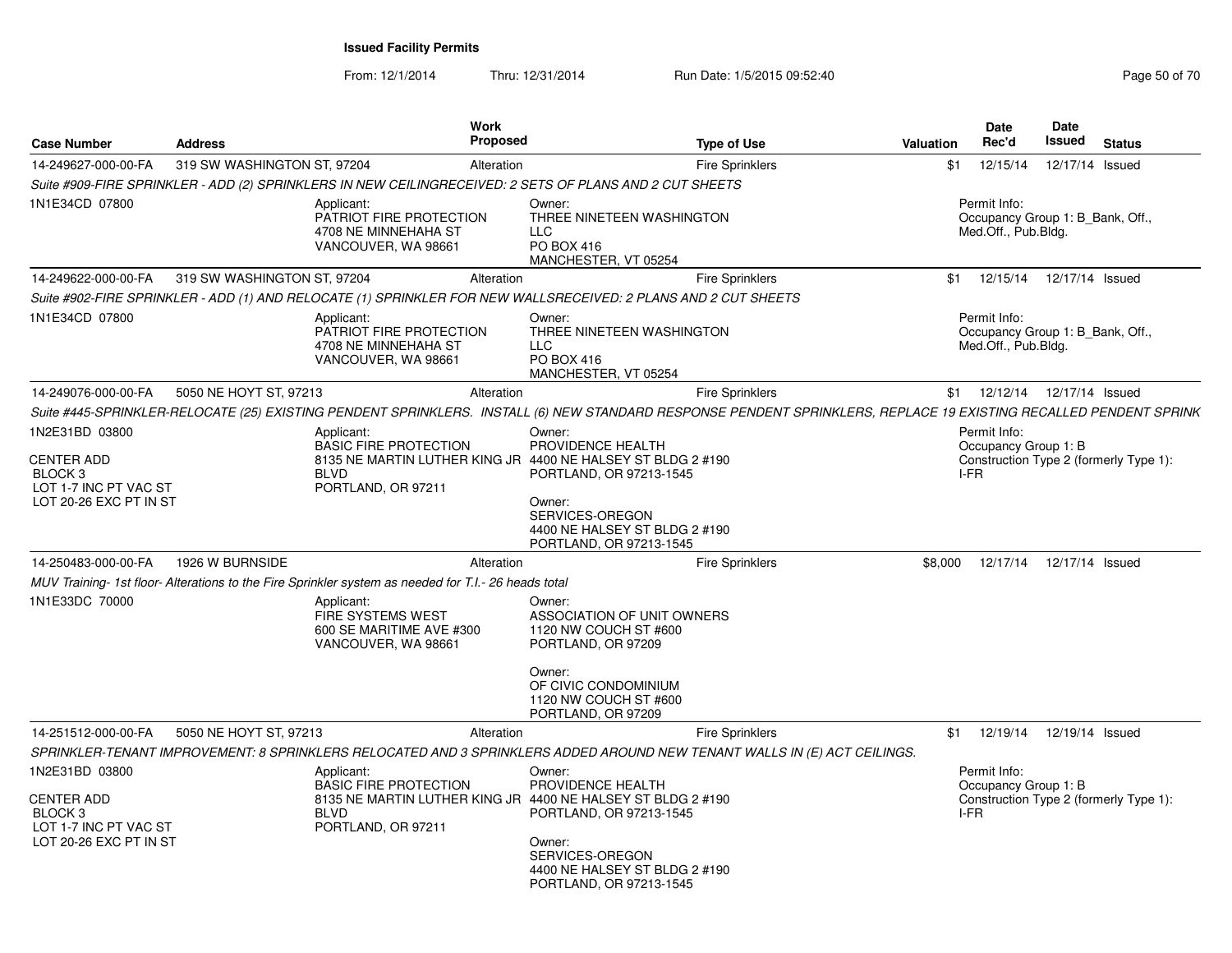| <b>Case Number</b>                                     | <b>Address</b>             |                                                                                                                  | Work<br><b>Proposed</b> |                                                                                       | <b>Type of Use</b>     | Valuation | <b>Date</b><br>Rec'd                             | Date<br>Issued  | <b>Status</b>                              |
|--------------------------------------------------------|----------------------------|------------------------------------------------------------------------------------------------------------------|-------------------------|---------------------------------------------------------------------------------------|------------------------|-----------|--------------------------------------------------|-----------------|--------------------------------------------|
| 14-252225-000-00-FA                                    | 100 SW MARKET ST, 97201    |                                                                                                                  | Alteration              |                                                                                       | Fire Sprinklers        | \$5,000   | 12/22/14                                         |                 | 12/22/14 Under Inspection                  |
|                                                        |                            | Relocate heads and change to quick response in the common areas on 1st floor and in basement                     |                         |                                                                                       |                        |           |                                                  |                 |                                            |
| 1S1E03CB 00700                                         |                            | Applicant:<br>Anthony Soto                                                                                       |                         | Owner:<br><b>CSHV FIRST AND MARKET LLC</b>                                            |                        |           | Permit Info:<br>Occupancy Group 1: B_Bank, Off., |                 |                                            |
| SOUTH AUDITORIUM ADD<br><b>BLOCK A</b><br>LOT 2 TL 700 |                            | <b>MCKINSTRY CO LLC</b><br>16790 N.E. Mason St. Suite 100<br>Portland, OR 97230                                  |                         | 1420 FIFTH AVE #2020<br>SEATTLE, WA 98101-2337                                        |                        |           | Med.Off., Pub.Bldg.                              |                 | Construction Type 2 (formerly Type 1): I-A |
| 14-252559-000-00-FA                                    | 6320 NE HALSEY ST, 97213   |                                                                                                                  | Alteration              |                                                                                       | <b>Fire Sprinklers</b> | \$17,805  | 12/22/14                                         | 12/22/14 Issued |                                            |
|                                                        |                            | Suite #100- Alterations to the Fire Sprinkler system as needed for T.I.- 90 heads total                          |                         |                                                                                       |                        |           |                                                  |                 |                                            |
| 1N2E32BB 00400<br>SECTION 32 1N 2E                     |                            | Applicant:<br><b>VIKING SPRINKLER</b><br>3245 NW FRONT AVE                                                       |                         | Owner:<br><b>WESTON INVESTMENT CO LLC</b><br>2154 NE BROADWAY #200                    |                        |           |                                                  |                 |                                            |
| TL 400 0.06 ACRES                                      |                            | PORTLAND, OR 97210                                                                                               |                         | PORTLAND, OR 97232-1561                                                               |                        |           |                                                  |                 |                                            |
| 14-244037-000-00-FA                                    | 1125 NW COUCH ST, 97209    |                                                                                                                  | Alteration              |                                                                                       | <b>Fire Sprinklers</b> | \$10,720  | 12/2/14                                          | 12/2/14 Issued  |                                            |
|                                                        |                            | Floors 4, 6 & 7- Alterations to the Fire Sprinkler system as needed for T.I.- 31 heads total                     |                         |                                                                                       |                        |           |                                                  |                 |                                            |
| 1N1E33DA 04800                                         |                            | Applicant:<br><b>DELTA FIRE</b><br>14795 SW 72ND AVE<br>PORTLAND, OR 97224                                       |                         | Owner:<br>SPF BREWERY BLOCKS LLC<br>351 NW 12TH AVE<br>PORTLAND, OR 97209-2905        |                        |           | Permit Info:<br>Occupancy Group 1: B<br>I-FR     |                 | Construction Type 2 (formerly Type 1):     |
| 14-247238-000-00-FA                                    | 15849 N LOMBARD ST, 97203  |                                                                                                                  | Alteration              |                                                                                       | <b>Fire Sprinklers</b> | \$1       | 12/9/14                                          |                 | 12/9/14 Under Inspection                   |
|                                                        |                            | relocate and install new fie sprinklers in new light hazard tenate improvement--- 3 sets of plans                |                         |                                                                                       |                        |           |                                                  |                 |                                            |
| 2N1W24 02100                                           |                            | Applicant:<br>Fire Systems West<br>600 SE Maritime Ave<br>Suite 300<br>Vancouver, WA 98661                       |                         | Owner:<br><b>CALWEST INDUSTRIAL</b><br>800 5TH AVE STE 4100<br>SEATTLE, WA 98104-3100 |                        |           |                                                  |                 |                                            |
|                                                        |                            |                                                                                                                  |                         | Owner:<br><b>PROPERTIES LLC</b><br>800 5TH AVE STE 4100<br>SEATTLE, WA 98104-3100     |                        |           |                                                  |                 |                                            |
| 14-243840-000-00-FA                                    | 2250 NW 22ND AVE, 97210    |                                                                                                                  | Alteration              |                                                                                       | <b>Fire Sprinklers</b> | \$1       | 12/1/14                                          | 12/9/14 Issued  |                                            |
|                                                        |                            | <i>SPRINKLER-ADD &amp; RELOCATE SPRINKLERS TO ACCOMMODATE NEW WALLS</i>                                          |                         |                                                                                       |                        |           |                                                  |                 |                                            |
| 1N1E28CA 02500                                         |                            | Applicant:<br>PATRIOT FIRE PROTECTION<br>4708 NE MINNEHAHA ST<br>VANCOUVER, WA 98661                             |                         |                                                                                       |                        |           |                                                  |                 |                                            |
| 14-246321-000-00-FA                                    | 111 SW 5TH AVE, 97204-3626 |                                                                                                                  | Alteration              |                                                                                       | <b>Fire Sprinklers</b> | \$1       | 12/5/14                                          | 12/9/14 Final   |                                            |
|                                                        |                            | SPRINKLER-TENANT IMPROVEMENT. TWO SPRINKLERS RELOCATED AND ONE SPRINKLER REMOVED.                                |                         |                                                                                       |                        |           |                                                  |                 |                                            |
| 1N1E34CD 01300                                         |                            | Applicant:<br><b>BASIC FIRE PROTECTION</b><br>8135 NE MARTIN LUTHER KING JR<br><b>BLVD</b><br>PORTLAND, OR 97211 |                         |                                                                                       |                        |           | Permit Info:<br>Occupancy Group 1: B             |                 | Construction Type 2 (formerly Type 1): I-A |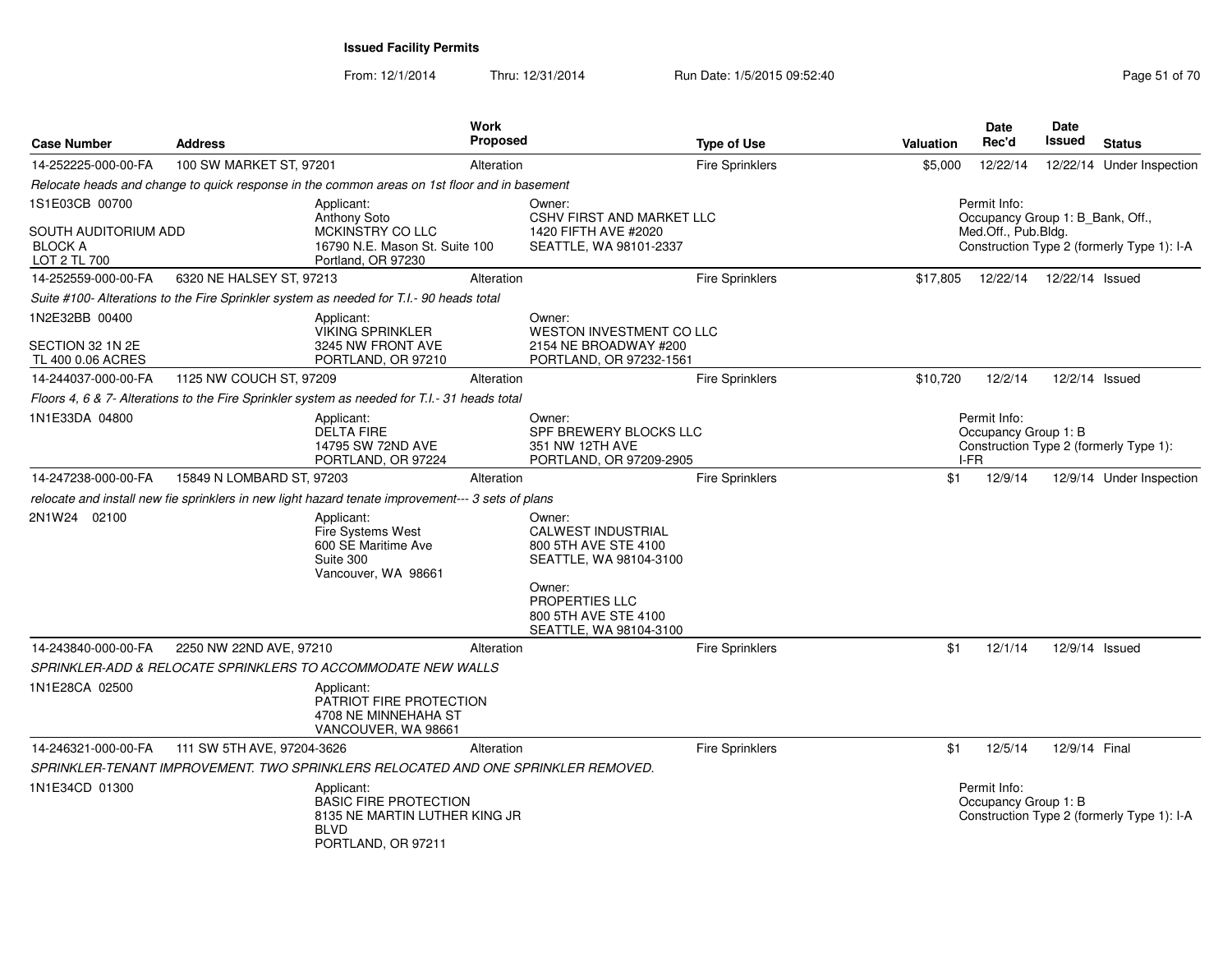From: 12/1/2014

Thru: 12/31/2014 Run Date: 1/5/2015 09:52:40

| <b>Case Number</b>                                                                         | <b>Address</b>                                                     |                                                                                                      | <b>Work</b><br>Proposed |                                                                                                                                                                 | <b>Type of Use</b>                 | Valuation | Date<br>Rec'd                                | Date<br>Issued  | <b>Status</b>                                                                   |
|--------------------------------------------------------------------------------------------|--------------------------------------------------------------------|------------------------------------------------------------------------------------------------------|-------------------------|-----------------------------------------------------------------------------------------------------------------------------------------------------------------|------------------------------------|-----------|----------------------------------------------|-----------------|---------------------------------------------------------------------------------|
| 14-246781-000-00-FA                                                                        | 225 SW BROADWAY                                                    |                                                                                                      | Alteration              |                                                                                                                                                                 | <b>Fire Sprinklers</b>             | \$1       | 12/8/14                                      |                 | 12/9/14 Under Inspection                                                        |
|                                                                                            |                                                                    |                                                                                                      |                         | 1st floor-Sports Bar-SPRINKLER-ADD PENDANT SPRINKLER HEADS TO NEW CEILINGS OF EXISTING OVERHEAD                                                                 |                                    |           |                                              |                 |                                                                                 |
| 1N1E34CC 09800<br>PORTLAND<br>BLOCK 85<br>LOT 6&7 TL 9800                                  |                                                                    | Applicant:<br>FIRE ONE FIRE SYSTEMS<br>PO BOX 734<br>OREGON CITY, OR 97045                           |                         | Owner:<br>BROADWAY COMMERCE LLC<br>225 SW BROADWAY #1<br>PORTLAND, OR 97205                                                                                     |                                    |           | Permit Info:                                 |                 | Occupancy Group 1: A-2_Restaurant<br>Construction Type 2 (formerly Type 1): I-A |
| 14-247542-000-00-FA                                                                        | 921 SW 6TH AVE, 97205                                              |                                                                                                      | Alteration              |                                                                                                                                                                 | <b>Fire Sprinklers</b>             |           | \$1  12/10/14  12/10/14  Issued              |                 |                                                                                 |
|                                                                                            | relocate 6 sprinkler heads due to remodel---1 plan                 |                                                                                                      |                         |                                                                                                                                                                 |                                    |           |                                              |                 |                                                                                 |
| 1S1E03BB 02300<br>PORTLAND<br>BLOCK 181<br>LOT 1-8                                         |                                                                    | Applicant:<br><b>EXPRESS FIRE/SIGNALING</b><br><b>SYSTEM</b><br>670 S 28TH ST<br>WASHOUGAL, WA 98671 |                         | Owner:<br><b>WALTON PORTLAND HOLDINGS</b><br>900 N MICHIGAN AVE #1900<br>CHICAGO, IL 60611<br>Owner:<br>VI LLC<br>900 N MICHIGAN AVE #1900<br>CHICAGO, IL 60611 |                                    |           | Permit Info:<br>Occupancy Group 1: R-1       |                 | Construction Type 2 (formerly Type 1): I-A                                      |
| 14-247551-000-00-FA                                                                        | 111 SW 5TH AVE, 97204-3626                                         |                                                                                                      | Alteration              |                                                                                                                                                                 | <b>Fire Sprinklers</b>             | \$1       | 12/10/14                                     | 12/10/14 Issued |                                                                                 |
|                                                                                            |                                                                    |                                                                                                      |                         | replace or relocate existing sprinklers with quick response throughout light space as necessary for new tenate--3 sets of plans                                 |                                    |           |                                              |                 |                                                                                 |
| 1N1E34CD 01300                                                                             |                                                                    | Applicant:<br><b>Fire Systems West</b><br>600 SE Maritime Ave<br>Suite 300<br>Vancouver, WA 98661    |                         |                                                                                                                                                                 |                                    |           | Permit Info:<br>Occupancy Group 1: B         |                 | Construction Type 2 (formerly Type 1): I-A                                      |
| 14-247604-000-00-FA                                                                        | 601 SW 2ND AVE, 97204                                              |                                                                                                      | Alteration              |                                                                                                                                                                 | <b>Fire Sprinklers</b>             | \$1       | 12/10/14                                     | 12/10/14 Issued |                                                                                 |
|                                                                                            | Relocate 18, add 3 and plug 3 sprinkler heads ---- 3 sets of plans |                                                                                                      |                         |                                                                                                                                                                 |                                    |           |                                              |                 |                                                                                 |
| 1S1E03BA 05000<br><b>PORTLAND</b><br>BLOCK <sub>20</sub><br>LOT 1-4 EXC PT IN ST & LOT 5-8 |                                                                    | Applicant:<br><b>MCKINSTRY CO</b><br>16790 NE MASON ST. STE 100<br>PORTLAND, OR 97230                |                         | Owner:<br>MORRISON STREET CF LLC<br>1211 SW 5TH AVE #2230<br>PORTLAND, OR 97204                                                                                 |                                    |           |                                              |                 |                                                                                 |
| 14-248266-000-00-FA                                                                        | 1220 SW MORRISON ST, 97205                                         |                                                                                                      | Alteration              |                                                                                                                                                                 | Fire Sprinklers                    | \$6,630   | 12/11/14                                     |                 | 12/11/14 Under Inspection                                                       |
|                                                                                            | Add/Relocate heads to meet tenant improvement.-- 2 sets of plans.  |                                                                                                      |                         |                                                                                                                                                                 |                                    |           |                                              |                 |                                                                                 |
| 1N1E33DD 06200<br>PORTLAND<br><b>BLOCK S1/2H</b><br>$LOT 1-8$                              |                                                                    | Applicant:<br>VANPORT FIRE SPRINKLERS INC<br>6101 NE 127TH AVE SUITE # 200<br>VANCOUVER, WA 98682    |                         | Owner:<br><b>WESTON INVESTMENT CO LLC</b><br>2154 NE BROADWAY #200<br>PORTLAND, OR 97232-1561                                                                   |                                    |           | Permit Info:<br>Occupancy Group 1: B<br>I-FR |                 | Construction Type 2 (formerly Type 1):                                          |
| 14-242496-000-00-FA                                                                        | 7000 NE AIRPORT WAY, 97218                                         |                                                                                                      | Alteration              |                                                                                                                                                                 | <b>Fixed Extinguishing Systems</b> | \$1       | 11/25/14                                     | 12/10/14 Issued |                                                                                 |
|                                                                                            |                                                                    | FIXED SYSTEM-INSTALLATION OF ANSUL R-102 FIXED FIRE SUPPRESSION SYSTEM                               |                         |                                                                                                                                                                 |                                    |           |                                              |                 |                                                                                 |
| 1N2E08B 00400<br>SECTION 08 1N 2E<br>TL 400 7.39 ACRES<br><b>TERMINAL BLDG</b>             |                                                                    | Applicant:<br>METRO SAFETY AND FIRE INC<br>14324 SE STARK ST<br>PORTLAND OR 97233                    |                         | Owner:<br>PORT OF PORTLAND<br>PO BOX 3529<br>PORTLAND, OR 97208-3529                                                                                            |                                    |           | Permit Info:<br>Occupancy Group 1: A-2       |                 | Construction Type 2 (formerly Type 1): I-A                                      |

NONTAXABLE SEE TAXABLE SUB ACCOUNTS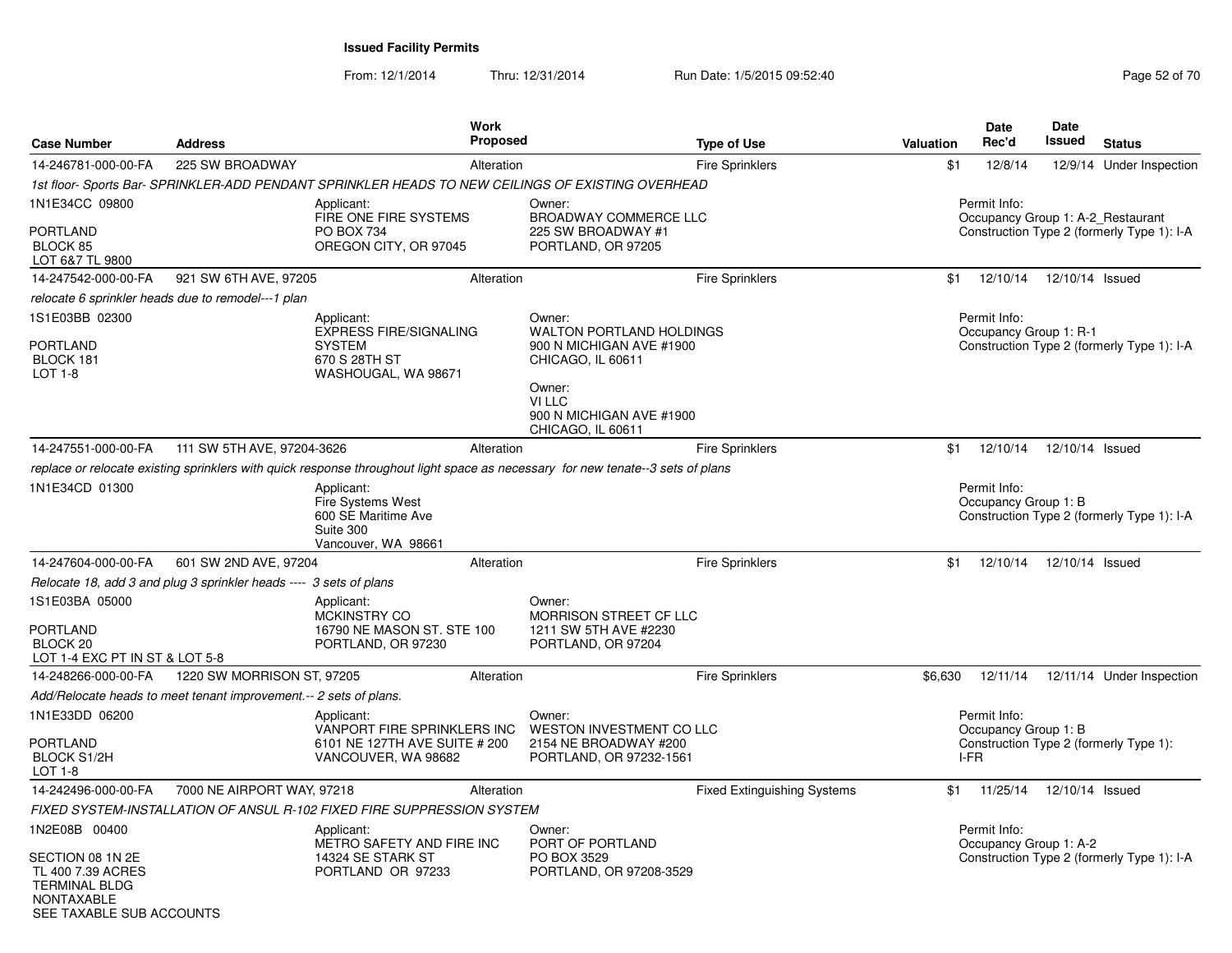| <b>Case Number</b>                                                                                  | Address                                                |                                                                                                                | <b>Work</b><br><b>Proposed</b> |                                                                                                                                                                                       | <b>Type of Use</b> |                                                                                                               | <b>Valuation</b> | <b>Date</b><br>Rec'd                                                                      | Date<br>Issued  | <b>Status</b>                              |
|-----------------------------------------------------------------------------------------------------|--------------------------------------------------------|----------------------------------------------------------------------------------------------------------------|--------------------------------|---------------------------------------------------------------------------------------------------------------------------------------------------------------------------------------|--------------------|---------------------------------------------------------------------------------------------------------------|------------------|-------------------------------------------------------------------------------------------|-----------------|--------------------------------------------|
| 14-248708-000-00-FA                                                                                 | 12470 NE MARX ST, 97230                                |                                                                                                                | Alteration                     |                                                                                                                                                                                       |                    | <b>Fixed Extinguishing Systems</b>                                                                            | \$2,250          | 12/12/14                                                                                  | 12/12/14 Issued |                                            |
|                                                                                                     |                                                        | Installation of 2 Ansul R-102 UL300 fire suppression systems. 1 test kitchen, and 1 production kitchen.        |                                |                                                                                                                                                                                       |                    |                                                                                                               |                  |                                                                                           |                 |                                            |
| 1N2E23BC 00500                                                                                      |                                                        | Applicant:<br>METRO SAFETY & FIRE<br>14324 SE STARK ST<br>PORTLAND OR 97233                                    |                                | Owner:<br>PACIFIC REALTY ASSOCIATES<br>15350 SW SEQUOIA PKWY #300<br>TIGARD, OR 97224-7175<br>Owner:<br><b>LTD PARTNERSHIP</b><br>15350 SW SEQUOIA PKWY #300<br>TIGARD, OR 97224-7175 |                    |                                                                                                               |                  |                                                                                           |                 |                                            |
| 14-239227-000-00-FA                                                                                 | 4805 NE GLISAN ST, 97213                               |                                                                                                                | Alteration                     |                                                                                                                                                                                       | Mechanical         |                                                                                                               | \$120,000        | 11/18/14                                                                                  | 12/29/14 Final  |                                            |
|                                                                                                     | F12/ PPMC 1P PHARMACY NEW CLEAN ROOM HVAC UNIT UPGRADE |                                                                                                                |                                |                                                                                                                                                                                       |                    |                                                                                                               |                  |                                                                                           |                 |                                            |
| 1N2E31BD 04100<br>SECTION 31 1N 2E<br>TL 4100 9.54 ACRES                                            |                                                        | Applicant:<br><b>JOE WEBB</b><br>PROVIDENCE HEALTH<br>4400 NE Halsey, Suite #160                               |                                | Owner:<br>PROVIDENCE HEALTH<br>4400 NE HALSEY ST BLDG 2 #190<br>PORTLAND, OR 97213-1545                                                                                               |                    | CCB - Contractor:<br><b>TOTAL MECHANICAL INC</b><br>1498 SE TECH CENTER PLACE<br><b>STE 180</b>               |                  | Permit Info:<br>Occupancy Group 1: I1.1<br>Construction Type 2 (formerly Type 1):<br>I-FR |                 |                                            |
|                                                                                                     |                                                        | PORTLAND, OR 97213                                                                                             |                                | Owner:<br>SERVICES-OREGON<br>4400 NE HALSEY ST BLDG 2 #190<br>PORTLAND, OR 97213-1545                                                                                                 |                    | VANCOUVER WA 98683                                                                                            |                  |                                                                                           |                 |                                            |
| 14-238604-000-00-FA                                                                                 | 1900 SW 4TH AVE - Unit 2                               |                                                                                                                | Alteration                     |                                                                                                                                                                                       | Mechanical         |                                                                                                               | \$250,000        | 11/17/14                                                                                  | 12/29/14 Issued |                                            |
|                                                                                                     |                                                        |                                                                                                                |                                | F12/ GSE 2ND FLOOR INTERIOR OFFICE REMODEL - RELOCATE & EXTEND DUCTWORK. NEW HEAT PUMP LOCATED ON ROOF                                                                                |                    |                                                                                                               |                  |                                                                                           |                 |                                            |
| 1S1E03CB 90001<br>URBAN CENTER CONDOMINIUM<br>LOT <sub>2</sub>                                      |                                                        | Applicant:<br><b>TOM ARNICH</b><br>PSU FACILITIES AND PLANNING<br><b>PO BOX 751</b><br>Portland, OR 97207-0751 |                                | Owner:<br>OREGON STATE OF(LEASED<br>121 SW MORRISON ST #200<br>PORTLAND, OR 97204                                                                                                     |                    | <b>Primary Contractor:</b><br><b>TO BID</b>                                                                   |                  |                                                                                           |                 |                                            |
|                                                                                                     |                                                        |                                                                                                                |                                | Owner:<br><b>PACIFICORP</b><br>121 SW MORRISON ST #200<br>PORTLAND, OR 97204                                                                                                          |                    |                                                                                                               |                  |                                                                                           |                 |                                            |
| 14-235349-000-00-FA                                                                                 | 7000 NE AIRPORT WAY, 97218                             |                                                                                                                | Alteration                     |                                                                                                                                                                                       | Mechanical         |                                                                                                               | \$82,000         | 11/6/14                                                                                   | 12/29/14 Issued |                                            |
|                                                                                                     |                                                        |                                                                                                                |                                | F6/ NEW AIR SUPPLY UNIT RTU. HOOD WITH EXHAUST FAN THROUGH ROOF. REROUT AND CONNECT TO EXISTING DUCTING ***BID ESTIMATE***                                                            |                    |                                                                                                               |                  |                                                                                           |                 |                                            |
| 1N2E08B 00400<br>SECTION 08 1N 2E<br>TL 400 7.39 ACRES<br><b>TERMINAL BLDG</b><br><b>NONTAXABLE</b> |                                                        | Applicant:<br><b>JOLEE BANCROFT</b><br>NEWPORT PACIFIC CORP.<br>422 NE 10TH ST.<br>NEWPORT, OR 97365           |                                | Owner:<br>PORT OF PORTLAND<br>PO BOX 3529<br>PORTLAND, OR 97208-3529                                                                                                                  |                    | CCB - Contractor:<br><b>JODY DEPEW</b><br><b>HVAC INC</b><br>5188 SE INTERNATIONAL WAY<br>MILWAUKIE, OR 97222 |                  | Permit Info:<br>Occupancy Group 1: A-2                                                    |                 | Construction Type 2 (formerly Type 1): I-A |
| SEE TAXABLE SUB ACCOUNTS                                                                            |                                                        |                                                                                                                |                                |                                                                                                                                                                                       |                    | CCB - Contractor:<br><b>OBRIEN &amp; COMPANY LLC</b><br>PO BOX 4008<br>WILSONVILLE, OR 97070                  |                  |                                                                                           |                 |                                            |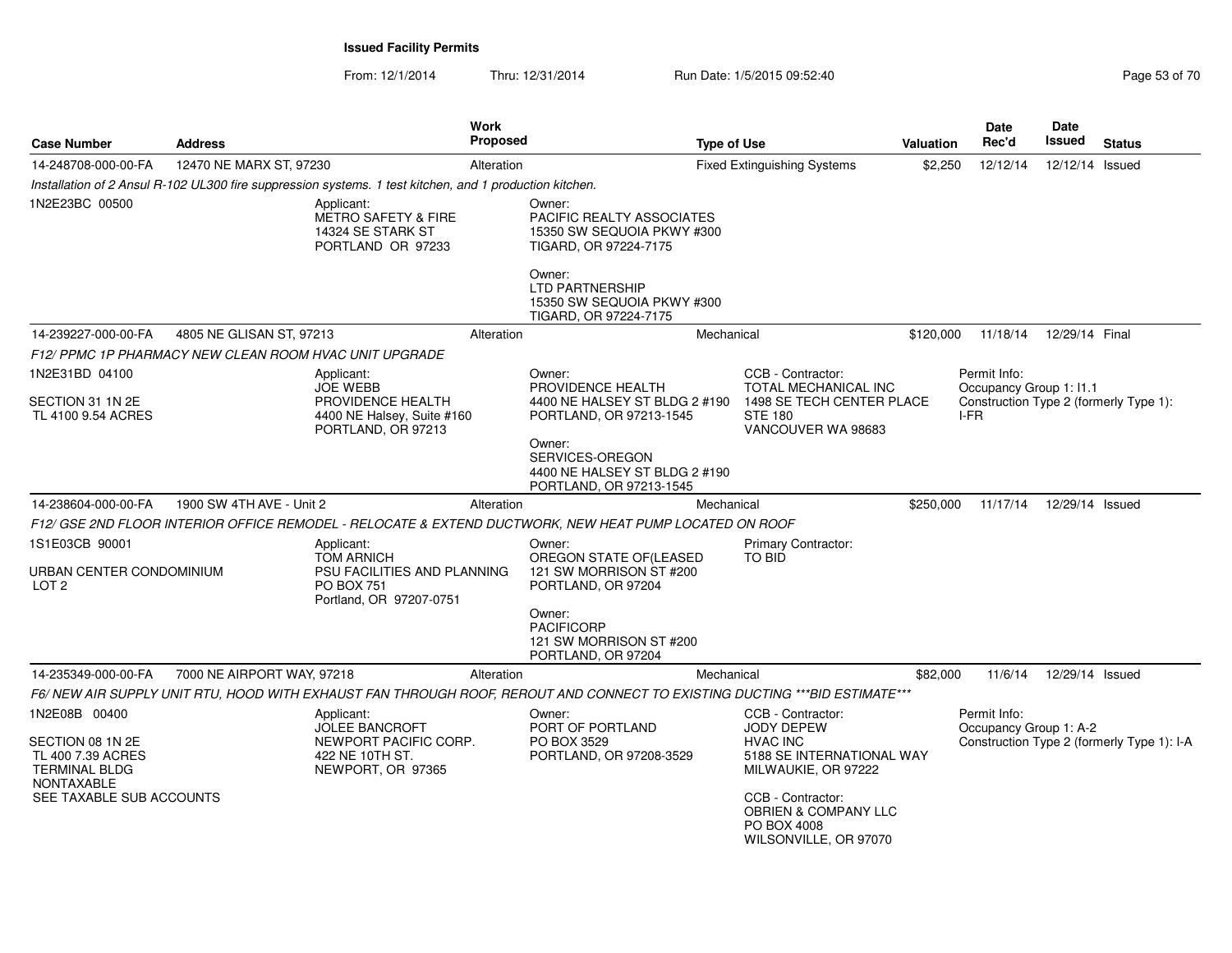| <b>Case Number</b>                                                                 | <b>Address</b>           | <b>Work</b>                                                                                                          | <b>Proposed</b> |                                                                                         | <b>Type of Use</b> |                                                                                                    | <b>Valuation</b> | Date<br>Rec'd                                                                          | Date<br><b>Issued</b> | <b>Status</b>                                |
|------------------------------------------------------------------------------------|--------------------------|----------------------------------------------------------------------------------------------------------------------|-----------------|-----------------------------------------------------------------------------------------|--------------------|----------------------------------------------------------------------------------------------------|------------------|----------------------------------------------------------------------------------------|-----------------------|----------------------------------------------|
| 14-240058-000-00-FA                                                                | 101 SW MAIN ST, 97204    |                                                                                                                      | Alteration      |                                                                                         | Mechanical         |                                                                                                    | \$65,000         | 11/19/14                                                                               | 12/29/14 Issued       |                                              |
|                                                                                    |                          | F11/ GSA PARTIAL 16TH & FULL 17TH FLOORS OFFICE REMODEL - RECONFIGURE DIFFUSERS AND GRILLES AND REBALANCE AIR SUPPLY |                 |                                                                                         |                    |                                                                                                    |                  |                                                                                        |                       |                                              |
| 1S1E03BD 00300                                                                     |                          | Applicant:<br>Anne Rogness                                                                                           |                 | Owner:<br>KBSH ONE MAIN PLACE LLC                                                       |                    | Primary Contractor:<br>TO BID                                                                      |                  |                                                                                        |                       |                                              |
| <b>PORTLAND</b><br>BLOCK 11<br>LOT 1-4<br>LOT 5-8 EXC PT IN STS                    |                          | <b>ZGF</b><br>1223 S.W. Washington,#200<br>Portland, OR 97205                                                        |                 | 14850 QUORUM DR #500<br>DALLAS, TX 75254<br>Owner:                                      |                    |                                                                                                    |                  |                                                                                        |                       |                                              |
|                                                                                    |                          |                                                                                                                      |                 | <b>DUFF</b><br>14850 QUORUM DR #500<br>DALLAS, TX 75254                                 |                    |                                                                                                    |                  |                                                                                        |                       |                                              |
|                                                                                    |                          |                                                                                                                      |                 | Owner:<br>PHELPS LLC<br>14850 QUORUM DR #500<br>DALLAS, TX 75254                        |                    |                                                                                                    |                  |                                                                                        |                       |                                              |
| 14-244391-000-00-FA                                                                | 5115 N LAGOON AVE, 97217 |                                                                                                                      | Alteration      |                                                                                         | Mechanical         |                                                                                                    | \$72,431         | 12/2/14                                                                                | 12/29/14 Issued       |                                              |
|                                                                                    |                          | B1/ REPLACE 2 RTU'S WITH NEW UNITS SAME SIZE AT 3000 LBS EACH                                                        |                 |                                                                                         |                    |                                                                                                    |                  |                                                                                        |                       |                                              |
| 1N1E20AB 00800                                                                     |                          | Applicant:<br>Ryan Campbell<br>Reitmeier Mechanical<br>19570 SW 90th Court<br>Tualatin, OR 97062                     |                 | Owner:<br>FREIGHTLINER CORPORATION<br>PO BOX 3820<br>PORTLAND, OR 97208                 |                    | CCB - Contractor:<br>REITMEIER MECHANICAL INC<br>19570 SW 90TH CT<br>TUALATIN OR 97062-7505        |                  | Permit Info:<br>Occupancy Group 1: B                                                   |                       | Construction Type 2 (formerly Type 1): III-N |
| 14-246915-000-00-FA                                                                | 5050 NE HOYT ST, 97213   |                                                                                                                      | Alteration      |                                                                                         | Mechanical         |                                                                                                    | \$14,000         | 12/8/14                                                                                | 12/30/14 Issued       |                                              |
| F3/ SUITE 203; MODIFY DUCTWORK, CONTROLS FOR NEW LAYOUT                            |                          |                                                                                                                      |                 |                                                                                         |                    |                                                                                                    |                  |                                                                                        |                       |                                              |
| 1N2E31BD 03800<br><b>CENTER ADD</b><br>BLOCK <sub>3</sub><br>LOT 1-7 INC PT VAC ST |                          | Applicant:<br><b>JOE WEBB</b><br>PROVIDENCE HEALTH<br>4400 NE HALSEY, BLDG 2, SUITE<br>190                           |                 | Owner:<br>PROVIDENCE HEALTH<br>4400 NE HALSEY ST BLDG 2 #190<br>PORTLAND, OR 97213-1545 |                    | CCB - Contractor:<br>AMERICAN HEATING INC<br>5035 SE 24TH<br>PORTLAND, OR 97202-4765               |                  | Permit Info:<br>Occupancy Group 1: B<br>Construction Type 2 (formerly Type 1):<br>I-FR |                       |                                              |
| LOT 20-26 EXC PT IN ST                                                             |                          | PORTLAND, OR 97213                                                                                                   |                 | Owner:<br>SERVICES-OREGON<br>4400 NE HALSEY ST BLDG 2 #190<br>PORTLAND, OR 97213-1545   |                    |                                                                                                    |                  |                                                                                        |                       |                                              |
| 14-246863-000-00-FA                                                                | 5050 NE HOYT ST, 97213   |                                                                                                                      | Alteration      |                                                                                         | Mechanical         |                                                                                                    | \$40,000         | 12/8/14                                                                                | 12/30/14 Issued       |                                              |
| F7/HVAC RECONFIGURATION FOR NEW LAYOUT                                             |                          |                                                                                                                      |                 |                                                                                         |                    |                                                                                                    |                  |                                                                                        |                       |                                              |
| 1N2E31BD 03800<br><b>CENTER ADD</b><br>BLOCK <sub>3</sub><br>LOT 1-7 INC PT VAC ST |                          | Applicant:<br><b>Rick Sanders</b><br>Providence Health & Services<br>4400 NE Halsey St #190<br>Portland, OR 97213    |                 | Owner:<br>PROVIDENCE HEALTH<br>4400 NE HALSEY ST BLDG 2 #190<br>PORTLAND, OR 97213-1545 |                    | CCB - Contractor:<br>AMERICAN HEATING INC<br>5035 SE 24TH<br>PORTLAND, OR 97202-4765               |                  | Permit Info:<br>Occupancy Group 1: B<br>Construction Type 2 (formerly Type 1):<br>I-FR |                       |                                              |
| LOT 20-26 EXC PT IN ST                                                             |                          |                                                                                                                      |                 | Owner:<br>SERVICES-OREGON<br>4400 NE HALSEY ST BLDG 2 #190<br>PORTLAND, OR 97213-1545   |                    | CCB - Contractor:<br>LEASE CRUTCHER LEWIS CORP<br>921 SW WASHINGTON #150<br>PORTLAND, OR 972050000 |                  |                                                                                        |                       |                                              |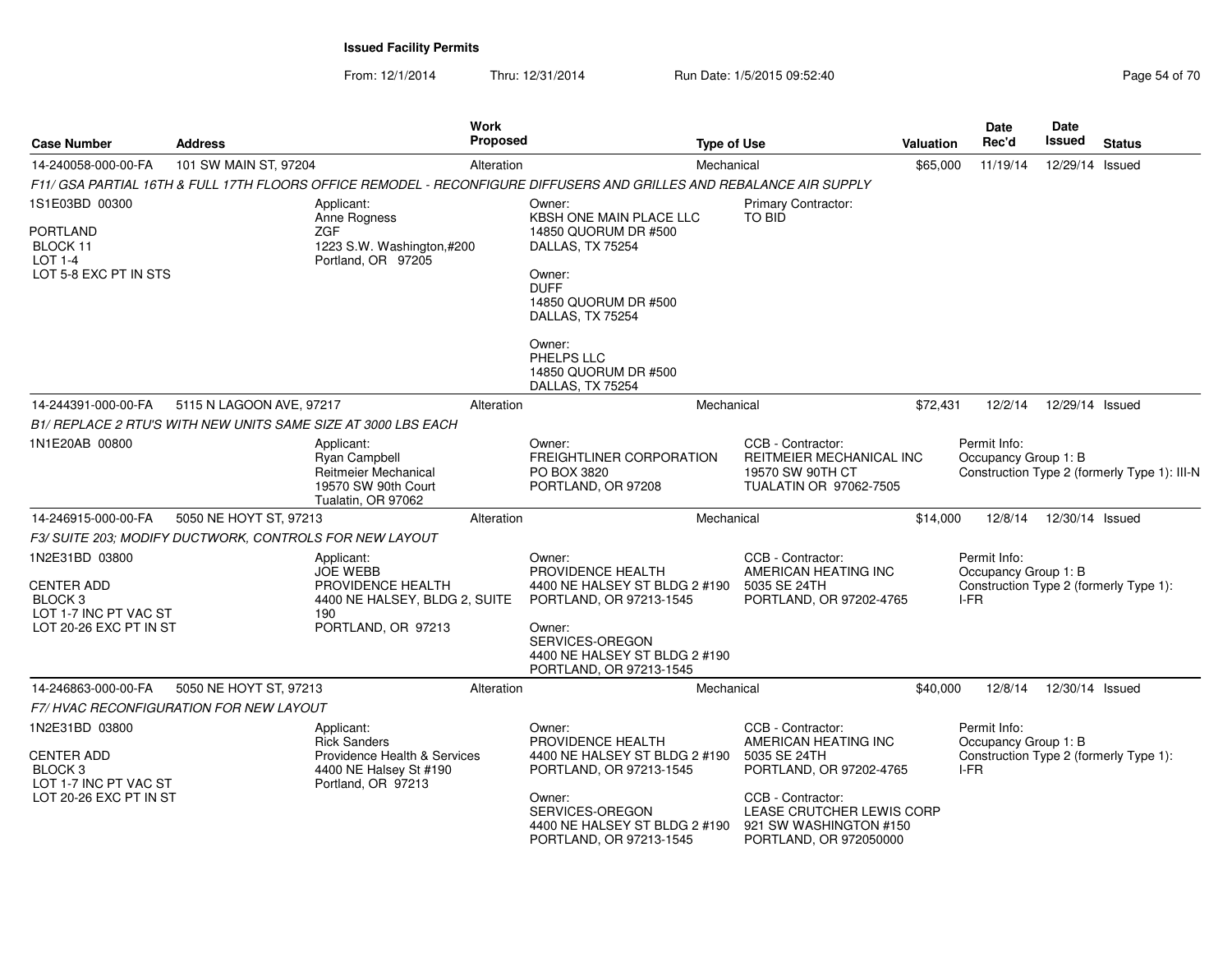| <b>Case Number</b>                                         | <b>Address</b>                                       |                                                                                                        | Work<br><b>Proposed</b> |                                                                                                                                                                                  | <b>Type of Use</b> |                                                                                                                                 | <b>Valuation</b> | Date<br>Rec'd                                     | <b>Date</b><br>Issued | <b>Status</b>                              |
|------------------------------------------------------------|------------------------------------------------------|--------------------------------------------------------------------------------------------------------|-------------------------|----------------------------------------------------------------------------------------------------------------------------------------------------------------------------------|--------------------|---------------------------------------------------------------------------------------------------------------------------------|------------------|---------------------------------------------------|-----------------------|--------------------------------------------|
| 14-248571-000-00-FA                                        | 111 SW 5TH AVE, 97204-3626                           |                                                                                                        | Alteration              |                                                                                                                                                                                  | Mechanical         |                                                                                                                                 | \$80,000         | 12/11/14                                          | 12/30/14 Issued       |                                            |
|                                                            |                                                      | F3/7TH FLOOR TI - REMODEL EXISTING HVAC SYSTEM FOR NEW TENANT                                          |                         |                                                                                                                                                                                  |                    |                                                                                                                                 |                  |                                                   |                       |                                            |
| 1N1E34CD 01300                                             |                                                      | Applicant:<br>Eddie Stovan<br>ALLIANT SYSTEMS LLC<br>1600 NW 167th Pl, #330<br>BEAVERTON, OR 97006     |                         |                                                                                                                                                                                  |                    | CCB - Contractor:<br><b>ALLIANT SYSTEMS LLC</b><br>1600 NW 167TH PL SUITE 330<br>BEAVERTON OR 97005                             |                  | Permit Info:<br>Occupancy Group 1: B              |                       | Construction Type 2 (formerly Type 1): I-A |
| 14-248382-000-00-FA                                        | 1000 SW BROADWAY, 97205                              |                                                                                                        | Alteration              |                                                                                                                                                                                  | Mechanical         |                                                                                                                                 | \$1,500          | 12/11/14                                          | 12/11/14 Final        |                                            |
|                                                            | B1/ SUITE 960, TI - DUCTWORK AND DIFFUSER RELOACTION |                                                                                                        |                         |                                                                                                                                                                                  |                    |                                                                                                                                 |                  |                                                   |                       |                                            |
| 1S1E03BB 02400<br>PORTLAND<br>BLOCK 182<br><b>LOT 5-8</b>  |                                                      | Applicant:<br>Eddie Stoyan<br>ALLIANT SYSTEMS LLC<br>1600 NW 167th Pl, #330<br>BEAVERTON, OR 97006     |                         | Owner:<br>ONE THOUSAND BROADWAY<br><b>BLDG LTD PARTNERSHIP</b><br>805 SW BROADWAY STE 2020<br>PORTLAND, OR 97205                                                                 |                    | CCB - Contractor:<br>ALLIANT SYSTEMS LLC<br>1600 NW 167TH PL SUITE 330<br>BEAVERTON OR 97005                                    |                  |                                                   |                       |                                            |
| 14-241559-000-00-FA                                        | 3704 N INTERSTATE AVE, 97227                         |                                                                                                        | Alteration              |                                                                                                                                                                                  | Mechanical         |                                                                                                                                 | \$239,017        | 11/24/14                                          | 12/11/14 Issued       |                                            |
| <b>F3/ HVAC UPGRADES</b>                                   |                                                      |                                                                                                        |                         |                                                                                                                                                                                  |                    |                                                                                                                                 |                  |                                                   |                       |                                            |
| 1N1E22CC 11100                                             |                                                      | Applicant:<br><b>DANIEL CARLSON</b>                                                                    |                         | Owner:<br>KAISER FOUNDATION HEALTH                                                                                                                                               |                    | CCB - Contractor:<br>TOTAL MECHANICAL INC                                                                                       |                  |                                                   |                       |                                            |
| <b>MULTNOMAH</b><br>BLOCK 30<br>INC PT VAC ALLEY LOT 14&16 |                                                      | 1498 SE TECH CENTER PLACE<br>PORTLAND, OR 98683                                                        |                         | 500 NE MULTNOMAH ST #100<br>PORTLAND, OR 97232-2031<br>Owner:<br>PLAN OF THE NORTHWEST<br>500 NE MULTNOMAH ST #100<br>PORTLAND, OR 97232-2031                                    |                    | 1498 SE TECH CENTER PLACE<br><b>STE 180</b><br>VANCOUVER WA 98683                                                               |                  |                                                   |                       |                                            |
| 14-243429-000-00-FA                                        | 3030 SW MOODY AVE, 97201                             |                                                                                                        | Alteration              |                                                                                                                                                                                  | Mechanical         |                                                                                                                                 | \$124,876        | 12/1/14                                           |                       | 12/12/14 Under Inspection                  |
|                                                            |                                                      | F14/ PHASE 3, SUITE110/235 - ADD NEW VAV'S, DUCTWORK AND GRILLES                                       |                         |                                                                                                                                                                                  |                    |                                                                                                                                 |                  |                                                   |                       |                                            |
| 1S1E10 00400<br>SECTION 10 1S 1E<br>TL 400 2.77 ACRES      |                                                      | Applicant:<br><b>BRANDON HUTCHINSON</b><br>AMERICAN HEATING<br>5035 SE 24TH AVE<br>PORTLAND, OR 97202  |                         | Owner:<br>3030 PROPERTY LLC<br>3121 SW MOODY AVE<br>PORTLAND, OR 97239                                                                                                           |                    | CCB - Contractor:<br>AMERICAN HEATING INC<br>5035 SE 24TH<br>PORTLAND, OR 97202-4765                                            |                  |                                                   |                       |                                            |
| 14-239202-000-00-FA                                        | 4805 NE GLISAN ST, 97213                             |                                                                                                        | Alteration              |                                                                                                                                                                                  | Mechanical         |                                                                                                                                 | \$10,000         | 11/18/14                                          | 12/12/14 Issued       |                                            |
|                                                            |                                                      | F13/ PPMC 6E & M DROP CEILING REPLACEMENT FOR MENTAL HEALTH ARENA - MOVE HVAC GRILLES                  |                         |                                                                                                                                                                                  |                    |                                                                                                                                 |                  |                                                   |                       |                                            |
| 1N2E31BD 04100<br>SECTION 31 1N 2E<br>TL 4100 9.54 ACRES   |                                                      | Applicant:<br><b>JOE WEBB</b><br>PROVIDENCE HEALTH<br>4400 NE Halsey, Suite #160<br>PORTLAND, OR 97213 |                         | Owner:<br>PROVIDENCE HEALTH<br>4400 NE HALSEY ST BLDG 2 #190<br>PORTLAND, OR 97213-1545<br>Owner:<br>SERVICES-OREGON<br>4400 NE HALSEY ST BLDG 2 #190<br>PORTLAND, OR 97213-1545 |                    | CCB - Contractor:<br><b>Chris Copeland</b><br>ANDERSEN CONSTRUCTION<br><b>COMPANY</b><br>PO BOX 6712<br>PORTLAND, OR 97228-6712 |                  | Permit Info:<br>Occupancy Group 1: I1.1<br>$I-FR$ |                       | Construction Type 2 (formerly Type 1):     |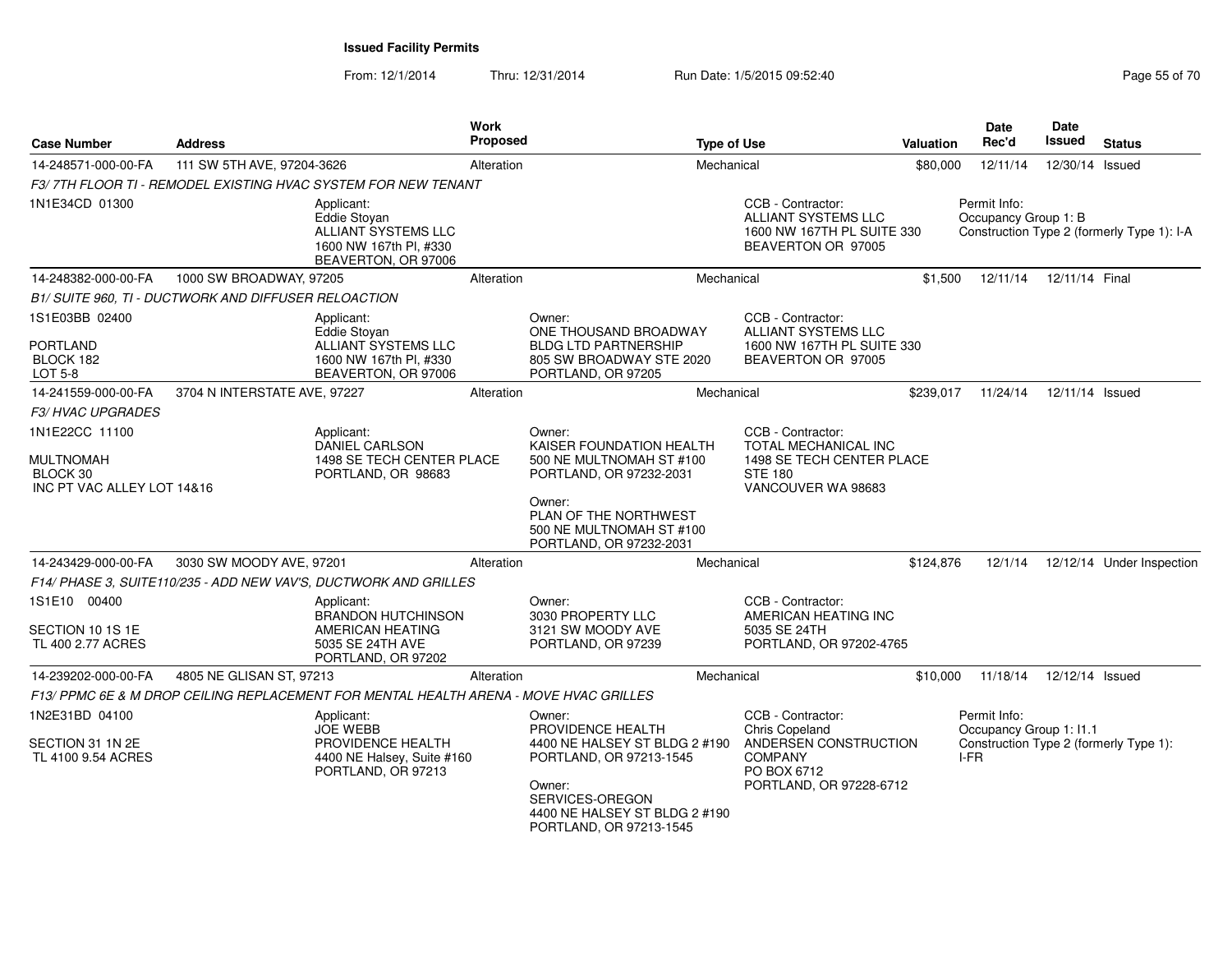| 1000 SW BROADWAY, 97205<br>11/21/14<br>12/15/14 Final<br>14-240938-000-00-FA<br>Mechanical<br>\$2,500<br>Alteration<br>B2/HEAT PUMP FOR SERVER ROOM, EXHAUST FAN, MINOR DUCT MODIFICATIONS<br>1S1E03BB 02400<br>CCB - Contractor:<br>Applicant:<br>Owner:<br>Eddie Stovan<br>ONE THOUSAND BROADWAY<br><b>ALLIANT SYSTEMS LLC</b><br><b>PORTLAND</b><br>ALLIANT SYSTEMS LLC<br><b>BLDG LTD PARTNERSHIP</b><br>1600 NW 167TH PL SUITE 330<br>BLOCK 182<br>1600 NW 167th PI, #330<br>805 SW BROADWAY STE 2020<br>BEAVERTON OR 97005<br>BEAVERTON, OR 97006<br>LOT 5-8<br>PORTLAND, OR 97205<br>13-200905-REV-01-FA<br>3303 SW BOND AVE, 97201<br>12/15/14 Issued<br>Alteration<br>Mechanical<br>3/10/14<br>\$<br>CCB - Contractor:<br>Permit Info:<br>1S1E10AC 00500<br>Applicant:<br><b>Anthony Morten</b><br><b>FORTIS CONSTRUCTION</b><br>Occupancy Group 1: B Bank, Off.,<br>FORTIS CONSTRUCTION<br>1705 SW TAYLOR ST SUITE 200<br>Med.Off., Pub.Bldg.<br>1705 SW Taylor St.<br>PORTLAND, OR 97205<br>Construction Type 2 (formerly Type 1): I-A<br>Portland, OR 97205<br>Total Square Footage - Display Only:<br>14845<br>14-191412-REV-01-FA<br>2201 NE LLOYD BLVD, 97232<br>Alteration<br>Mechanical<br>\$.<br>11/26/14  12/16/14  Issued<br>1N1E35BA 00101<br>CCB - Contractor:<br>Permit Info:<br>Applicant:<br>Owner:<br>CAPREF LLOYD CENTER LLC<br><b>CHRIS THOMPSON</b><br>ARJAE SHEET METAL COMPANY<br>Occupancy Group 1: M Store, Service<br><b>ARJAE SHEET METAL</b><br>2201 LLOYD CENTER<br><b>INC</b><br>Station<br>8545 SE MCLOUGHLIN BLVD.<br>PORTLAND, OR 97232-1315<br>8545 SE MCLOUGHLIN BLVD<br>Construction Type 2 (formerly Type 1): II-A<br>PORTLAND, OR 97222<br>PORTLAND, OR 97222-6368<br>14-241865-000-00-FA<br>3100 NW INDUSTRIAL ST, 97210<br>Mechanical<br>\$137,815<br>11/24/14  12/16/14  Under Inspection<br>Alteration<br>F10/ELECTRIC METER FARM HVAC IMPROVEMENTS & 3 RTU'S<br>1N1E29CA 00600<br>CCB - Contractor:<br>Permit Info:<br>Applicant:<br>Owner:<br>PORTLAND GENERAL ELECTRIC<br><b>DOUG KOBMAN</b><br><b>DOUG KOBMAN</b><br>Occupancy Group 1: B Bank, Off.,<br>STREIMER SHEET METAL WORKS CO<br>STREIMER SHEET METAL WORKS Med.Off., Pub.Bldg.<br><b>INC</b><br>BLOCK 1<br><b>INC</b><br>1WTC0510-CORPORATE TAX<br>LOT 4-7 TL 600<br>DEPT 121 SW SALMO<br>740 N KNOTT ST<br>740 N KNOTT ST<br>PORTLAND, OR 972272099<br>PORTLAND, OR 97204<br>PORTLAND, OR 972272099<br>7000 NE AIRPORT WAY, 97218<br>Alteration<br>Mechanical<br>\$15,000<br>10/28/14  12/16/14  Issued<br>14-231093-000-00-FA<br>1N2E08B 00400<br>CCB - Contractor:<br>Permit Info:<br>Owner:<br>Applicant:<br><b>WAYNE CHANG</b><br>PORT OF PORTLAND<br>Kevin Moisan<br>Occupancy Group 1: A-2<br>SECTION 08 1N 2E<br>LAMI GRUBB ARCHITECTS. LP<br>PO BOX 3529<br><b>WESTERN CONSTRUCTION</b><br>Construction Type 2 (formerly Type 1): I-A<br>100 EAST SWISSVALE AVENUE<br><b>SERVICES</b><br>TL 400 7.39 ACRES<br>PORTLAND, OR 97208-3529<br><b>TERMINAL BLDG</b><br>2300 EAST THIRD LOOP #110<br>PITTSBURGH, PA 15218<br><b>NONTAXABLE</b><br>VANCOUVER, WA 98661<br>SEE TAXABLE SUB ACCOUNTS<br>100 SW MARKET ST, 97201<br>14-242925-000-00-FA<br>Alteration<br>Mechanical<br>\$350,000<br>11/26/14  12/18/14  Issued<br>F1/2ND & 3RD FLOORS, REWORK HVAC SYSTEM, NEW TERMINAL UNITS AND CONTROLS<br>1S1E03CB 00700<br>CCB - Contractor:<br>Applicant:<br>Owner:<br>Melisa VASQUEZ<br><b>CSHV FIRST AND MARKET LLC</b><br>MCKINSTRY CO LLC | <b>Case Number</b>   | Address | <b>Work</b>      | Proposed             | <b>Type of Use</b> | <b>Valuation</b> | Date<br>Rec'd | Date<br>Issued | <b>Status</b> |
|-------------------------------------------------------------------------------------------------------------------------------------------------------------------------------------------------------------------------------------------------------------------------------------------------------------------------------------------------------------------------------------------------------------------------------------------------------------------------------------------------------------------------------------------------------------------------------------------------------------------------------------------------------------------------------------------------------------------------------------------------------------------------------------------------------------------------------------------------------------------------------------------------------------------------------------------------------------------------------------------------------------------------------------------------------------------------------------------------------------------------------------------------------------------------------------------------------------------------------------------------------------------------------------------------------------------------------------------------------------------------------------------------------------------------------------------------------------------------------------------------------------------------------------------------------------------------------------------------------------------------------------------------------------------------------------------------------------------------------------------------------------------------------------------------------------------------------------------------------------------------------------------------------------------------------------------------------------------------------------------------------------------------------------------------------------------------------------------------------------------------------------------------------------------------------------------------------------------------------------------------------------------------------------------------------------------------------------------------------------------------------------------------------------------------------------------------------------------------------------------------------------------------------------------------------------------------------------------------------------------------------------------------------------------------------------------------------------------------------------------------------------------------------------------------------------------------------------------------------------------------------------------------------------------------------------------------------------------------------------------------------------------------------------------------------------------------------------------------------------------------------------------------------------------------------------------------------------------------------------------------------------------------------------------------------------------------------------------------------------------------------------------------------------------------------------------------------------------|----------------------|---------|------------------|----------------------|--------------------|------------------|---------------|----------------|---------------|
| F3/ SPACE H317, NEW DUCTING, SUPPLY, RETURN, GRILLES - REV-01 REVISES RTU ON ROOF TO VAV'S AND RE-DISTRIBUTION OF AIR SUPPLY<br><b>GUILDS ADD</b>                                                                                                                                                                                                                                                                                                                                                                                                                                                                                                                                                                                                                                                                                                                                                                                                                                                                                                                                                                                                                                                                                                                                                                                                                                                                                                                                                                                                                                                                                                                                                                                                                                                                                                                                                                                                                                                                                                                                                                                                                                                                                                                                                                                                                                                                                                                                                                                                                                                                                                                                                                                                                                                                                                                                                                                                                                                                                                                                                                                                                                                                                                                                                                                                                                                                                                                 |                      |         |                  |                      |                    |                  |               |                |               |
| Construction Type 2 (formerly Type 1): III-B                                                                                                                                                                                                                                                                                                                                                                                                                                                                                                                                                                                                                                                                                                                                                                                                                                                                                                                                                                                                                                                                                                                                                                                                                                                                                                                                                                                                                                                                                                                                                                                                                                                                                                                                                                                                                                                                                                                                                                                                                                                                                                                                                                                                                                                                                                                                                                                                                                                                                                                                                                                                                                                                                                                                                                                                                                                                                                                                                                                                                                                                                                                                                                                                                                                                                                                                                                                                                      |                      |         |                  |                      |                    |                  |               |                |               |
| F9/ HVAC RECONFIGURATION FOR REMODEL - REV-01 INSTALL NEW FSD IN EXISTING 22" MEDIUM-PRESSURE SUPPLY DUCT. PROVIDE 16X12 TRANSFER OPENING WITH FSD ABOVE CEILING A                                                                                                                                                                                                                                                                                                                                                                                                                                                                                                                                                                                                                                                                                                                                                                                                                                                                                                                                                                                                                                                                                                                                                                                                                                                                                                                                                                                                                                                                                                                                                                                                                                                                                                                                                                                                                                                                                                                                                                                                                                                                                                                                                                                                                                                                                                                                                                                                                                                                                                                                                                                                                                                                                                                                                                                                                                                                                                                                                                                                                                                                                                                                                                                                                                                                                                |                      |         |                  |                      |                    |                  |               |                |               |
|                                                                                                                                                                                                                                                                                                                                                                                                                                                                                                                                                                                                                                                                                                                                                                                                                                                                                                                                                                                                                                                                                                                                                                                                                                                                                                                                                                                                                                                                                                                                                                                                                                                                                                                                                                                                                                                                                                                                                                                                                                                                                                                                                                                                                                                                                                                                                                                                                                                                                                                                                                                                                                                                                                                                                                                                                                                                                                                                                                                                                                                                                                                                                                                                                                                                                                                                                                                                                                                                   |                      |         |                  |                      |                    |                  |               |                |               |
|                                                                                                                                                                                                                                                                                                                                                                                                                                                                                                                                                                                                                                                                                                                                                                                                                                                                                                                                                                                                                                                                                                                                                                                                                                                                                                                                                                                                                                                                                                                                                                                                                                                                                                                                                                                                                                                                                                                                                                                                                                                                                                                                                                                                                                                                                                                                                                                                                                                                                                                                                                                                                                                                                                                                                                                                                                                                                                                                                                                                                                                                                                                                                                                                                                                                                                                                                                                                                                                                   |                      |         |                  |                      |                    |                  |               |                |               |
|                                                                                                                                                                                                                                                                                                                                                                                                                                                                                                                                                                                                                                                                                                                                                                                                                                                                                                                                                                                                                                                                                                                                                                                                                                                                                                                                                                                                                                                                                                                                                                                                                                                                                                                                                                                                                                                                                                                                                                                                                                                                                                                                                                                                                                                                                                                                                                                                                                                                                                                                                                                                                                                                                                                                                                                                                                                                                                                                                                                                                                                                                                                                                                                                                                                                                                                                                                                                                                                                   |                      |         |                  |                      |                    |                  |               |                |               |
|                                                                                                                                                                                                                                                                                                                                                                                                                                                                                                                                                                                                                                                                                                                                                                                                                                                                                                                                                                                                                                                                                                                                                                                                                                                                                                                                                                                                                                                                                                                                                                                                                                                                                                                                                                                                                                                                                                                                                                                                                                                                                                                                                                                                                                                                                                                                                                                                                                                                                                                                                                                                                                                                                                                                                                                                                                                                                                                                                                                                                                                                                                                                                                                                                                                                                                                                                                                                                                                                   |                      |         |                  |                      |                    |                  |               |                |               |
|                                                                                                                                                                                                                                                                                                                                                                                                                                                                                                                                                                                                                                                                                                                                                                                                                                                                                                                                                                                                                                                                                                                                                                                                                                                                                                                                                                                                                                                                                                                                                                                                                                                                                                                                                                                                                                                                                                                                                                                                                                                                                                                                                                                                                                                                                                                                                                                                                                                                                                                                                                                                                                                                                                                                                                                                                                                                                                                                                                                                                                                                                                                                                                                                                                                                                                                                                                                                                                                                   |                      |         |                  |                      |                    |                  |               |                |               |
|                                                                                                                                                                                                                                                                                                                                                                                                                                                                                                                                                                                                                                                                                                                                                                                                                                                                                                                                                                                                                                                                                                                                                                                                                                                                                                                                                                                                                                                                                                                                                                                                                                                                                                                                                                                                                                                                                                                                                                                                                                                                                                                                                                                                                                                                                                                                                                                                                                                                                                                                                                                                                                                                                                                                                                                                                                                                                                                                                                                                                                                                                                                                                                                                                                                                                                                                                                                                                                                                   |                      |         |                  |                      |                    |                  |               |                |               |
|                                                                                                                                                                                                                                                                                                                                                                                                                                                                                                                                                                                                                                                                                                                                                                                                                                                                                                                                                                                                                                                                                                                                                                                                                                                                                                                                                                                                                                                                                                                                                                                                                                                                                                                                                                                                                                                                                                                                                                                                                                                                                                                                                                                                                                                                                                                                                                                                                                                                                                                                                                                                                                                                                                                                                                                                                                                                                                                                                                                                                                                                                                                                                                                                                                                                                                                                                                                                                                                                   |                      |         |                  |                      |                    |                  |               |                |               |
|                                                                                                                                                                                                                                                                                                                                                                                                                                                                                                                                                                                                                                                                                                                                                                                                                                                                                                                                                                                                                                                                                                                                                                                                                                                                                                                                                                                                                                                                                                                                                                                                                                                                                                                                                                                                                                                                                                                                                                                                                                                                                                                                                                                                                                                                                                                                                                                                                                                                                                                                                                                                                                                                                                                                                                                                                                                                                                                                                                                                                                                                                                                                                                                                                                                                                                                                                                                                                                                                   |                      |         |                  |                      |                    |                  |               |                |               |
|                                                                                                                                                                                                                                                                                                                                                                                                                                                                                                                                                                                                                                                                                                                                                                                                                                                                                                                                                                                                                                                                                                                                                                                                                                                                                                                                                                                                                                                                                                                                                                                                                                                                                                                                                                                                                                                                                                                                                                                                                                                                                                                                                                                                                                                                                                                                                                                                                                                                                                                                                                                                                                                                                                                                                                                                                                                                                                                                                                                                                                                                                                                                                                                                                                                                                                                                                                                                                                                                   |                      |         |                  |                      |                    |                  |               |                |               |
|                                                                                                                                                                                                                                                                                                                                                                                                                                                                                                                                                                                                                                                                                                                                                                                                                                                                                                                                                                                                                                                                                                                                                                                                                                                                                                                                                                                                                                                                                                                                                                                                                                                                                                                                                                                                                                                                                                                                                                                                                                                                                                                                                                                                                                                                                                                                                                                                                                                                                                                                                                                                                                                                                                                                                                                                                                                                                                                                                                                                                                                                                                                                                                                                                                                                                                                                                                                                                                                                   |                      |         |                  |                      |                    |                  |               |                |               |
|                                                                                                                                                                                                                                                                                                                                                                                                                                                                                                                                                                                                                                                                                                                                                                                                                                                                                                                                                                                                                                                                                                                                                                                                                                                                                                                                                                                                                                                                                                                                                                                                                                                                                                                                                                                                                                                                                                                                                                                                                                                                                                                                                                                                                                                                                                                                                                                                                                                                                                                                                                                                                                                                                                                                                                                                                                                                                                                                                                                                                                                                                                                                                                                                                                                                                                                                                                                                                                                                   |                      |         |                  |                      |                    |                  |               |                |               |
|                                                                                                                                                                                                                                                                                                                                                                                                                                                                                                                                                                                                                                                                                                                                                                                                                                                                                                                                                                                                                                                                                                                                                                                                                                                                                                                                                                                                                                                                                                                                                                                                                                                                                                                                                                                                                                                                                                                                                                                                                                                                                                                                                                                                                                                                                                                                                                                                                                                                                                                                                                                                                                                                                                                                                                                                                                                                                                                                                                                                                                                                                                                                                                                                                                                                                                                                                                                                                                                                   |                      |         |                  |                      |                    |                  |               |                |               |
|                                                                                                                                                                                                                                                                                                                                                                                                                                                                                                                                                                                                                                                                                                                                                                                                                                                                                                                                                                                                                                                                                                                                                                                                                                                                                                                                                                                                                                                                                                                                                                                                                                                                                                                                                                                                                                                                                                                                                                                                                                                                                                                                                                                                                                                                                                                                                                                                                                                                                                                                                                                                                                                                                                                                                                                                                                                                                                                                                                                                                                                                                                                                                                                                                                                                                                                                                                                                                                                                   |                      |         |                  |                      |                    |                  |               |                |               |
|                                                                                                                                                                                                                                                                                                                                                                                                                                                                                                                                                                                                                                                                                                                                                                                                                                                                                                                                                                                                                                                                                                                                                                                                                                                                                                                                                                                                                                                                                                                                                                                                                                                                                                                                                                                                                                                                                                                                                                                                                                                                                                                                                                                                                                                                                                                                                                                                                                                                                                                                                                                                                                                                                                                                                                                                                                                                                                                                                                                                                                                                                                                                                                                                                                                                                                                                                                                                                                                                   |                      |         |                  |                      |                    |                  |               |                |               |
|                                                                                                                                                                                                                                                                                                                                                                                                                                                                                                                                                                                                                                                                                                                                                                                                                                                                                                                                                                                                                                                                                                                                                                                                                                                                                                                                                                                                                                                                                                                                                                                                                                                                                                                                                                                                                                                                                                                                                                                                                                                                                                                                                                                                                                                                                                                                                                                                                                                                                                                                                                                                                                                                                                                                                                                                                                                                                                                                                                                                                                                                                                                                                                                                                                                                                                                                                                                                                                                                   |                      |         |                  |                      |                    |                  |               |                |               |
|                                                                                                                                                                                                                                                                                                                                                                                                                                                                                                                                                                                                                                                                                                                                                                                                                                                                                                                                                                                                                                                                                                                                                                                                                                                                                                                                                                                                                                                                                                                                                                                                                                                                                                                                                                                                                                                                                                                                                                                                                                                                                                                                                                                                                                                                                                                                                                                                                                                                                                                                                                                                                                                                                                                                                                                                                                                                                                                                                                                                                                                                                                                                                                                                                                                                                                                                                                                                                                                                   |                      |         |                  |                      |                    |                  |               |                |               |
| 16970 NE MASON ST, SUITE 100<br><b>BLOCK A</b><br>16790 NE MASON ST<br>SEATTLE, WA 98101-2337<br>PORTLAND OR 97230-7398<br>LOT 2 TL 700<br>PORTLAND, OR 97230                                                                                                                                                                                                                                                                                                                                                                                                                                                                                                                                                                                                                                                                                                                                                                                                                                                                                                                                                                                                                                                                                                                                                                                                                                                                                                                                                                                                                                                                                                                                                                                                                                                                                                                                                                                                                                                                                                                                                                                                                                                                                                                                                                                                                                                                                                                                                                                                                                                                                                                                                                                                                                                                                                                                                                                                                                                                                                                                                                                                                                                                                                                                                                                                                                                                                                     | SOUTH AUDITORIUM ADD |         | <b>MCKINSTRY</b> | 1420 FIFTH AVE #2020 |                    |                  |               |                |               |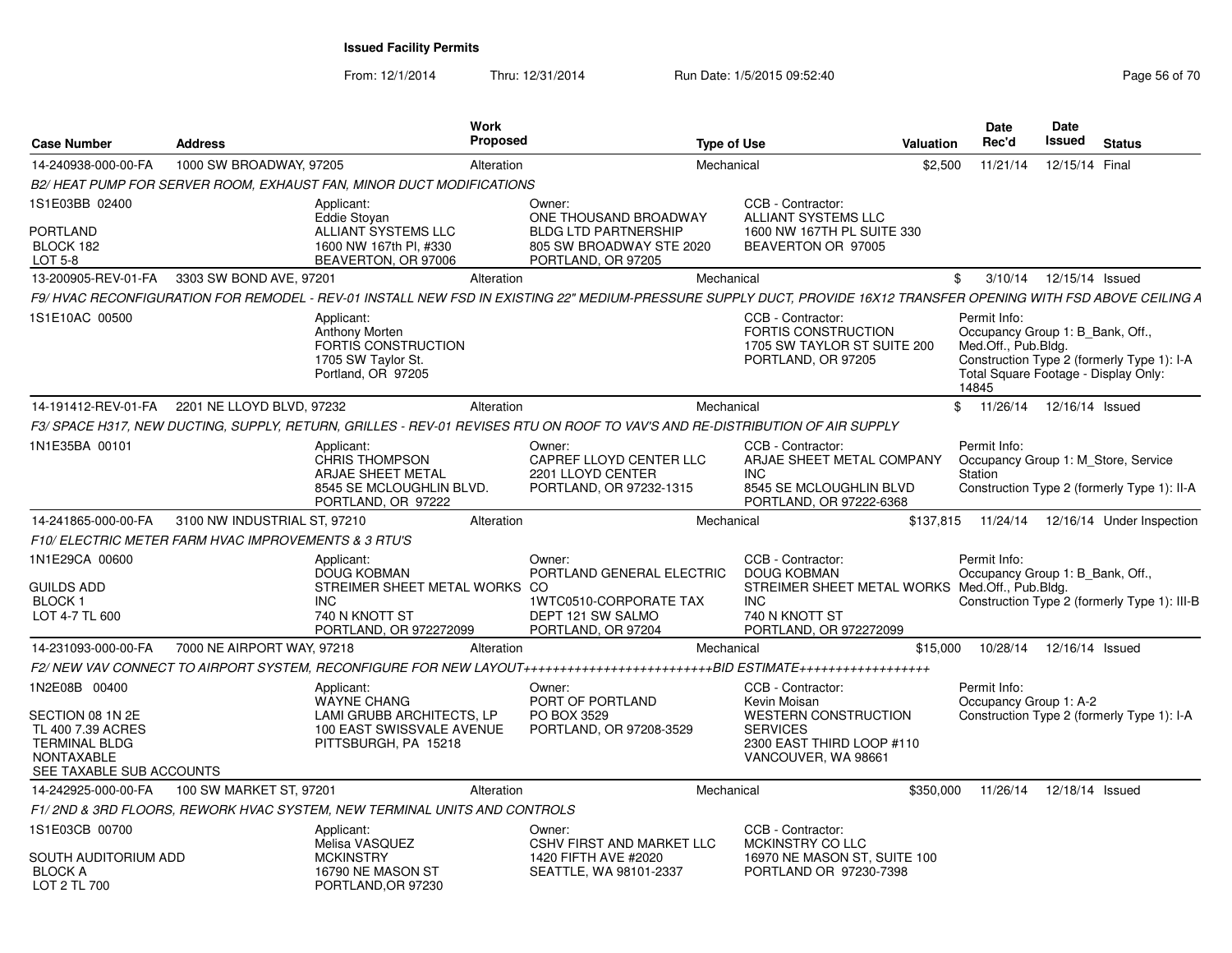| <b>Case Number</b>                        | <b>Address</b>                               |                                                                                                           | <b>Work</b><br><b>Proposed</b> |                                                                                                                            | <b>Type of Use</b> |                                                                                                                                                                     | Valuation | Date<br>Rec'd                                                           | Date<br>Issued  | <b>Status</b>                              |
|-------------------------------------------|----------------------------------------------|-----------------------------------------------------------------------------------------------------------|--------------------------------|----------------------------------------------------------------------------------------------------------------------------|--------------------|---------------------------------------------------------------------------------------------------------------------------------------------------------------------|-----------|-------------------------------------------------------------------------|-----------------|--------------------------------------------|
| 14-244032-000-00-FA                       | 1120 NW COUCH ST, 97209                      |                                                                                                           | Alteration                     |                                                                                                                            | Mechanical         |                                                                                                                                                                     | \$190,000 | 12/2/14                                                                 | 12/19/14        | Issued                                     |
|                                           |                                              | F18/ REWORK EXISTING HVAC FOR NEW LAYOUTS, ADD FPB'S AS REQUIRED                                          |                                |                                                                                                                            |                    |                                                                                                                                                                     |           |                                                                         |                 |                                            |
| 1N1E33DA 04900                            |                                              | Applicant:<br><b>KEVIN KELLY</b><br><b>FORTIS CONSTRUCTION</b><br>1705 SW TAYLOR ST<br>PORTLAND, OR 97209 |                                | Owner:<br>MEPT BREWERY BLOCK 2 LLC<br>PO BOX 320099<br>ALEXANDRIA, VA 22320-0156                                           |                    | CCB - Contractor:<br><b>FORTIS CONSTRUCTION</b><br>1705 SW TAYLOR ST SUITE 200<br>PORTLAND, OR 97205                                                                |           | Permit Info:<br>Occupancy Group 1: B_Bank, Off.,<br>Med.Off., Pub.Bldg. |                 |                                            |
| 14-232513-REV-01-FA                       | 1015 NW 22ND AVE, 97210                      |                                                                                                           | Alteration                     |                                                                                                                            | Mechanical         |                                                                                                                                                                     | \$2,269   | 12/17/14                                                                | 12/22/14 Issued |                                            |
|                                           |                                              | F1/PLANT FACILITIES BLDG LOWER LEVEL REV-01 NEW FAN COIL UNIT                                             |                                |                                                                                                                            |                    |                                                                                                                                                                     |           |                                                                         |                 |                                            |
| 1N1E33BA 07800                            |                                              | Applicant:<br><b>DAN BINDER</b>                                                                           |                                | Owner:<br><b>GOOD SAMARITAN HOSPITAL</b>                                                                                   |                    | CCB - Contractor:<br>TOTAL MECHANICAL INC                                                                                                                           |           |                                                                         |                 |                                            |
| <b>COUCHS ADD</b><br>TL 7800 BLOCK 304    |                                              | TOTAL MECHANICAL, INC.<br>1498 SE TECH CENTER PLACE,<br>SUITE 180<br>VANCOUVER, WA 98683                  |                                | 1919 NW LOVEJOY ST<br>PORTLAND, OR 97209                                                                                   |                    | 1498 SE TECH CENTER PLACE<br><b>STE 180</b><br>VANCOUVER WA 98683                                                                                                   |           |                                                                         |                 |                                            |
| 14-241977-000-00-FA                       | 2250 NW 22ND AVE, 97210                      |                                                                                                           | Alteration                     |                                                                                                                            | Mechanical         |                                                                                                                                                                     | \$80,000  | 11/24/14                                                                | 12/22/14 Issued |                                            |
|                                           |                                              | F12/6TH FLOOR THINK FICTION HVAC WORK FOR NEW TENANT, NEW EXHAUST FANS AND FAN COILS                      |                                |                                                                                                                            |                    |                                                                                                                                                                     |           |                                                                         |                 |                                            |
| 1N1E28CA 02500                            |                                              | Applicant:<br><b>DON MORTENSON</b><br>S M ANDERSEN CO INC<br>6712 N CUTTER CIRCLE<br>Portland, OR 97217   |                                |                                                                                                                            |                    | CCB - Contractor:<br>AMERICAN HEATING INC<br>5035 SE 24TH<br>PORTLAND, OR 97202-4765                                                                                |           |                                                                         |                 |                                            |
| 14-241777-000-00-FA                       | 1040 NW 22ND AVE, 97210                      |                                                                                                           | Alteration                     |                                                                                                                            | Mechanical         |                                                                                                                                                                     | \$41,500  | 11/24/14                                                                | 12/22/14 Issued |                                            |
|                                           |                                              | F3/ CARDIOLOGY, SUITE 660 REMODEL - MODIFY HVAC ZONING AND DUCTWORK FOR NEW FLOOR PLAN                    |                                |                                                                                                                            |                    |                                                                                                                                                                     |           |                                                                         |                 |                                            |
| 1N1E33BA 03600<br>COUCHS ADD<br>BLOCK 301 |                                              | Applicant:<br><b>DANIEL BINDER</b><br>2410 SE 10TH AVE<br>PORTLAND OR 97214                               |                                | Owner:<br><b>GOOD SAMARITAN HOSPITAL &amp;</b><br><b>MEDICAL CENTER</b><br>1919 NW LOVEJOY ST                              |                    | CCB - Contractor:<br>TOTAL MECHANICAL INC<br>1498 SE TECH CENTER PLACE<br><b>STE 180</b>                                                                            |           | Permit Info:<br>Occupancy Group 1: B                                    |                 | Construction Type 2 (formerly Type 1): I-B |
| LOT 15-18<br>14-250809-000-00-FA          | 3251 SW SAM JACKSON PARK RD, 97201           |                                                                                                           | Alteration                     | PORTLAND, OR 97209                                                                                                         | Mechanical         | VANCOUVER WA 98683                                                                                                                                                  | \$15,000  | 12/17/14                                                                | 12/22/14 Issued |                                            |
|                                           |                                              | F18/12TH FLOOR - REMOVAL OF SUPPLY AND RETURN, MINOR DUCTWORK                                             |                                |                                                                                                                            |                    |                                                                                                                                                                     |           |                                                                         |                 |                                            |
| 1S1E09AC 03700                            |                                              | Applicant:<br><b>JEROME KEYES</b>                                                                         |                                | Owner:<br>OREGON STATE OF                                                                                                  |                    |                                                                                                                                                                     |           | Permit Info:<br>Occupancy Group 1: I1.1                                 |                 |                                            |
| SECTION 09 1S 1E<br>TL 3700 0.07 ACRES    |                                              | <b>OHSU</b><br>3181 SW Sam Jackson Park Rd<br>PORTLAND, OR 97239                                          |                                | 3181 SW SAM JACKSON PARK RD<br>PORTLAND, OR 97239                                                                          |                    |                                                                                                                                                                     |           | $I-FR$                                                                  |                 | Construction Type 2 (formerly Type 1):     |
| 14-249700-000-00-FA                       | 121 SW SALMON ST, 97204                      |                                                                                                           | Alteration                     |                                                                                                                            | Mechanical         |                                                                                                                                                                     | \$26,023  | 12/15/14                                                                | 12/22/14 Final  |                                            |
|                                           | B2/ SUITE 1350 - HVAC VAV BOXES AND DUCTWORK |                                                                                                           |                                |                                                                                                                            |                    |                                                                                                                                                                     |           |                                                                         |                 |                                            |
| 1S1E03BA 02100                            |                                              | Applicant:<br><b>DOUG KOBMAN</b><br><b>INC</b><br>740 N KNOTT ST<br>PORTLAND, OR 972272099                |                                | Owner:<br>IEH PORTLAND LLC<br>STREIMER SHEET METAL WORKS 1WTC0510-CORPORATE TAX<br>DEPT 121 SW SALMO<br>PORTLAND, OR 97204 |                    | CCB - Contractor:<br>DOUG KOBMAN<br>STREIMER SHEET METAL WORKS Construction Type 2 (formerly Type 1): I-A<br><b>INC</b><br>740 N KNOTT ST<br>PORTLAND, OR 972272099 |           | Permit Info:<br>Occupancy Group 1: B                                    |                 |                                            |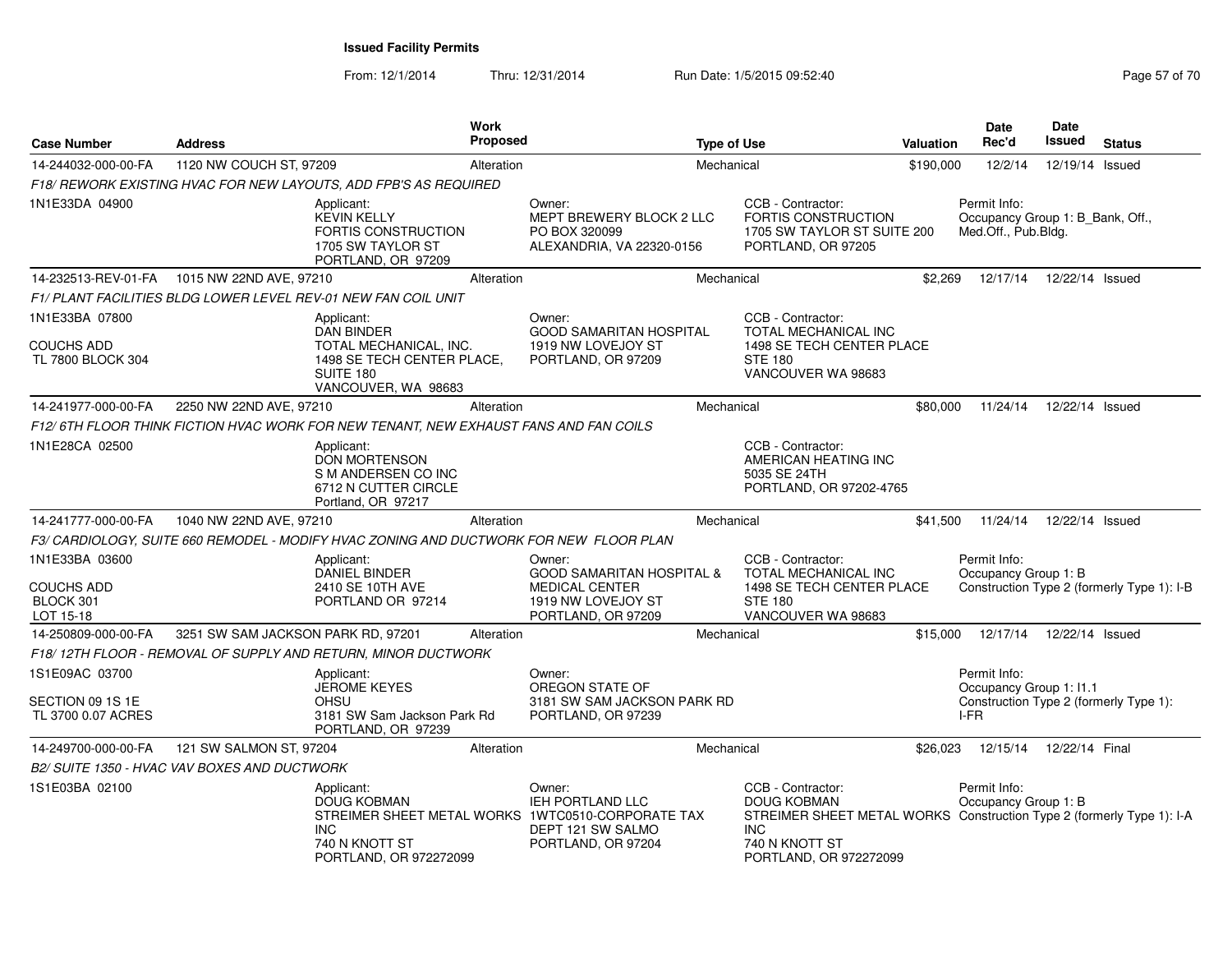| <b>Case Number</b>                                                                                                              | <b>Address</b>                                                                           | <b>Work</b><br><b>Proposed</b>                                      |                                                                                                                           | <b>Type of Use</b>                                                                                                   | <b>Valuation</b> | <b>Date</b><br>Rec'd                   | <b>Date</b><br>Issued                      | <b>Status</b> |
|---------------------------------------------------------------------------------------------------------------------------------|------------------------------------------------------------------------------------------|---------------------------------------------------------------------|---------------------------------------------------------------------------------------------------------------------------|----------------------------------------------------------------------------------------------------------------------|------------------|----------------------------------------|--------------------------------------------|---------------|
| 14-251299-000-00-FA                                                                                                             | 1 SW COLUMBIA ST, 97201                                                                  | Alteration                                                          |                                                                                                                           | Mechanical                                                                                                           | \$8,800          | 12/18/14                               | 12/22/14 Final                             |               |
|                                                                                                                                 | B1/ SUITE 750 - ADD NEW DUCTWORK & GRILLES                                               |                                                                     |                                                                                                                           |                                                                                                                      |                  |                                        |                                            |               |
| 1S1E03BD 01800<br><b>PORTLAND</b><br>BLOCK 114<br>LOT 1-8                                                                       | Applicant:<br>5035 SE 24TH AVE                                                           | <b>BRANDON HUTCHINSON</b><br>AMERICAN HEATING<br>PORTLAND, OR 97202 | Owner:<br><b>UMPQUA PLAZA LLC</b><br>555 CALIFORNIA ST 49TH FL<br>SAN FRANCISCO, CA 94104                                 | CCB - Contractor:<br>AMERICAN HEATING INC<br>5035 SE 24TH<br>PORTLAND, OR 97202-4765                                 |                  | Permit Info:<br>Occupancy Group 1: B   | Construction Type 2 (formerly Type 1): I-B |               |
| 14-248393-000-00-FA                                                                                                             | 317 SW ALDER ST, 97204                                                                   | Alteration                                                          |                                                                                                                           | Mechanical                                                                                                           | \$8.670          |                                        | 12/11/14  12/23/14  Issued                 |               |
|                                                                                                                                 | B1/ SUITE 500 TI - NEW DIFFUSERS FOR OFFICES AND 3 T-STATS                               |                                                                     |                                                                                                                           |                                                                                                                      |                  |                                        |                                            |               |
| 1S1E03BA 07400<br><b>PORTLAND</b><br>BLOCK 48<br>LOT <sub>4</sub>                                                               | Applicant:<br><b>BOB CLEVELAND</b>                                                       | 1800 SE PEASHING ST<br>PORTLAND, OR 97202                           | Owner:<br><b>LOYALTY HOLDINGS LLC</b><br>3657 MAIN ST<br>MANCHESTER, VT 05254                                             | CCB - Contractor:<br>HUNTER DAVISSON INC<br>1800 SE PERSHING ST<br>PORTLAND, OR 97202-2338                           |                  | Permit Info:<br>Med.Off., Pub.Bldg.    | Occupancy Group 1: B_Bank, Off.,           |               |
| 14-240898-000-00-FA                                                                                                             | 720 SW WASHINGTON ST, 97205                                                              | Alteration                                                          |                                                                                                                           | Mechanical                                                                                                           | \$31,781         | 11/21/14                               | 12/23/14 Issued                            |               |
|                                                                                                                                 | B2/(2) NEW FAN COILS WITH OSA BOOSTER FANS, NEW DUCTING AND CONTROLS                     |                                                                     |                                                                                                                           |                                                                                                                      |                  |                                        |                                            |               |
| 1N1E34CC 06600<br><b>PORTLAND</b><br>BLOCK 213<br>LOT 1&2&7&8                                                                   | Applicant:<br><b>BOB CLEVELAND</b><br><b>HUNTER DAVISSON</b><br>315<br>PORTLAND, OR      |                                                                     | Owner:<br><b>GPO MORGAN LLC</b><br>720 SW WASHINGTON ST #630<br>520 SW WASHINGTON ST, SUITE PORTLAND, OR 97205-3508       | CCB - Contractor:<br><b>HUNTER DAVISSON INC</b><br>1800 SE PERSHING ST<br>PORTLAND, OR 97202-2338                    |                  | Permit Info:<br>Med.Off., Pub.Bldg.    | Occupancy Group 1: B_Bank, Off.,           |               |
| 14-238611-000-00-FA                                                                                                             | 700 NE MULTNOMAH ST                                                                      | Alteration                                                          |                                                                                                                           | Mechanical                                                                                                           | \$17,900         | 11/17/14                               | 12/24/14 Final                             |               |
|                                                                                                                                 | B1/ AIR REDISTRIBUTION DUE TO NEW LAYOUT: RELOCATE ONE VAV: NEW EXHAUST FANS TO EXISTING |                                                                     |                                                                                                                           |                                                                                                                      |                  |                                        |                                            |               |
| 1N1E35BB 02601<br>LLOYD BLOCKS<br>LOT <sub>1</sub>                                                                              | Applicant:<br>CHRIS THOMPSON                                                             | ARJAE SHEET METAL<br>8545 SE MCLOUGHLIN BLVD.<br>PORTLAND, OR 97222 | Owner:<br>AAT LLOYD DISTRICT LLC<br>11455 EL CAMINO REAL #200<br>SAN DIEGO, CA 92130-2047                                 | CCB - Contractor:<br>ARJAE SHEET METAL COMPANY<br><b>INC</b><br>8545 SE MCLOUGHLIN BLVD<br>PORTLAND, OR 97222-6368   |                  | Permit Info:<br>Med.Off., Pub.Bldg.    | Occupancy Group 1: B Bank, Off.,           |               |
| 14-231202-000-00-FA                                                                                                             | 3181 SW SAM JACKSON PARK RD, 97201                                                       | Alteration                                                          |                                                                                                                           | Mechanical                                                                                                           | \$45,000         | 10/28/14                               | 12/1/14 Issued                             |               |
|                                                                                                                                 | F2/ RELOCATE DIFFUSERS/DUCTWORK, SCAVENGER SNORKELS                                      |                                                                     |                                                                                                                           |                                                                                                                      |                  |                                        |                                            |               |
| 1S1E09 00600<br>SECTION 09 1S 1E<br>TL 600 14.19 ACRES                                                                          | Applicant:<br><b>JEROME KEYES</b><br>OHSU<br>RD.                                         | 3181 SW SAM JACKSON PARK<br>PORTLAND, OR 97239                      | Owner:<br>OREGON STATE OF (MEDICAL<br><b>DEPT</b><br>3181 SW SAM JACKSON PARK RD PORTLAND, OR 97213<br>PORTLAND, OR 97239 | CCB - Contractor:<br>DETEMPLE CO INC<br>5636 NE HASSALO ST                                                           |                  |                                        |                                            |               |
| 14-233300-000-00-FA                                                                                                             | 7000 NE AIRPORT WAY, 97218                                                               | Alteration                                                          |                                                                                                                           | Mechanical                                                                                                           | \$77,000         | 11/3/14                                | 12/2/14 Issued                             |               |
|                                                                                                                                 | F2/ RECONFIGURE HVAC FOR NEW LAYOUT, HOODS, VENTING, BALANCE, ETC                        |                                                                     |                                                                                                                           |                                                                                                                      |                  |                                        |                                            |               |
| 1N2E08B 00400<br>SECTION 08 1N 2E<br>TL 400 7.39 ACRES<br><b>TERMINAL BLDG</b><br><b>NONTAXABLE</b><br>SEE TAXABLE SUB ACCOUNTS | Applicant:<br><b>BRADLEY SHANKS</b><br>413 SW 13TH                                       | <b>SKYLAB ARCHITECTURE</b><br>PORTLAND, OR 97205                    | Owner:<br>PORT OF PORTLAND<br>PO BOX 3529<br>PORTLAND, OR 97208-3529                                                      | CCB - Contractor:<br>PYRAMID HEATING dba PHILLIS<br><b>CONSTRUCTION CO</b><br>9409 NE COLFAX ST<br>PORTLAND OR 97220 |                  | Permit Info:<br>Occupancy Group 1: A-2 | Construction Type 2 (formerly Type 1): I-A |               |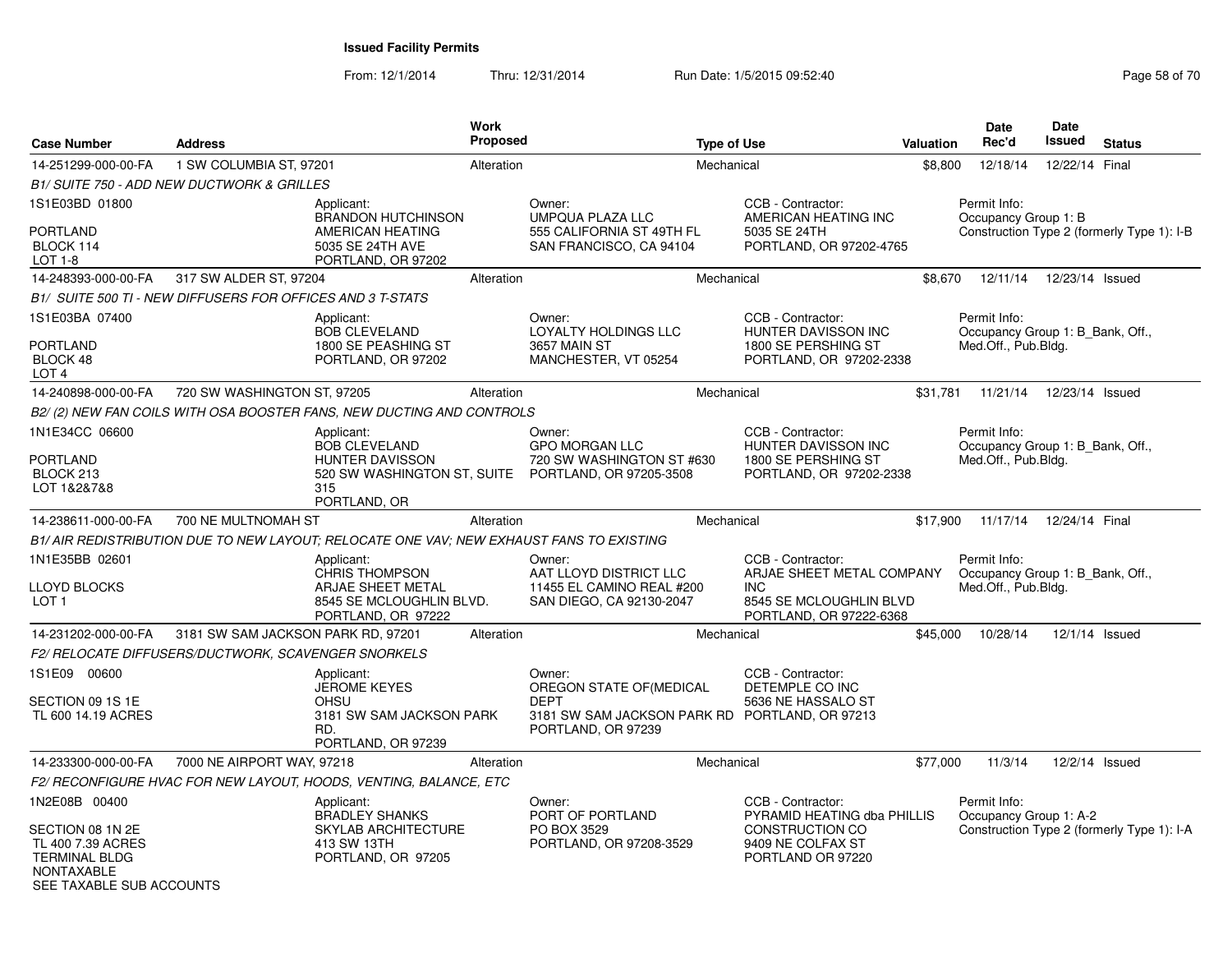From: 12/1/2014Thru: 12/31/2014 Run Date: 1/5/2015 09:52:40

| <b>Case Number</b>                                                                                                         | <b>Address</b>                                    |                                                                                                                              | Work<br><b>Proposed</b> |                                                                                                                                                                        | <b>Type of Use</b> |                                                                                                                                   | <b>Valuation</b> | <b>Date</b><br>Rec'd                                                    | <b>Date</b><br><b>Issued</b> | <b>Status</b>                              |
|----------------------------------------------------------------------------------------------------------------------------|---------------------------------------------------|------------------------------------------------------------------------------------------------------------------------------|-------------------------|------------------------------------------------------------------------------------------------------------------------------------------------------------------------|--------------------|-----------------------------------------------------------------------------------------------------------------------------------|------------------|-------------------------------------------------------------------------|------------------------------|--------------------------------------------|
| 14-155101-REV-01-FA                                                                                                        | 421 SW 5TH AVE, 97204                             |                                                                                                                              | Alteration              |                                                                                                                                                                        | Mechanical         |                                                                                                                                   | \$               | 12/3/14                                                                 | 12/3/14 Issued               |                                            |
|                                                                                                                            |                                                   | F17/6 LIKE FOR LIKE REPLACEMENT WSHP'S ON 1ST THRU 4TH FLOORS - REV-01 REVISE EQUIPMENT LOAD CALCULATIONS FOR 1ST FLOOR ONLY |                         |                                                                                                                                                                        |                    |                                                                                                                                   |                  |                                                                         |                              |                                            |
| 1N1E34CC 04100<br><b>PORTLAND</b><br>BLOCK 175<br>LOT 3&4<br>LAND & IMPS SEE R566916 (R667717901)<br><b>FOR OTHER IMPS</b> |                                                   | Applicant:<br><b>ANDY HART</b><br>15886 PARK PLACE CT.<br>OREGON CITY, OR 97045                                              |                         | Owner:<br>MULTNOMAH COUNTY(LEASED<br>401 N DIXON ST<br>PORTLAND, OR 97227-1865<br>Owner:<br><b>JPMORGAN CHASE BANK NA</b><br>401 N DIXON ST<br>PORTLAND, OR 97227-1865 |                    | CCB - Contractor:<br><b>ANDREW HART</b><br>A ABSOLUTE COMFORT HEATING<br>& COOLI*<br>15886 PARK PLACE CT<br>OREGON CITY, OR 97045 |                  |                                                                         |                              |                                            |
| 14-212216-000-00-FA                                                                                                        | 2525 SW 1ST AVE, 97201                            |                                                                                                                              | Alteration              |                                                                                                                                                                        | Mechanical         |                                                                                                                                   | \$60,000         | 9/12/14                                                                 | 12/4/14 Issued               |                                            |
|                                                                                                                            |                                                   | F12/ADP PORTLAND - AGILE REMODEL. NEW AIR DISTRIBUTION FOR 3 & 4TH FLOORS, WSHP FOR COOLING IN IDF ROOM- ONLY INTERIOR WORK  |                         |                                                                                                                                                                        |                    |                                                                                                                                   |                  |                                                                         |                              |                                            |
| 1S1E10BB 00900                                                                                                             |                                                   | Applicant:<br><b>RYAN WALDRON</b><br>3333 RIVERWOOD PKWY<br><b>ALANTA, GA 30339</b>                                          |                         | Owner:<br>KBS ADP PLAZA LLC<br>2715 SW 3RD AVE<br>PORTLAND, OR 97201                                                                                                   |                    | CCB - Contractor:<br>AMERICAN HEATING INC<br>5035 SE 24TH<br>PORTLAND, OR 97202-4765                                              |                  | Permit Info:<br>Occupancy Group 1: B_Bank, Off.,<br>Med.Off., Pub.Bldg. |                              |                                            |
| 14-232985-000-00-FA                                                                                                        | 805 SW BROADWAY, 97205                            |                                                                                                                              | Alteration              |                                                                                                                                                                        | Mechanical         |                                                                                                                                   | \$74,000         | 10/31/14                                                                | 12/4/14 Issued               |                                            |
|                                                                                                                            | F2/NEW WSHP'S, EP'S, NEW DUCT AND GRILLES         |                                                                                                                              |                         |                                                                                                                                                                        |                    |                                                                                                                                   |                  |                                                                         |                              |                                            |
| 1S1E03BB 04400<br><b>PORTLAND</b><br>BLOCK 210<br>LOT 1-8<br>DEFERRED ADDITIONAL TAX LIABILITY                             |                                                   | Applicant:<br>Sean Dyer<br>AMERICAN HEATING INC<br>5035 SE 24th Ave<br>Portland, OR 97202                                    |                         | Owner:<br>FOX TOWER L L C<br>805 SW BROADWAY #2020<br>PORTLAND, OR 97205                                                                                               |                    | CCB - Contractor:<br>AMERICAN HEATING INC<br>5035 SE 24TH<br>PORTLAND, OR 97202-4765                                              |                  | Permit Info:<br>Occupancy Group 1: B_Bank, Off.,<br>Med.Off., Pub.Bldg. |                              | Construction Type 2 (formerly Type 1): I-A |
| 14-240840-000-00-FA                                                                                                        | 1022 SW SALMON ST, 97205                          |                                                                                                                              | Alteration              |                                                                                                                                                                        | Mechanical         |                                                                                                                                   | \$400            | 11/21/14                                                                |                              | 12/4/14 Under Inspection                   |
|                                                                                                                            | <b>B1/ADD NEW REGISTER OFF EXISTING DUCT WORK</b> |                                                                                                                              |                         |                                                                                                                                                                        |                    |                                                                                                                                   |                  |                                                                         |                              |                                            |
| 1S1E04AA 02700<br><b>PORTLAND</b><br>BLOCK 248<br><b>LOT 7&amp;8</b>                                                       |                                                   | Applicant:<br>MICHAEL MALSTROM<br><b>WILLAMETTE HVAC</b><br>3075 SW 234TH AV # 206<br>HILLSBORO OR 97123                     |                         | Owner:<br>1022 SW SALMON LLC<br>1121 SW SALMON ST<br>PORTLAND, OR 97205                                                                                                |                    | CCB - Contractor:<br>MICHAEL MALSTROM<br><b>WILLAMETTE HVAC LLC</b><br>3075 SW 234TH AV # 206<br>HLLSBORO OR 97123                |                  | Permit Info:<br>Occupancy Group 1: B<br>$II-1HR$                        |                              | Construction Type 2 (formerly Type 1):     |
| 14-243834-000-00-FA                                                                                                        | 1001 SE WATER AVE, 97214                          |                                                                                                                              | Alteration              |                                                                                                                                                                        | Mechanical         |                                                                                                                                   | \$8,500          | 12/1/14                                                                 | 12/4/14 Issued               |                                            |
|                                                                                                                            | B2/ RECONFIGURE HVAC FOR NEW LAYOUT, SPIRAL DUCT, |                                                                                                                              |                         |                                                                                                                                                                        |                    |                                                                                                                                   |                  |                                                                         |                              |                                            |
| 1S1E03AD 01400<br><b>EAST PORTLAND</b>                                                                                     |                                                   | Applicant:<br><b>BRIAN ADAMS</b><br><b>COMFORT SOLUTIONS</b>                                                                 |                         | Owner:<br><b>EASTBANK COMMERCE CENTER</b><br><b>LLC</b>                                                                                                                |                    | CCB - Contractor:<br><b>BRIAN ADAMS</b><br><b>COMFORT SOLUTIONS</b>                                                               |                  |                                                                         |                              |                                            |
| BLOCK <sub>7</sub><br>LOT 1-8 TL 1400<br>HISTORIC PROPERTY 15 YR 2005                                                      |                                                   | PO BOX 1233<br>CLACKAMAS, OR 97015                                                                                           |                         | 1001 SE WATER AVE #120<br>PORTLAND, OR 97214                                                                                                                           |                    | PO BOX 1233<br>CLACKAMAS, OR 97015                                                                                                |                  |                                                                         |                              |                                            |

POTENTIAL ADDITIONAL TAX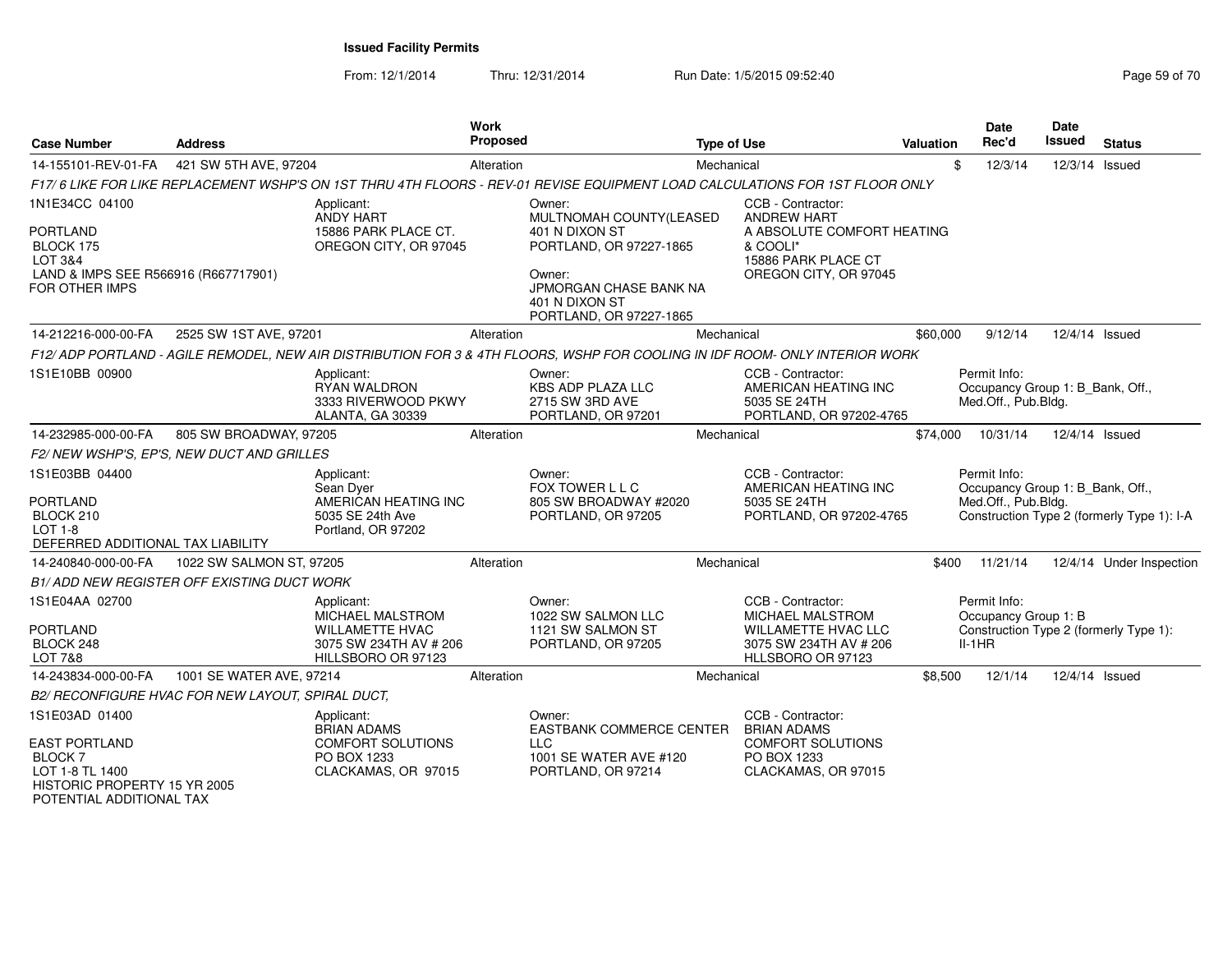| <b>Case Number</b>                                                                                                              | <b>Address</b>                        |                                                                                                                                                                | Work<br><b>Proposed</b> |                                                                                                              | <b>Type of Use</b> |                                                                                                                    | <b>Valuation</b> | <b>Date</b><br>Rec'd                                                    | Date<br>Issued | <b>Status</b>                              |
|---------------------------------------------------------------------------------------------------------------------------------|---------------------------------------|----------------------------------------------------------------------------------------------------------------------------------------------------------------|-------------------------|--------------------------------------------------------------------------------------------------------------|--------------------|--------------------------------------------------------------------------------------------------------------------|------------------|-------------------------------------------------------------------------|----------------|--------------------------------------------|
| 14-243408-000-00-FA                                                                                                             | 121 SW MORRISON ST, 97204             |                                                                                                                                                                | Alteration              |                                                                                                              | Mechanical         |                                                                                                                    | \$1,150          | 12/1/14                                                                 | 12/4/14 Final  |                                            |
|                                                                                                                                 |                                       | F3/4TH FLOOR; ANGELI LAW EXPANSION - ADD 1 NEW CEILING MOUNT EXHAUST FAN, RELOCATE 1 EXISTING SUPPLY AIR GRILL & DUCTWORK                                      |                         |                                                                                                              |                    |                                                                                                                    |                  |                                                                         |                |                                            |
| 1S1E03BA 02700<br>PORTLAND<br>BLOCK 15<br>LOT 1-4<br>LOT 7&8 EXC W 75'                                                          |                                       | Applicant:<br><b>BRANDON HUTCHINSON</b><br>AMERICAN HEATING<br>5035 SE 24TH AVE<br>PORTLAND, OR 97202                                                          |                         | Owner:<br>TERRACE TOWER USA-<br>PORTLAND INC<br>121 SW MORRISON ST #250<br>PORTLAND, OR 97204-3179           |                    | CCB - Contractor:<br>AMERICAN HEATING INC<br>5035 SE 24TH<br>PORTLAND, OR 97202-4765                               |                  | Permit Info:<br>Occupancy Group 1: B Bank, Off.,<br>Med.Off., Pub.Bldg. |                | Construction Type 2 (formerly Type 1): I-A |
| 14-237004-000-00-FA                                                                                                             | 825 NE MULTNOMAH ST - Unit 1          |                                                                                                                                                                | Alteration              |                                                                                                              | Mechanical         |                                                                                                                    | \$35,000         | 11/12/14                                                                |                | 12/4/14 Under Inspection                   |
|                                                                                                                                 |                                       | B1/12TH FLOOR/ FAMILY CARE - INSTALL VAV BOX FOR BREAK ROOM AREA, MODIFY DUCTWORK AND THERMOSTATS                                                              |                         |                                                                                                              |                    |                                                                                                                    |                  |                                                                         |                |                                            |
| 1N1E35BB 90002<br>LLOYD CENTER TOWER CONDOMINIUM<br>LOT <sub>1</sub><br>DEPT OF REVENUE                                         |                                       | Applicant:<br>Antonija Krizanac<br>Mckinstry<br>16790 NE Mason St<br>Portland, OR 97230                                                                        |                         | Owner:<br><b>PACIFICORP</b><br>700 NE MULTNOMAH ST 7TH FLR<br>PORTLAND, OR 97232                             |                    | CCB - Contractor:<br>MCKINSTRY CO LLC<br>16970 NE MASON ST, SUITE 100<br>PORTLAND OR 97230-7398                    |                  |                                                                         |                |                                            |
| 14-245146-000-00-FA                                                                                                             | 7000 NE AIRPORT WAY, 97218            |                                                                                                                                                                | Alteration              |                                                                                                              | Mechanical         |                                                                                                                    | \$14,000         | 12/4/14                                                                 |                | 12/4/14 Under Inspection                   |
|                                                                                                                                 | FF1/ MECHANICAL PERMIT FOR GAS PIPING |                                                                                                                                                                |                         |                                                                                                              |                    |                                                                                                                    |                  |                                                                         |                |                                            |
| 1N2E08B 00400<br>SECTION 08 1N 2E<br>TL 400 7.39 ACRES<br><b>TERMINAL BLDG</b><br><b>NONTAXABLE</b><br>SEE TAXABLE SUB ACCOUNTS |                                       | Applicant:<br>MIKE COYLE<br><b>FASTER PERMITS</b><br>14334 NW EAGLERIDGE LANE<br>PORTLAND, OR 97229                                                            |                         | Owner:<br>PORT OF PORTLAND<br>PO BOX 3529<br>PORTLAND, OR 97208-3529                                         |                    | CCB - Contractor:<br><b>ERIC HOFFMAN</b><br>HOFFMAN CONSTRUCTION<br>805 SW BROADWAY STE 2100<br>PORTLAND, OR 97205 |                  |                                                                         |                |                                            |
| 14-243556-000-00-FA                                                                                                             | 1015 NW 22ND AVE, 97210               |                                                                                                                                                                | Alteration              |                                                                                                              | Mechanical         |                                                                                                                    | \$19,360         | 12/1/14                                                                 |                | 12/4/14 Issued                             |
|                                                                                                                                 |                                       | F9/ GSH - KERN POD A REMODEL. ADD ICU PATIENT TOILET ROOM - ADD EXHAUST TO NEW SHOWER ROOMS                                                                    |                         |                                                                                                              |                    |                                                                                                                    |                  |                                                                         |                |                                            |
| 1N1E33BA 07800<br><b>COUCHS ADD</b><br>TL 7800 BLOCK 304                                                                        |                                       | Applicant:<br><b>SCOTT TARRANT</b><br>ZGF ARCHITECTS, LLP<br>1223 SW WASHINGTON ST SUITE PORTLAND, OR 97209<br>200<br>PORTLAND, OR 97204                       |                         | Owner:<br>GOOD SAMARITAN HOSPITAL<br>1919 NW LOVEJOY ST                                                      |                    | CCB - Contractor:<br>TOTAL MECHANICAL INC<br>1498 SE TECH CENTER PLACE<br><b>STE 180</b><br>VANCOUVER WA 98683     |                  |                                                                         |                |                                            |
| 14-239942-000-00-FA                                                                                                             |                                       | 3181 SW SAM JACKSON PARK RD - Bldg OHS, 9 Alteration                                                                                                           |                         |                                                                                                              | Mechanical         |                                                                                                                    | \$50,000         | 11/19/14                                                                |                | 12/4/14 Issued                             |
|                                                                                                                                 |                                       | F9/ HOSPITAL 'B' WING FLRS 5& 7/ MECHANICAL WORK FOR RENOVATION OF ELEVATOR LOBBY. SEE 14-246503FA FOR 6TH FLOOR LOBBY RENOVATION                              |                         |                                                                                                              |                    |                                                                                                                    |                  |                                                                         |                |                                            |
| 1S1E09 00200                                                                                                                    |                                       | Applicant:<br><b>ALLISON TITUS</b><br>PORTLAND, OR 97205                                                                                                       |                         | Owner:<br>OREGON STATE OF<br>621 SW MORRISON ST. SUITE 200 3181 SW SAM JACKSON PARK RD<br>PORTLAND, OR 97239 |                    | Primary Contractor:<br>TO BE BID                                                                                   |                  | Permit Info:<br>Occupancy Group 1: I-2                                  |                | Construction Type 2 (formerly Type 1): I-A |
| 14-231847-000-00-FA                                                                                                             | 7000 NE AIRPORT WAY, 97218            |                                                                                                                                                                | Alteration              |                                                                                                              | Mechanical         |                                                                                                                    | \$120,000        | 10/29/14                                                                | 12/5/14 Issued |                                            |
|                                                                                                                                 |                                       | F11/ HENRY'S TAVERN CONCOURSE "C" SPACE C2192 & C1172 FOR STORAGE - NEW MECHANICAL WORK PLUS WALK-IN COOLER FOR RESTAURANT AND COOLER & FREEZER IN STORAGE ARL |                         |                                                                                                              |                    |                                                                                                                    |                  |                                                                         |                |                                            |
| 1N2E08B 00400<br>SECTION 08 1N 2E<br>TL 400 7.39 ACRES<br><b>TERMINAL BLDG</b><br><b>NONTAXABLE</b><br>SEE TAXABLE SUB ACCOUNTS |                                       | Applicant:<br><b>LAUREN GREEN</b><br><b>BAR NAPKIN PRODUCTIONS</b><br>2828 N. CENTRAL AVE STE 1300<br>PHOENIX, AZ 85004                                        |                         | Owner:<br>PORT OF PORTLAND<br>PO BOX 3529<br>PORTLAND, OR 97208-3529                                         |                    | CCB - Contractor:<br>R & H CONSTRUCTION<br>1530 SW TAYLOR STREET<br>PORTLAND, OR 97205                             |                  | Permit Info:<br>Occupancy Group 1: A-2                                  |                | Construction Type 2 (formerly Type 1): I-A |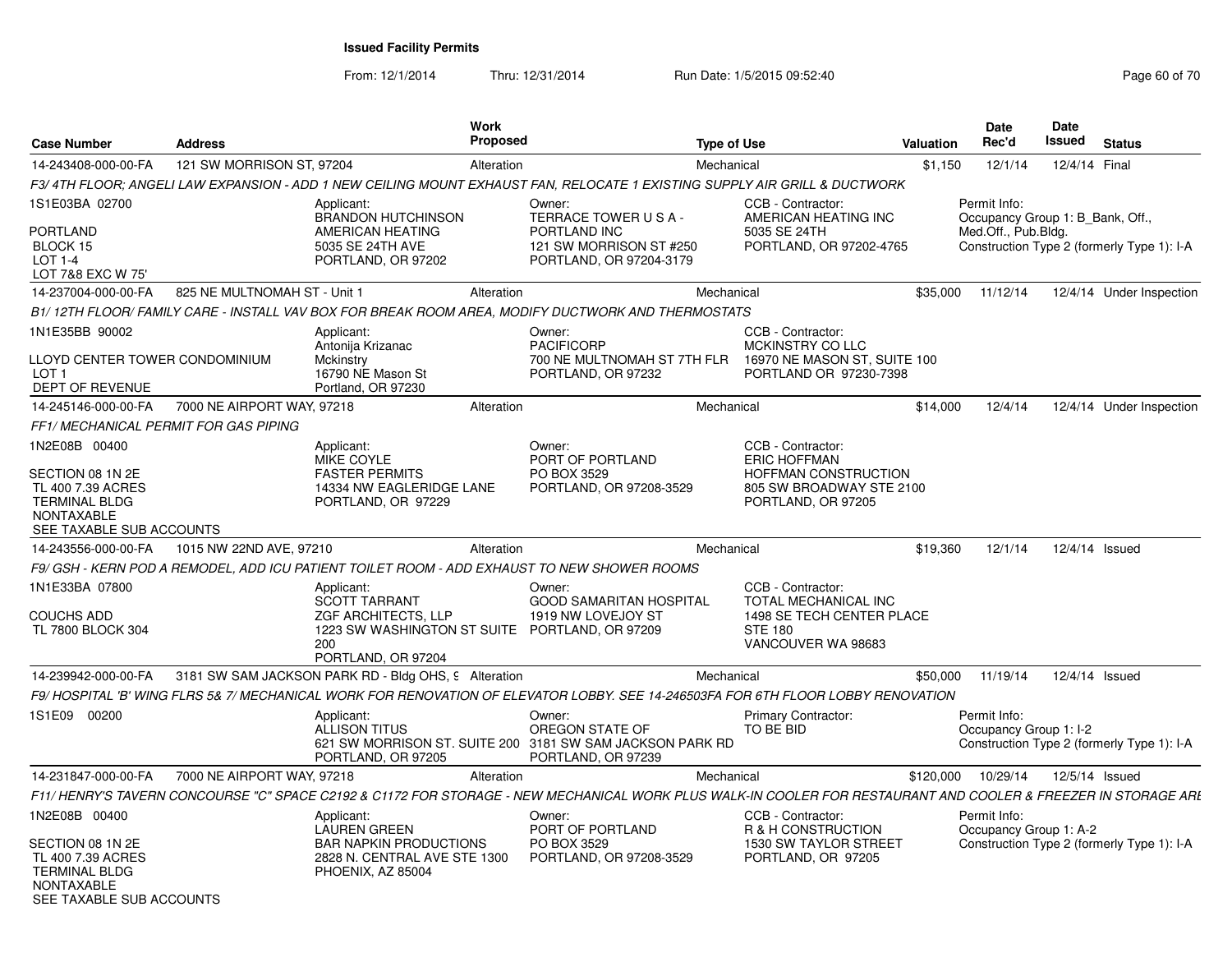| <b>Case Number</b>                                                                   | <b>Work</b><br>Proposed                           |                                                                            | <b>Type of Use</b> |                                                                                                    | Valuation                                                                     | Date<br>Rec'd | Date<br>Issued                                   | <b>Status</b>   |                                             |
|--------------------------------------------------------------------------------------|---------------------------------------------------|----------------------------------------------------------------------------|--------------------|----------------------------------------------------------------------------------------------------|-------------------------------------------------------------------------------|---------------|--------------------------------------------------|-----------------|---------------------------------------------|
| 14-237813-000-00-FA                                                                  | 4805 NE GLISAN ST, 97213                          |                                                                            | Alteration         |                                                                                                    | Mechanical                                                                    | \$13,806      | 11/14/14                                         | 12/5/14 Issued  |                                             |
|                                                                                      | F7/NEW INDUCTION UNIT, MODIFY DUCTWORK            |                                                                            |                    |                                                                                                    |                                                                               |               |                                                  |                 |                                             |
| 1N2E31BD 04100                                                                       |                                                   | Applicant:<br><b>Garth Didlick</b>                                         |                    | Owner:<br>PROVIDENCE HEALTH                                                                        | CCB - Contractor:<br>AMERICAN HEATING INC                                     |               |                                                  |                 |                                             |
| SECTION 31 1N 2E<br>TL 4100 9.54 ACRES                                               |                                                   | Portland Providence Med Ctr<br>(Physical Plant Services)<br>4805 NE Glisan |                    | 4400 NE HALSEY ST BLDG 2 #190<br>PORTLAND, OR 97213-1545                                           | 5035 SE 24TH<br>PORTLAND, OR 97202-4765                                       |               |                                                  |                 |                                             |
|                                                                                      |                                                   | Portland, OR 97213                                                         |                    | Owner:<br>SERVICES-OREGON<br>4400 NE HALSEY ST BLDG 2 #190<br>PORTLAND, OR 97213-1545              |                                                                               |               |                                                  |                 |                                             |
| 14-232199-000-00-FA                                                                  | 26 SW SALMON ST, 97204                            |                                                                            | Alteration         |                                                                                                    | Mechanical                                                                    | \$500         | 10/30/14                                         | 12/9/14 Final   |                                             |
|                                                                                      |                                                   | B2/BRIDGE LEVEL/HVAC FOR 2 NEW CONFERENCE/HUDDLE ROOMS                     |                    |                                                                                                    |                                                                               |               |                                                  |                 |                                             |
| 1S1E03BD 00200                                                                       |                                                   | Applicant:<br>ALFRED BRAN                                                  |                    | Owner:<br>IEH PORTLAND LLC                                                                         | CCB - Contractor:<br><b>MARK BECKIUS</b>                                      |               |                                                  |                 |                                             |
| PORTLAND                                                                             |                                                   | <b>REIMERS &amp; JOLIVETTE</b>                                             |                    | 1WTC0510-CORPORATE TAX                                                                             | REIMERS & JOLIVETTE INC                                                       |               |                                                  |                 |                                             |
| BLOCK 6<br>LOT 1-8                                                                   |                                                   | 2344 NW 24TH AVE<br>PORTLAND, OR 97210                                     |                    | DEPT 121 SW SALMO<br>PORTLAND, OR 97204                                                            | 2344 NW 24TH AVE<br>Portland, OR 97210                                        |               |                                                  |                 |                                             |
| 14-215008-000-00-FA                                                                  | 11540 NE INVERNESS DR                             |                                                                            | Alteration         |                                                                                                    | Mechanical                                                                    | \$150,000     | 9/19/14                                          | 12/10/14 Final  |                                             |
|                                                                                      |                                                   |                                                                            |                    | B1/ MODIFY DOMESTIC WATER PIPING FOR BOILER REPLACEMENT - REFEED 3 NEW BOILERS WITH GAS PIPING     |                                                                               |               |                                                  |                 |                                             |
| 1N2E15D 01600A1                                                                      |                                                   | Applicant:<br><b>BARON ADAMS</b>                                           |                    | Owner:<br>BANK OF AMERICA OREGON (LSD PORTLAND MECH CONSTRUCTN                                     | CCB - Contractor:                                                             |               | Permit Info:<br>Occupancy Group 1: 11.1          |                 |                                             |
| SECTION 15 1N 2E<br><b>TL 1600</b><br>IMPS ONLY SEE R317158 (R942150470) FOR<br>LAND |                                                   | 2000 SE HANNA HARVESTER DR<br>MILWAUKIE, OR 97222                          |                    | MULTNOMAH COUNTY<br>401 N DIXON ST<br>PORTLAND, OR 97227-1865                                      | INC DBA PTLD MECH CONTR.<br>2000 SE HANNA HARVESTER DR<br>MILWAUKIE, OR 97222 |               | Construction Type 2 (formerly Type 1):<br>I-FR   |                 |                                             |
| 14-245996-000-00-FA                                                                  | 1001 SW 5TH AVE, 97204                            |                                                                            | Alteration         |                                                                                                    | Mechanical                                                                    | \$5,000       | 12/5/14                                          | 12/11/14 Issued |                                             |
|                                                                                      | F13/ SUITE 1100 REGUS - HVAC WORK FOR NEW OFFICES |                                                                            |                    |                                                                                                    |                                                                               |               |                                                  |                 |                                             |
| 1S1E03BB 00800                                                                       |                                                   | Applicant:<br>DONN STURDIVANT                                              |                    | Owner:<br>OR-CONGRESS CENTER LP                                                                    | CCB - Contractor:<br>MCKINSTRY CO LLC                                         |               | Permit Info:<br>Occupancy Group 1: B             |                 |                                             |
| PORTLAND<br>BLOCK 169<br><b>LOT 1-8</b><br>SEE R246278 (R667717341)                  |                                                   | 20915 SW 105TH<br>TUALATIN OR 97062                                        |                    | 235 MONTGOMERY ST 16TH<br><b>FLOOR</b><br>SAN FRANCISCO, CA 94104-3104                             | 16970 NE MASON ST, SUITE 100<br>PORTLAND OR 97230-7398                        |               |                                                  |                 | Construction Type 2 (formerly Type 1): I-A  |
| 14-245765-000-00-FA                                                                  | 1000 SW BROADWAY, 97205                           |                                                                            | Alteration         |                                                                                                    | Mechanical                                                                    | \$1,500       | 12/4/14                                          | 12/11/14 Final  |                                             |
|                                                                                      |                                                   |                                                                            |                    | B1/15TH FLOOR/ EXPANSION OF EXISTING TENANT INTO ADJACENT SPACE - DUCTWORK AND DIFFUSER RELOCATION |                                                                               |               |                                                  |                 |                                             |
| 1S1E03BB 02400                                                                       |                                                   | Applicant:<br>Eddie Stoyan                                                 |                    | Owner:<br>ONE THOUSAND BROADWAY                                                                    | CCB - Contractor:<br>ALLIANT SYSTEMS LLC                                      |               | Permit Info:<br>Occupancy Group 1: B Bank, Off., |                 |                                             |
| PORTLAND<br>BLOCK 182<br>LOT 5-8                                                     |                                                   | ALLIANT SYSTEMS LLC<br>1600 NW 167th Pl. #330<br>BEAVERTON, OR 97006       |                    | <b>BLDG LTD PARTNERSHIP</b><br>805 SW BROADWAY STE 2020<br>PORTLAND, OR 97205                      | 1600 NW 167TH PL SUITE 330<br>BEAVERTON OR 97005                              |               | Med.Off., Pub.Bldg.                              |                 |                                             |
| 14-243181-000-00-FA                                                                  | 5100 SW MACADAM AVE, 97201                        |                                                                            | Alteration         |                                                                                                    | Mechanical                                                                    |               | \$2,000 11/26/14                                 | 12/11/14 Issued |                                             |
|                                                                                      |                                                   |                                                                            |                    | B1/1ST FLOOR SUITE 160 HAN LEGAL - RELOCATE 1 DIFFUSER AND ADD 1 EXHAUST FAN TO SERVER ROOM        |                                                                               |               |                                                  |                 |                                             |
| 1S1E15BD 00200                                                                       |                                                   | Applicant:                                                                 |                    | Owner:                                                                                             | CCB - Contractor:                                                             |               | Permit Info:                                     |                 |                                             |
| SECTION 15 1S 1E<br>TRACT TL 200<br><b>ACRES 1.80</b>                                |                                                   | Antonija Krizanac<br>Mckinstry<br>16790 NE Mason St<br>Portland, OR 97230  |                    | SRI EIGHT RIVERSIDE LLC<br>235 MONTGOMERY ST 14TH FLR<br>SAN FRANCISCO, CA 94104                   | MCKINSTRY CO LLC<br>16970 NE MASON ST, SUITE 100<br>PORTLAND OR 97230-7398    |               | Occupancy Group 1: B                             |                 | Construction Type 2 (formerly Type 1): II-A |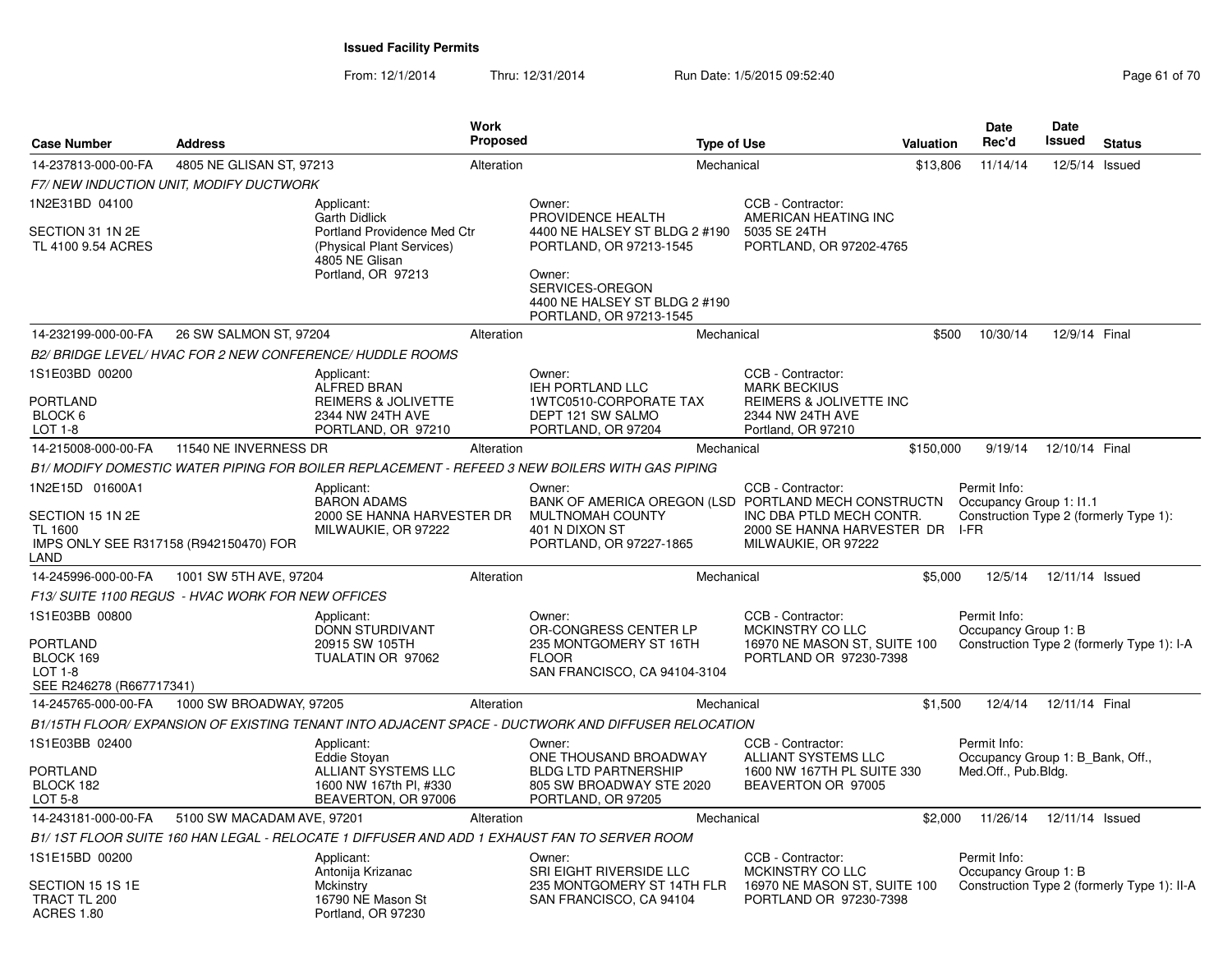| <b>Case Number</b>                                                                                | <b>Address</b>               | <b>Work</b><br><b>Proposed</b>                                                                               |            |                                                                                                                                                                                  | <b>Type of Use</b>                                                                                             |         |                                                                                        | <b>Date</b><br>Issued | <b>Status</b>                              |
|---------------------------------------------------------------------------------------------------|------------------------------|--------------------------------------------------------------------------------------------------------------|------------|----------------------------------------------------------------------------------------------------------------------------------------------------------------------------------|----------------------------------------------------------------------------------------------------------------|---------|----------------------------------------------------------------------------------------|-----------------------|--------------------------------------------|
| 14-243416-000-00-FA                                                                               | 1 N CENTER COURT ST, 97227   |                                                                                                              | Alteration | Mechanical                                                                                                                                                                       |                                                                                                                | \$6,325 | 12/1/14                                                                                |                       | 12/11/14 Under Inspection                  |
|                                                                                                   |                              | F7/ EVENT LEVEL/ FAMILY SPACE RENOVATION - NEW DUCTWORK AND GRILLES                                          |            |                                                                                                                                                                                  |                                                                                                                |         |                                                                                        |                       |                                            |
| 1N1E34AB 00700                                                                                    |                              | Applicant:<br><b>BRANDON HUTCHINSON</b><br>AMERICAN HEATING<br>5035 SE 24TH AVE<br>PORTLAND, OR 97202        |            | Owner:<br>PORTLAND CITY OF(LEASED<br>1 CENTER CT #150<br>PORTLAND, OR 97227<br>Owner:<br>PORTLAND ARENA MGMT LLC<br>1 CENTER CT #150<br>PORTLAND, OR 97227                       | CCB - Contractor:<br>AMERICAN HEATING INC<br>5035 SE 24TH<br>PORTLAND, OR 97202-4765                           |         | Permit Info:<br>Occupancy Group 1: A-4 Assembly -<br>arena                             |                       |                                            |
| 14-240865-000-00-FA                                                                               | 3500 N INTERSTATE AVE, 97227 |                                                                                                              | Alteration | Mechanical                                                                                                                                                                       |                                                                                                                |         | \$42,619 11/21/14 12/11/14 Issued                                                      |                       |                                            |
|                                                                                                   |                              | B1 / INSTALL (9) NEW FIRE SMOKE DAMPERS FOR THE UPGRADED ASC FIRE LIFE SAFETY PLAN                           |            |                                                                                                                                                                                  |                                                                                                                |         |                                                                                        |                       |                                            |
| 1N1E22CC 12100                                                                                    |                              | Applicant:<br>John Downing<br><b>Total Mechanical</b><br>1498 SE TechCenter PI, #180<br>Vancouver, WA 98683  |            | Owner:<br>KAISER FOUNDATION HEALTH<br>500 NE MULTNOMAH ST #100<br>PORTLAND, OR 97232-2031<br>Owner:<br>PLAN OF THE NORTHWEST<br>500 NE MULTNOMAH ST #100                         | CCB - Contractor:<br>TOTAL MECHANICAL INC<br>1498 SE TECH CENTER PLACE<br><b>STE 180</b><br>VANCOUVER WA 98683 |         | Permit Info:<br>Occupancy Group 1: I-2                                                 |                       | Construction Type 2 (formerly Type 1): I-A |
| 14-253911-000-00-FA                                                                               | 6320 NE HALSEY ST, 97213     |                                                                                                              | Alteration | PORTLAND, OR 97232-2031<br>Plumbing                                                                                                                                              |                                                                                                                |         | 12/26/14<br>\$                                                                         | 12/26/14 Issued       |                                            |
|                                                                                                   |                              | Plumbing Renovation at Providence Halsey Campus for Pharmacy Space Buildout                                  |            |                                                                                                                                                                                  |                                                                                                                |         |                                                                                        |                       |                                            |
| 1N2E32BB 00400<br>SECTION 32 1N 2E<br>TL 400 0.06 ACRES                                           |                              | Applicant:<br>AMERICAN HEATING INC<br>5035 SE 24TH<br>Portland Oregon 97202-4765                             |            | Owner:<br>WESTON INVESTMENT CO LLC<br>2154 NE BROADWAY #200<br>PORTLAND, OR 97232-1561                                                                                           |                                                                                                                |         |                                                                                        |                       |                                            |
| 14-247801-000-00-FA                                                                               | 5050 NE HOYT ST, 97213       |                                                                                                              | Alteration | Plumbing                                                                                                                                                                         |                                                                                                                |         | \$<br>12/10/14                                                                         | 12/10/14 Issued       |                                            |
|                                                                                                   |                              | Plumbing Renovation at PPMC Plaza for Oregon Eye Specialist TIDemo 5 Sinks, install 4 sinks, DW, Coffee      |            |                                                                                                                                                                                  |                                                                                                                |         |                                                                                        |                       |                                            |
| 1N2E31BD 03800<br><b>CENTER ADD</b><br>BLOCK 3<br>LOT 1-7 INC PT VAC ST<br>LOT 20-26 EXC PT IN ST |                              | Applicant:<br>AMERICAN HEATING INC<br>5035 SE 24TH<br>Portland Oregon 97202-4765                             |            | Owner:<br>PROVIDENCE HEALTH<br>4400 NE HALSEY ST BLDG 2 #190<br>PORTLAND, OR 97213-1545<br>Owner:<br>SERVICES-OREGON<br>4400 NE HALSEY ST BLDG 2 #190<br>PORTLAND, OR 97213-1545 |                                                                                                                |         | Permit Info:<br>Occupancy Group 1: B<br>Construction Type 2 (formerly Type 1):<br>I-FR |                       |                                            |
| 14-158594-000-00-FA                                                                               |                              | 3181 SW SAM JACKSON PARK RD - Bldg BSC, 9 Alteration                                                         |            | Plumbing                                                                                                                                                                         |                                                                                                                |         | \$<br>5/19/14                                                                          | 12/29/14 Final        |                                            |
| Plumbing Renovation at OHSU RJH Dental LabR/R Plaster Trap                                        |                              |                                                                                                              |            |                                                                                                                                                                                  |                                                                                                                |         |                                                                                        |                       |                                            |
| 1S1E09 00200                                                                                      |                              | Applicant:<br>APOLLO CONSTRUCTION<br><b>SERVICES</b><br>26055 SW Canyon Creek Rd<br>Wilsonville Oregon 97070 |            | Owner:<br>OREGON STATE OF<br>3181 SW SAM JACKSON PARK RD<br>PORTLAND, OR 97239                                                                                                   |                                                                                                                |         | Permit Info:<br>Occupancy Group 1: B                                                   |                       | Construction Type 2 (formerly Type 1): I-B |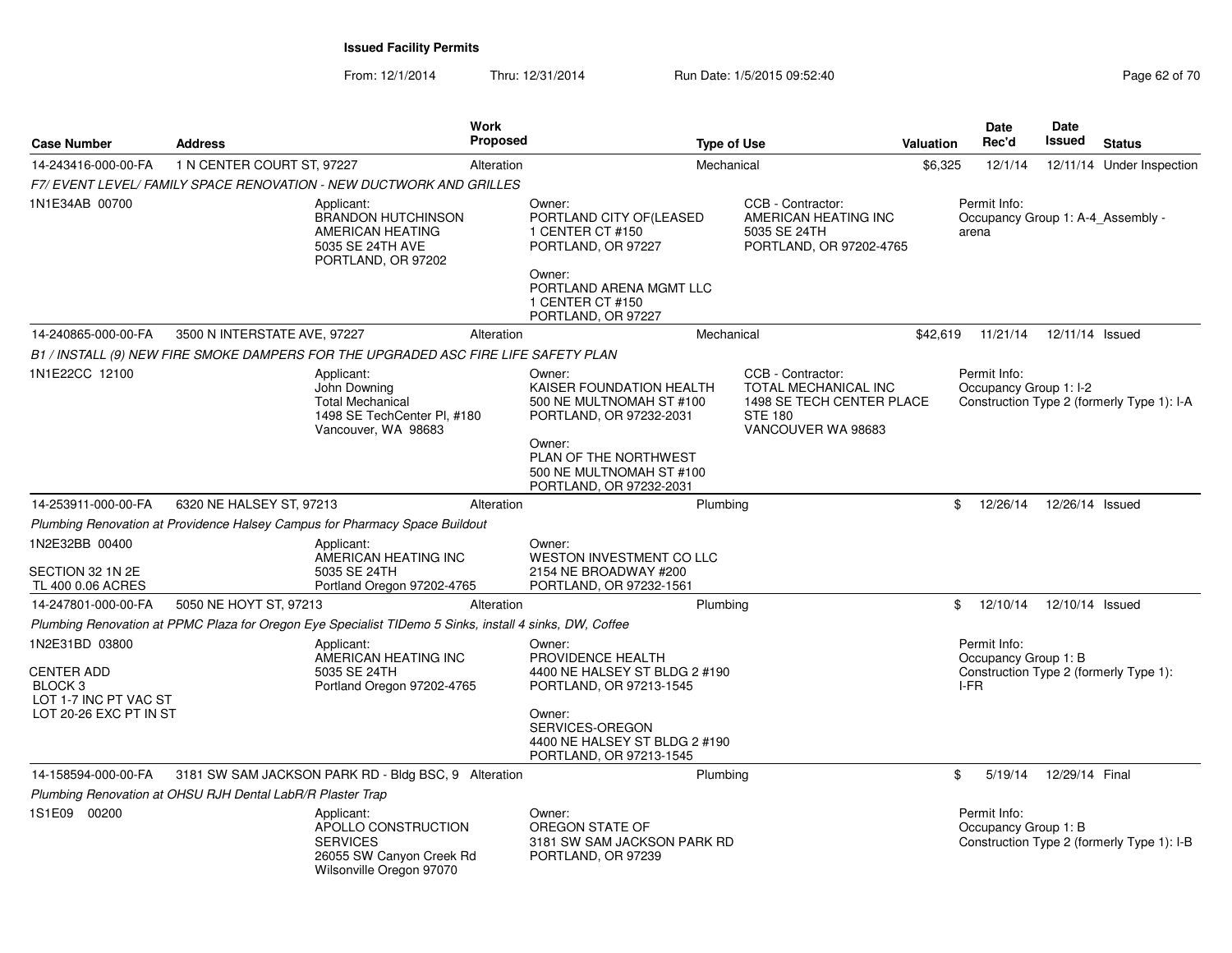| <b>Case Number</b>                                             | <b>Address</b>                                                        | Work<br>Proposed                                                                                           |                                                                                         | <b>Type of Use</b> | <b>Valuation</b> | <b>Date</b><br>Rec'd                                                    | <b>Date</b><br>Issued | <b>Status</b>                              |
|----------------------------------------------------------------|-----------------------------------------------------------------------|------------------------------------------------------------------------------------------------------------|-----------------------------------------------------------------------------------------|--------------------|------------------|-------------------------------------------------------------------------|-----------------------|--------------------------------------------|
| 14-244765-000-00-FA                                            | 111 SW 5TH AVE, 97204-3626                                            | Alteration                                                                                                 |                                                                                         | Plumbing           | \$               | 12/3/14                                                                 |                       | 12/29/14 Under Inspection                  |
|                                                                |                                                                       | Plumbing Renovation at US Bancorp Tower 7th Floor for Lattice Semi Conductor TIBreakroom and Shower Room   |                                                                                         |                    |                  |                                                                         |                       |                                            |
| 1N1E34CD 01300                                                 |                                                                       | Applicant:<br>ALLIANT SYSTEMS LLC<br>1600 NW 167TH PL STE 330<br>BEAVERTON, OR 97006                       |                                                                                         |                    |                  | Permit Info:<br>Occupancy Group 1: B                                    |                       | Construction Type 2 (formerly Type 1): I-A |
| 14-253824-000-00-FA                                            | 222 SW COLUMBIA ST                                                    | Alteration                                                                                                 |                                                                                         | Plumbing           | \$               | 12/26/14                                                                | 12/30/14 Issued       |                                            |
|                                                                |                                                                       | Plumbing Renovation at KOIN Tower 17th Floor for Charter School Capital1 Sink, 2 DW                        |                                                                                         |                    |                  |                                                                         |                       |                                            |
| 1S1E03BC 03100                                                 |                                                                       | Applicant:                                                                                                 | Owner:                                                                                  |                    |                  | Permit Info:                                                            |                       |                                            |
| <b>PORTLAND</b><br>BLOCK 130&131 TL 3100                       |                                                                       | PORTLAND MECHANICAL<br><b>CONTRACTORS</b><br>2000 SE HANNA HARVESTER<br><b>DRIVE</b><br>MILWAUKIE OR 97222 | KOIN TOWER LLC<br>5 THOMAS MELLON CIR #305<br>SAN FRANCISCO, CA 94134                   |                    |                  | Occupancy Group 1: B_Bank, Off.,<br>Med.Off., Pub.Bldg.                 |                       | Construction Type 2 (formerly Type 1): I-A |
| 14-253821-000-00-FA                                            | 610 SW ALDER ST, 97205                                                | Alteration                                                                                                 |                                                                                         | Plumbing           | \$               | 12/26/14                                                                |                       | 12/30/14 Under Inspection                  |
|                                                                |                                                                       | Plumbing Renovation at Selling Building Suite 215, 220 for 5D Contractors Sink and DW                      |                                                                                         |                    |                  |                                                                         |                       |                                            |
| 1N1E34CC 08000<br><b>PORTLAND</b><br>TL 8000 LOT 1-3 BLOCK 178 |                                                                       | Applicant:<br>DETEMPLE COMPANY INC<br>1951 NW OVERTON<br>PORTLAND, OR 97209                                | Owner:<br>RALPH SCHLESINGER COMPANY<br><b>LLC</b><br>610 SW ALDER ST #1221              |                    |                  | Permit Info:<br>Occupancy Group 1: B_Bank, Off.,<br>Med.Off., Pub.Bldg. |                       |                                            |
|                                                                |                                                                       |                                                                                                            | PORTLAND, OR 97205-3613                                                                 |                    |                  |                                                                         |                       |                                            |
| 14-197688-000-00-FA                                            | 319 SW WASHINGTON ST, 97204                                           | Alteration                                                                                                 |                                                                                         | Plumbing           | \$               | 8/13/14                                                                 | 12/11/14 Final        |                                            |
|                                                                | Plumbing Renovation at Spalding Building Mezzanine and 2nd Floor Demo |                                                                                                            |                                                                                         |                    |                  |                                                                         |                       |                                            |
| 1N1E34CD 07800                                                 |                                                                       |                                                                                                            | Owner:<br>THREE NINETEEN WASHINGTON<br><b>LLC</b><br>PO BOX 416<br>MANCHESTER, VT 05254 |                    |                  | Permit Info:<br>Occupancy Group 1: B_Bank, Off.,<br>Med.Off., Pub.Bldg. |                       |                                            |
| 14-233535-000-00-FA                                            | 111 SW 5TH AVE, 97204-3626                                            | Alteration                                                                                                 |                                                                                         | Plumbing           | \$               | 11/3/14                                                                 |                       | 12/12/14 Under Inspection                  |
|                                                                |                                                                       | Plumbing Renvation at US Bancorp Tower 6th FloorRemodel RR's and 2 Breakrooms                              |                                                                                         |                    |                  |                                                                         |                       |                                            |
| 1N1E34CD 01300                                                 |                                                                       | Applicant:<br><b>MCKINSTRY CO</b><br>16790 NE MASON ST. STE 100<br>PORTLAND, OR 97230                      |                                                                                         |                    |                  | Permit Info:<br>Occupancy Group 1: B                                    |                       | Construction Type 2 (formerly Type 1): I-A |
| 14-238147-000-00-FA                                            | 16125 NE CAMERON BLVD - Bldg 5, 97230                                 | Alteration                                                                                                 |                                                                                         | Plumbing           | \$               | 11/14/14                                                                |                       | 12/12/14 Under Inspection                  |
|                                                                |                                                                       | Plumbing Renovation at 158th Commerce Park Building 5 for Spec TI2 Restrooms and 1 Breakroom               |                                                                                         |                    |                  |                                                                         |                       |                                            |
| 1N2E24AA 00200                                                 |                                                                       | Applicant:<br>CASCADE PLUMBING CO<br>2416 N HAYDEN ISLAND DR<br>PORTLAND, OR 97217-8256                    | Owner:<br><b>WALTON CWOR COMMERCE</b><br>PO BOX 460169<br>HOUSTON, TX 77056             |                    |                  |                                                                         |                       |                                            |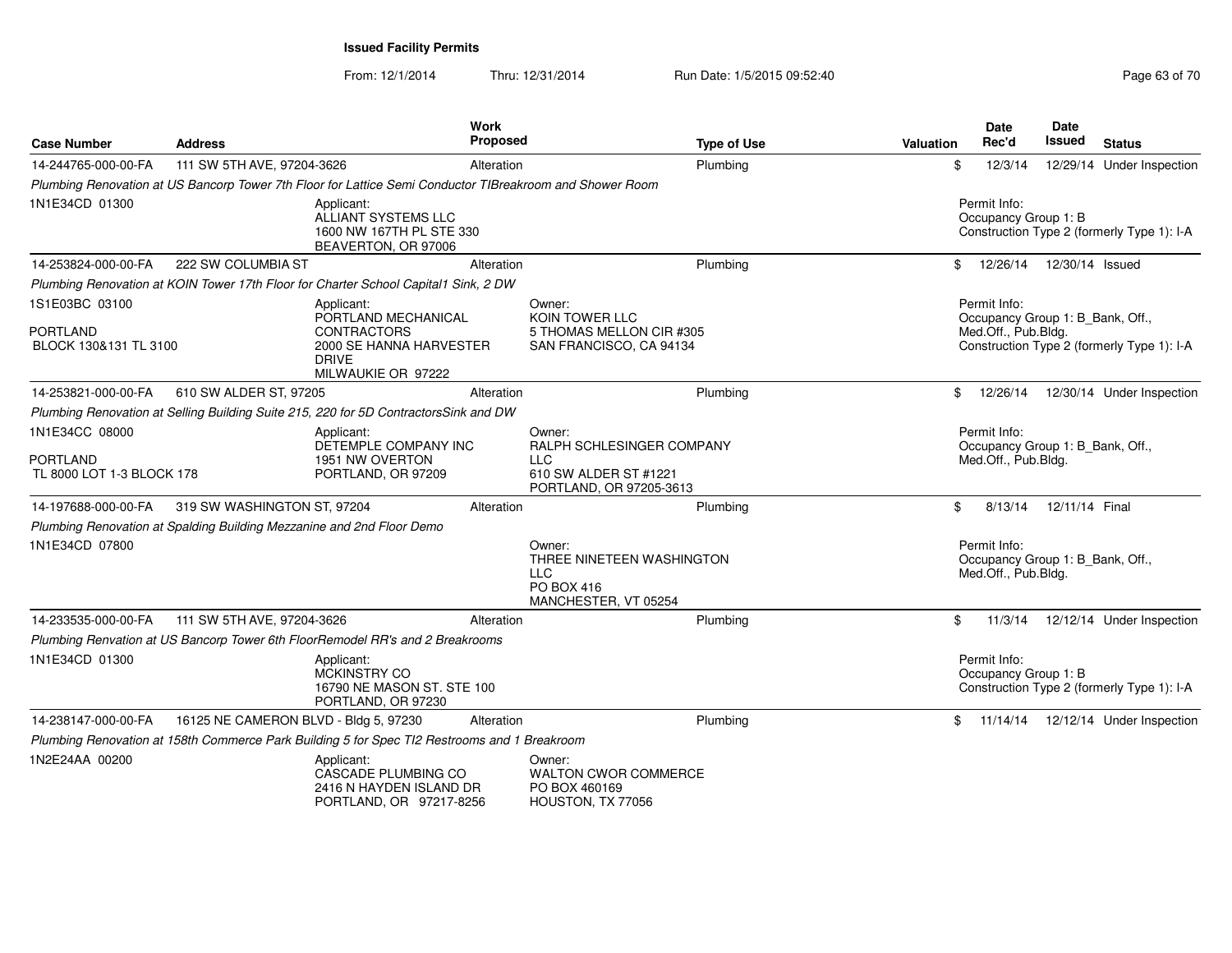| <b>Case Number</b>                                                                                | <b>Address</b>                                                                                        | <b>Work</b><br><b>Proposed</b> |                                                                                                                      | <b>Type of Use</b> | Valuation | <b>Date</b><br>Rec'd                         | <b>Date</b><br>Issued | <b>Status</b>                              |
|---------------------------------------------------------------------------------------------------|-------------------------------------------------------------------------------------------------------|--------------------------------|----------------------------------------------------------------------------------------------------------------------|--------------------|-----------|----------------------------------------------|-----------------------|--------------------------------------------|
| 14-230667-000-00-FA                                                                               | 805 SW BROADWAY, 97205                                                                                | Alteration                     |                                                                                                                      | Plumbing           | \$        | 10/27/14                                     |                       | 12/15/14 Under Inspection                  |
|                                                                                                   | Plumbing Renovation at Fox Tower for Pieology Pizzeria TI                                             |                                |                                                                                                                      |                    |           |                                              |                       |                                            |
| 1S1E03BB 04400                                                                                    | Applicant:<br>PLUMBING CONCEPTS INC                                                                   |                                | Owner:<br>FOX TOWER L L C                                                                                            |                    |           | Permit Info:<br>Occupancy Group 1: B         |                       |                                            |
| <b>PORTLAND</b><br>BLOCK 210<br>$LOT 1-8$<br>DEFERRED ADDITIONAL TAX LIABILITY                    | PO BOX 1068<br>CLACKAMAS, OR 97015                                                                    |                                | 805 SW BROADWAY #2020<br>PORTLAND, OR 97205                                                                          |                    |           |                                              |                       | Construction Type 2 (formerly Type 1): I-A |
| 14-158798-000-00-FA                                                                               | 3905 SE 91ST AVE, 97266                                                                               | Alteration                     |                                                                                                                      | Plumbing           | \$        | 5/19/14                                      | 12/15/14 Final        |                                            |
|                                                                                                   | Plumbing Renovation at Marshall High SchoolArea Drains in Parking and Dropoff Areas                   |                                |                                                                                                                      |                    |           |                                              |                       |                                            |
| 1S2E09 00200                                                                                      |                                                                                                       |                                | Owner:<br>SCHOOL DISTRICT NO 1                                                                                       |                    |           |                                              |                       |                                            |
| SECTION 09 1S 2E<br>TL 200 23.86 ACRES                                                            |                                                                                                       |                                | PO BOX 3107<br>PORTLAND, OR 97208-3107                                                                               |                    |           |                                              |                       |                                            |
| 14-249390-000-00-FA                                                                               | 12470 NE MARX ST, 97230                                                                               | Alteration                     |                                                                                                                      | Plumbing           | \$        | 12/15/14                                     |                       | 12/15/14 Under Inspection                  |
|                                                                                                   | Plumbing Renovation at PBP South Bldg 3 for Heidi Ho TIInstalling Prep Kitchen                        |                                |                                                                                                                      |                    |           |                                              |                       |                                            |
| 1N2E23BC 00500                                                                                    | Applicant:<br><b>HARDER MECHANICAL</b><br><b>CONTRACTORS INC</b><br>PO BOX 5118<br>PORTLAND, OR 97208 |                                | Owner:<br>PACIFIC REALTY ASSOCIATES<br>15350 SW SEQUOIA PKWY #300<br>TIGARD, OR 97224-7175                           |                    |           |                                              |                       |                                            |
|                                                                                                   |                                                                                                       |                                | Owner:<br><b>LTD PARTNERSHIP</b><br>15350 SW SEQUOIA PKWY #300<br>TIGARD, OR 97224-7175                              |                    |           |                                              |                       |                                            |
| 14-249671-000-00-FA                                                                               | 4805 NE GLISAN ST, 97213                                                                              | Alteration                     |                                                                                                                      | Plumbing           | \$        | 12/15/14                                     |                       | 12/15/14 Under Inspection                  |
|                                                                                                   | Plumbing Renovation at PPMC to relocate a sink                                                        |                                |                                                                                                                      |                    |           |                                              |                       |                                            |
| 1N2E31BD 04100                                                                                    | Applicant:<br>AMERICAN HEATING INC                                                                    |                                | Owner:<br>PROVIDENCE HEALTH                                                                                          |                    |           |                                              |                       |                                            |
| SECTION 31 1N 2E<br>TL 4100 9.54 ACRES                                                            | 5035 SE 24TH<br>Portland Oregon 97202-4765                                                            |                                | 4400 NE HALSEY ST BLDG 2 #190<br>PORTLAND, OR 97213-1545                                                             |                    |           |                                              |                       |                                            |
|                                                                                                   |                                                                                                       |                                | Owner:<br>SERVICES-OREGON<br>4400 NE HALSEY ST BLDG 2 #190<br>PORTLAND, OR 97213-1545                                |                    |           |                                              |                       |                                            |
| 14-249802-000-00-FA                                                                               | 5050 NE HOYT ST, 97213                                                                                | Alteration                     |                                                                                                                      | Plumbing           | \$        | 12/16/14                                     | 12/16/14 Issued       |                                            |
|                                                                                                   | Plumbing Renovation at Providence Professional Plaza, suite 203 T.I.3 sinks                           |                                |                                                                                                                      |                    |           |                                              |                       |                                            |
| 1N2E31BD 03800<br><b>CENTER ADD</b><br>BLOCK 3<br>LOT 1-7 INC PT VAC ST<br>LOT 20-26 EXC PT IN ST | Applicant:<br>HEINZ MECHANICAL CO INC<br>2615 NW ST HELENS RD<br>PORTLAND, OR 97210                   |                                | Owner:<br>PROVIDENCE HEALTH<br>4400 NE HALSEY ST BLDG 2 #190<br>PORTLAND, OR 97213-1545<br>Owner:<br>SERVICES-OREGON |                    |           | Permit Info:<br>Occupancy Group 1: B<br>I-FR |                       | Construction Type 2 (formerly Type 1):     |
|                                                                                                   |                                                                                                       |                                | 4400 NE HALSEY ST BLDG 2 #190<br>PORTLAND, OR 97213-1545                                                             |                    |           |                                              |                       |                                            |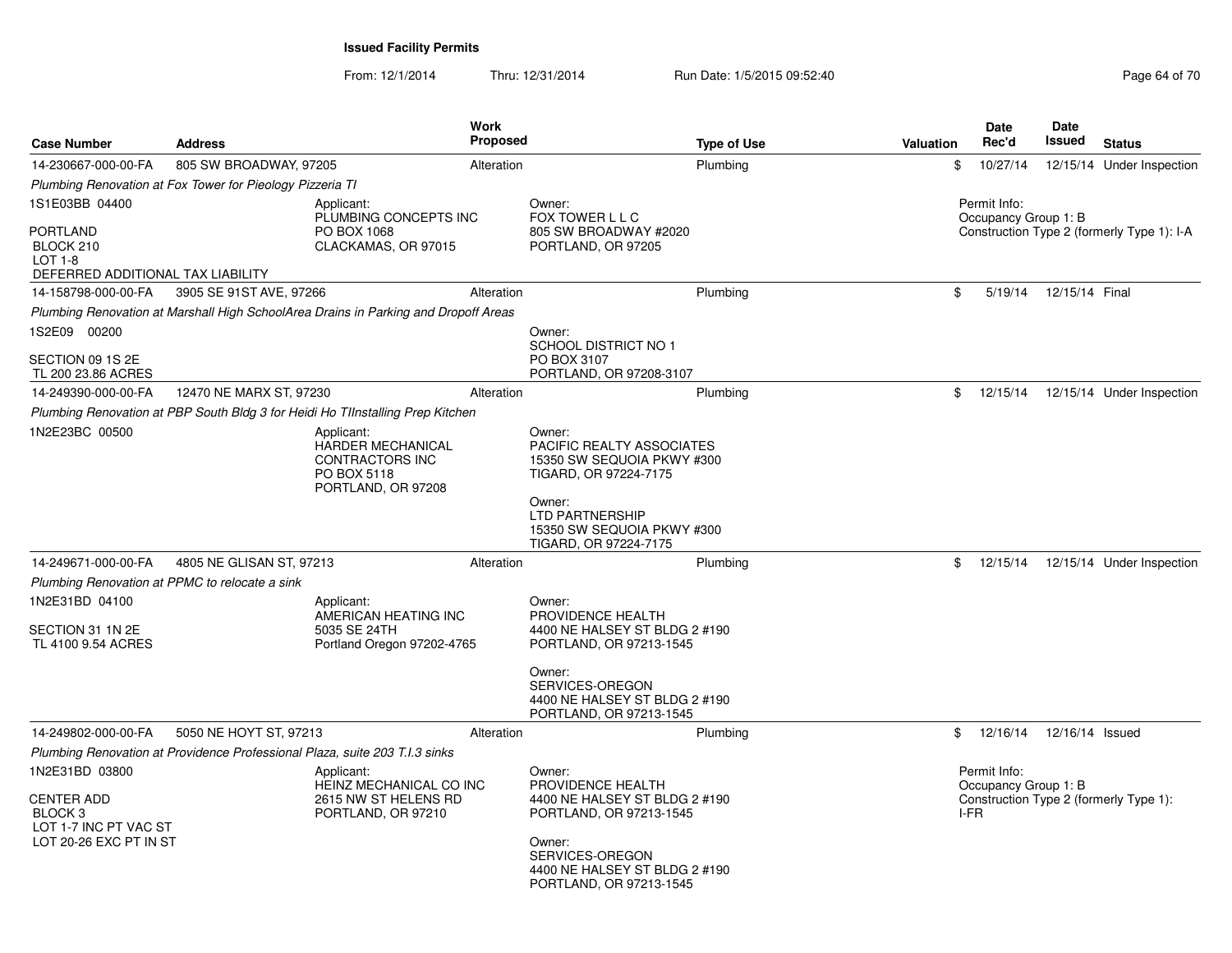| <b>Case Number</b>                                                              | <b>Address</b>                                                    |                                                                                                      | Work<br>Proposed | <b>Type of Use</b>                                                                             | Valuation     | <b>Date</b><br>Rec'd                                                    | <b>Date</b><br>Issued      | <b>Status</b>                                                                      |
|---------------------------------------------------------------------------------|-------------------------------------------------------------------|------------------------------------------------------------------------------------------------------|------------------|------------------------------------------------------------------------------------------------|---------------|-------------------------------------------------------------------------|----------------------------|------------------------------------------------------------------------------------|
| 14-244844-000-00-FA                                                             | 1800 SW 1ST AVE, 97201                                            |                                                                                                      | Alteration       | Plumbing                                                                                       | \$            | 12/3/14                                                                 |                            | 12/16/14 Under Inspection                                                          |
|                                                                                 |                                                                   | Plumbing Renovation at Harrison Square for Blue Harbor TIBreak Sink and DW                           |                  |                                                                                                |               |                                                                         |                            |                                                                                    |
| 1S1E03CB 00100                                                                  |                                                                   | Applicant:<br>RAYBORN'S PLUMBING INC                                                                 |                  | Owner:<br><b>HARRISON SQUARE LLC</b>                                                           |               | Permit Info:<br>Occupancy Group 1: B                                    |                            |                                                                                    |
| SOUTH AUDITORIUM ADD<br>BLOCK I TL 100                                          |                                                                   | 19990 SW CIPOLE RD<br>TUALATIN, OR 97062                                                             |                  | 1800 SW 1ST AVE #600<br>PORTLAND, OR 97201-5356                                                |               |                                                                         |                            | Construction Type 2 (formerly Type 1): II-A                                        |
| 14-250332-000-00-FA                                                             | 10123 SE MARKET ST, 97216                                         |                                                                                                      | Alteration       | Plumbing                                                                                       | \$            | 12/17/14  12/17/14  Issued                                              |                            |                                                                                    |
|                                                                                 | Plumbing Renovation at AMC for Sterilizer and Sink                |                                                                                                      |                  |                                                                                                |               |                                                                         |                            |                                                                                    |
| 1S2E04A 02300<br>EVERGLADE<br>LOT 6&7 TL 2300<br>SPLIT MAP R159228 (R261601510) |                                                                   | Applicant:<br>MCKINSTRY CO<br>16790 NE MASON ST. STE 100<br>PORTLAND, OR 97230                       |                  | Owner:<br>PORTLAND ADVENTIST MEDICAL<br>10123 SE MARKET ST<br>PORTLAND, OR 97216-2532          |               | Permit Info:<br>Occupancy Group 1: I-2                                  |                            | Construction Type 2 (formerly Type 1): I-A                                         |
|                                                                                 |                                                                   |                                                                                                      |                  | Owner:<br><b>CENTER</b><br>10123 SE MARKET ST<br>PORTLAND, OR 97216-2532                       |               |                                                                         |                            |                                                                                    |
| 14-250334-000-00-FA                                                             | 3251 SW SAM JACKSON PARK RD, 97201                                |                                                                                                      | Alteration       | Plumbing                                                                                       | \$            |                                                                         |                            | 12/17/14  12/17/14  Under Inspection                                               |
|                                                                                 |                                                                   | Plumbing Renovation at OHSU HRC 8th FloorRooms 8D38 and 8D16, 2 Clinical Sinks                       |                  |                                                                                                |               |                                                                         |                            |                                                                                    |
| 1S1E09AC 03700<br>SECTION 09 1S 1E<br>TL 3700 0.07 ACRES                        |                                                                   | Applicant:<br>DETEMPLE COMPANY INC<br>1951 NW OVERTON<br>PORTLAND, OR 97209                          |                  | Owner:<br>OREGON STATE OF<br>3181 SW SAM JACKSON PARK RD<br>PORTLAND, OR 97239                 |               | Permit Info:<br>Occupancy Group 1: I1.1<br>I-FR                         |                            | Construction Type 2 (formerly Type 1):                                             |
| 14-227747-000-00-FA                                                             | 1120 NW COUCH ST, 97209                                           |                                                                                                      | Alteration       | Plumbing                                                                                       | $^{\circ}$    | 10/20/14  12/17/14  Final                                               |                            |                                                                                    |
| 1N1E33DA 04900                                                                  |                                                                   | Plumbing Renovation at Brewery Block 2 Level 5 for Perkins CoieAdd filter to water line to ice maker |                  | Owner:<br>MEPT BREWERY BLOCK 2 LLC<br>PO BOX 320099<br>ALEXANDRIA, VA 22320-0156               |               | Permit Info:<br>Occupancy Group 1: B_Bank, Off.,<br>Med.Off., Pub.Bldg. |                            |                                                                                    |
| 14-252232-000-00-FA                                                             | 2201 NE LLOYD BLVD, 97232                                         |                                                                                                      | Alteration       | Plumbing                                                                                       | $\mathbf{\$}$ | 12/22/14                                                                | 12/22/14 Final             |                                                                                    |
|                                                                                 | Plumbing Renovation at Lloyd Learnig Center for a Kitchen Remodel |                                                                                                      |                  |                                                                                                |               |                                                                         |                            |                                                                                    |
| 1N1E35BA 00101                                                                  |                                                                   | Applicant:<br>CHESHIER PLUMBING INC<br>34798 SE CAPLAND RD<br>ESTACADA, OR 97023                     |                  | Owner:<br>CAPREF LLOYD CENTER LLC<br>2201 LLOYD CENTER<br>PORTLAND, OR 97232-1315              |               | Permit Info:<br>Station                                                 |                            | Occupancy Group 1: M_Store, Service<br>Construction Type 2 (formerly Type 1): II-A |
| 14-252464-000-00-FA                                                             | 12000 SW 49TH AVE, 97219                                          |                                                                                                      | Alteration       | Plumbing                                                                                       |               |                                                                         | 12/22/14  12/22/14  Issued |                                                                                    |
|                                                                                 |                                                                   | Plumbing Renovastion at PCC Sylvania Heat Plant to Replace 3 WH with 4 WH                            |                  |                                                                                                |               |                                                                         |                            |                                                                                    |
| 1S1E31D 00200                                                                   |                                                                   | Applicant:<br><b>MCKINSTRY CO</b><br>16790 NE MASON ST. STE 100<br>PORTLAND, OR 97230                |                  | Owner:<br>PORTLAND COMMUNITY<br><b>COLLEGE DIST</b><br>PO BOX 19000<br>PORTLAND, OR 97280-0990 |               |                                                                         |                            |                                                                                    |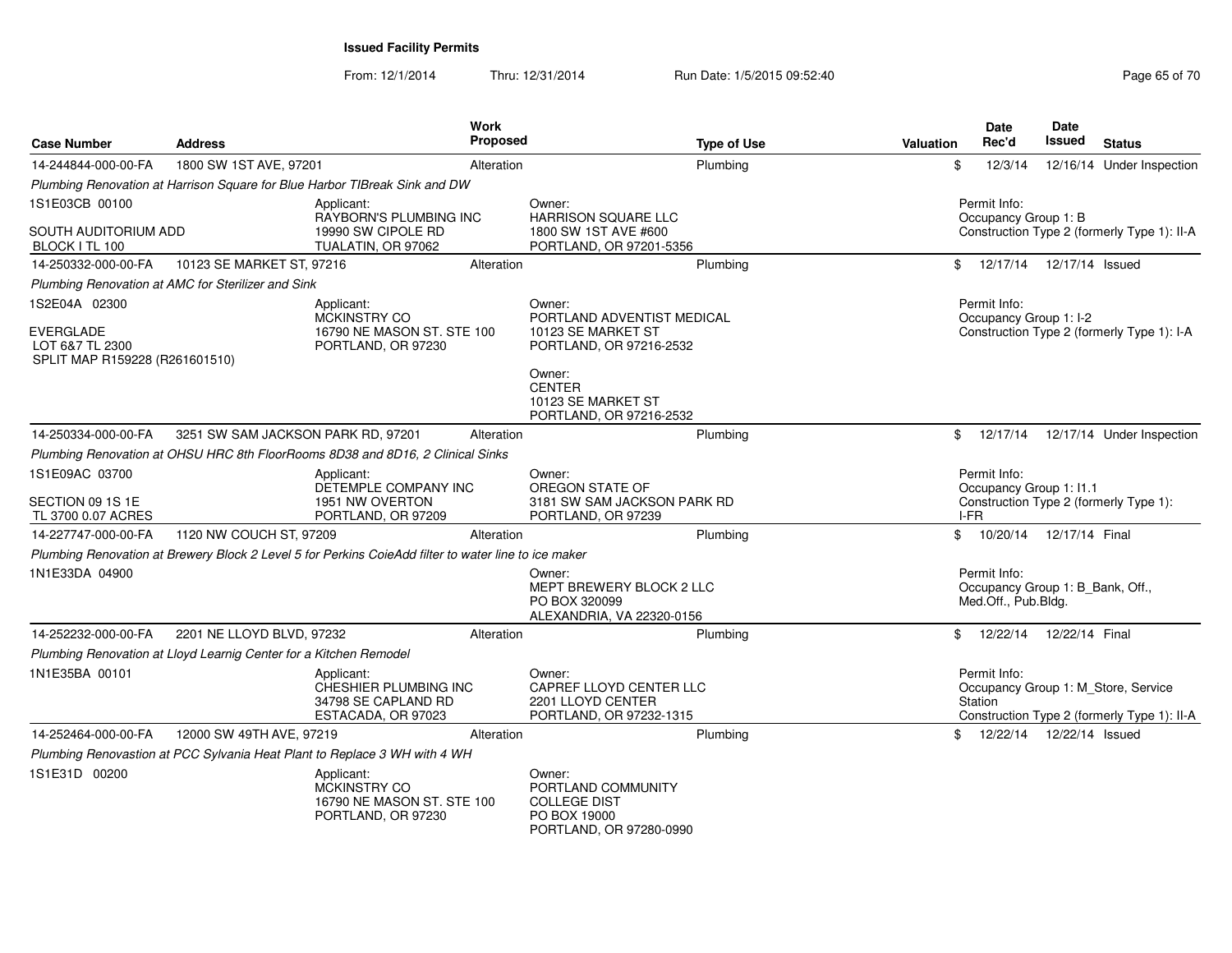| <b>Case Number</b>                                                                                             | <b>Address</b>                                                |                                                                                                     | Work<br><b>Proposed</b> | <b>Type of Use</b>                                                                                                                     | <b>Valuation</b> | Date<br>Rec'd                          | <b>Date</b><br>Issued | <b>Status</b>                              |
|----------------------------------------------------------------------------------------------------------------|---------------------------------------------------------------|-----------------------------------------------------------------------------------------------------|-------------------------|----------------------------------------------------------------------------------------------------------------------------------------|------------------|----------------------------------------|-----------------------|--------------------------------------------|
| 14-252502-000-00-FA                                                                                            | 1001 SW 5TH AVE, 97204                                        |                                                                                                     | Alteration              | Plumbing                                                                                                                               | \$               | 12/22/14                               | 12/22/14 Issued       |                                            |
|                                                                                                                |                                                               | Plumbing Renovation at Congress Building to Replace 2 6" Backflow Valves                            |                         |                                                                                                                                        |                  |                                        |                       |                                            |
| 1S1E03BB 00800                                                                                                 |                                                               | Applicant:<br>POWER PLUMBING                                                                        |                         | Owner:<br>OR-CONGRESS CENTER LP                                                                                                        |                  | Permit Info:<br>Occupancy Group 1: B   |                       |                                            |
| PORTLAND<br>BLOCK 169<br><b>LOT 1-8</b><br>SEE R246278 (R667717341)                                            |                                                               | PO BOX 19418<br>PORTLAND, OR 97280                                                                  |                         | 235 MONTGOMERY ST 16TH<br><b>FLOOR</b><br>SAN FRANCISCO, CA 94104-3104                                                                 |                  |                                        |                       | Construction Type 2 (formerly Type 1): I-A |
| 14-252513-000-00-FA                                                                                            | 6404 SE 23RD AVE, 97202                                       |                                                                                                     | Alteration              | Plumbing                                                                                                                               | \$               | 12/22/14                               | 12/22/14 Issued       |                                            |
|                                                                                                                |                                                               |                                                                                                     |                         | Plumbing Renovation at Westmorland Union ManorReplace water piping, WH, Storage Tanks, Fixtures and ValvesThrough out entire Buiilding |                  |                                        |                       |                                            |
| 1S1E14D 00200                                                                                                  |                                                               | Applicant:<br>PENINSULA PLUMBING CO                                                                 |                         | Owner:<br>UNION LABOR RETIREMENT ASSN                                                                                                  |                  |                                        |                       |                                            |
| SECTION 14 1 S 1 E<br>TL 200 6.32 ACRES                                                                        |                                                               | PO BOX 16307<br>PORTLAND, OR 97292                                                                  |                         | 6404 SE 23RD AVE<br>PORTLAND, OR 97202-5434                                                                                            |                  |                                        |                       |                                            |
| 14-252534-000-00-FA                                                                                            | 7000 NE AIRPORT WAY, 97218                                    |                                                                                                     | Alteration              | Plumbing                                                                                                                               | \$               | 12/22/14                               | 12/22/14 Issued       |                                            |
|                                                                                                                | Plumbing Renovation at PDX for Mod Pizza Cart                 |                                                                                                     |                         |                                                                                                                                        |                  |                                        |                       |                                            |
| 1N2E08B 00400                                                                                                  |                                                               |                                                                                                     |                         | Owner:<br>PORT OF PORTLAND                                                                                                             |                  | Permit Info:<br>Occupancy Group 1: A-2 |                       |                                            |
| SECTION 08 1N 2E<br>TL 400 7.39 ACRES<br><b>TERMINAL BLDG</b><br><b>NONTAXABLE</b><br>SEE TAXABLE SUB ACCOUNTS |                                                               |                                                                                                     |                         | PO BOX 3529<br>PORTLAND, OR 97208-3529                                                                                                 |                  |                                        |                       | Construction Type 2 (formerly Type 1): I-A |
| 14-252950-000-00-FA                                                                                            | 715 SW MORRISON ST, 97205                                     |                                                                                                     | Alteration              | Plumbing                                                                                                                               | \$               | 12/23/14                               |                       | 12/23/14 Under Inspection                  |
|                                                                                                                | Plumbing Renavation at Pioneer Park 7th FloorRestroom Remodel |                                                                                                     |                         |                                                                                                                                        |                  |                                        |                       |                                            |
| 1N1E34CC 08600<br>PORTLAND<br>BLOCK 212<br>LOT <sub>4</sub>                                                    |                                                               | Applicant:<br>BEAVERTON PLUMBING INC<br>13980 SW TV HWY<br>BEAVERTON, OR 97005                      |                         | Owner:<br><b>GOODMAN GENERATIONS III</b><br>920 SW 6TH AVE #223<br>PORTLAND, OR 97204                                                  |                  | Permit Info:<br>Occupancy Group 1: B   |                       | Construction Type 2 (formerly Type 1): I-A |
|                                                                                                                |                                                               |                                                                                                     |                         | Owner:<br>LLC<br>920 SW 6TH AVE #223<br>PORTLAND, OR 97204                                                                             |                  |                                        |                       |                                            |
|                                                                                                                |                                                               |                                                                                                     |                         | Owner:<br>PIPAB LLC<br>920 SW 6TH AVE #223<br>PORTLAND, OR 97204                                                                       |                  |                                        |                       |                                            |
| 14-253328-000-00-FA                                                                                            | 615 SW ALDER ST, 97205                                        |                                                                                                     | Alteration              | Plumbing                                                                                                                               | \$               | 12/23/14                               | 12/23/14 Issued       |                                            |
|                                                                                                                |                                                               | Plumbing Renovation at 6th Ave. Center and Alder St. Garage for 5D ContractorsAdd Sink on 2nd Floor |                         |                                                                                                                                        |                  |                                        |                       |                                            |
| 1N1E34CC 07100                                                                                                 |                                                               | Applicant:<br>DETEMPLE COMPANY INC<br>1951 NW OVERTON<br>PORTLAND, OR 97209                         |                         | Owner:<br>BPM ASSOCIATES (1995) L L C<br>610 SW ALDER ST #1221<br>PORTLAND, OR 97205                                                   |                  |                                        |                       |                                            |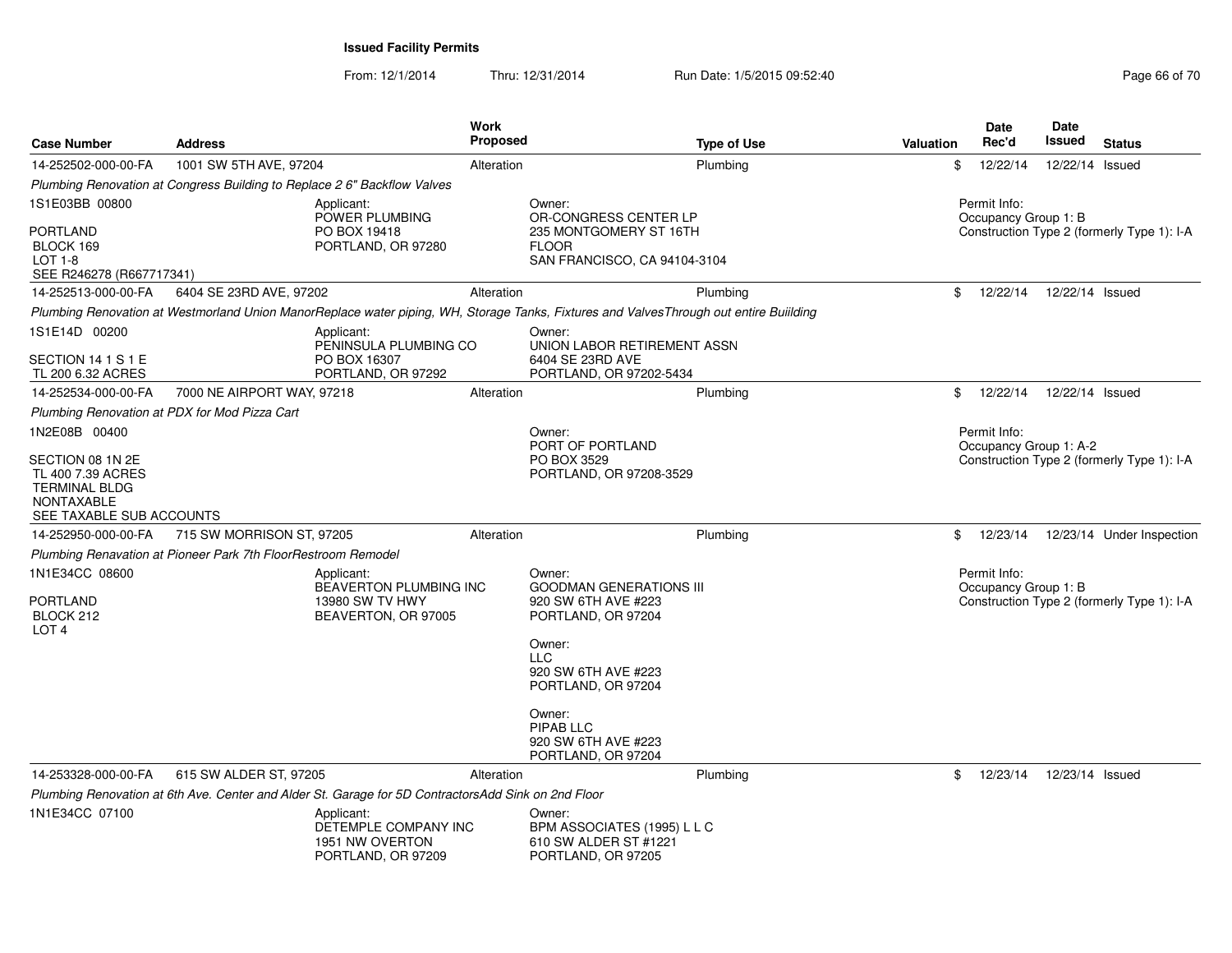| <b>Case Number</b>                                                                                             | <b>Address</b>                                                | Work                                                                                                    | <b>Proposed</b> | <b>Type of Use</b>                                                | Valuation | Date<br>Rec'd                                    | <b>Date</b><br>Issued | <b>Status</b>                              |
|----------------------------------------------------------------------------------------------------------------|---------------------------------------------------------------|---------------------------------------------------------------------------------------------------------|-----------------|-------------------------------------------------------------------|-----------|--------------------------------------------------|-----------------------|--------------------------------------------|
| 14-245471-000-00-FA                                                                                            | 921 SW 6TH AVE, 97205                                         |                                                                                                         | Alteration      | Plumbing                                                          |           | \$<br>12/4/14                                    |                       | 12/24/14 Under Inspection                  |
|                                                                                                                | Plumbing Renovation at Hilton Portland for 921 Bistro Remodel |                                                                                                         |                 |                                                                   |           |                                                  |                       |                                            |
| 1S1E03BB 02300                                                                                                 |                                                               | Applicant:<br>CH KRUSE PLUMBING INC                                                                     |                 | Owner:<br><b>WALTON PORTLAND HOLDINGS</b>                         |           | Permit Info:<br>Occupancy Group 1: R-1           |                       |                                            |
| PORTLAND<br>BLOCK 181<br><b>LOT 1-8</b>                                                                        |                                                               | 1527 SE 104TH CT<br>VANCOUVER, WA 98664                                                                 |                 | 900 N MICHIGAN AVE #1900<br>CHICAGO, IL 60611                     |           |                                                  |                       | Construction Type 2 (formerly Type 1): I-A |
|                                                                                                                |                                                               |                                                                                                         |                 | Owner:<br>VI LLC<br>900 N MICHIGAN AVE #1900<br>CHICAGO, IL 60611 |           |                                                  |                       |                                            |
| 14-253492-000-00-FA                                                                                            | 805 SW BROADWAY, 97205                                        |                                                                                                         | Alteration      | Plumbing                                                          |           | \$<br>12/24/14                                   | 12/24/14 Final        |                                            |
|                                                                                                                |                                                               | Plumbing Renovation at Fox Tower Ringside Fish HouseRelocate Trap Primer Manifold and Install Ice Maker |                 |                                                                   |           |                                                  |                       |                                            |
| 1S1E03BB 04400                                                                                                 |                                                               | Applicant:<br>WILLIAMS MECHANICAL INC                                                                   |                 | Owner:<br>FOX TOWER L L C                                         |           | Permit Info:<br>Occupancy Group 1: B             |                       |                                            |
| PORTLAND<br>BLOCK 210<br>$LOT 1-8$<br>DEFERRED ADDITIONAL TAX LIABILITY                                        |                                                               | 3903 SMITH AVE<br>EVERETT, WA 98201                                                                     |                 | 805 SW BROADWAY #2020<br>PORTLAND, OR 97205                       |           |                                                  |                       | Construction Type 2 (formerly Type 1): I-A |
| 14-245119-000-00-FA                                                                                            | 7000 NE AIRPORT WAY, 97218                                    |                                                                                                         | Alteration      | Plumbing                                                          |           | \$<br>12/4/14                                    |                       | 12/24/14 Under Inspection                  |
|                                                                                                                | <b>Plumbing Renovation at PDX Post Security Concessions</b>   |                                                                                                         |                 |                                                                   |           |                                                  |                       |                                            |
| 1N2E08B 00400                                                                                                  |                                                               | Applicant:<br><b>HARDER MECHANICAL</b>                                                                  |                 | Owner:<br>PORT OF PORTLAND                                        |           |                                                  |                       |                                            |
| SECTION 08 1N 2E<br>TL 400 7.39 ACRES<br><b>TERMINAL BLDG</b><br><b>NONTAXABLE</b><br>SEE TAXABLE SUB ACCOUNTS |                                                               | <b>CONTRACTORS INC</b><br>PO BOX 5118<br>PORTLAND, OR 97208                                             |                 | PO BOX 3529<br>PORTLAND, OR 97208-3529                            |           |                                                  |                       |                                            |
| 14-221382-000-00-FA                                                                                            | 1201 NE LLOYD BLVD, 97232                                     |                                                                                                         | Alteration      | Plumbing                                                          |           | \$<br>10/4/14                                    | 12/1/14 Issued        |                                            |
|                                                                                                                |                                                               | Plumbing Renovation at 1201 Lloyd Building for USACOEDemo 6 Showers, Install 3 sinks, 1 DW              |                 |                                                                   |           |                                                  |                       |                                            |
| 1N1E35BD 00400                                                                                                 |                                                               | Applicant:<br><b>RAYBORN'S PLUMBING INC</b>                                                             |                 | Owner:<br>GPT PORTLAND OR 1201 LLOYD                              |           | Permit Info:<br>Occupancy Group 1: B_Bank, Off., |                       |                                            |
| HOLLADAYS ADD<br><b>BLOCK 142 TL 400</b>                                                                       |                                                               | 19990 SW CIPOLE RD<br>TUALATIN, OR 97062                                                                |                 | <b>LLC</b><br>PO BOX 847<br>CARLSBAD, CA 92018                    |           | Med.Off., Pub.Bldg.                              |                       | Construction Type 2 (formerly Type 1): I-A |
| 14-243747-000-00-FA                                                                                            | 720 SW WASHINGTON ST, 97205                                   |                                                                                                         | Alteration      | Plumbing                                                          |           | \$<br>12/1/14                                    | 12/1/14 Issued        |                                            |
|                                                                                                                |                                                               | Plumbing Renovation at Morgan Building to Replace Domestic Water Booster Pump                           |                 |                                                                   |           |                                                  |                       |                                            |
| 1N1E34CC 06600                                                                                                 |                                                               | Applicant:<br>MCKINSTRY CO                                                                              |                 | Owner:<br><b>GPO MORGAN LLC</b>                                   |           |                                                  |                       |                                            |
| PORTLAND<br>BLOCK 213<br>LOT 1&2&7&8                                                                           |                                                               | 16790 NE MASON ST. STE 100<br>PORTLAND, OR 97230                                                        |                 | 720 SW WASHINGTON ST #630<br>PORTLAND, OR 97205-3508              |           |                                                  |                       |                                            |
| 13-168668-000-00-FA                                                                                            | 2525 SW 3RD AVE, 97201                                        |                                                                                                         | Alteration      | Plumbing                                                          |           | \$<br>6/17/13                                    | 12/2/14 Final         |                                            |
|                                                                                                                | Plumbing Renovation at Marquam Plaza Boiler Replacement       |                                                                                                         |                 |                                                                   |           |                                                  |                       |                                            |
| 1S1E10BB 01000                                                                                                 |                                                               | Applicant:<br>JH KELLY LLC                                                                              |                 | Owner:<br>OREGON STATE OF                                         |           |                                                  |                       |                                            |
| SOUTH AUDITORIUM ADD<br>BLOCK E EXC S 200'                                                                     |                                                               | PO BOX 2038<br>LONGVIEW, WA 98632                                                                       |                 | 3181 SW SAM JACKSON PARK RD<br>PORTLAND, OR 97239                 |           |                                                  |                       |                                            |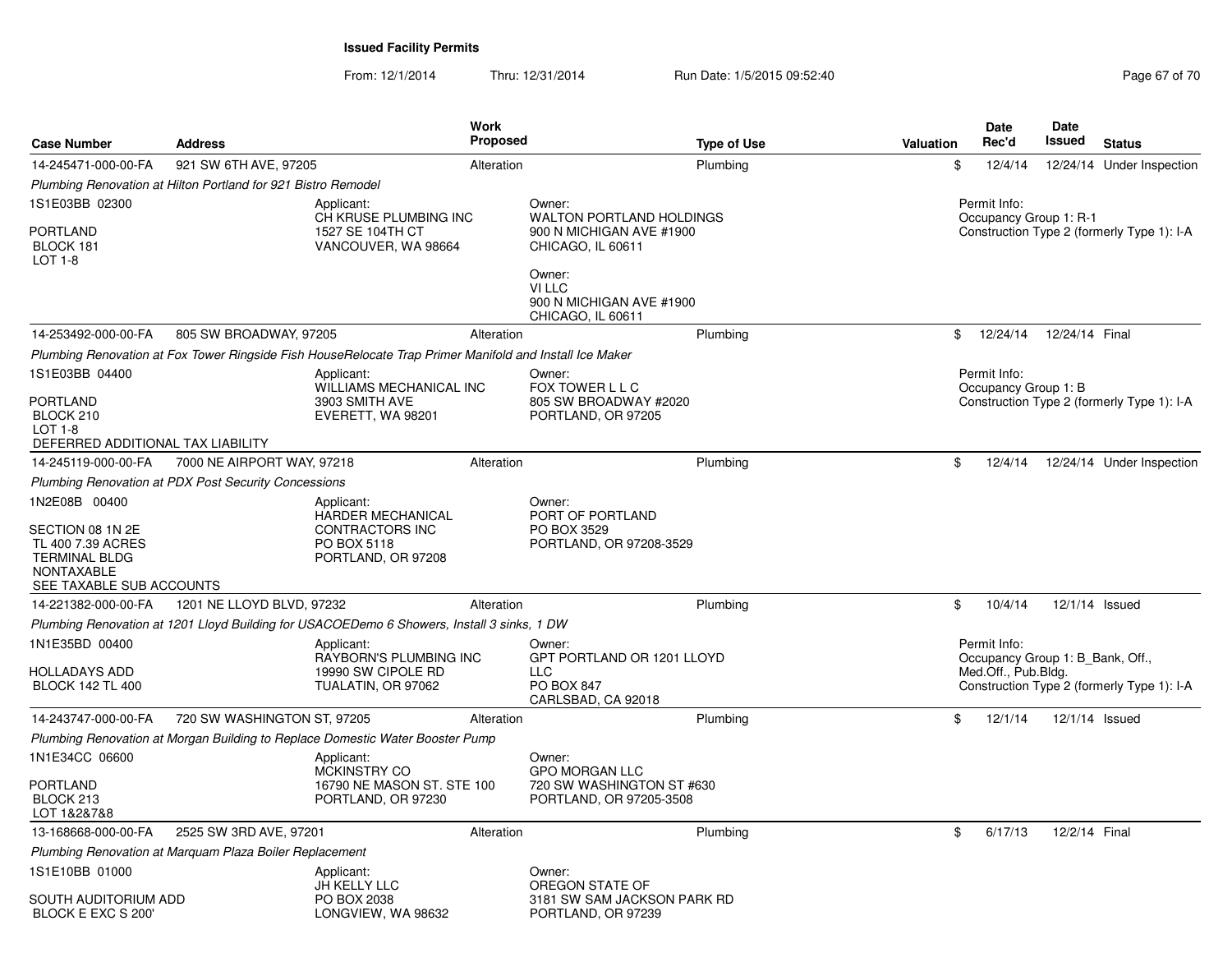| <b>Case Number</b>                     | <b>Address</b>                                                       |                                                                                                           | Work<br><b>Proposed</b> |                                                                                       | <b>Type of Use</b> | <b>Valuation</b> |      | <b>Date</b><br>Rec'd | Date<br>Issued | <b>Status</b>                          |
|----------------------------------------|----------------------------------------------------------------------|-----------------------------------------------------------------------------------------------------------|-------------------------|---------------------------------------------------------------------------------------|--------------------|------------------|------|----------------------|----------------|----------------------------------------|
| 14-244136-000-00-FA                    | 1015 NW 22ND AVE, 97210                                              |                                                                                                           | Alteration              |                                                                                       | Plumbina           |                  | \$   | 12/2/14              |                | 12/2/14 Under Inspection               |
|                                        |                                                                      | Plumbing Renovation at Legacy Good Sam Kern Pod A 3rd Floor ICU Toilet Room, Patient Toilet Room          |                         |                                                                                       |                    |                  |      |                      |                |                                        |
| 1N1E33BA 07800                         |                                                                      | Applicant:                                                                                                |                         | Owner:                                                                                |                    |                  |      |                      |                |                                        |
| <b>COUCHS ADD</b><br>TL 7800 BLOCK 304 |                                                                      | TOTAL MECHANICAL INC<br>1498 SE TECH CENTER PLACE<br><b>STE 180</b><br>VANCOUVER WA 98683                 |                         | <b>GOOD SAMARITAN HOSPITAL</b><br>1919 NW LOVEJOY ST<br>PORTLAND, OR 97209            |                    |                  |      |                      |                |                                        |
| 14-230764-000-00-FA                    | 2501 SW 1ST AVE, 97201                                               |                                                                                                           | Alteration              |                                                                                       | Plumbing           |                  | \$   | 10/27/14             | 12/2/14 Final  |                                        |
|                                        |                                                                      | Plumbing Renovation at Marquam Building Suite 100 for Oregon Dept. of Parks and RecBreakroom sink and DW  |                         |                                                                                       |                    |                  |      |                      |                |                                        |
| 1S1E10BB 00800                         |                                                                      | Applicant:                                                                                                |                         | Owner:                                                                                |                    |                  |      | Permit Info:         |                |                                        |
| SOUTH AUDITORIUM ADD<br>BLOCK F TL 800 |                                                                      | BEAVERTON PLUMBING INC<br>13980 SW TV HWY<br>BEAVERTON, OR 97005                                          |                         | <b>WESTON INVESTMENT CO LLC</b><br>2154 NE BROADWAY #200<br>PORTLAND, OR 97232-1561   |                    |                  | I-FR | Occupancy Group 1: B |                | Construction Type 2 (formerly Type 1): |
| 14-244293-000-00-FA                    | 15311 NE AIRPORT WAY, 97230                                          |                                                                                                           | Alteration              |                                                                                       | Plumbing           |                  | \$   | 12/2/14              | 12/2/14 Final  |                                        |
|                                        | Plumbing Renovation at PDX Building 2 for Prologis TI2 ADA Restrooms |                                                                                                           |                         |                                                                                       |                    |                  |      |                      |                |                                        |
| 1N2E24 01400                           |                                                                      | Applicant:<br>POWER PLUMBING<br>PO BOX 19418<br>PORTLAND, OR 97280                                        |                         | Owner:<br>PROLOGIS TLF (PORTLAND) LLC<br>851 SW 6TH AVE #1200<br>PORTLAND, OR 97204   |                    |                  |      |                      |                |                                        |
| 14-244330-000-00-FA                    | 4805 NE GLISAN ST, 97213                                             |                                                                                                           | Alteration              |                                                                                       | Plumbing           |                  | \$   | 12/2/14              |                | 12/2/14 Under Inspection               |
|                                        | Plumbing Renovation at PPMC Coffee Shop3 Sinks 2 Coffee              |                                                                                                           |                         |                                                                                       |                    |                  |      |                      |                |                                        |
| 1N2E31BD 04100<br>SECTION 31 1N 2E     |                                                                      | Applicant:<br>RELIANT PLUMBING & MECH. INC<br>11575 SW Pacific HWY Suite 219                              |                         | Owner:<br>PROVIDENCE HEALTH<br>4400 NE HALSEY ST BLDG 2 #190                          |                    |                  |      |                      |                |                                        |
| TL 4100 9.54 ACRES                     |                                                                      | Tigard, Oregon 97233                                                                                      |                         | PORTLAND, OR 97213-1545                                                               |                    |                  |      |                      |                |                                        |
|                                        |                                                                      |                                                                                                           |                         | Owner:<br>SERVICES-OREGON<br>4400 NE HALSEY ST BLDG 2 #190<br>PORTLAND, OR 97213-1545 |                    |                  |      |                      |                |                                        |
| 14-244461-000-00-FA                    | 3720 SW BOND AVE                                                     |                                                                                                           | Alteration              |                                                                                       | Plumbing           |                  | \$   | 12/3/14              |                | 12/3/14 Under Inspection               |
|                                        |                                                                      | Plumbing Renovation at The Ardea Building For Muselet Reve TIKitchen and Bar Area                         |                         |                                                                                       |                    |                  |      |                      |                |                                        |
| 1S1E10DB 00205                         |                                                                      | Applicant:                                                                                                |                         | Owner:                                                                                |                    |                  |      |                      |                |                                        |
| WATERFRONT SOUTH NO 2<br>LOT 11        |                                                                      | PMSI. LLC<br>21195 NW EVERGREEN PKWY<br>SUITE <sub>204</sub><br>HILLSBORO OR 97124                        |                         | MEPT 3720 PORTLAND LLC<br>PO BOX 320099<br>ALEXANDRIA, VA 22320                       |                    |                  |      |                      |                |                                        |
| 14-244738-000-00-FA                    | 2250 NW 22ND AVE, 97210                                              |                                                                                                           | Alteration              |                                                                                       | Plumbing           |                  | \$   | 12/3/14              |                | 12/3/14 Under Inspection               |
|                                        |                                                                      | Plumbing Renovation at New York Building 6th Floor for Fiction TIBreakroom sink, DW, WH, Utility Sink, WH |                         |                                                                                       |                    |                  |      |                      |                |                                        |
| 1N1E28CA 02500                         |                                                                      | Applicant:<br>AMERICAN HEATING INC<br>5035 SE 24TH<br>Portland Oregon 97202-4765                          |                         |                                                                                       |                    |                  |      |                      |                |                                        |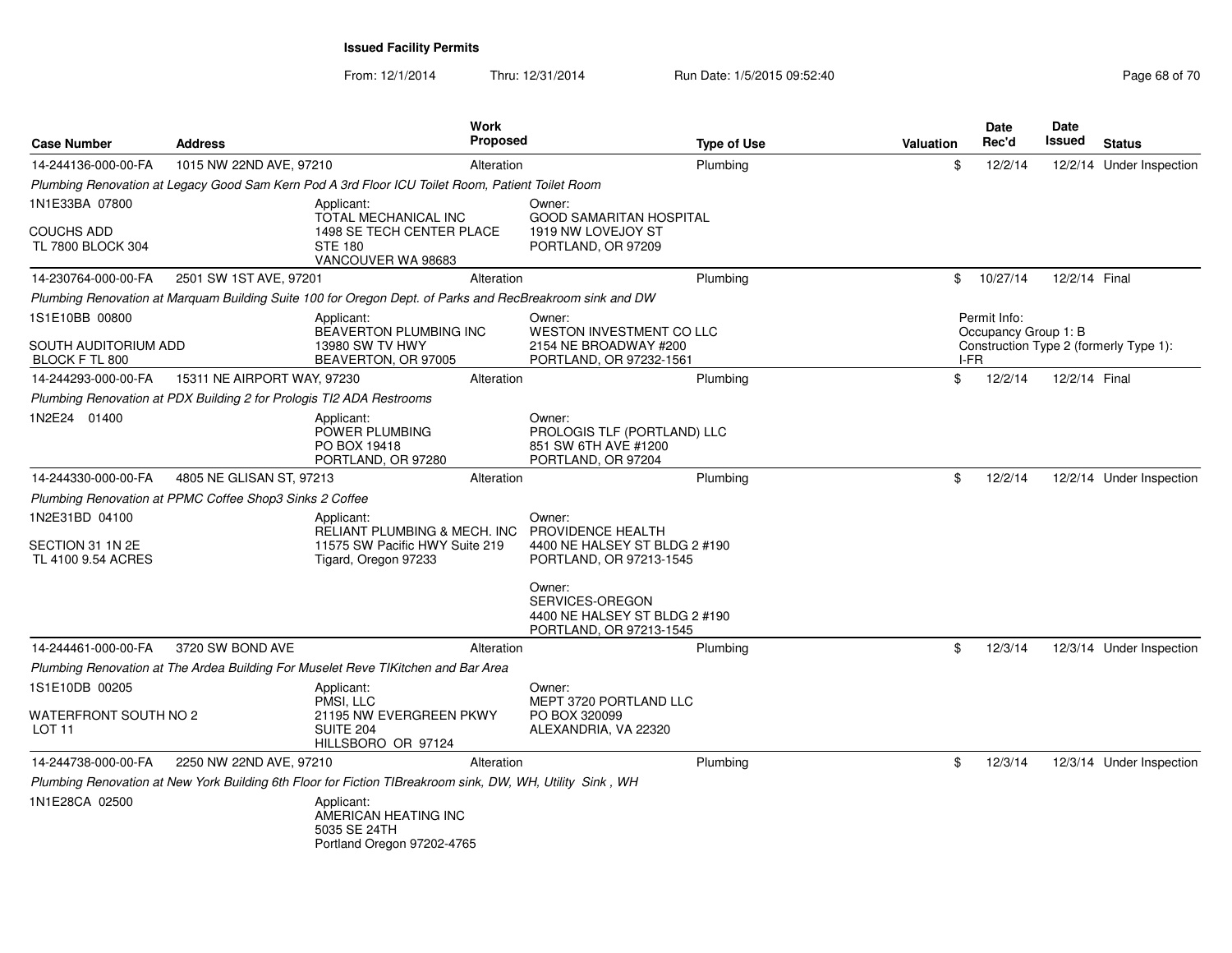| <b>Case Number</b>                          | <b>Address</b>                                          | <b>Work</b><br><b>Proposed</b>                                                                                                          | <b>Type of Use</b>                                                                                                                                                 | <b>Valuation</b> | <b>Date</b><br>Rec'd                 | Date<br>Issued                   | <b>Status</b>                              |
|---------------------------------------------|---------------------------------------------------------|-----------------------------------------------------------------------------------------------------------------------------------------|--------------------------------------------------------------------------------------------------------------------------------------------------------------------|------------------|--------------------------------------|----------------------------------|--------------------------------------------|
| 14-244811-000-00-FA                         | 1040 NW 22ND AVE, 97210                                 | Alteration                                                                                                                              | Plumbing                                                                                                                                                           |                  | \$<br>12/3/14                        |                                  | 12/3/14 Under Inspection                   |
|                                             |                                                         | Plumbing Renovation at Legacy Good Sam MOB 2 6th Floor Cardiology9 Sinks, 1 EEW                                                         |                                                                                                                                                                    |                  |                                      |                                  |                                            |
| 1N1E33BA 03600                              |                                                         | Applicant:<br>TOTAL MECHANICAL INC                                                                                                      | Owner:<br><b>GOOD SAMARITAN HOSPITAL &amp;</b>                                                                                                                     |                  | Permit Info:<br>Occupancy Group 1: B |                                  |                                            |
| <b>COUCHS ADD</b><br>BLOCK 301<br>LOT 15-18 |                                                         | 1498 SE TECH CENTER PLACE<br><b>STE 180</b><br>VANCOUVER WA 98683                                                                       | <b>MEDICAL CENTER</b><br>1919 NW LOVEJOY ST<br>PORTLAND, OR 97209                                                                                                  |                  |                                      |                                  | Construction Type 2 (formerly Type 1): I-B |
| 14-245664-000-00-FA                         | 4400 NE BROADWAY, 97213                                 | Alteration                                                                                                                              | Plumbing                                                                                                                                                           |                  | \$<br>12/4/14                        | 12/4/14 Issued                   |                                            |
|                                             |                                                         | Plumbing Renovation at Hollywood East Remodel Community Rooms on 1st Floor and ADA Rooms For Floor 2 through 15                         |                                                                                                                                                                    |                  |                                      |                                  |                                            |
| 1N2E30CC 12100                              |                                                         | Applicant:<br>PENINSULA PLUMBING CO                                                                                                     | Owner:<br>HOME FORWARD DEVELOPMENT                                                                                                                                 |                  |                                      |                                  |                                            |
| SECTION 30 1N 2E                            |                                                         | PO BOX 16307                                                                                                                            | 135 SW ASH ST 5TH FLOOR                                                                                                                                            |                  |                                      |                                  |                                            |
| TL 12100 2.05 ACRES                         |                                                         | PORTLAND, OR 97292                                                                                                                      | PORTLAND, OR 97204-3540                                                                                                                                            |                  |                                      |                                  |                                            |
|                                             |                                                         |                                                                                                                                         | Owner:<br><b>ENTERPRISES CORPORATION</b><br>135 SW ASH ST 5TH FLOOR<br>PORTLAND, OR 97204-3540                                                                     |                  |                                      |                                  |                                            |
| 14-233513-000-00-FA                         | <b>12439 NE MARX ST</b>                                 | Alteration                                                                                                                              | Plumbing                                                                                                                                                           |                  | \$<br>11/3/14                        |                                  | 12/5/14 Under Inspection                   |
|                                             |                                                         |                                                                                                                                         | Plumbing Renovation at Pacific Bussiness Park South Bldg 10Demo 4 WC, 4 Lav, 2 Uri, 2 Sinks, Add 2 ADA RR's, 2 LS, 1 Break Sink                                    |                  |                                      |                                  |                                            |
| 1N2E23BB 01200                              |                                                         | Applicant:<br><b>RON TAYLOR</b><br>PLEASANT VALLEY PLUMBING INC 15350 SW SEQUOIA PKWY #300<br>13540 SE MTN VW LN<br>CLACKAMAS, OR 97015 | Owner:<br>PACIFIC REALTY ASSOCIATES<br>TIGARD, OR 97224-7175                                                                                                       |                  | Permit Info:<br>Med.Off., Pub.Bldg.  | Occupancy Group 1: B_Bank, Off., |                                            |
|                                             |                                                         |                                                                                                                                         | Owner:<br><b>LTD PARTNERSHIP</b><br>15350 SW SEQUOIA PKWY #300<br>TIGARD, OR 97224-7175                                                                            |                  |                                      |                                  |                                            |
| 14-231348-000-00-FA                         | 111 SW 5TH AVE, 97204-3626                              | Alteration                                                                                                                              | Plumbing                                                                                                                                                           |                  | \$10/28/14                           |                                  | 12/5/14 Under Inspection                   |
|                                             |                                                         |                                                                                                                                         | Plumbing Renovation at US Bancorp Tower 16th and 17th Floor for Survey MonkeyDemo 2 Showers on 16th Flr and Install 2 Showers, 1 WC, 1Lav, 1 Sink, 1DW on 17th Flr |                  |                                      |                                  |                                            |
| 1N1E34CD 01300                              |                                                         | Applicant:<br>West Coast Central Plmbing, LLC<br>12714 SE Majestic Ln.<br>Clackamas, OR 97086                                           |                                                                                                                                                                    |                  | Permit Info:<br>Occupancy Group 1: B |                                  | Construction Type 2 (formerly Type 1): I-A |
| 13-201251-000-00-FA                         | 1233 NW 12TH AVE, 97209                                 | Alteration                                                                                                                              | Plumbing                                                                                                                                                           |                  | \$<br>9/5/13                         |                                  | 12/5/14 Under Inspection                   |
|                                             | Plumbing Renovation at 12th and Northrup Public Spaces. |                                                                                                                                         |                                                                                                                                                                    |                  |                                      |                                  |                                            |
| 1N1E33AA 01700                              |                                                         | Applicant:<br>West Coast Central Plmbing, LLC                                                                                           | Owner:<br><b>12TH &amp; NORTHRUP LLC</b>                                                                                                                           |                  |                                      |                                  |                                            |
| <b>COUCHS ADD</b><br>BLOCK 215<br>$LOT 1-8$ |                                                         | 12714 SE Majestic Ln.<br>Clackamas, OR 97086                                                                                            | 1215 4TH AVE #600<br>SEATTLE, WA 98161-1084                                                                                                                        |                  |                                      |                                  |                                            |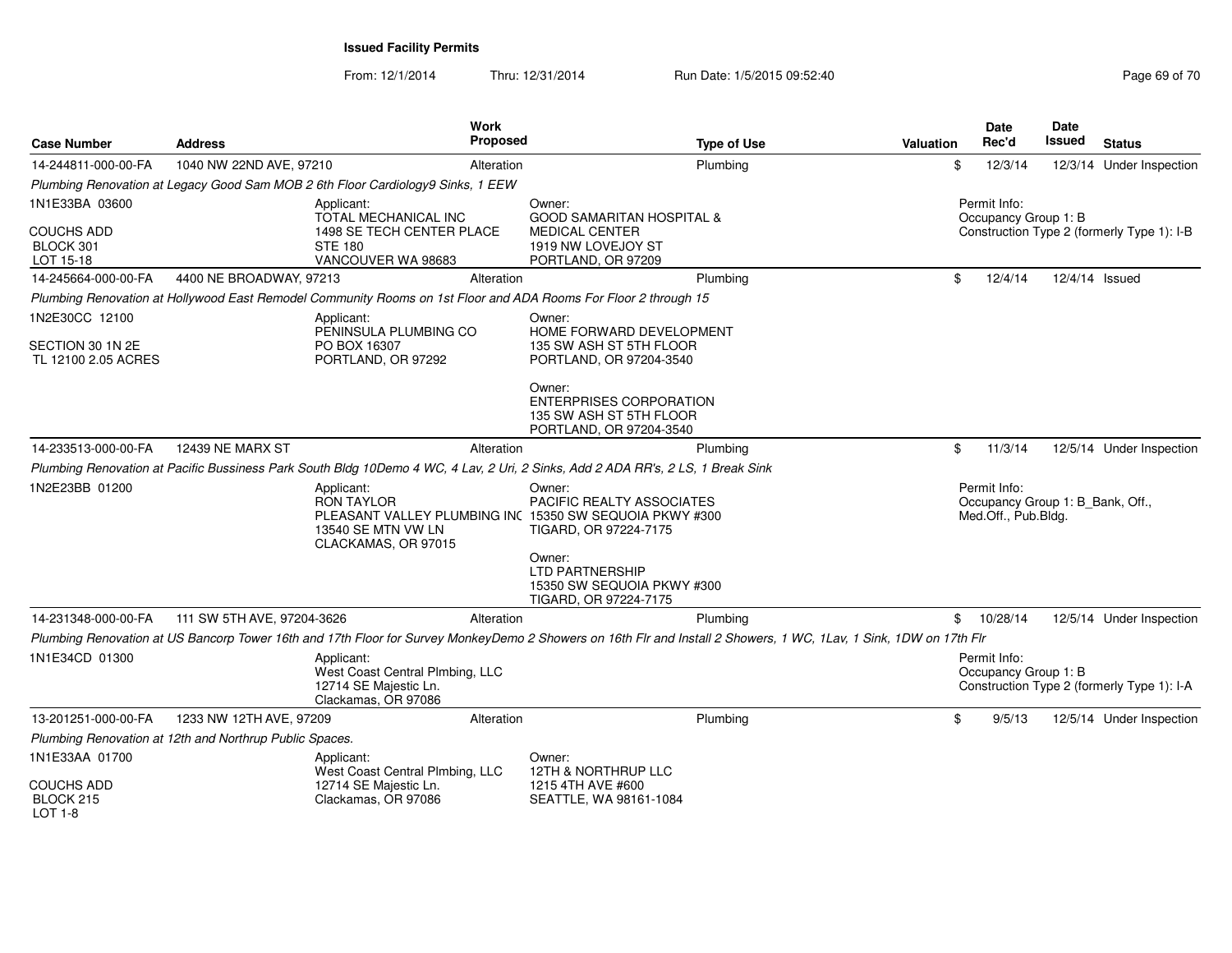From: 12/1/2014Thru: 12/31/2014 Run Date: 1/5/2015 09:52:40

| <b>Case Number</b>                                                           | <b>Address</b>                                                  | Work<br><b>Proposed</b>                                                                                      |                                                                                                                   | <b>Type of Use</b> | <b>Valuation</b>                                              | Date<br>Rec'd                        |          | <b>Date</b><br><b>Issued</b> | <b>Status</b>                              |
|------------------------------------------------------------------------------|-----------------------------------------------------------------|--------------------------------------------------------------------------------------------------------------|-------------------------------------------------------------------------------------------------------------------|--------------------|---------------------------------------------------------------|--------------------------------------|----------|------------------------------|--------------------------------------------|
| 14-229609-000-00-FA                                                          | 2305 SE 82ND AVE                                                | Alteration                                                                                                   |                                                                                                                   | Plumbing           |                                                               | \$                                   | 10/23/14 | 12/8/14                      | Under Inspection                           |
|                                                                              | Plumbing Renovation at PCC for Old School Cafe4 FD, 4 Sinks, IM |                                                                                                              |                                                                                                                   |                    |                                                               |                                      |          |                              |                                            |
| 1S2E05DD 00300 A1                                                            |                                                                 | Applicant:<br><b>WESTERN PLUMBING</b><br>9460 SW TIGARD AVE #101<br>TIGARD, OR 97223-5272                    | Owner:<br>Gil Gilgan<br>PORTLAND COMMUNITY<br><b>COLLEGE DIST</b><br>12000 SW 49TH AVE<br>PORTLAND, OR 97219-7197 |                    |                                                               |                                      |          |                              |                                            |
| 14-204681-000-00-FA                                                          | 825 NE MULTNOMAH ST - Unit 1                                    | Alteration                                                                                                   |                                                                                                                   | Plumbing           |                                                               | \$                                   | 8/27/14  |                              | 12/10/14 Under Inspection                  |
|                                                                              |                                                                 | Plumbing Renovation at Lloyd Center Tower for Advantis Credit UnionBreak sink and DW                         |                                                                                                                   |                    |                                                               |                                      |          |                              |                                            |
| 1N1E35BB 90002                                                               |                                                                 | Applicant:                                                                                                   | Owner:                                                                                                            |                    |                                                               |                                      |          |                              |                                            |
| LLOYD CENTER TOWER CONDOMINIUM<br>LOT <sub>1</sub><br><b>DEPT OF REVENUE</b> |                                                                 | COLUMBIA CONSTRUCTION INC                                                                                    | <b>PACIFICORP</b><br>700 NE MULTNOMAH ST 7TH FLR<br>PORTLAND, OR 97232                                            |                    |                                                               |                                      |          |                              |                                            |
| 14-238133-000-00-FA                                                          | 1 SW COLUMBIA ST, 97201                                         | Alteration                                                                                                   |                                                                                                                   | Plumbing           |                                                               | \$                                   | 11/14/14 |                              | 12/10/14 Under Inspection                  |
|                                                                              |                                                                 | Plumbing Renovation at Umpqua Bank Plaza Suite 750 for Old Republic TitleBreakroom Sink and DW               |                                                                                                                   |                    |                                                               |                                      |          |                              |                                            |
| 1S1E03BD 01800                                                               |                                                                 | Applicant:<br>POWER PLUMBING                                                                                 | Owner:<br><b>UMPQUA PLAZA LLC</b>                                                                                 |                    |                                                               | Permit Info:<br>Occupancy Group 1: B |          |                              |                                            |
| <b>PORTLAND</b><br>BLOCK 114<br>LOT 1-8                                      |                                                                 | PO BOX 19418<br>PORTLAND, OR 97280                                                                           | 555 CALIFORNIA ST 49TH FL<br>SAN FRANCISCO, CA 94104                                                              |                    |                                                               |                                      |          |                              | Construction Type 2 (formerly Type 1): I-B |
| 14-253987-000-00-FA                                                          |                                                                 | 3181 SW SAM JACKSON PARK RD - Bldg BSC, 9 Alteration                                                         |                                                                                                                   | Plumbing           |                                                               | \$                                   | 12/29/14 | 12/29/14 Final               |                                            |
|                                                                              | Plumbing Renovation at OHSU RJH 2nd Floor Relocate Med Gas      |                                                                                                              |                                                                                                                   |                    |                                                               |                                      |          |                              |                                            |
| 1S1E09 00200                                                                 |                                                                 | Applicant:<br>APOLLO CONSTRUCTION<br><b>SERVICES</b><br>26055 SW Canyon Creek Rd<br>Wilsonville Oregon 97070 | Owner:<br>OREGON STATE OF<br>3181 SW SAM JACKSON PARK RD<br>PORTLAND, OR 97239                                    |                    |                                                               | Permit Info:<br>Occupancy Group 1: B |          |                              | Construction Type 2 (formerly Type 1): I-B |
| Total # of FA Alteration permits issued: 384                                 |                                                                 |                                                                                                              |                                                                                                                   |                    | Total valuation of FA Alteration permits issued: \$26,739,722 |                                      |          |                              |                                            |

**Total # of Facility Permits issued: 384**

**Total valuation of Facility Permits issued: \$26,739,722**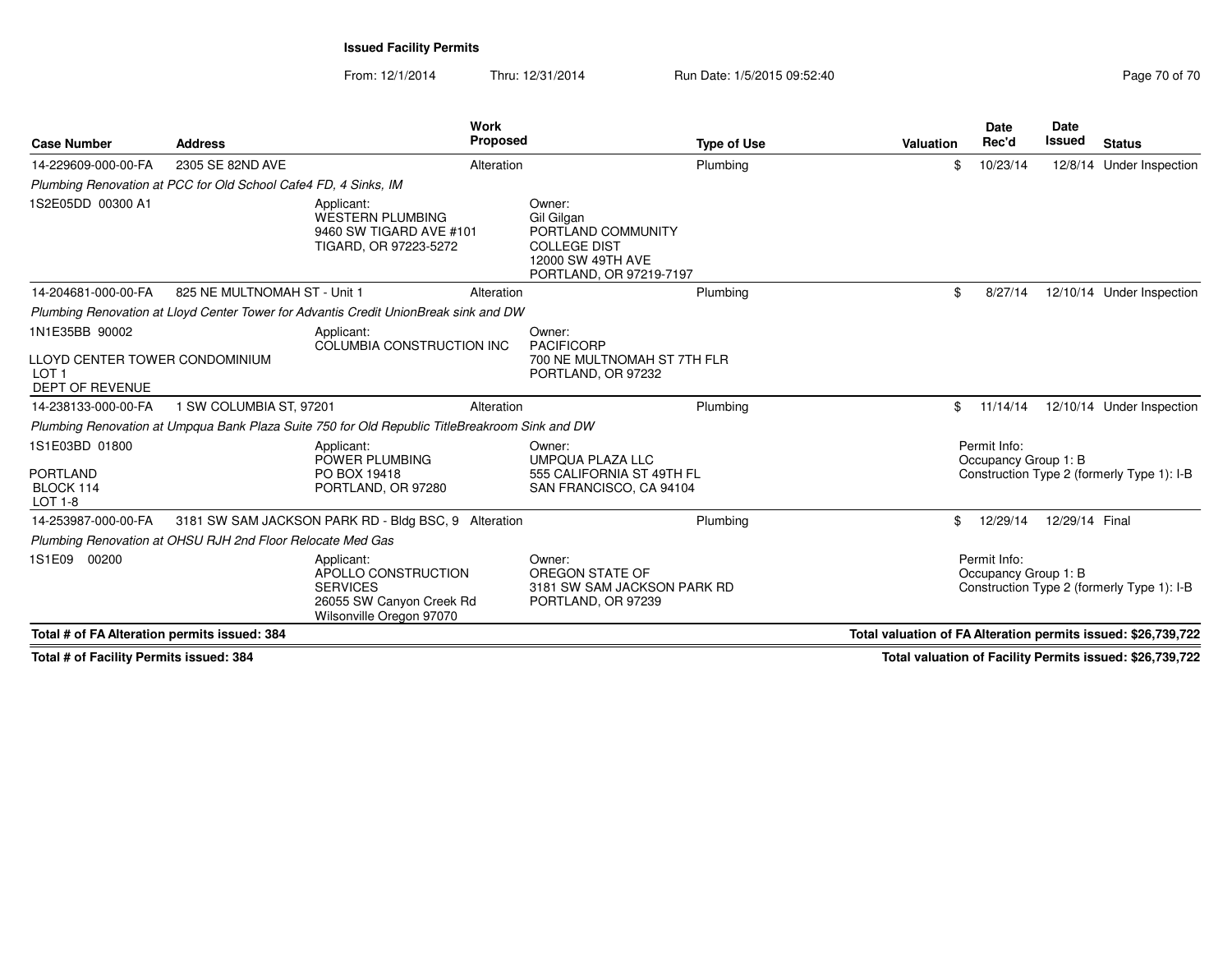## **Issued Major Project Groups Permits**

From: 12/1/2014Thru: 12/31/2014 Run Date: 1/5/2015 09:52:40

| <b>Case Number</b>                                                  | <b>Address</b>         |                                                                                                                   | <b>Work</b><br><b>Proposed</b> |                                                                                                                                                                                                                   | <b>Type of Use</b> |                                                                                                                           | <b>Valuation</b> |     | <b>Date</b><br>Rec'd                                       | <b>Date</b><br>Issued | <b>Status</b>                                                                    |
|---------------------------------------------------------------------|------------------------|-------------------------------------------------------------------------------------------------------------------|--------------------------------|-------------------------------------------------------------------------------------------------------------------------------------------------------------------------------------------------------------------|--------------------|---------------------------------------------------------------------------------------------------------------------------|------------------|-----|------------------------------------------------------------|-----------------------|----------------------------------------------------------------------------------|
| 12-153461-STR-01-MG                                                 | 1088 NE 7TH AVE, 97232 |                                                                                                                   | <b>New Construction</b>        |                                                                                                                                                                                                                   |                    | Apartments/Condos (3 or more i                                                                                            |                  | \$1 | 12/8/14                                                    |                       | 12/8/14 Under Inspection                                                         |
|                                                                     |                        |                                                                                                                   |                                | STR 01: garage interiors and site package, includes LIVING MACHINE, all interior garage work, all site development, the balance of the structural work not previously permitted which includes the above the gara |                    |                                                                                                                           |                  |     |                                                            |                       |                                                                                  |
| 1N1E35BB 03100                                                      |                        | Applicant:<br><b>RON HULD</b>                                                                                     |                                | Owner:<br>AAT LLOYD DISTRICT LLC                                                                                                                                                                                  |                    | CCB - Contractor:<br>TURNER CONSTRUCTION CO                                                                               |                  |     | Permit Info:                                               |                       |                                                                                  |
| HOLLADAYS ADD, BLOCK 92, LOT 1-8 TL 3100 GBD ARCHITECTS<br>BLOCK 92 |                        | 300<br>PORTLAND, OR 97204                                                                                         |                                | 11455 EL CAMINO REAL #200<br>1120 NW COUCH STREET, SUITE SAN DIEGO, CA 92130-2047                                                                                                                                 |                    | 1200 NW NAITO PARKWAY #300<br>PORTLAND, OR 972209                                                                         |                  |     | Multi-family<br>Construction Type 1: I-A                   |                       | Occupancy Group 1: R-2_Residential<br>Construction Type 2 (formerly Type 1): I-A |
| 12-153462-REV-01-MG 1088 NE 7th AVE                                 |                        |                                                                                                                   | <b>New Construction</b>        |                                                                                                                                                                                                                   |                    | Apartments/Condos (3 or more i                                                                                            |                  |     | \$ 12/12/14 12/12/14 Issued                                |                       |                                                                                  |
|                                                                     |                        |                                                                                                                   |                                | 01REV1 : SEE COMMENTS: 1. Lowered the floor to florr heights by three inches on all floors.2. Reduced the height of elevatorover run and the deletion of the adjoining roof top spaces                            |                    |                                                                                                                           |                  |     |                                                            |                       | resulting in reframing thi                                                       |
| 1N1E35BB 02604                                                      |                        | Applicant:<br><b>RON HULD</b><br><b>GBD ARCHITECTS</b><br>300<br>PORTLAND, OR 97204                               |                                | Owner:<br>AAT LLOYD DISTRICT LLC<br>11455 EL CAMINO REAL #200<br>1120 NW COUCH STREET, SUITE SAN DIEGO, CA 92130-2047                                                                                             |                    | CCB - Contractor:<br><b>TURNER CONSTRUCTION CO</b><br>1200 NW NAITO PARKWAY #300<br>PORTLAND, OR 972209                   |                  |     | Permit Info:<br>Multi-family<br>Construction Type 1: III-B |                       | Occupancy Group 1: R-2_Residential<br>Construction Type 2 (formerly Type 1): I-A |
| 13-223297-REV-01-MG  1261 NW OVERTON ST, 97209                      |                        |                                                                                                                   | <b>New Construction</b>        |                                                                                                                                                                                                                   |                    | Apartments/Condos (3 or more i                                                                                            |                  | \$  | 12/5/14                                                    | 12/29/14 Issued       |                                                                                  |
| REV 1 - Revised Pile Lengths                                        |                        |                                                                                                                   |                                |                                                                                                                                                                                                                   |                    |                                                                                                                           |                  |     |                                                            |                       |                                                                                  |
| 1N1E33AA 01500                                                      |                        | Applicant:<br>Peggy Tasker<br><b>ZGF Archritects LLP</b><br>1223 SW Washington St, Ste 200<br>Portland, OR 97205  |                                | Owner:<br>1261 NW OVERTON STREET<br>PO BOX 1368<br>CARLSBAD, CA 92018-1368<br>Owner:<br>APARTMENTS INVESTORS LLC<br>PO BOX 1368<br>CARLSBAD, CA 92018-1368                                                        |                    | CCB - Contractor:<br>Chris Copeland<br>ANDERSEN CONSTRUCTION<br><b>COMPANY</b><br>PO BOX 6712<br>PORTLAND, OR 97228-6712  |                  |     |                                                            |                       |                                                                                  |
| 08-102777-DFS-11-MG 760 SW 9TH AVE                                  |                        |                                                                                                                   | <b>New Construction</b>        |                                                                                                                                                                                                                   |                    | Apartments/Condos (3 or more i                                                                                            | \$15,000         |     | 8/4/14                                                     | 12/19/14 Issued       |                                                                                  |
|                                                                     |                        |                                                                                                                   |                                | ***DFS 11:seismic instrumentation***MAIN PERMIT FOR NEW 27-STORY MIXED USE TOWER WITH 6 LEVELS OF UNDERGROUND PARKING.                                                                                            |                    |                                                                                                                           |                  |     |                                                            |                       |                                                                                  |
| 1N1E34CC 09600                                                      |                        | Applicant:<br><b>JEFF GARDNER</b><br><b>HOFFMAN CONSTRUCTION</b><br>805 SW BROADWAY STE 2100<br>PORTLAND OR 97205 |                                |                                                                                                                                                                                                                   |                    | CCB - Contractor:<br><b>ERIC HOFFMAN</b><br><b>HOFFMAN CONSTRUCTION</b><br>805 SW BROADWAY STE 2100<br>PORTLAND, OR 97205 |                  |     |                                                            |                       |                                                                                  |
| 08-102777-DFS-12-MG 760 SW 9TH AVE                                  |                        |                                                                                                                   | New Construction               |                                                                                                                                                                                                                   |                    | Apartments/Condos (3 or more i                                                                                            | \$3,357,018      |     | 9/19/14                                                    | 12/19/14 Issued       |                                                                                  |
|                                                                     |                        |                                                                                                                   |                                | ***DFS 12: curtainwall level 11 - 20***MAIN PERMIT FOR NEW 27-STORY MIXED USE TOWER WITH 6 LEVELS OF UNDERGROUND PARKING.                                                                                         |                    |                                                                                                                           |                  |     |                                                            |                       |                                                                                  |
| 1N1E34CC 09600                                                      |                        | Applicant:<br><b>JEFF GARDNER</b><br><b>HOFFMAN CONSTRUCTION</b><br>805 SW BROADWAY STE 2100<br>PORTLAND OR 97205 |                                |                                                                                                                                                                                                                   |                    | CCB - Contractor:<br><b>ERIC HOFFMAN</b><br><b>HOFFMAN CONSTRUCTION</b><br>805 SW BROADWAY STE 2100<br>PORTLAND, OR 97205 |                  |     |                                                            |                       |                                                                                  |
| Total # of MG New Construction permits issued: 5                    |                        |                                                                                                                   |                                |                                                                                                                                                                                                                   |                    |                                                                                                                           |                  |     |                                                            |                       | Total valuation of MG New Construction permits issued: \$3,372,019               |
|                                                                     |                        |                                                                                                                   |                                |                                                                                                                                                                                                                   |                    |                                                                                                                           |                  |     |                                                            |                       |                                                                                  |

**Total # of Major Project Groups Permits issued: 5**

**Total valuation of Major Project Groups Permits issued: \$3,372,019**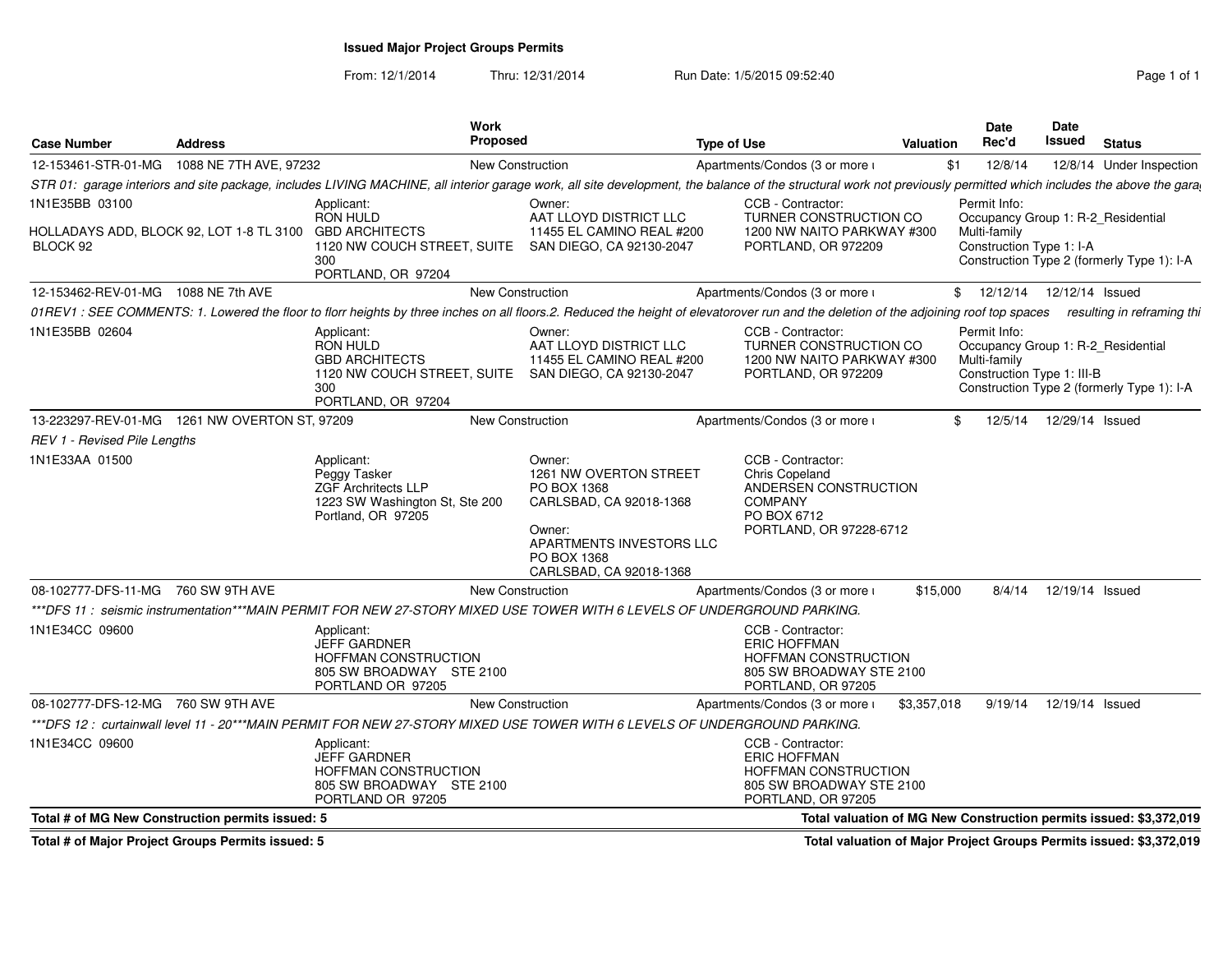## **Issued Manufactured Home in Park Permits**

From: 12/1/2014Thru: 12/31/2014 Run Date: 1/5/2015 09:52:40

| <b>Case Number</b>                                                                           | Work<br><b>Proposed</b><br><b>Address</b><br><b>Type of Use</b> |                                                                               |                                                  | <b>Valuation</b>                                                                       | <b>Date</b><br>Rec'd            | <b>Date</b><br>Issued | <b>Status</b>            |                |                                                      |
|----------------------------------------------------------------------------------------------|-----------------------------------------------------------------|-------------------------------------------------------------------------------|--------------------------------------------------|----------------------------------------------------------------------------------------|---------------------------------|-----------------------|--------------------------|----------------|------------------------------------------------------|
| 14-242699-REV-01-MP                                                                          | 11803 SE DIVISION ST - Unit 29                                  |                                                                               | Replacement                                      |                                                                                        | Sgl Family Dwelling with Garage | \$                    | 12/8/14                  | 12/8/14 Issued |                                                      |
|                                                                                              |                                                                 | REVISION TO CHANGE FRAMING TO 2 X4 AND CHANGE INSULLATION TO RIGID INSULATION |                                                  |                                                                                        |                                 |                       |                          |                |                                                      |
| 1S2E03DD 09200                                                                               |                                                                 | Applicant:<br>ASCENCION MENDOZA ROSETE                                        |                                                  | Owner:<br>ASCENCION MENDOZA ROSETE                                                     |                                 |                       | Permit Info:             |                | Occupancy Group 1 - RS: R-3 Remodel                  |
| RAINBOW VILLA<br>SPACE 029<br>PORTLAND, OR 97266<br>MS SERIAL # GC0501F86A                   |                                                                 | 11803 SE DIVISION ST SP 29                                                    | 11803 SE DIVISION ST SP 29<br>PORTLAND, OR 97266 |                                                                                        |                                 |                       | Construction Type 1: V-B |                |                                                      |
| X # 108224<br>HOME ID 185405 ON REAL ACCT 1S2E03DD<br>-09200; PERSONAL MS; MFGD HOME IN PARK |                                                                 |                                                                               |                                                  | Owner:<br>VICENTA CARRASCO MONTIEL<br>11803 SE DIVISION ST SP 29<br>PORTLAND, OR 97266 |                                 |                       |                          |                |                                                      |
| Total # of MP Replacement permits issued: 1                                                  |                                                                 |                                                                               |                                                  |                                                                                        |                                 |                       |                          |                | Total valuation of MP Replacement permits issued: \$ |

**Total # of Manufactured Home in Park Permits issued: 1**

**Total valuation of Manufactured Home in Park Permits issued: \$**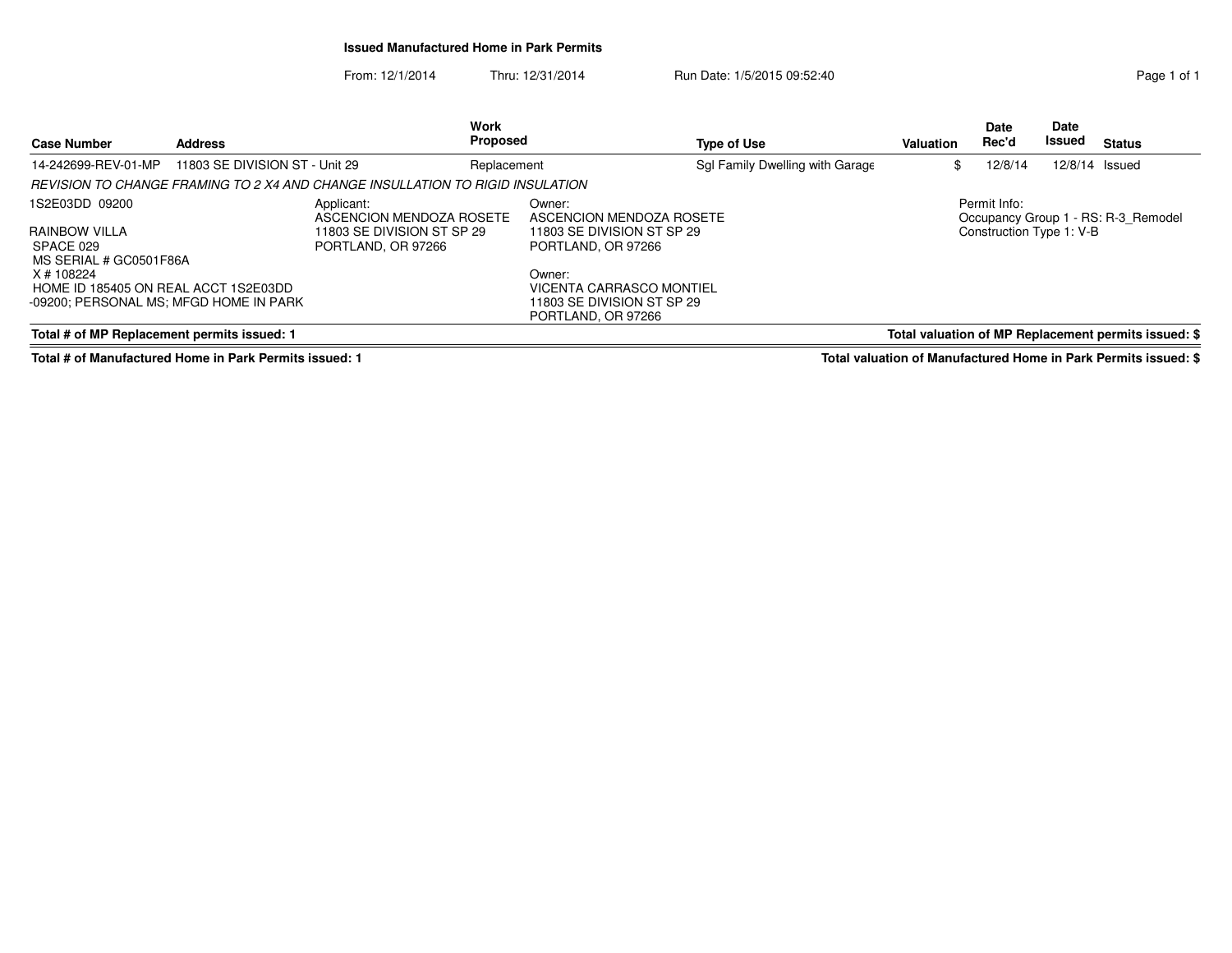**Issued Site Development Permits**

From: 12/1/2014Thru: 12/31/2014 Run Date: 1/5/2015 09:52:40

| Page 1 of |  |
|-----------|--|

| <b>Case Number</b>                                                                    | <b>Address</b>                                                        |                                                                                                                               | <b>Work</b><br><b>Proposed</b> |                                                                                                               | <b>Type of Use</b> |                                                                                                | Valuation   | <b>Date</b><br>Rec'd | Date<br>Issued  | <b>Status</b>                                             |
|---------------------------------------------------------------------------------------|-----------------------------------------------------------------------|-------------------------------------------------------------------------------------------------------------------------------|--------------------------------|---------------------------------------------------------------------------------------------------------------|--------------------|------------------------------------------------------------------------------------------------|-------------|----------------------|-----------------|-----------------------------------------------------------|
| 14-249391-000-00-SD                                                                   | 4204 NE HALSEY ST, 97213                                              |                                                                                                                               | Clearing                       |                                                                                                               |                    | <b>Existing Commercial Site</b>                                                                | \$          | 12/15/14             |                 | 12/15/14 Under Inspection                                 |
|                                                                                       |                                                                       | REMOVAL OF EXISTING ASPHALT AND CONCRETE PAD, CLEARING OF EXISTING VEGETATION AND TREES                                       |                                |                                                                                                               |                    |                                                                                                |             |                      |                 |                                                           |
| 1N2E31BB 04000                                                                        |                                                                       | Applicant:<br>SD DEACON CORP OF OREGON<br>901 NE GLISAN ST STE 100<br>PORTLAND OR 97232                                       |                                | Owner:<br>MAJ 24 LLC<br>300 W 15TH ST #201<br>VANCOUVER, WA 98660-2927                                        |                    | CCB - Contractor:<br>SD DEACON CORP OF OREGON<br>901 NE GLISAN ST STE 100<br>PORTLAND OR 97232 |             |                      |                 |                                                           |
| Total # of SD Clearing permits issued: 1                                              |                                                                       |                                                                                                                               |                                |                                                                                                               |                    |                                                                                                |             |                      |                 | Total valuation of SD Clearing permits issued: \$         |
| 14-216326-000-00-SD                                                                   | 14440 N BYBEE LAKE RD, 97203                                          |                                                                                                                               | Grading                        |                                                                                                               |                    | <b>Existing Commercial Site</b>                                                                | \$59,729    | 9/23/14              | 12/9/14 Issued  |                                                           |
|                                                                                       |                                                                       | NEW 2327 SF PERVIOUS ASPHALT ACCESS DRIVEWAY; MODIFICATION TO EXISTING SIDEWALKS AND CURBS;                                   |                                |                                                                                                               |                    |                                                                                                |             |                      |                 |                                                           |
| 2N1E30 01400<br>RIVERGATE INDUSTRIAL DIS<br>TL 1400 LOT 3 BLOCK 26<br>DEPT OF REVENUE |                                                                       | Applicant:<br><b>DONETTE MIRANDA</b><br><b>HDR ENGINEERING</b><br>1001 SW 5TH AVE, SUITE 1800<br>PORTLAND, OR 97204           |                                | Owner:<br><b>BURLINGTON NORTHERN</b><br>RAILROAD HOLDINGS INC<br>999 3RD AVE<br>SEATTLE, WA 98104-4001        |                    | CCB - Contractor:<br>NUTTER CORPORATION<br>7211A NE 43rd Avenue<br>VANCOUVER, WA 98661         |             |                      |                 |                                                           |
| 14-223928-000-00-SD                                                                   | 14420 N BYBEE LAKE RD, 97203                                          |                                                                                                                               | Grading                        |                                                                                                               |                    | <b>Existing Commercial Site</b>                                                                | \$1,180,870 | 10/10/14             | 12/30/14 Issued |                                                           |
|                                                                                       |                                                                       | ADJUSTMENTS TO RAIL ROAD TRACK FOR VEHICLE TRANSPORT. REMOVE ASPHALT AND REPLACE WITH PERVIOUS CONCRETE. REMOVE 75 CY OF DIRT |                                |                                                                                                               |                    |                                                                                                |             |                      |                 |                                                           |
| 2N1E30C 01400                                                                         |                                                                       | Applicant:<br>DONETTE MIRANDA<br><b>HDR ENGINEERING</b><br>1001 SW 5TH AVE, SUITE 1800<br>PORTLAND, OR 97204                  |                                | Owner:<br><b>BURLINGTON NORTHERN</b><br>RAILROAD HOLDINGS INC<br>777 MAIN ST STE 1206<br>FORT WORTH, TX 76102 |                    |                                                                                                |             |                      |                 |                                                           |
| 14-215277-000-00-SD                                                                   | .97236                                                                |                                                                                                                               | Grading                        |                                                                                                               |                    | <b>Existing Residential Site</b>                                                               | \$2.500     | 9/19/14              | 12/4/14 Final   |                                                           |
|                                                                                       | FILL CULVERT CROSSING FOR VEHICULAR ACCESS                            |                                                                                                                               |                                |                                                                                                               |                    |                                                                                                |             |                      |                 |                                                           |
| 1S3E19CC 01600<br>SECTION 19 1S 3E<br>TL 1600 1.33 ACRES                              |                                                                       | Applicant:<br><b>GENNADIY ROMANOV</b><br>16111 SE BYBEE CT<br>PORTLAND, OR 97236-7844                                         |                                | Owner:<br><b>GENNADIY ROMANOV</b><br>16111 SE BYBEE CT<br>PORTLAND, OR 97236-7844                             |                    |                                                                                                |             |                      |                 |                                                           |
| Total # of SD Grading permits issued: 3                                               |                                                                       |                                                                                                                               |                                |                                                                                                               |                    |                                                                                                |             |                      |                 | Total valuation of SD Grading permits issued: \$1,243,099 |
| 12-215525-REV-01-SD                                                                   | 1606 SE CLAYBOURNE ST, 97202                                          |                                                                                                                               |                                | Private Site Improvements/Subdivision New Land Division/Subdivision                                           |                    |                                                                                                | \$          | 3/28/14              | 12/11/14 Issued |                                                           |
|                                                                                       | REVISION TO REDUCE DRYWELLS ON SITE FROM THREE TO ONE                 |                                                                                                                               |                                |                                                                                                               |                    |                                                                                                |             |                      |                 |                                                           |
| 1S1E23AB 14700<br>CITY VIEW PK ADD & NO 2<br>BLOCK <sub>3</sub><br>W 50' OF LOT 7&8   |                                                                       | Applicant:<br>Irina Leschuk<br>DL Design Group<br>400 East Evergreen Blvd, Ste 114<br>Vancouver, WA 98660                     |                                | Owner:<br><b>CLAYBOURNE COMMONS LLC</b><br>6637 SE MILWAUKIE AVE #201<br>PORTLAND, OR 97202-5658              |                    |                                                                                                |             |                      |                 |                                                           |
|                                                                                       | Total # of SD Private Site Improvements/Subdivision permits issued: 1 |                                                                                                                               |                                |                                                                                                               |                    | Total valuation of SD Private Site Improvements/Subdivision permits issued: \$                 |             |                      |                 |                                                           |
|                                                                                       | 07-184999-REV-09-SD  1299+- SW CARDINELL DR, 97201                    |                                                                                                                               | <b>Private Street</b>          |                                                                                                               |                    | New Land Division/Subdivision                                                                  | \$          | 11/18/14             | 12/11/14 Issued |                                                           |
|                                                                                       |                                                                       | REVISION TO RETAINING WALL DESIGN DUE TO CONFLICT WITH UTILITY VAULT                                                          |                                |                                                                                                               |                    |                                                                                                |             |                      |                 |                                                           |
| 1S1E04DC 00500                                                                        |                                                                       | Applicant:<br>ANDREI SHUPENKA<br>524 MAIN ST SUITE 2<br>OREGON CITY, OR 97045                                                 |                                | Owner:<br>CITY LIGHTS DEVELOPMENT LLC<br>1411 W 190TH ST #360<br>GARDENA, CA 90248                            |                    | CCB - Contractor:<br>DALE A KERLIN CO LLC<br>5264 NE 121ST AVE<br>VANCOUVER, WA 98682          |             |                      |                 |                                                           |
| Total # of SD Private Street permits issued: 1                                        |                                                                       |                                                                                                                               |                                |                                                                                                               |                    |                                                                                                |             |                      |                 | Total valuation of SD Private Street permits issued: \$   |

**Total # of Site Development Permits issued: 6**

**Total valuation of Site Development Permits issued: \$1,243,099**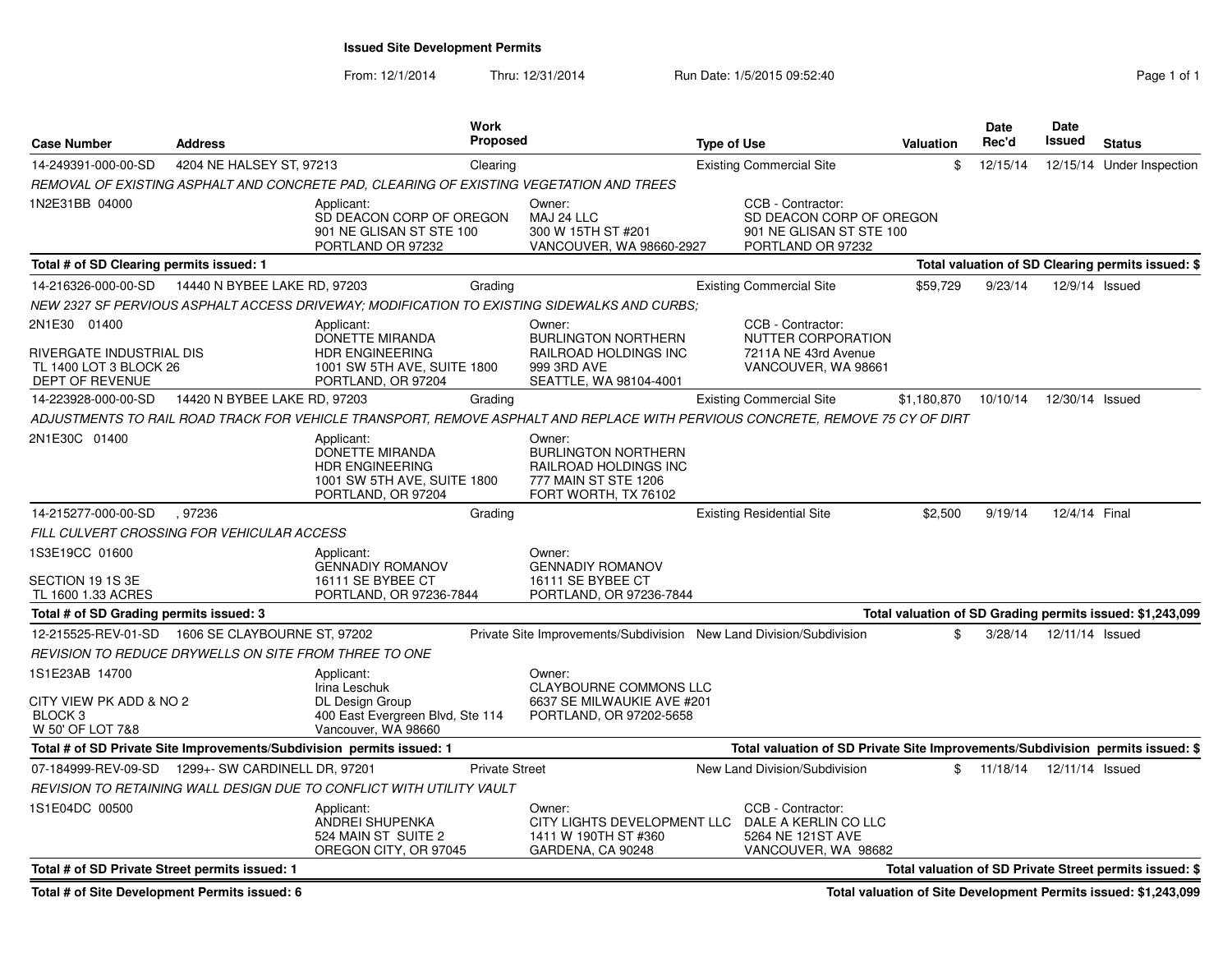From: 12/1/2014Thru: 12/31/2014 Run Date: 1/5/2015 09:52:40

| <b>Case Number</b>                                          | <b>Address</b>              |                                                                                                                   | <b>Work</b><br><b>Proposed</b> |                                                                                                                                                            | <b>Type of Use</b> |                                                                                                                                                               | <b>Valuation</b> | Date<br>Rec'd | Date<br><b>Issued</b> | <b>Status</b>                                          |
|-------------------------------------------------------------|-----------------------------|-------------------------------------------------------------------------------------------------------------------|--------------------------------|------------------------------------------------------------------------------------------------------------------------------------------------------------|--------------------|---------------------------------------------------------------------------------------------------------------------------------------------------------------|------------------|---------------|-----------------------|--------------------------------------------------------|
| 13-150253-REV-02-ZP                                         | 8300 SE MCLOUGHLIN BLVD     |                                                                                                                   | Commercial                     |                                                                                                                                                            |                    | Code Compliance Requirements                                                                                                                                  | \$1              | 12/5/14       | 12/5/14 Issued        |                                                        |
|                                                             |                             | REV 02: revision to boardwalk leading to small viewing platform. SEE conditions in 13-121077-LU and 11-193753-LU. |                                |                                                                                                                                                            |                    |                                                                                                                                                               |                  |               |                       |                                                        |
|                                                             |                             | Applicant:<br><b>KAREN KARLSSON</b><br><b>KLK CONSULTING LLC</b><br>906 NW 23rd Avenue<br>Portland, OR 97225      |                                |                                                                                                                                                            |                    | CCB - Contractor:<br><b>Bill Bruce</b><br>STACY & WITBECK INC/MOWAT<br>CONSTRUCTION CO A JOINT<br><b>VENTURE</b><br>403 SE CARUTHERS ST<br>PORTLAND, OR 97214 |                  |               |                       |                                                        |
| 14-254910-000-00-ZP                                         | 10029 NE PRESCOTT ST, 97220 |                                                                                                                   | Commercial                     |                                                                                                                                                            | Landscaping        |                                                                                                                                                               | \$500            | 12/30/14      | 12/30/14 Issued       |                                                        |
| <b>REMOVE 1 TREE AND PLANT 4</b>                            |                             |                                                                                                                   |                                |                                                                                                                                                            |                    |                                                                                                                                                               |                  |               |                       |                                                        |
| 1N2E21AD 13600<br>PARKROSE & RPLT<br>BLOCK 86<br>LOT C&D    |                             | Applicant:<br><b>BILL LINDEKUGEL</b><br>ST RITA CATHOLIC CHURCH<br>10029 NE PRESCOTT ST<br>PORTLAND, OR 97220     |                                | Owner:<br>ST RITA CATHOLIC CHURCH<br>10029 NE PRESCOTT ST<br>PORTLAND, OR 97220<br>Owner:<br>PORTLAND OREGON<br>10029 NE PRESCOTT ST<br>PORTLAND, OR 97220 |                    |                                                                                                                                                               |                  |               |                       |                                                        |
| Total # of ZP Commercial permits issued: 2                  |                             |                                                                                                                   |                                |                                                                                                                                                            |                    |                                                                                                                                                               |                  |               |                       | Total valuation of ZP Commercial permits issued: \$501 |
| 14-219288-000-00-ZP                                         | 1824 NE 56TH AVE, 97213     |                                                                                                                   | Residential                    |                                                                                                                                                            |                    | <b>Exempt Structures</b>                                                                                                                                      | \$6,000          | 10/13/14      | 12/1/14 Issued        |                                                        |
|                                                             |                             | NEW ONE STORY ONE CAR DETACHED 200SF GARAGE***WITH NSFR 14-218267-RS***                                           |                                |                                                                                                                                                            |                    |                                                                                                                                                               |                  |               |                       |                                                        |
| 1N2E30DC 13500<br>ELMHURST<br>BLOCK 13<br>LOT <sub>16</sub> |                             | Applicant:<br><b>JOSHUA PATRICK</b><br>METRO HOMES NW LLC<br>211 NE WEIDLER ST<br>PORTLAND OR 97232               |                                | Owner:<br>TRISHA HANNAN<br>1824 NE 56TH AVE<br>PORTLAND, OR 97213-3513                                                                                     |                    | CCB - Contractor:<br>AFFORDABLE NEW HOMES LLC<br>211 NE WEIDER<br>PORTLAND, OR 97232                                                                          |                  |               |                       |                                                        |
| 14-205450-000-00-ZP                                         | 3586 SE 26TH AVE            |                                                                                                                   | Residential                    |                                                                                                                                                            |                    | <b>Exempt Structures</b>                                                                                                                                      | \$6,000          | 8/29/14       | 12/22/14 Issued       |                                                        |
|                                                             |                             | NEW DETACHED 190SF ONE STORY ONE CAR GARAGE***WITH NSFR 14-205436-RS***                                           |                                |                                                                                                                                                            |                    |                                                                                                                                                               |                  |               |                       |                                                        |
| 1S1E12CB 14902<br>TROLLEY DEPOT WEST<br>LOT <sub>2</sub>    |                             | Applicant:<br><b>JOSHUA PATRICK</b><br><b>METRO HOMES NW LLC</b><br>211 NE WEIDLER ST<br>PORTLAND OR 97232        |                                | Owner:<br><b>METRO HOMES NW LLC</b><br>211 NE WEIDLER ST<br>PORTLAND, OR 97232-1155                                                                        |                    | CCB - Contractor:<br>AFFORDABLE NEW HOMES LLC<br>211 NE WEIDER<br>PORTLAND, OR 97232                                                                          |                  |               |                       |                                                        |
| 14-206183-000-00-ZP                                         | 3574 SE 26TH AVE            |                                                                                                                   | Residential                    |                                                                                                                                                            |                    | <b>Exempt Structures</b>                                                                                                                                      | \$6.000          | 8/29/14       | 12/22/14 Issued       |                                                        |
|                                                             |                             | NEW 190 SF DETACHED 1-STORY GARAGE/FLAT LOT ***WITH NSFR 14-206181-RS ***                                         |                                |                                                                                                                                                            |                    |                                                                                                                                                               |                  |               |                       |                                                        |
| 1S1E12CB 14901<br>TROLLEY DEPOT WEST<br>LOT <sub>1</sub>    |                             | Applicant:<br><b>JOSHUA PATRICK</b><br>METRO HOMES NW LLC<br>211 NE WEIDLER ST<br>PORTLAND OR 97232               |                                | Owner:<br>METRO HOMES NW LLC<br>211 NE WEIDLER ST<br>PORTLAND, OR 97232-1155                                                                               |                    | CCB - Contractor:<br>AFFORDABLE NEW HOMES LLC<br>211 NE WEIDER<br>PORTLAND, OR 97232                                                                          |                  |               |                       |                                                        |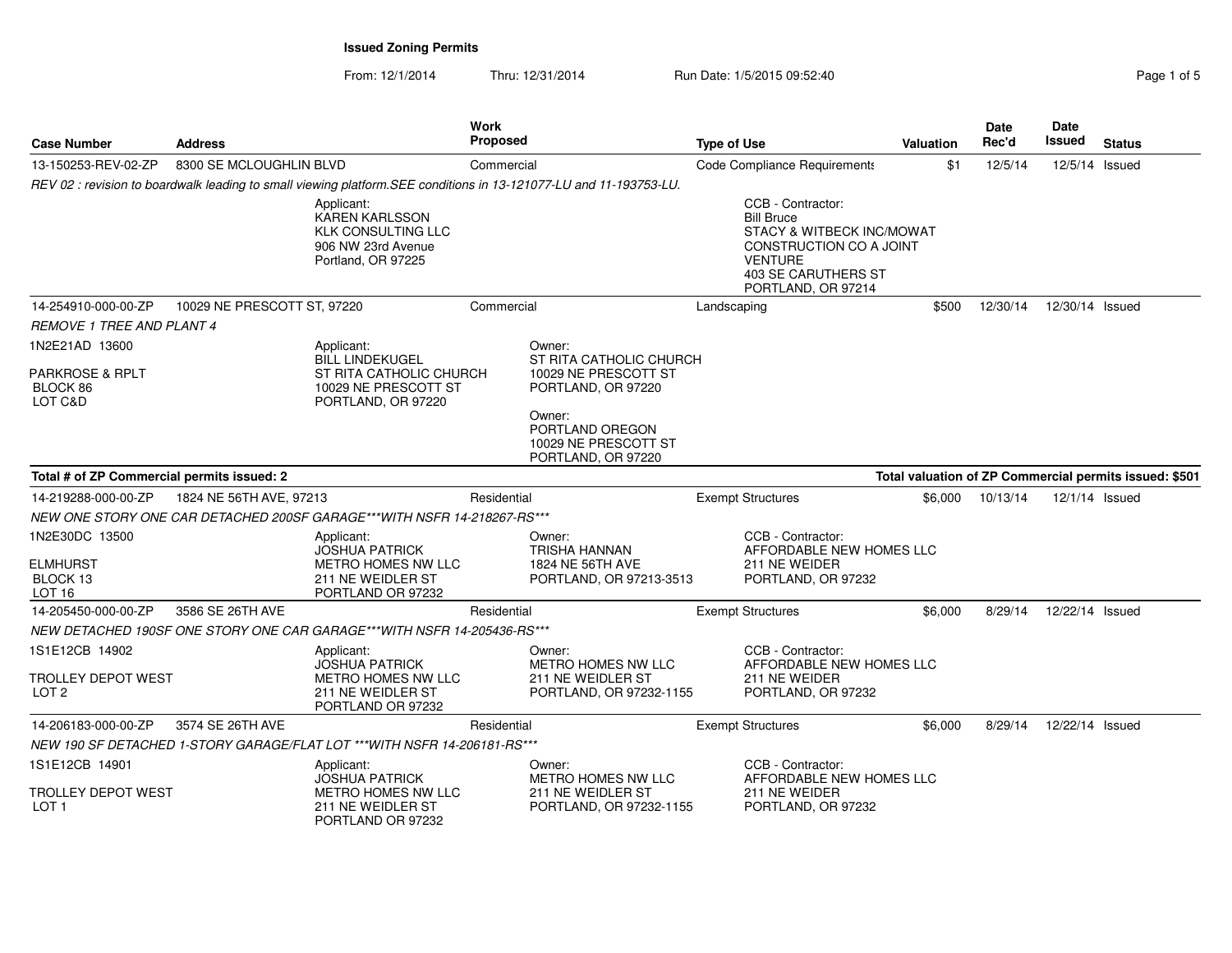From: 12/1/2014Thru: 12/31/2014 **Run Date: 1/5/2015 09:52:40** Regional Company of Fag

| Page 2 of 5 |  |  |
|-------------|--|--|
|-------------|--|--|

| <b>Case Number</b>                                                                     | <b>Address</b>          |                                                                                                            | Work<br>Proposed |                                                                                                                            | <b>Type of Use</b> |                                                                                                   | Valuation | Date<br>Rec'd | Date<br>Issued  | <b>Status</b> |
|----------------------------------------------------------------------------------------|-------------------------|------------------------------------------------------------------------------------------------------------|------------------|----------------------------------------------------------------------------------------------------------------------------|--------------------|---------------------------------------------------------------------------------------------------|-----------|---------------|-----------------|---------------|
| 14-201635-000-00-ZP                                                                    | 3607 SE 27TH AVE        |                                                                                                            | Residential      |                                                                                                                            |                    | <b>Exempt Structures</b>                                                                          | \$6,000   | 8/21/14       | 12/22/14 Issued |               |
|                                                                                        |                         | NEW ONE STORY 190SF DETACHED GARAGE***WITH NSFR 14-201626-RS***                                            |                  |                                                                                                                            |                    |                                                                                                   |           |               |                 |               |
| 1S1E12CB 14903                                                                         |                         | Applicant:<br><b>JOSH PATRICK</b>                                                                          |                  | Owner:<br>METRO HOMES NW LLC                                                                                               |                    | CCB - Contractor:<br>AFFORDABLE NEW HOMES LLC                                                     |           |               |                 |               |
| <b>TROLLEY DEPOT WEST</b><br>LOT 3                                                     |                         | METRO HOMES NW LLC<br>211 NE WEIDLER<br>PORTLAND, OR 97232                                                 |                  | 211 NE WEIDLER ST<br>PORTLAND, OR 97232-1155                                                                               |                    | 211 NE WEIDER<br>PORTLAND, OR 97232                                                               |           |               |                 |               |
| 14-201655-000-00-ZP                                                                    | 3603 SE 27TH AVE        |                                                                                                            | Residential      |                                                                                                                            |                    | <b>Exempt Structures</b>                                                                          | \$6,000   | 8/21/14       | 12/22/14 Issued |               |
|                                                                                        |                         | NEW ONE STORY 190SF DETACHED GARAGE***WITH NSFR 14-201648-RS***                                            |                  |                                                                                                                            |                    |                                                                                                   |           |               |                 |               |
| 1S1E12CB 14904<br><b>TROLLEY DEPOT WEST</b><br>LOT <sub>4</sub><br>INC UND INT TRACT A |                         | Applicant:<br><b>JOSH PATRICK</b><br>METRO HOMES NW LLC<br>211 NE WEIDLER<br>PORTLAND, OR 97232            |                  | Owner:<br>METRO HOMES NW LLC<br>211 NE WEIDLER ST<br>PORTLAND, OR 97232-1155                                               |                    | CCB - Contractor:<br>AFFORDABLE NEW HOMES LLC<br>211 NE WEIDER<br>PORTLAND, OR 97232              |           |               |                 |               |
| 14-206206-000-00-ZP                                                                    | 3601 SE 27TH AVE        |                                                                                                            | Residential      |                                                                                                                            |                    | <b>Exempt Structures</b>                                                                          | \$6,000   | 8/29/14       | 12/22/14 Issued |               |
|                                                                                        |                         | DETACHED 1-STORY 190SF GARAGE/FLAT LOT***WITH NSFR 14-206199-RS***                                         |                  |                                                                                                                            |                    |                                                                                                   |           |               |                 |               |
| 1S1E12CB 14905                                                                         |                         | Applicant:<br><b>JOSHUA PATRICK</b><br><b>METRO HOMES NW LLC</b><br>211 NE WEIDLER ST<br>PORTLAND OR 97232 |                  | Owner:<br>METRO HOMES NW LLC<br>211 NE WEIDLER ST<br>PORTLAND, OR 97232-1155                                               |                    | CCB - Contractor:<br>AFFORDABLE NEW HOMES LLC<br>211 NE WEIDER<br>PORTLAND, OR 97232              |           |               |                 |               |
| 14-249469-000-00-ZP                                                                    | 4231 SE 79TH AVE, 97206 |                                                                                                            | Residential      |                                                                                                                            | Landscaping        |                                                                                                   | \$1,000   | 12/19/14      | 12/19/14 Issued |               |
|                                                                                        |                         |                                                                                                            |                  | PLANT FIVE NEW BIG LEAF MAPLE IN ACCORDANCE WITH CONDITION AT APPROVAL FOR LU 13-149266-LDS                                |                    |                                                                                                   |           |               |                 |               |
| 1S2E08DD 11500<br>KENT<br>N 105.2' OF LOT 20                                           |                         | Applicant:<br><b>KEVIN PARTAIN</b><br><b>URBAN VISIONS</b><br>223 NE 56TH AVE<br>PORTLAND, OR 97213        |                  | Owner:<br><b>HARRY A SCHUMACHER</b><br>PO BOX 90308<br>PORTLAND, OR 97290<br>Owner:<br>SHERYL L SCHUMACHER<br>PO BOX 90308 |                    | CCB - Contractor:<br><b>SCHUMACHER CUSTOM HOMES</b><br>INC.<br>PO BOX 66207<br>PORTLAND, OR 97290 |           |               |                 |               |
|                                                                                        |                         |                                                                                                            |                  | PORTLAND, OR 97290                                                                                                         |                    |                                                                                                   |           |               |                 |               |
| 14-193211-REV-01-ZP                                                                    | 7221 SW BRIER PL, 97219 |                                                                                                            | Residential      |                                                                                                                            |                    | <b>Residential Driveway</b>                                                                       | \$2.840   | 12/22/14      | 12/22/14 Issued |               |
|                                                                                        |                         | REVISION TO SHOW CHIMNEY ON SITE PLAN, CHANGE WIDTH OF DRIVEWAY AT CHIMNEY PORTION                         |                  |                                                                                                                            |                    |                                                                                                   |           |               |                 |               |
| 1S1E22BC 05200<br><b>CORBETT TERR RPLT</b><br><b>BLOCK1</b><br>LOT 5&6 TL 5200         |                         | Applicant:<br>DANA M SULLIVAN<br>7221 SW BRIER PL<br>PORTLAND, OR 97219-2263                               |                  | Owner:<br><b>PAUL D SULLIVAN</b><br>7221 SW BRIER PL<br>PORTLAND, OR 97219-2263                                            |                    |                                                                                                   |           |               |                 |               |
|                                                                                        |                         |                                                                                                            |                  | Owner:<br>DANA M SULLIVAN<br>7221 SW BRIER PL<br>PORTLAND, OR 97219-2263                                                   |                    |                                                                                                   |           |               |                 |               |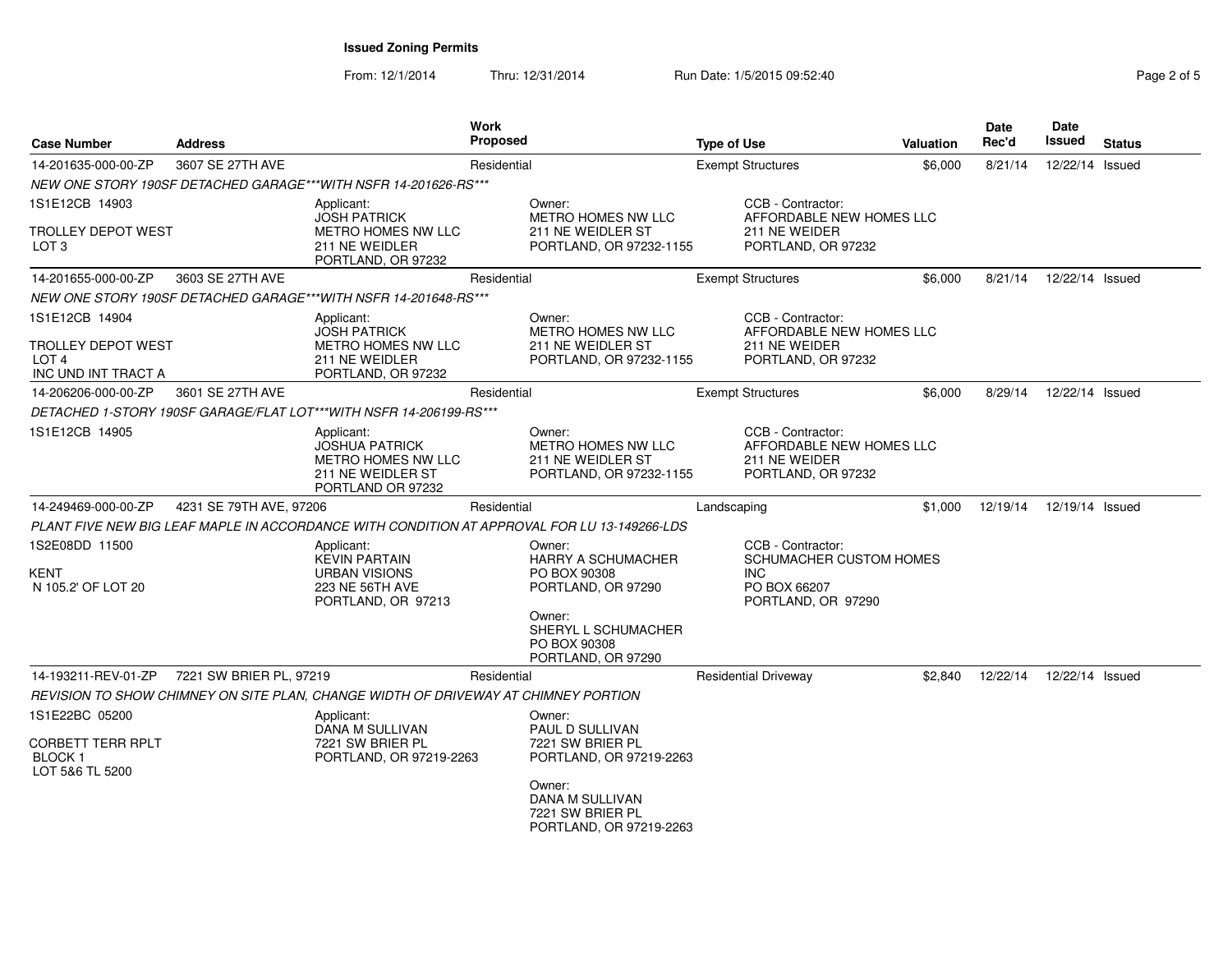From: 12/1/2014Thru: 12/31/2014 Run Date: 1/5/2015 09:52:40

| <b>Case Number</b>                                     | <b>Address</b>                                           |                                                                               | Work<br><b>Proposed</b> |                                                                                  | <b>Type of Use</b> |                                                         | <b>Valuation</b> | Date<br>Rec'd | Date<br><b>Issued</b> | <b>Status</b>            |
|--------------------------------------------------------|----------------------------------------------------------|-------------------------------------------------------------------------------|-------------------------|----------------------------------------------------------------------------------|--------------------|---------------------------------------------------------|------------------|---------------|-----------------------|--------------------------|
| 14-253197-000-00-ZP                                    | 1507 NW 24TH AVE, 97210                                  |                                                                               | Residential             |                                                                                  |                    | <b>Residential Driveway</b>                             | \$1,500          | 12/23/14      | 12/23/14 Issued       |                          |
| ADD DRIVEWAY TO QUIMBY SIDE OF LOT                     |                                                          |                                                                               |                         |                                                                                  |                    |                                                         |                  |               |                       |                          |
| 1N1E28CC 15800                                         |                                                          | Applicant:<br><b>KAREN KARLSSON</b>                                           |                         | Owner:<br>NORTHWEST NEIGHBORS FOR                                                |                    | CCB - Contractor:<br><b>TERRAFIRMA FOUNDATION</b>       |                  |               |                       |                          |
| <b>GOLDSMITHS ADD</b><br>BLOCK <sub>9</sub><br>LOT 1&2 |                                                          | <b>KLK CONSULTING, LLC</b><br>906 NW 23rd Ave<br>Portland, OR 97210           |                         | 906 NW 23RD AVE<br>PORTLAND, OR 97210<br>Owner:                                  |                    | <b>SYSTEMS</b><br>1308 NW PARK ST<br>ROSEBURG, OR 97470 |                  |               |                       |                          |
|                                                        |                                                          |                                                                               |                         | PRESERVATION LLC<br>906 NW 23RD AVE<br>PORTLAND, OR 97210                        |                    |                                                         |                  |               |                       |                          |
| 14-251566-000-00-ZP                                    | 5516 SW NEVADA CT, 97219                                 |                                                                               | Residential             |                                                                                  |                    | <b>Residential Driveway</b>                             | \$500            | 12/23/14      | 12/23/14 Issued       |                          |
| NEW DRIVEWAY AND CURB CUT                              |                                                          |                                                                               |                         |                                                                                  |                    |                                                         |                  |               |                       |                          |
| 1S1E19BA 13600                                         |                                                          | Applicant:<br><b>JON LAUFENBERG</b>                                           |                         | Owner:<br>STEPHEN H SALTZMAN                                                     |                    | CCB - Contractor:<br>PHOENIX REDEVELOPMENT INC          |                  |               |                       |                          |
| <b>LEES ADD</b><br><b>BLOCK E</b><br><b>LOT 15</b>     |                                                          | PHOENIX REDEVELOPMENT<br>516 SE MORRISON, #700<br>PORTLAND OR 97214           |                         | 7750 SW BROADMOOR TER<br>PORTLAND, OR 97225-2115                                 |                    | 516 SE MORRISON ST STE 700<br>PORTLAND, OR 97214-2348   |                  |               |                       |                          |
| W 60' OF LOT 16                                        |                                                          |                                                                               |                         | Owner:<br>REBECCA G SALTZMAN<br>7750 SW BROADMOOR TER<br>PORTLAND, OR 97225-2115 |                    |                                                         |                  |               |                       |                          |
| 14-253221-000-00-ZP                                    | 5281 NE CULLY BLVD, 97218                                |                                                                               | Residential             |                                                                                  |                    | <b>Residential Driveway</b>                             | \$500            | 12/23/14      | 12/23/14 Issued       |                          |
|                                                        | <i>LEGALIZE EXPANSION OF DRIVEWAY = SEE 14-230022-CC</i> |                                                                               |                         |                                                                                  |                    |                                                         |                  |               |                       |                          |
| 1N2E20BB 02700                                         |                                                          | Applicant:                                                                    |                         | Owner:<br><b>JORGE MACEO</b>                                                     |                    |                                                         |                  |               |                       |                          |
| PADDOCK HOMESITES<br>LOT 43 TL 2700                    |                                                          | <b>JORGE MACEO</b><br>5281 NE CULLY BLVD<br>PORTLAND, OR 97218                |                         | 5281 NE CULLY BLVD<br>PORTLAND, OR 97218                                         |                    |                                                         |                  |               |                       |                          |
|                                                        |                                                          |                                                                               |                         | Owner:<br><b>MARIA MACEO</b><br>5281 NE CULLY BLVD<br>PORTLAND, OR 97218         |                    |                                                         |                  |               |                       |                          |
| 14-237361-REV-01-ZP                                    | 8539 SE 77TH AVE, 97206                                  |                                                                               | Residential             |                                                                                  |                    | <b>Residential Driveway</b>                             | \$               | 12/5/14       |                       | 12/5/14 Under Inspection |
|                                                        | REVISTION TO REDUCE SIZE OF PARKING PAD TO 9X18          |                                                                               |                         |                                                                                  |                    |                                                         |                  |               |                       |                          |
| 1S2E20DC 15000                                         |                                                          | Applicant:<br>EDWARD JOYCE                                                    |                         | Owner:<br><b>TONY G LEWIS</b>                                                    |                    |                                                         |                  |               |                       |                          |
| NOWLIN HALF AC<br>LOT 11&13&16                         |                                                          | <b>MALDEN CAPITAL LLC</b><br>13500 SW 72ND AVE, STE 210<br>PORTLAND, OR 97223 |                         | 120 HICKORY AVE NW<br>ALBANY, OR 97321<br>Owner:                                 |                    |                                                         |                  |               |                       |                          |
|                                                        |                                                          |                                                                               |                         | <b>STEVEN D HANSON</b><br>120 HICKORY AVE NW<br>ALBANY, OR 97321                 |                    |                                                         |                  |               |                       |                          |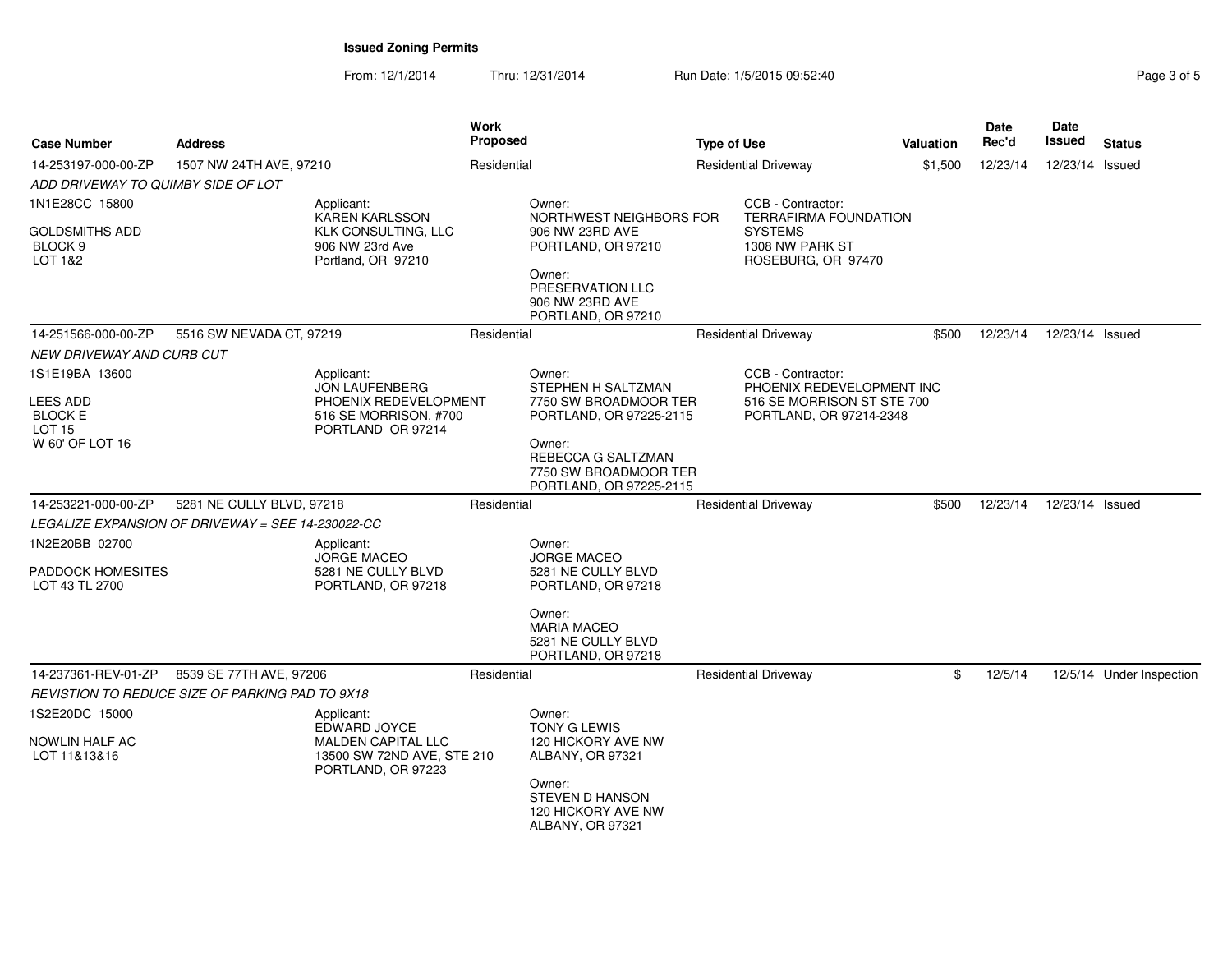From: 12/1/2014Thru: 12/31/2014 Run Date: 1/5/2015 09:52:40

| <b>Case Number</b>                                                | <b>Address</b>                                  |                                            | <b>Work</b><br><b>Proposed</b> |                                                                                    | <b>Type of Use</b>                            | <b>Valuation</b> | <b>Date</b><br>Rec'd | <b>Date</b><br><b>Issued</b> | <b>Status</b> |
|-------------------------------------------------------------------|-------------------------------------------------|--------------------------------------------|--------------------------------|------------------------------------------------------------------------------------|-----------------------------------------------|------------------|----------------------|------------------------------|---------------|
| 14-243666-000-00-ZP                                               | 2327 NE ALAMEDA ST, 97212                       |                                            | Residential                    |                                                                                    | <b>Residential Driveway</b>                   | \$1              | 12/1/14              | 12/1/14 Issued               |               |
| Widen existing driveway.                                          |                                                 |                                            |                                |                                                                                    |                                               |                  |                      |                              |               |
| 1N1E23DA 13700                                                    |                                                 | Applicant:<br>TOM NETTLETON                |                                | Owner:<br><b>MARK HOLZMANN</b>                                                     |                                               |                  |                      |                              |               |
| <b>ALAMEDA PARK</b><br>BLOCK 50<br>LOT <sub>3</sub>               |                                                 | NETTLETON CONSTRUCTION LLC                 |                                | 2327 NE ALAMEDA ST<br>PORTLAND, OR 97212-1526                                      |                                               |                  |                      |                              |               |
|                                                                   |                                                 |                                            |                                | Owner:<br><b>VALERIE HOLZMANN</b><br>2327 NE ALAMEDA ST<br>PORTLAND, OR 97212-1526 |                                               |                  |                      |                              |               |
| 14-249537-000-00-ZP                                               | 1202 SE SPOKANE ST, 97202                       |                                            | Residential                    |                                                                                    | <b>Residential Driveway</b>                   | \$3,000          | 12/15/14             | 12/15/14 Issued              |               |
|                                                                   | <b>WIDEN EXISTING DRIVEWAY AND APPROACH</b>     |                                            |                                |                                                                                    |                                               |                  |                      |                              |               |
| 1S1E23CD 14700                                                    |                                                 | Applicant:<br>ED SCHMID CONSTRUCTION       |                                | Owner:<br><b>MATTEW RILEY</b>                                                      | CCB - Contractor:<br>ED SCHMID CONSTRUCTION   |                  |                      |                              |               |
| SELLWOOD                                                          |                                                 | 9551 SE TENINO CT                          | 1202 SE SPOKANE ST             |                                                                                    | 9551 SE TENINO CT                             |                  |                      |                              |               |
| BLOCK 50<br>W 46' OF LOT 17                                       |                                                 | PORTLAND, OR 97266                         |                                | PORTLAND, OR 97202                                                                 | PORTLAND, OR 97266                            |                  |                      |                              |               |
|                                                                   |                                                 |                                            |                                | Owner:<br>ANNA L RILEY<br>1202 SE SPOKANE ST<br>PORTLAND, OR 97202                 |                                               |                  |                      |                              |               |
| 14-248981-000-00-ZP                                               | 236 NE 79TH AVE, 97213                          |                                            | Residential                    |                                                                                    | <b>Residential Driveway</b>                   | \$1,500          | 12/12/14             | 12/12/14 Issued              |               |
| NEW CURB CUT AND DRIVEWAY                                         |                                                 |                                            |                                |                                                                                    |                                               |                  |                      |                              |               |
| 1N2E32DA 14900                                                    |                                                 | Applicant:<br><b>TERRY L BROWN</b>         |                                | Owner:<br><b>TERRY L BROWN</b>                                                     |                                               |                  |                      |                              |               |
| MT TABOR VILLA ANX<br>BLOCK 11<br>LOT 1 EXC E 27'                 |                                                 | 236 NE 79TH AVE<br>PORTLAND, OR 97213-7006 |                                | 236 NE 79TH AVE<br>PORTLAND, OR 97213-7006                                         |                                               |                  |                      |                              |               |
| 14-245963-REV-01-ZP                                               | 3816 N MICHIGAN AVE, 97227                      |                                            | Residential                    |                                                                                    | <b>Residential Driveway</b>                   | \$12,000         | 12/9/14              | 12/9/14 Issued               |               |
|                                                                   | <b>REVISION TO CHANGE DIRECTION OF DRAINAGE</b> |                                            |                                |                                                                                    |                                               |                  |                      |                              |               |
| 1N1E22CD 08500                                                    |                                                 | Applicant:<br><b>TRAVIS ALAN BLAKE</b>     |                                | Owner:<br>KIMBERLY E LAMB                                                          | CCB - Contractor:<br><b>TRAVIS ALAN BLAKE</b> |                  |                      |                              |               |
| <b>MULTNOMAH</b><br>BLOCK 26<br>LOT <sub>6</sub><br>N 8' OF LOT 8 |                                                 | 19505 SW EDY RD<br>SHERWOOD, OR 97140      |                                | 3816 N MICHIGAN AVE<br>PORTLAND, OR 97227                                          | 19505 SW EDY RD<br>SHERWOOD, OR 97140         |                  |                      |                              |               |